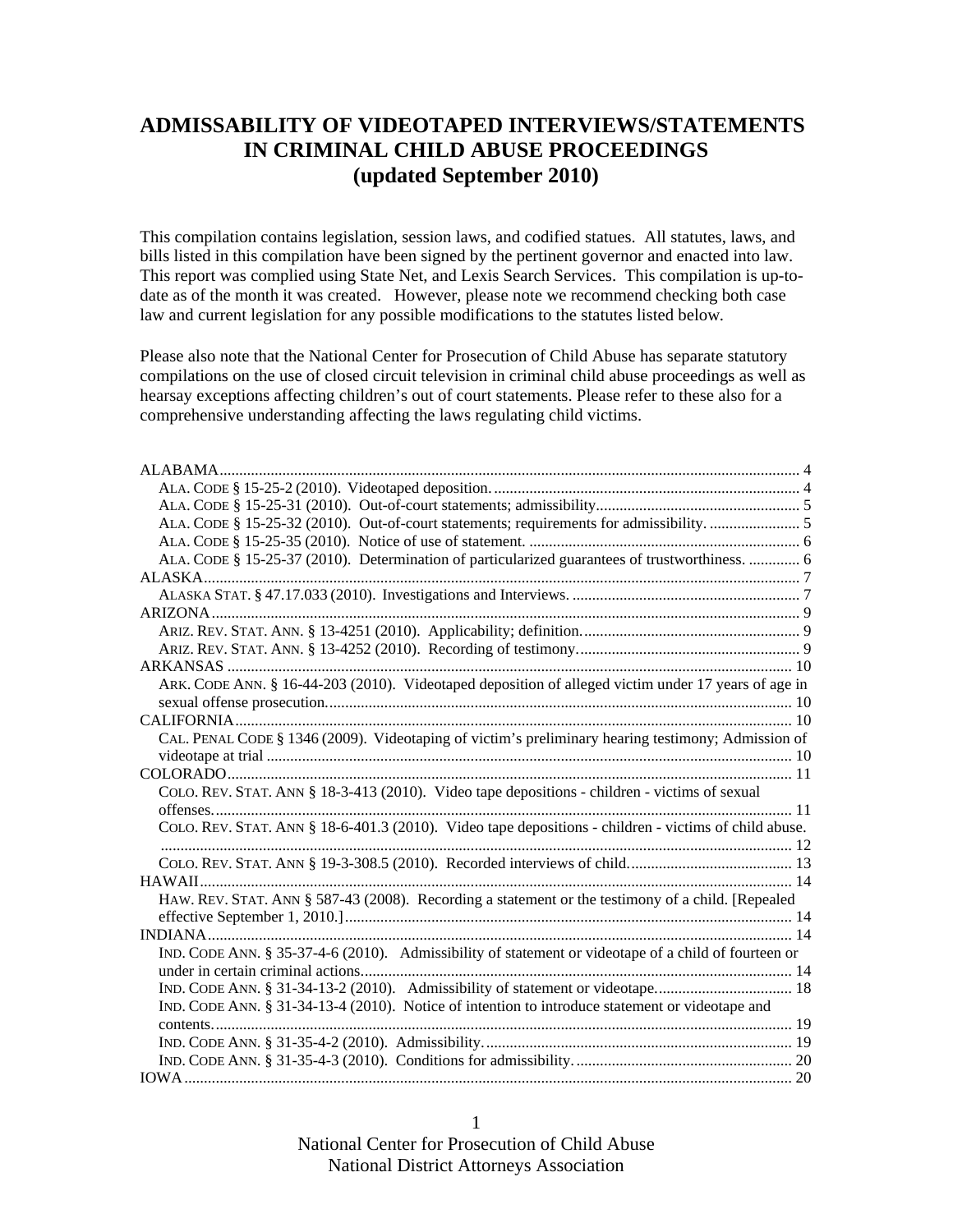| Iowa CoDE § 915.38 (2010). Televised, videotaped, and recorded evidence -- limited court testimony --     |  |
|-----------------------------------------------------------------------------------------------------------|--|
|                                                                                                           |  |
|                                                                                                           |  |
|                                                                                                           |  |
| KAN. STAT. ANN. § 22-3434 (2009). Videotape of testimony of child victim admissible in certain cases;     |  |
|                                                                                                           |  |
|                                                                                                           |  |
| KY. REV. STAT. ANN. § 421.350 (2010). Testimony of child allegedly victim of illegal sexual activity.     |  |
|                                                                                                           |  |
|                                                                                                           |  |
|                                                                                                           |  |
| LA. REV. STAT. ANN. § 15:440.3 (2010). Videotape; admissibility; exception to hearsay rule 26             |  |
| LA. REV. STAT. ANN. § 15:440.4 (2010). Method of recording videotape; competency.  26                     |  |
| LA. REV. STAT. ANN. § 15:440.5 (2010). Admissibility of videotaped statements; discovery by               |  |
|                                                                                                           |  |
|                                                                                                           |  |
|                                                                                                           |  |
| MICH. COMP. LAWS SERV. § 600.2163a (2010). Definitions; prosecutions and proceedings to which             |  |
| section applicable; use of dolls or mannequins; support person; notice; videorecorded statement; special  |  |
| arrangements to protect welfare of witness; videotape deposition; section additional to other protections |  |
|                                                                                                           |  |
| MICH. COMP. LAWS SERV. § 712A.17b (2010). Definitions; proceedings to which section applicable;           |  |
| use of dolls or mannequins; support person; notice; videorecorded statement; shielding of witness;        |  |
| videorecorded deposition; special arrangements to protect welfare of witness; section additional to other |  |
|                                                                                                           |  |
|                                                                                                           |  |
| MO. REV. STAT. § 491.699 (2010). Juvenile court hearings--court may order video recording of alleged      |  |
| child victim, when--procedure--cross-examination--counsel appointed for perpetrator, when  35             |  |
| Mo. REV. STAT. § 492.304 (2010). Visual and aural recordings of child under fourteen admissible,          |  |
|                                                                                                           |  |
|                                                                                                           |  |
|                                                                                                           |  |
|                                                                                                           |  |
|                                                                                                           |  |
| MISS. CODE ANN. § 13-1-407 (2010). Use of child's videotaped testimony; protective orders; destruction    |  |
|                                                                                                           |  |
|                                                                                                           |  |
| Mo. REV. STAT. § 491.680 (2010). Court may order video recording of alleged child victim, when --         |  |
| procedure – transcript – exclusion – of defendant from proceedings, opportunity to review – cross –       |  |
|                                                                                                           |  |
| Mo. REV. STAT. § 491.696 (2010). Child defined – videotaped testimony for juvenile court hearings  41     |  |
| Mo. REV. STAT. § 491.699 (2010). Juvenile court hearings – court may order video recording of alleged     |  |
| child victim, when – procedure – cross-examination – counsel appointed for perpetrator, when  41          |  |
|                                                                                                           |  |
| N.M. STAT. § 30-9-17 (2010). Videotaped depositions of alleged victims who are under sixteen-years of     |  |
|                                                                                                           |  |
|                                                                                                           |  |
|                                                                                                           |  |
| N.Y. CRIM. PROC. LAW § 190.25 (2010). Grand jury; proceedings and operation in general.  43               |  |
|                                                                                                           |  |
| N.Y. CRIM. PROC. LAW § 190.32 (2010). Videotaped examination; definitions, application, order and         |  |
|                                                                                                           |  |
|                                                                                                           |  |
| N.D. CENT. CODE § 31-04-04.1 (2010). Videotaped statement of child sexual offense victim -- Criteria      |  |
|                                                                                                           |  |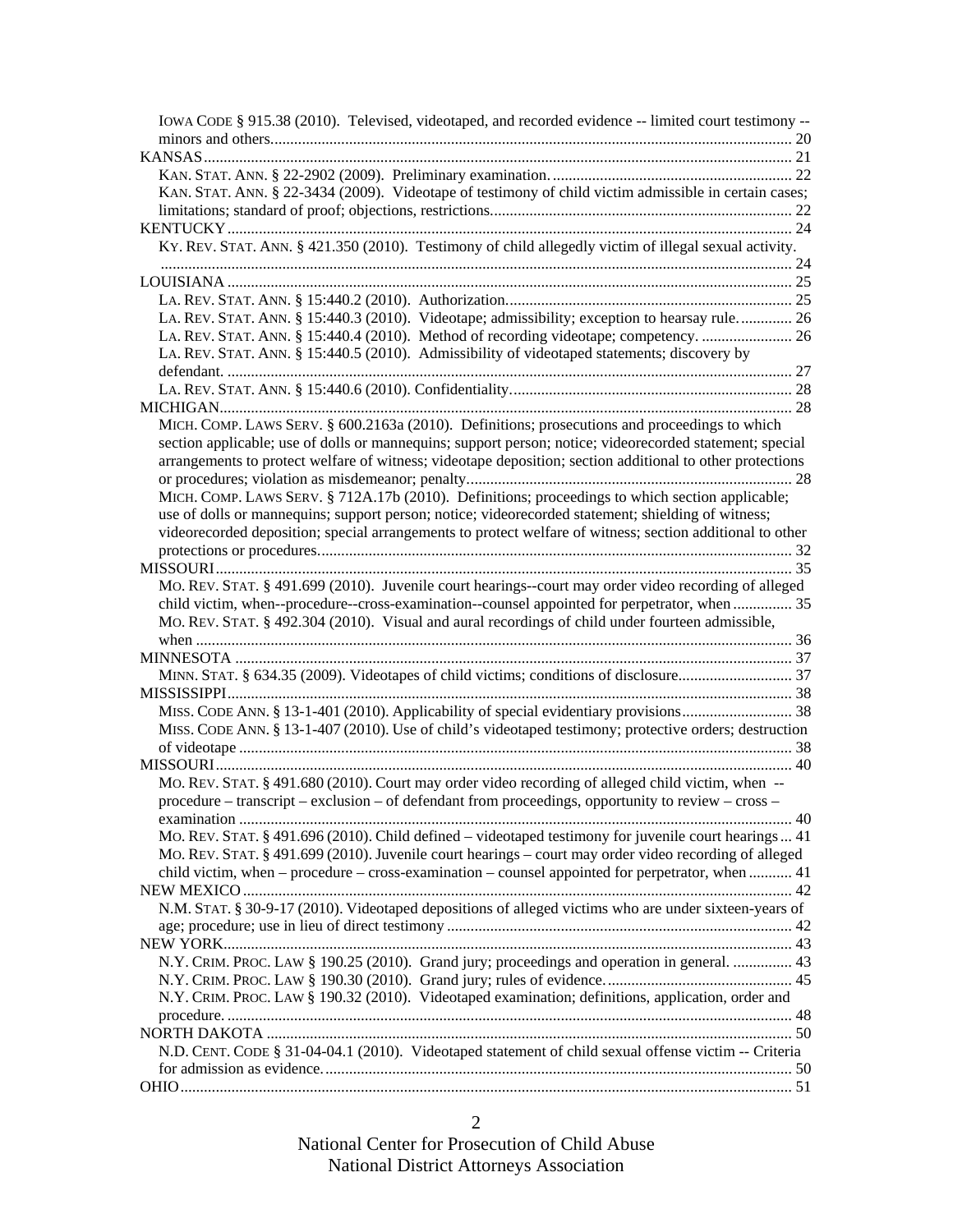| OHIO REV. CODE ANN. § 2152.81 (2010). Deposition of child victim; videotaping; testimony taken          |  |
|---------------------------------------------------------------------------------------------------------|--|
|                                                                                                         |  |
| OHIO REV. CODE ANN. § 2945.481 (2010). Deposition of child victim; videotaping; testimony taken         |  |
|                                                                                                         |  |
| OHIO REV. CODE ANN. § 2945.49 (2010). Testimony of deceased or absent witness; videotaped               |  |
|                                                                                                         |  |
|                                                                                                         |  |
| OKLA. STAT. ANN. tit. 10, § 7003-4.2 (2010). Admissibility of prerecorded statements of child age 12 or |  |
|                                                                                                         |  |
|                                                                                                         |  |
|                                                                                                         |  |
|                                                                                                         |  |
|                                                                                                         |  |
| R.I. GEN. LAWS § 11-37-13.1 (2010). Recording -- Grand jury testimony -- Child assault 68               |  |
| R.I. GEN. LAWS § 11-37-13.2 (2010). Alternative methods of victim testimony -- Child victim 69          |  |
|                                                                                                         |  |
|                                                                                                         |  |
| S.C. CODE ANN. § 17-23-175 (2009). Admissibility of out-of-court statement of child under twelve;       |  |
|                                                                                                         |  |
|                                                                                                         |  |
| S.D. CODIFIED LAWS § 23A-12-9 (2010). Videotape of young sex crime victim's testimony at                |  |
|                                                                                                         |  |
| S.D. CODIFIED LAWS § 26-8A-16 (2010). Photographs, videotapes, and images of trauma – Collection,       |  |
|                                                                                                         |  |
|                                                                                                         |  |
| TENN. CODE ANN. § 24-7-117 (2010). Audio-visually recorded testimony in child sexual abuse              |  |
|                                                                                                         |  |
| TENN. CODE ANN. § 24-7-123 (2010). Admission of video recording of interview of child describing        |  |
|                                                                                                         |  |
| TENN. CODE ANN. § 37-1-609 (2010). Photographs and examinations of suspected abuse – Video              |  |
|                                                                                                         |  |
|                                                                                                         |  |
|                                                                                                         |  |
|                                                                                                         |  |
|                                                                                                         |  |
|                                                                                                         |  |
| TEX. CODE CRIM. PROC. ANN. ART. 38.071 (2010). Testimony of Child Who is Victim of Offense  80          |  |
|                                                                                                         |  |
| UTAH CODE ANN. § 62A-4a-414 (2010). Interviews of children -- Recording required - Exceptions 86        |  |
|                                                                                                         |  |
| V.I. CODE ANN. tit. 5, § 3510 (2010). Videotaped testimony of minors who are the victims of sexual and  |  |
|                                                                                                         |  |
|                                                                                                         |  |
| VA. CODE ANN. § 63.2-1522 (2010). Admission of evidence of sexual acts with children 92                 |  |
| VA. CODE ANN. § 63.2-1523 (2010). Use of videotaped statements of complaining witnesses as evidence     |  |
|                                                                                                         |  |
|                                                                                                         |  |
| W. VA. CODE § 62-6B-5 (2010). Memorialization of statements of certain child witnesses; admissibility,  |  |
|                                                                                                         |  |
|                                                                                                         |  |
| WIS. STAT. ANN. § 908.08 (2010). Audiovisual recordings of statements of children.  101                 |  |
|                                                                                                         |  |
|                                                                                                         |  |
|                                                                                                         |  |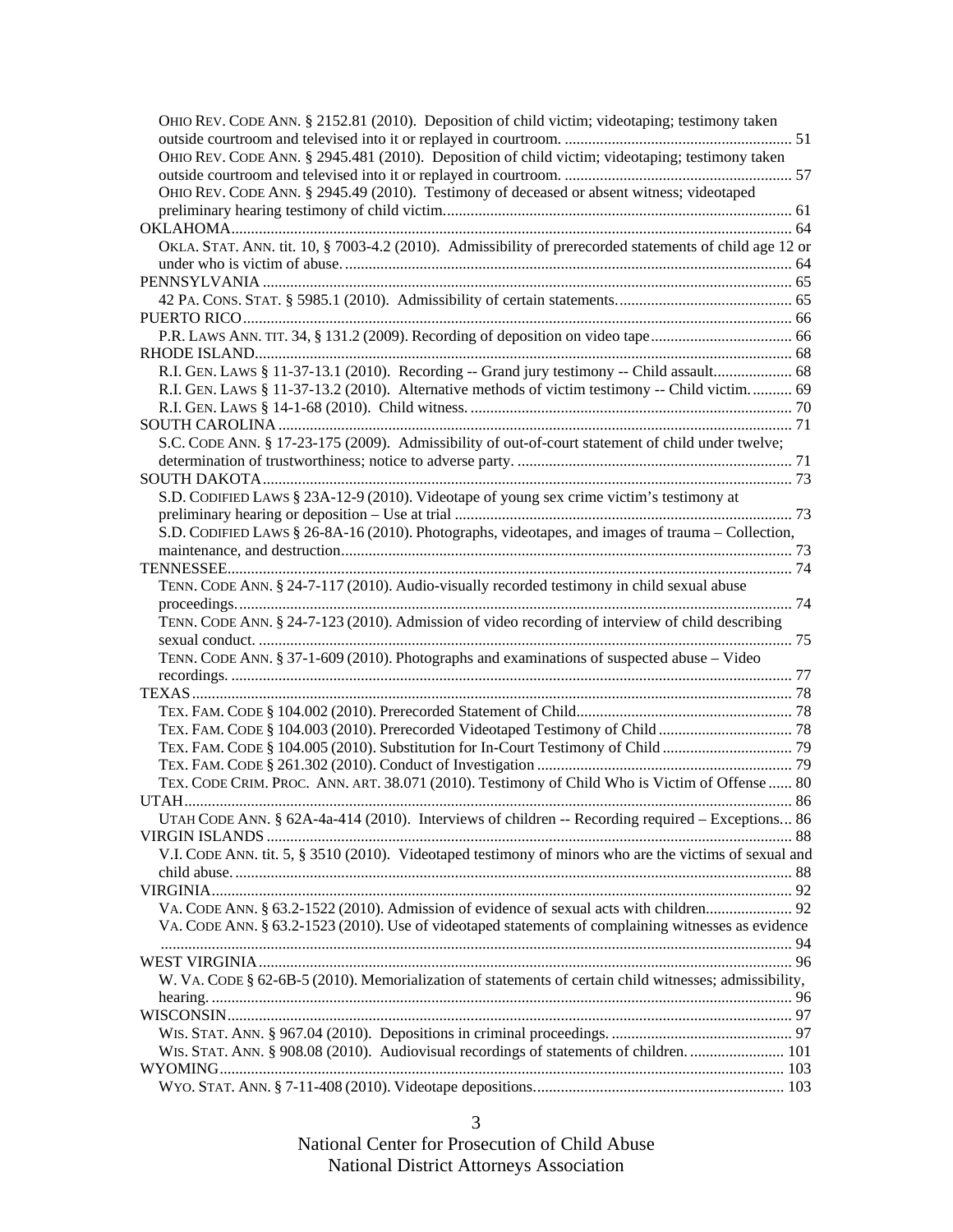<span id="page-3-0"></span>

# **ALABAMA**

## **ALA. CODE § 15-25-2 (2010). Videotaped deposition.**

(a) In any criminal prosecution referred to in Section 15-25-1, the court, upon motion of the district attorney or Attorney General, for good cause shown and after notice to the defendant, may order the taking of a videotaped deposition of an alleged victim of or witness to the crime who is under the age of 16 at the time of the order.

(b) On any motion for a videotaped deposition of the victim or a witness, the court shall consider the age and maturity of the child, the nature of the offense, the nature of testimony that may be expected, and the possible effect that the testimony in person at trial may have on the victim or witness, along with any other relevant matters that may be required by Supreme Court rule.

(c) During the taping of a videotaped deposition authorized pursuant to this section, the following persons shall be in the room with the child: the prosecuting attorney, the attorney for the defendant, and a person whose presence, in the judgment of the court, contributes to the well-being of the child and who has dealt with the child in a therapeutic setting regarding the abuse. Additional persons, such as the parent or parents or legal guardian, other than the defendant, may be admitted into the room in the discretion of the court.

(d) Examination and cross-examination of the alleged victim or witness shall proceed at the taking of the videotaped deposition as though the alleged victim or witness were testifying personally in the trial of the case. The state shall provide the attorney for the defendant with reasonable access and means to view and hear the videotaped deposition at a suitable and reasonable time prior to the trial of the case. Objections to the introduction into the record of such deposition shall be heard by the judge in whose presence the deposition was taken, and unless the court determines that its introduction in lieu of the victim's or witness's actual appearance as a witness at the trial will unfairly prejudice the defendant, such videotaped deposition shall be entered into the record by the state in lieu of the direct testimony of the alleged victim or witness and shall be viewed and heard at the trial of the case.

(e) For the purposes of this section, "videotaped deposition" means the visual recording on a magnetic tape, together with the associated sound of a witness testifying under oath to be entered in the record in a judicial proceeding.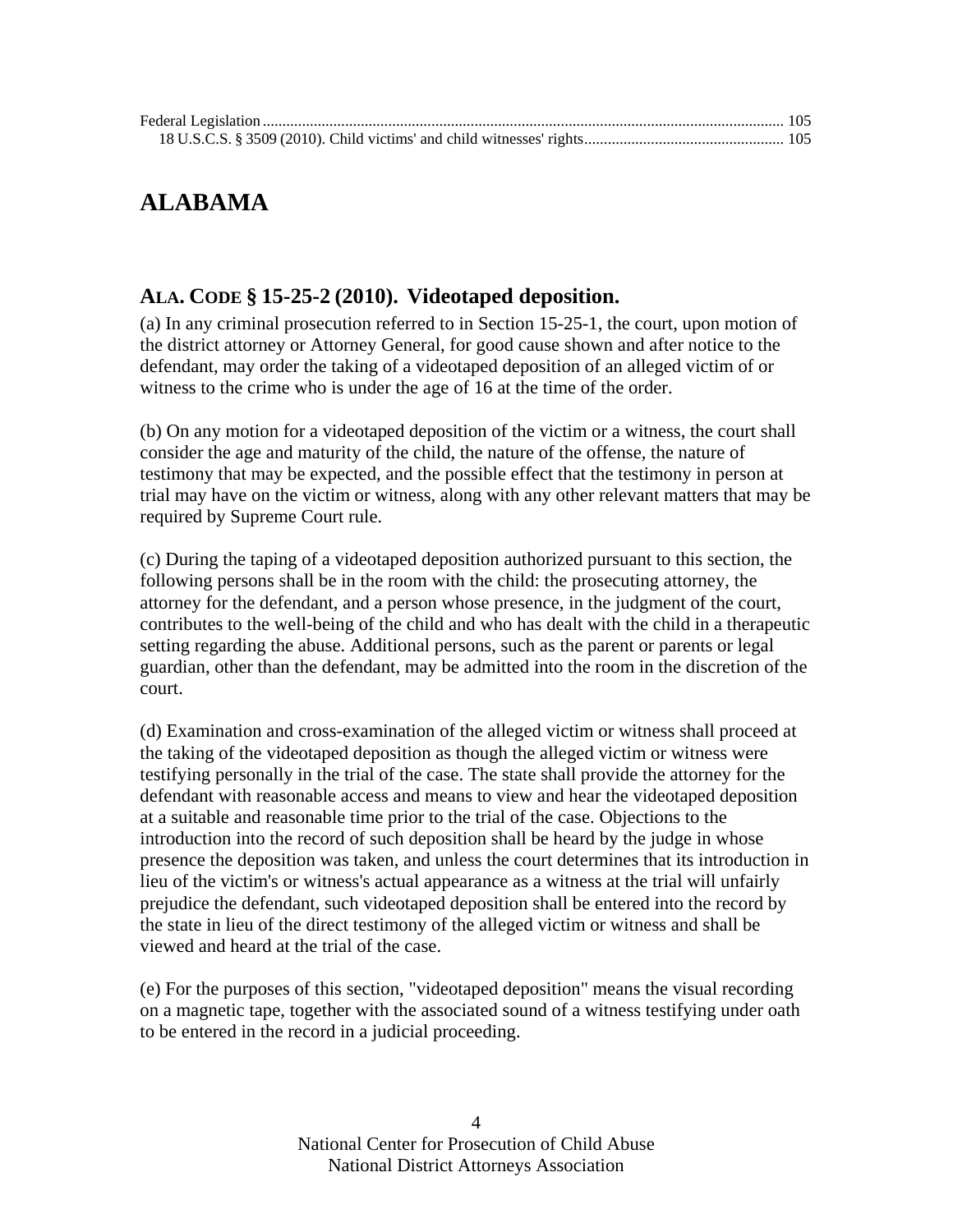<span id="page-4-0"></span>(f) The Supreme Court may adopt rules of procedure regarding the taking and use of videotaped depositions in criminal proceedings and juvenile cases, as well as for the transcribing of such in the event the case is thereafter appealed.

(g) All costs associated with the videotaping of a deposition ordered pursuant to this article shall be paid by the state. The district attorney shall submit all such cost bills to the State Comptroller for approval and payment from the fund entitled "Court Costs Not Otherwise Provided For."

(h) All videotapes ordered pursuant to this article shall be subject to any protective order of the court for the purpose of protecting the privacy of the victim of the offense.

(i) When necessary, the operator of the videotaping equipment may also be in the room and the operator shall make every effort to be unobtrusive.

(j) Only the court, the prosecuting attorney, and the attorney for the defendant may question the child victim or witness. During the testimony of the child, the defendant shall be provided access to view the testimony out of the presence of the child and shall be allowed to communicate with his or her attorney by any appropriate election method.

(k) This section shall not apply when the defendant is an attorney pro se.

#### **ALA. CODE § 15-25-31 (2010). Out-of-court statements; admissibility.**

 An out-of-court statement made by a child under 12 years of age at the time of the proceeding concerning an act that is a material element of any crime involving child physical offense, sexual offense, and exploitation, as defined in [Section 15-25-39](https://www.lexis.com/research/buttonTFLink?_m=9f2cab4c99a7570ec1626cc735380e6e&_xfercite=%3ccite%20cc%3d%22USA%22%3e%3c%21%5bCDATA%5bCode%20of%20Ala.%20%a7%2015-25-31%5d%5d%3e%3c%2fcite%3e&_butType=4&_butStat=0&_butNum=2&_butInline=1&_butinfo=ALCODE%2015-25-39&_fmtstr=FULL&docnum=2&_startdoc=1&wchp=dGLbVzb-zSkAW&_md5=b72789aaef79ff807ca6819f225726ca), which statement is not otherwise admissible in evidence, is admissible in evidence in criminal proceedings, if the requirements of [Section 15-25-32](https://www.lexis.com/research/buttonTFLink?_m=9f2cab4c99a7570ec1626cc735380e6e&_xfercite=%3ccite%20cc%3d%22USA%22%3e%3c%21%5bCDATA%5bCode%20of%20Ala.%20%a7%2015-25-31%5d%5d%3e%3c%2fcite%3e&_butType=4&_butStat=0&_butNum=3&_butInline=1&_butinfo=ALCODE%2015-25-32&_fmtstr=FULL&docnum=2&_startdoc=1&wchp=dGLbVzb-zSkAW&_md5=8156bb87d357e3bd9cb9ad0b685794c7) are met.

### **ALA. CODE § 15-25-32 (2010). Out-of-court statements; requirements for admissibility.**

An out-of-court statement may be admitted as provided in [Section 15-25-31,](https://www.lexis.com/research/buttonTFLink?_m=266702362d75ab0633ad7954a988f09c&_xfercite=%3ccite%20cc%3d%22USA%22%3e%3c%21%5bCDATA%5bCode%20of%20Ala.%20%a7%2015-25-32%5d%5d%3e%3c%2fcite%3e&_butType=4&_butStat=0&_butNum=2&_butInline=1&_butinfo=ALCODE%2015-25-31&_fmtstr=FULL&docnum=3&_startdoc=1&wchp=dGLbVzb-zSkAW&_md5=0f79b20b1da11b126b0c5eaffc5d94e1) if:

 **(1)** The child testifies at the proceeding, or testifies by means of video tape deposition as provided by **Section 15-25-2**, or testifies by means of closed circuit television as is provided in [Section 15-25-3,](https://www.lexis.com/research/buttonTFLink?_m=266702362d75ab0633ad7954a988f09c&_xfercite=%3ccite%20cc%3d%22USA%22%3e%3c%21%5bCDATA%5bCode%20of%20Ala.%20%a7%2015-25-32%5d%5d%3e%3c%2fcite%3e&_butType=4&_butStat=0&_butNum=4&_butInline=1&_butinfo=ALCODE%2015-25-3&_fmtstr=FULL&docnum=3&_startdoc=1&wchp=dGLbVzb-zSkAW&_md5=0b7bfd7d0665d877deee057e6180d746) and at the time of such testimony is subject to crossexamination about the out-of-court statements; or

 **(2) a.** The child is found by the court to be unavailable to testify on any of these grounds:

**1.** The child's death;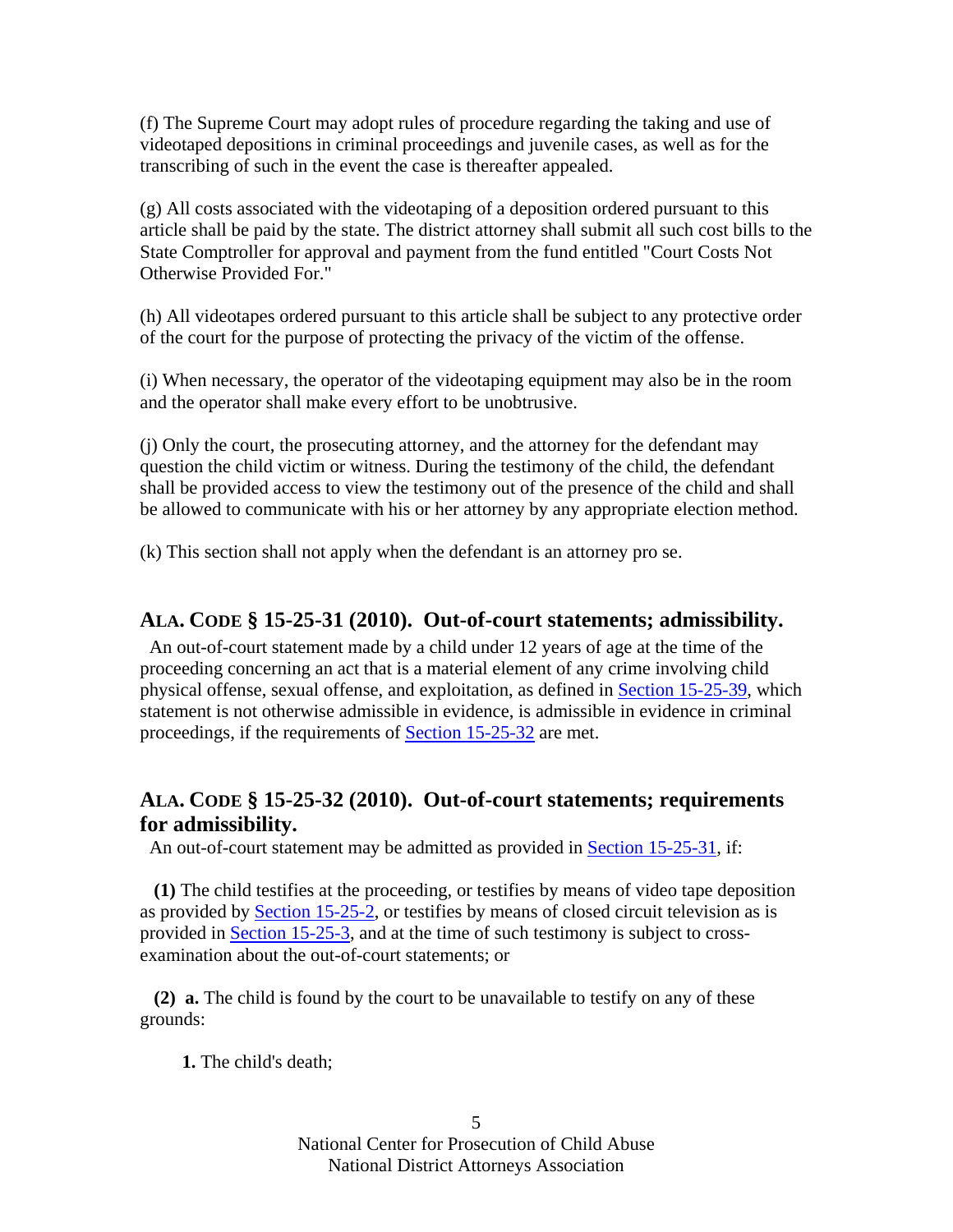<span id="page-5-0"></span> **2.** The court finds that there are reasonable grounds to believe that the defendant or someone acting on behalf of the defendant has intentionally removed the child from the jurisdiction of the court;

**3.** The child's total failure of memory;

**4.** The child's physical or mental disability;

 **5.** The child's incompetency, including the child's inability to communicate about the offense because of fear or a similar reason; or

 **6.** Substantial likelihood that the child would suffer severe emotional trauma from testifying at the proceeding or by means of closed circuit television; and

 **b.** The child's out-of-court statement is shown to the reasonable satisfaction of the court to possess particularized guarantees of trustworthiness.

#### **ALA. CODE § 15-25-35 (2010). Notice of use of statement.**

 The proponent of the statement must inform the adverse party of the opponent's intention to offer the statement and the content of the statement sufficiently in advance of the proceeding to provide the defendant with a fair opportunity to prepare a response to the statement before the proceeding at which it is offered.

#### **ALA. CODE § 15-25-37 (2010). Determination of particularized guarantees of trustworthiness.**

 In determining whether a statement possesses particularized guarantees of trustworthiness under Section  $15-25-32(2)$ b, the court shall consider any one, but is not limited to, the following factors:

**(1)** The child's personal knowledge of the event;

**(2)** The age and maturity of the child;

 **(3)** Certainty that the statement was made, including the credibility of the person testifying about the statement;

 **(4)** Any apparent motive the child may have to falsify or distort the event, including bias, corruption, or coercion;

**(5)** The timing of the child's statement;

**(6)** Whether more than one person heard the statement;

**(7)** Whether the child was suffering from pain or distress when making the statement;

6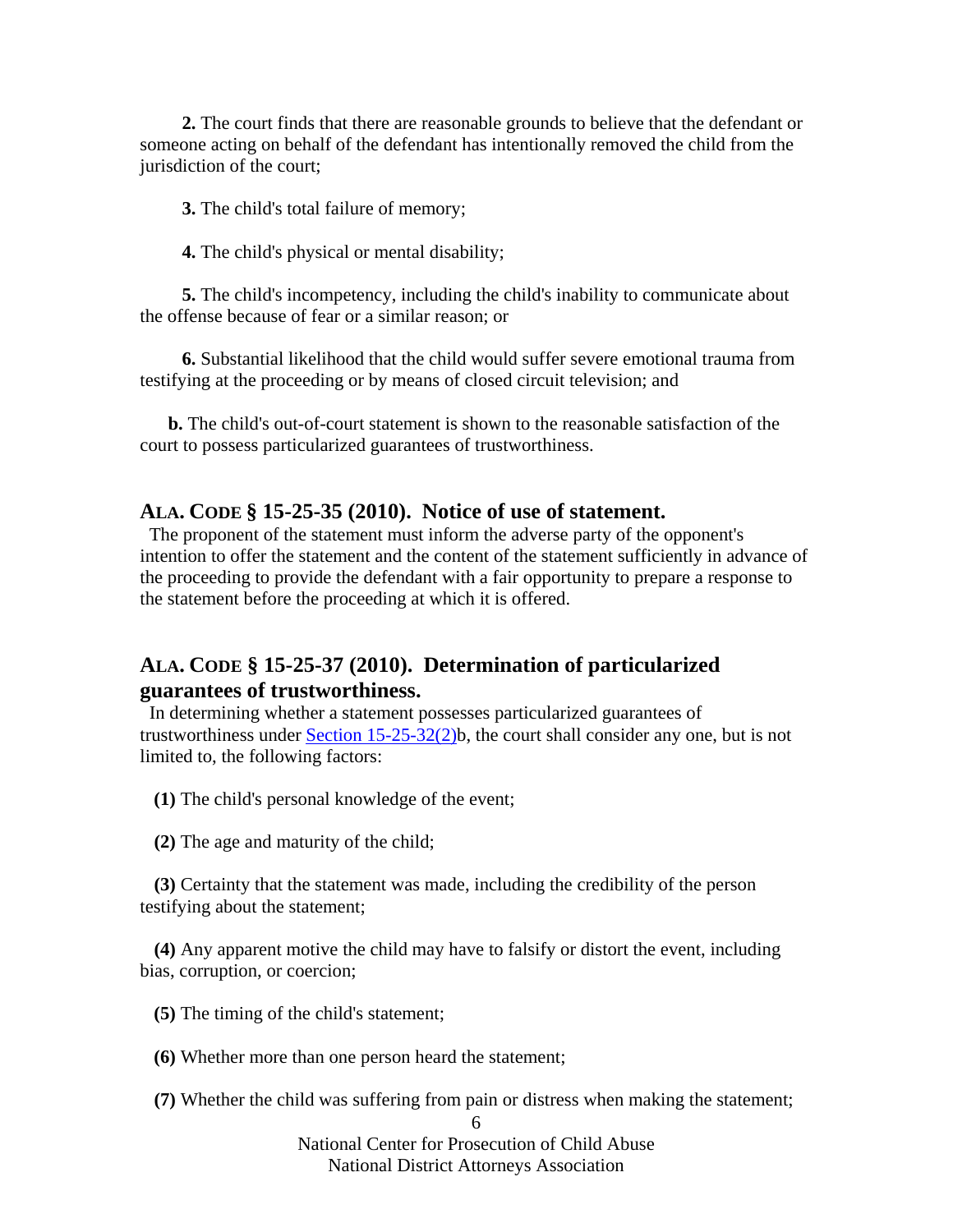<span id="page-6-0"></span>**(8)** The nature and duration of any alleged abuse;

 **(9)** Whether the child's young age makes it unlikely that the child fabricated a statement that represents a graphic, detailed account beyond the child's knowledge and experience;

 **(10)** Whether the statement has a "ring of verity," has an internal consistency or coherence, and uses terminology appropriate to the child's age;

**(11)** Whether the statement is spontaneous or directly responsive to questions;

**(12)** Whether the statement is suggestive due to improperly leading questions;

 **(13)** Whether extrinsic evidence exists to show the defendant's opportunity to commit the act complained of in the child's statement.

# **ALASKA**

#### **ALASKA STAT. § 47.17.033 (2010). Investigations and Interviews.**

(a) In investigating child abuse and neglect reports under this chapter, the department may make necessary inquiries about the criminal records of the parents or of the alleged abusive or neglectful person, including inquiries about the existence of a criminal history record involving a serious offense as defined in AS 12.62.900.

(b) For purposes of obtaining access to information needed to conduct the inquiries required by (a) of this section, the department is a criminal justice agency conducting a criminal justice activity.

(c) An investigation by the department of child abuse or neglect reported under this chapter shall be conducted by a person trained to conduct a child abuse and neglect investigation and without subjecting a child to more than one interview about the abuse or neglect except when new information is obtained that requires further information from the child.

(d) An interview of a child conducted as a result of a report of harm may be audiotaped or videotaped. If an interview of a child concerns a report of sexual abuse of the child by a parent or caretaker of the child, the interview shall be videotaped, unless videotaping the interview is not feasible or will, in the opinion of the investigating agency, result in trauma to the child.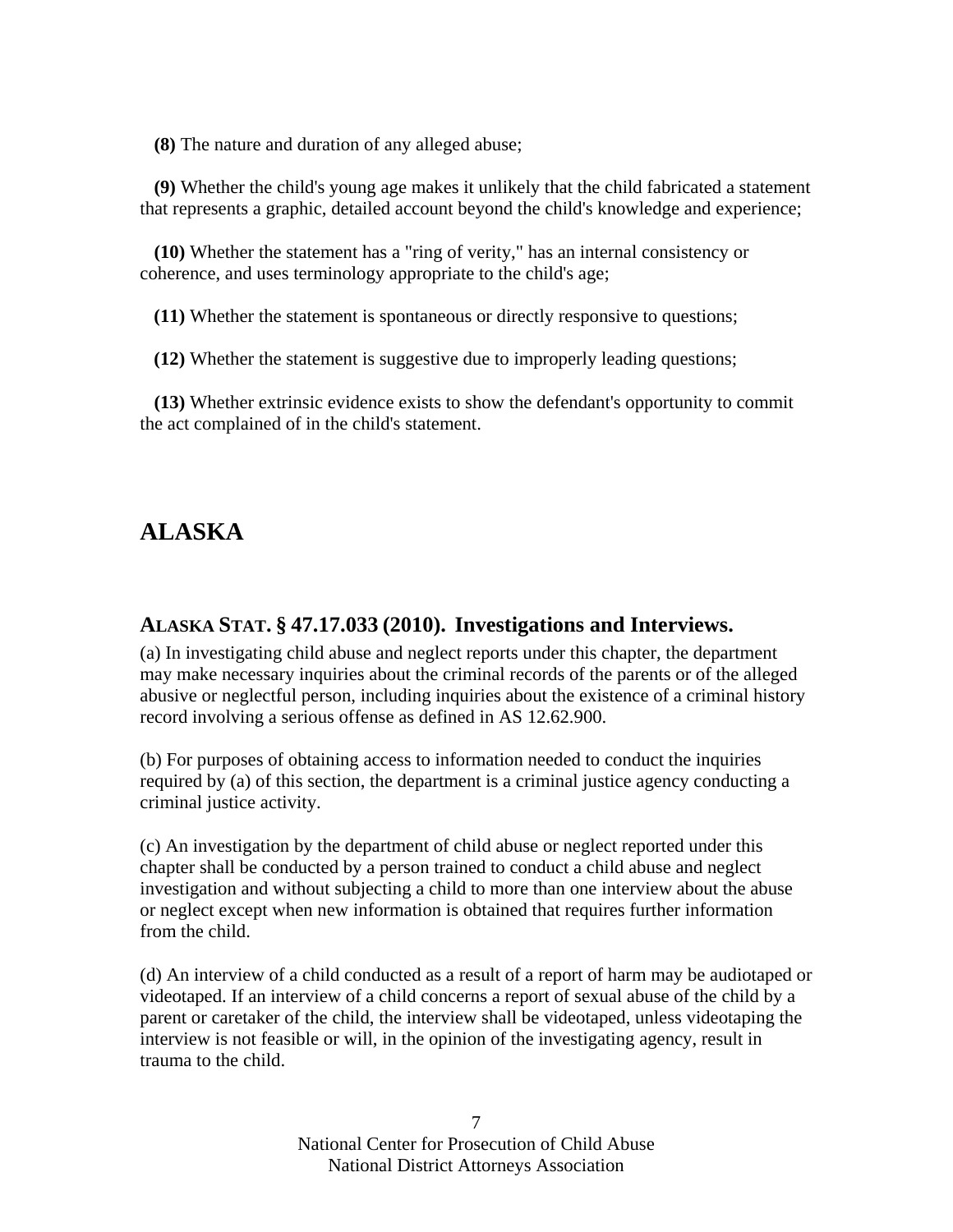(e) An interview of a child that is audiotaped or videotaped under (d) of this section shall be conducted

(1) by a person trained and competent to conduct the interview;

(2) if available, at a child advocacy center; and

 (3) by a person who is a party to a memorandum of understanding with the department to conduct the interview or who is employed by an agency that is authorized to conduct investigations.

(f) An interview of a child may not be videotaped more than one time unless the interviewer or the investigating agency determines that one or more additional interviews are necessary to complete an investigation. If additional interviews are necessary, the additional interviews shall be conducted, to the extent possible, by the same interviewer who conducted the initial interview of the child.

(g) A recorded interview of a child shall be preserved in the manner and for a period provided by law for maintaining evidence and records of a public agency.

(h) A recorded interview of a child is subject to disclosure under the applicable court rules for discovery in a civil or criminal case.

(i) The training required under (c) of this section must address the constitutional and statutory rights of children and families that apply throughout the investigation and department intervention. The training must inform department representatives of the applicable legal duties to protect the rights and safety of a child and the child's family.

(j) During a joint investigation by the department and a law enforcement agency, the department shall coordinate an investigation of child abuse or neglect with the law enforcement agency to ensure that the possibility of a criminal charge is not compromised.

(k) Unless a law enforcement official prohibits or restricts notification under (j) of this section, at the time of initial contact with a person alleged to have committed child abuse or neglect, the department shall notify the person of the specific complaint or allegation made against the person, except that the identity of the complainant may not be revealed.

( l ) In this section, "child advocacy center" means a facility operated with a childfocused, community partnership committed to a multidisciplinary team approach that includes representatives from law enforcement, child protection, criminal prosecution, victim advocacy, and the medical and mental health fields who collaborate and assist in investigating allegations of sexual or other abuse and neglect of children.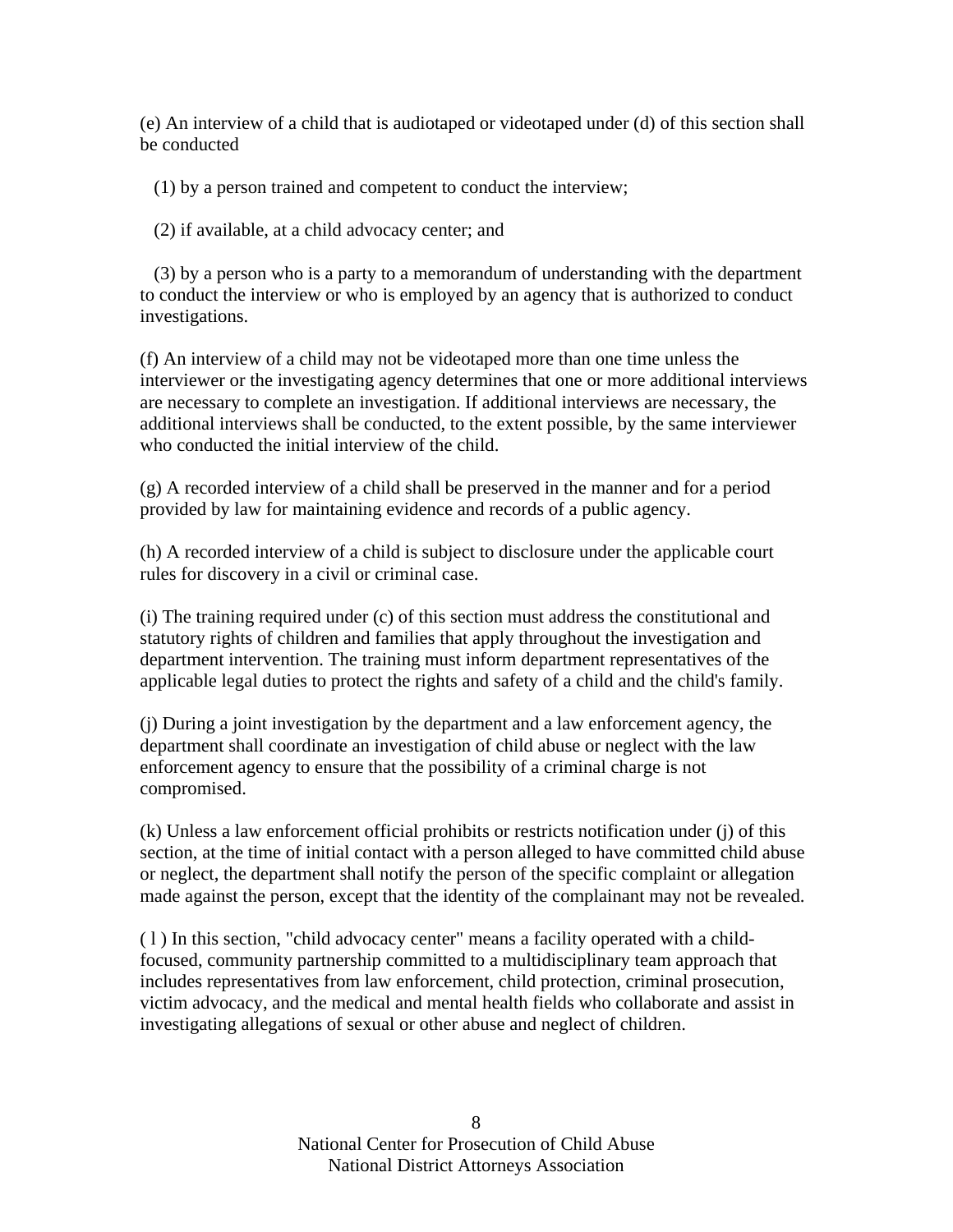# <span id="page-8-0"></span>**ARIZONA**

### **ARIZ. REV. STAT. ANN. § 13-4251 (2010). Applicability; definition.**

A. This article applies to the testimony or statements of a minor in criminal proceedings involving acts committed against the minor or involving acts witnessed by the minor whether or not those acts are charged and in civil proceedings including proceedings involving a dependency or a termination of parental rights.

B. In this article, "minor" means a person under fifteen years of age or a person who has a developmental disability as defined in [section 41-2451](https://www.lexis.com/research/buttonTFLink?_m=e8c045d9305180136ed3f6a2238692df&_xfercite=%3ccite%20cc%3d%22USA%22%3e%3c%21%5bCDATA%5bA.R.S.%20%a7%2013-4251%5d%5d%3e%3c%2fcite%3e&_butType=4&_butStat=0&_butNum=2&_butInline=1&_butinfo=AZCODE%2041-2451&_fmtstr=FULL&docnum=1&_startdoc=1&wchp=dGLbVzb-zSkAW&_md5=3f1272e551a96246160eff3d707359a9) and who has a tested intelligence quotient score below seventy-five.

#### **ARIZ. REV. STAT. ANN. § 13-4252 (2010). Recording of testimony.**

 A. The recording of an oral statement of a minor made before a proceeding begins is admissible into evidence if all of the following are true:

1. No attorney for either party was present when the statement was made.

 2. The recording is both visual and aural and is recorded on film or videotape or by other electronic means.

3. Every voice on the recording is identified.

 4. The person conducting the interview of the minor in the recording is present at the proceeding and available to testify or be cross-examined by either party.

 5. The defendant or the attorney for the defendant is afforded an opportunity to view the recording before it is offered into evidence.

6. The minor is available to testify.

 7. The recording equipment was capable of making an accurate recording, the operator of the equipment was competent and the recording is accurate and has not been altered.

 8. The statement was not made in response to questioning calculated to lead the minor to make a particular statement.

B. If the electronic recording of the oral statement of a minor is admitted into evidence under this section, either party may call the minor to testify and the opposing party may cross-examine the minor.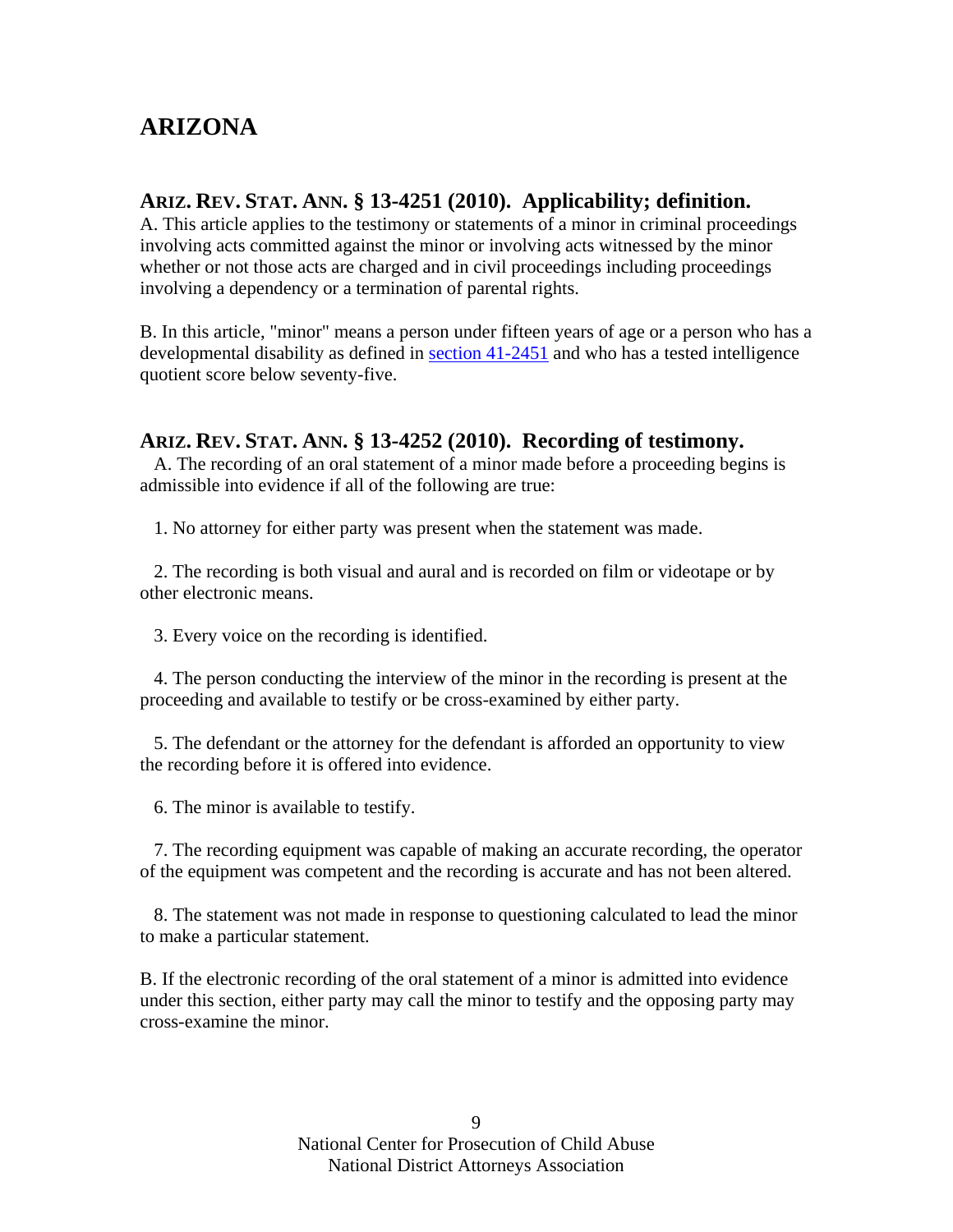# <span id="page-9-0"></span>**ARKANSAS**

## **ARK. CODE ANN. § 16-44-203 (2010). Videotaped deposition of alleged victim under 17 years of age in sexual offense prosecution.**

**(a)** As used in this section, the term "videotaped deposition" means the visual recording on a magnetic tape, together with the associated sound, of a witness testifying under oath in the course of a judicial proceeding, upon oral examination and where an opportunity is given for cross-examination in the presence of the defendant and intended to be played back upon the trial of the action in court.

**(b)** In any prosecution for a sexual offense or criminal attempt to commit a sexual offense against a minor, upon motion of the prosecuting attorney and after notice to the opposing counsel, the court may, for good cause shown, order the taking of a videotaped deposition of any alleged victim under the age of seventeen (17) years. The videotaped deposition shall be taken before the judge in chambers in the presence of the prosecuting attorney, the defendant, and the defendant's attorneys. Examination and cross-examination of the alleged victim shall proceed at the taking of the videotaped deposition in the same manner as permitted at trial under the provisions of the Arkansas Uniform Rules of Evidence.

**(c)** Any videotaped deposition taken under the provisions of this section shall be admissible at trial and received into evidence in lieu of the direct testimony of the alleged victim. However, neither the presentation nor the preparation of such videotaped deposition shall preclude the prosecutor's calling the alleged victim to testify at trial if that is necessary to serve the interests of justice.

**(d)** Videotapes which are a part of the court record are subject to a protective order of the court for the purpose of protecting the privacy of the alleged victim.

# **CALIFORNIA**

# **CAL. PENAL CODE § 1346 (2009). Videotaping of victim's preliminary hearing testimony; Admission of videotape at trial**

(a) When a defendant has been charged with a violation of Section 220, 243.4, 261, 261.5, 264.1, 273a, 273d, 285, 286, 288, 288a, 288.5, 289, or 647.6, where the victim either is a person 15 years of age or less or is developmentally disabled as a result of mental retardation, as specified in subdivision (a) of Section 4512 of the Welfare and Institutions Code, the people may apply for an order that the victim's testimony at the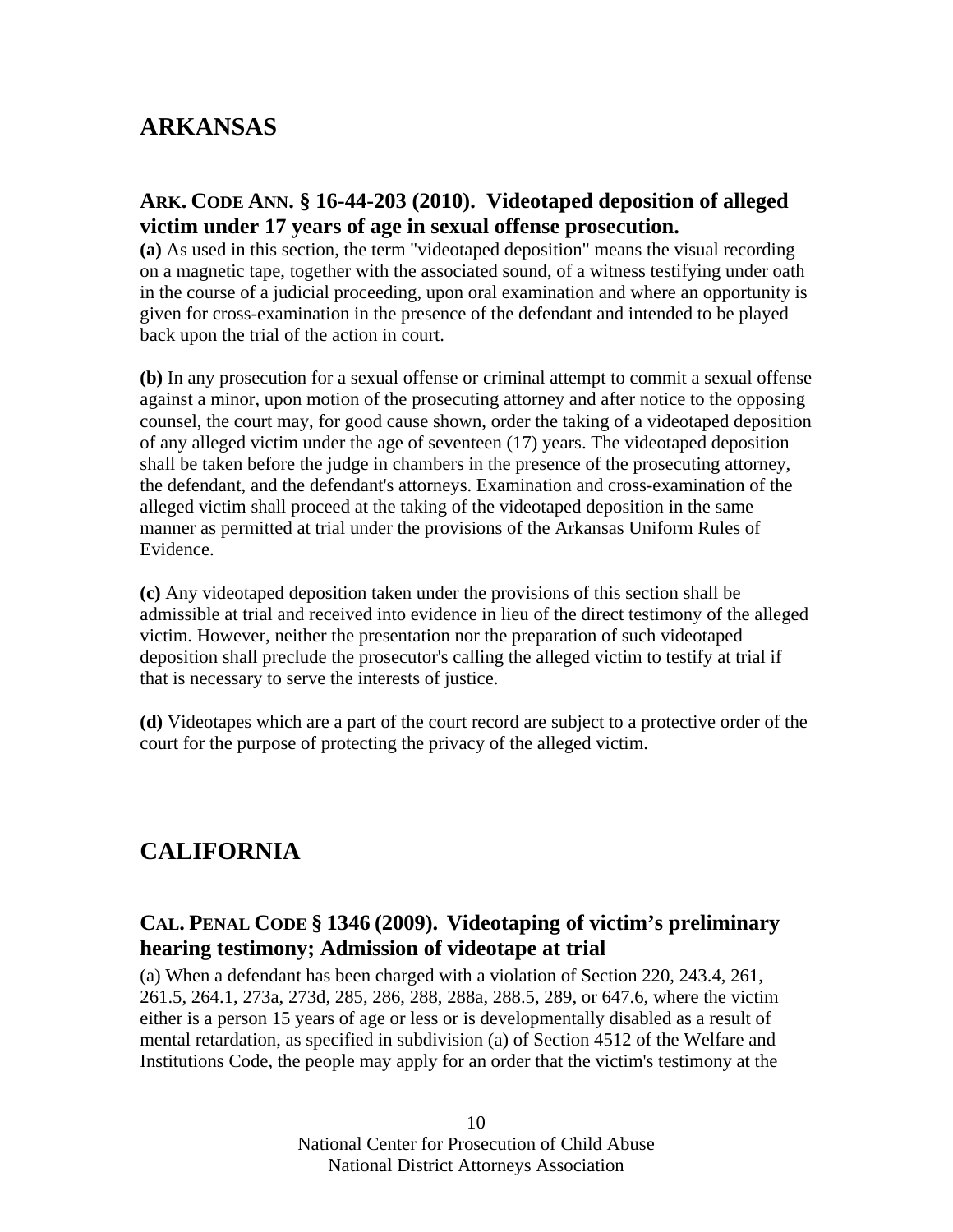<span id="page-10-0"></span>preliminary hearing, in addition to being stenographically recorded, be recorded and preserved on videotape.

(b) The application for the order shall be in writing and made three days prior to the preliminary hearing.

(c) Upon timely receipt of the application, the magistrate shall order that the testimony of the victim given at the preliminary hearing be taken and preserved on videotape. The videotape shall be transmitted to the clerk of the court in which the action is pending.

(d) If at the time of trial the court finds that further testimony would cause the victim emotional trauma so that the victim is medically unavailable or otherwise unavailable within the meaning of Section 240 of the Evidence Code, the court may admit the videotape of the victim's testimony at the preliminary hearing as former testimony under Section 1291 of the Evidence Code.

(e) Any videotape which is taken pursuant to this section is subject to a protective order of the court for the purpose of protecting the privacy of the victim. This subdivision does not affect the provisions of subdivision (b) of Section 868.7.

(f) Any videotape made pursuant to this section shall be made available to the prosecuting attorney, the defendant, and his or her attorney for viewing during ordinary business hours. Any videotape which is made available pursuant to this section is subject to a protective order of the court for the purpose of protecting the privacy of the victim.

(g) The tape shall be destroyed after five years have elapsed from the date of entry of judgment; provided, however, that if an appeal is filed, the tape shall not be destroyed until a final judgment on appeal has been rendered.

# **COLORADO**

# **COLO. REV. STAT. ANN § 18-3-413 (2010). Video tape depositions children - victims of sexual offenses.**

(1) When a defendant has been charged with an unlawful sexual offense, as defined in [section 18-3-411 \(1\),](https://www.lexis.com/research/buttonTFLink?_m=9237e994d2d376e7efcae0c099bfe7ae&_xfercite=%3ccite%20cc%3d%22USA%22%3e%3c%21%5bCDATA%5bC.R.S.%2018-3-413%5d%5d%3e%3c%2fcite%3e&_butType=4&_butStat=0&_butNum=2&_butInline=1&_butinfo=COCODE%2018-3-411&_fmtstr=FULL&docnum=2&_startdoc=1&wchp=dGLbVzb-zSkAW&_md5=8538334e18743debe867707f6d000619) or incest, as defined in [section 18-6-301](https://www.lexis.com/research/buttonTFLink?_m=9237e994d2d376e7efcae0c099bfe7ae&_xfercite=%3ccite%20cc%3d%22USA%22%3e%3c%21%5bCDATA%5bC.R.S.%2018-3-413%5d%5d%3e%3c%2fcite%3e&_butType=4&_butStat=0&_butNum=3&_butInline=1&_butinfo=COCODE%2018-6-301&_fmtstr=FULL&docnum=2&_startdoc=1&wchp=dGLbVzb-zSkAW&_md5=8e9bbbd310cd133301a072a95cb123f4), and when the victim at the time of the commission of the act is a child less than fifteen years of age, the prosecution may apply to the court for an order that a deposition be taken of the victim's testimony and that the deposition be recorded and preserved on video tape.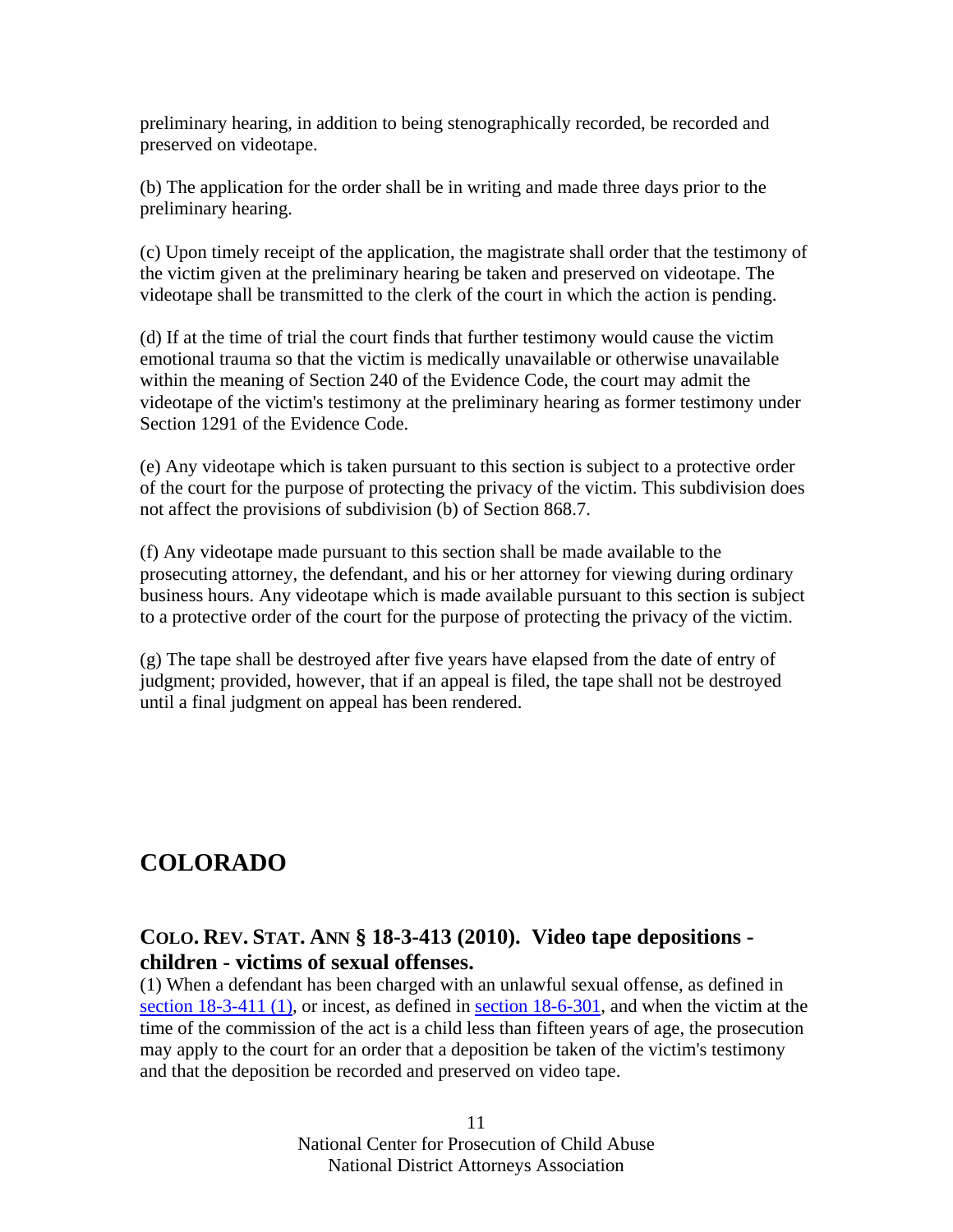<span id="page-11-0"></span>(2) The prosecution shall apply for the order in writing at least three days prior to the taking of the deposition. The defendant shall receive reasonable notice of the taking of the deposition.

(3) Upon timely receipt of the application, the court shall make a preliminary finding regarding whether, at the time of trial, the victim is likely to be medically unavailable or otherwise unavailable within the meaning of rule 804 (a) of the Colorado rules of evidence. Such finding shall be based on, but not be limited to, recommendations from the child's therapist or any other person having direct contact with the child, whose recommendations are based on specific behavioral indicators exhibited by the child. If the court so finds, it shall order that the deposition be taken, pursuant to rule 15 (d) of the Colorado rules of criminal procedure, and preserved on video tape. The prosecution shall transmit the video tape to the clerk of the court in which the action is pending.

(4) If at the time of trial the court finds that further testimony would cause the victim emotional trauma so that the victim is medically unavailable or otherwise unavailable within the meaning of rule 804 (a) of the Colorado rules of evidence, the court may admit the video tape of the victim's deposition as former testimony under rule 804 (b) (1) of the Colorado rules of evidence.

(5) Nothing in this section shall prevent the admission into evidence of any videotaped statements of children which would qualify for admission pursuant to [section 13-25-129,](https://www.lexis.com/research/buttonTFLink?_m=9237e994d2d376e7efcae0c099bfe7ae&_xfercite=%3ccite%20cc%3d%22USA%22%3e%3c%21%5bCDATA%5bC.R.S.%2018-3-413%5d%5d%3e%3c%2fcite%3e&_butType=4&_butStat=0&_butNum=4&_butInline=1&_butinfo=COCODE%2013-25-129&_fmtstr=FULL&docnum=2&_startdoc=1&wchp=dGLbVzb-zSkAW&_md5=0220a37530118527f46fd69a6645988e)  [C.R.S.,](https://www.lexis.com/research/buttonTFLink?_m=9237e994d2d376e7efcae0c099bfe7ae&_xfercite=%3ccite%20cc%3d%22USA%22%3e%3c%21%5bCDATA%5bC.R.S.%2018-3-413%5d%5d%3e%3c%2fcite%3e&_butType=4&_butStat=0&_butNum=4&_butInline=1&_butinfo=COCODE%2013-25-129&_fmtstr=FULL&docnum=2&_startdoc=1&wchp=dGLbVzb-zSkAW&_md5=0220a37530118527f46fd69a6645988e) or any other statute or rule of evidence.

# **COLO. REV. STAT. ANN § 18-6-401.3 (2010). Video tape depositions children - victims of child abuse.**

(1) When a defendant has been charged with an act of child abuse, as defined in [section](https://www.lexis.com/research/buttonTFLink?_m=5534f54ce7848bb42c8006b5adb99b11&_xfercite=%3ccite%20cc%3d%22USA%22%3e%3c%21%5bCDATA%5bC.R.S.%2018-6-401.3%5d%5d%3e%3c%2fcite%3e&_butType=4&_butStat=0&_butNum=2&_butInline=1&_butinfo=COCODE%2018-6-401&_fmtstr=FULL&docnum=3&_startdoc=1&wchp=dGLbVzb-zSkAW&_md5=064ba565193bddd2f6cce069d638e67f)  [18-6-401 \(1\),](https://www.lexis.com/research/buttonTFLink?_m=5534f54ce7848bb42c8006b5adb99b11&_xfercite=%3ccite%20cc%3d%22USA%22%3e%3c%21%5bCDATA%5bC.R.S.%2018-6-401.3%5d%5d%3e%3c%2fcite%3e&_butType=4&_butStat=0&_butNum=2&_butInline=1&_butinfo=COCODE%2018-6-401&_fmtstr=FULL&docnum=3&_startdoc=1&wchp=dGLbVzb-zSkAW&_md5=064ba565193bddd2f6cce069d638e67f) and when the victim at the time of the commission of the act is a child less than fifteen years of age, the prosecution may apply to the court for an order that a deposition be taken of the victim's testimony and that the deposition be recorded and preserved on video tape.

(2) The prosecution shall apply for the order in writing at least three days prior to the taking of the deposition. The defendant shall receive reasonable notice of the taking of the deposition.

(3) Upon timely receipt of the application, the court shall make a preliminary finding regarding whether, at the time of trial, the victim is likely to be medically unavailable or otherwise unavailable within the meaning of rule 804 (a) of the Colorado rules of evidence. Such finding shall be based on, but not be limited to, recommendations from the child's therapist or any other person having direct contact with the child, whose recommendations are based on specific behavioral indicators exhibited by the child. If the court so finds, it shall order that the deposition be taken, pursuant to rule 15 (d) of the Colorado rules of criminal procedure, and preserved on video tape. The prosecution shall transmit the video tape to the clerk of the court in which the action is pending.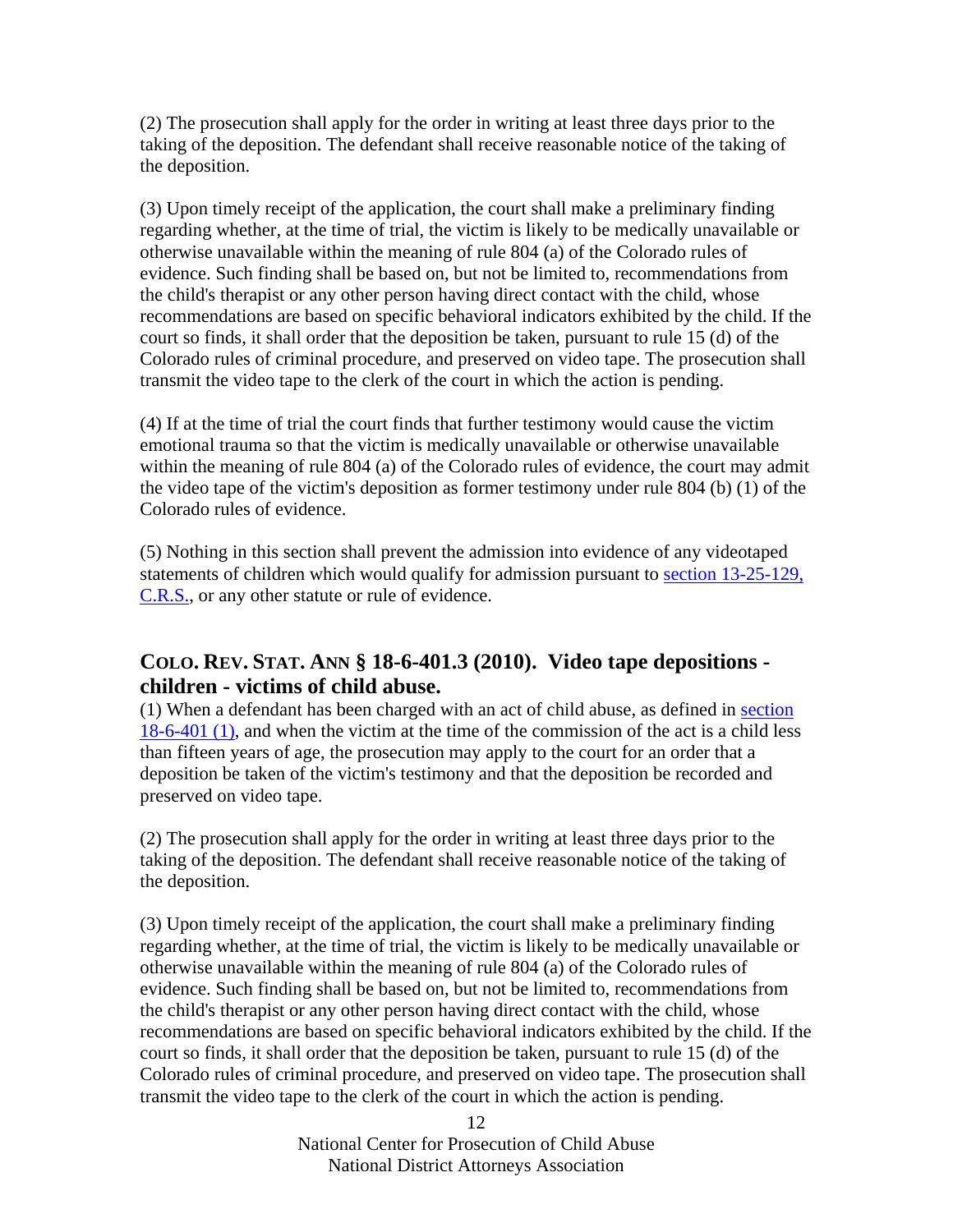<span id="page-12-0"></span>(4) If at the time of trial the court finds that further testimony would cause the victim emotional trauma so that the victim is medically unavailable or otherwise unavailable within the meaning of rule 804 (a) of the Colorado rules of evidence, the court may admit the video tape of the victim's deposition as former testimony under rule 804 (b) (1) of the Colorado rules of evidence.

(5) Nothing in this section shall prevent the admission into evidence of any videotaped statements of children that would qualify for admission pursuant to [section 13-25-129,](https://www.lexis.com/research/buttonTFLink?_m=5534f54ce7848bb42c8006b5adb99b11&_xfercite=%3ccite%20cc%3d%22USA%22%3e%3c%21%5bCDATA%5bC.R.S.%2018-6-401.3%5d%5d%3e%3c%2fcite%3e&_butType=4&_butStat=0&_butNum=3&_butInline=1&_butinfo=COCODE%2013-25-129&_fmtstr=FULL&docnum=3&_startdoc=1&wchp=dGLbVzb-zSkAW&_md5=f7af85d17116140e8d39c3cf21a40a9f)  [C.R.S.,](https://www.lexis.com/research/buttonTFLink?_m=5534f54ce7848bb42c8006b5adb99b11&_xfercite=%3ccite%20cc%3d%22USA%22%3e%3c%21%5bCDATA%5bC.R.S.%2018-6-401.3%5d%5d%3e%3c%2fcite%3e&_butType=4&_butStat=0&_butNum=3&_butInline=1&_butinfo=COCODE%2013-25-129&_fmtstr=FULL&docnum=3&_startdoc=1&wchp=dGLbVzb-zSkAW&_md5=f7af85d17116140e8d39c3cf21a40a9f) or any other statute or rule of evidence.

# **COLO. REV. STAT. ANN § 19-3-308.5 (2010). Recorded interviews of child.**

(1) (a) Any interview of a child conducted pursuant to [section 19-3-308,](https://www.lexis.com/research/buttonTFLink?_m=562d0bdceeb2c7b48ee261bc9bec46c8&_xfercite=%3ccite%20cc%3d%22USA%22%3e%3c%21%5bCDATA%5bC.R.S.%2019-3-308.5%5d%5d%3e%3c%2fcite%3e&_butType=4&_butStat=0&_butNum=2&_butInline=1&_butinfo=COCODE%2019-3-308&_fmtstr=FULL&docnum=5&_startdoc=1&wchp=dGLbVzb-zSkAW&_md5=049f0a19ac3402cef71bdefd593a1dec) concerning a report of child abuse, may be audiotaped or videotaped. However, interviews concerning reports of sexual child abuse are strongly encouraged to be videotaped. Any audiotaped or videotaped interview shall be conducted by a competent interviewer at a child advocacy center, as that term is defined in [section 19-1-103 \(19.5\),](https://www.lexis.com/research/buttonTFLink?_m=562d0bdceeb2c7b48ee261bc9bec46c8&_xfercite=%3ccite%20cc%3d%22USA%22%3e%3c%21%5bCDATA%5bC.R.S.%2019-3-308.5%5d%5d%3e%3c%2fcite%3e&_butType=4&_butStat=0&_butNum=3&_butInline=1&_butinfo=COCODE%2019-1-103&_fmtstr=FULL&docnum=5&_startdoc=1&wchp=dGLbVzb-zSkAW&_md5=d81bc06349e906ed7c950f50c99f5f5c) that has a memorandum of understanding with the agency responsible for the investigation or by a competent interviewer for the agency responsible for the investigation in accordance with such section; except that an interview shall not be videotaped when doing so is impracticable under the circumstances or will result in trauma to the child, as determined by the investigating agency. No more than one videotaped interview shall be required unless the interviewer or the investigating agency determines that additional interviews are necessary to complete an investigation.Additional interviews shall be conducted, to the extent possible, by the same interviewer. Such recordings shall be preserved as evidence in the manner and for a period provided by law for maintaining such evidence.In addition, access to such recordings shall be subject to the rules of discovery under the Colorado rules of criminal and civil procedure.

(b) (Deleted by amendment, L. 93, p. 1169, § 2, effective January 1, 1994.)

(c) The provisions of this subsection (1) shall not apply to a videotaped deposition taken in accordance with and governed by [section 18-3-413, C.R.S.](https://www.lexis.com/research/buttonTFLink?_m=562d0bdceeb2c7b48ee261bc9bec46c8&_xfercite=%3ccite%20cc%3d%22USA%22%3e%3c%21%5bCDATA%5bC.R.S.%2019-3-308.5%5d%5d%3e%3c%2fcite%3e&_butType=4&_butStat=0&_butNum=4&_butInline=1&_butinfo=COCODE%2018-3-413&_fmtstr=FULL&docnum=5&_startdoc=1&wchp=dGLbVzb-zSkAW&_md5=7941c1cd8debe7a95389fee24f846efc), or [section 13-25-132,](https://www.lexis.com/research/buttonTFLink?_m=562d0bdceeb2c7b48ee261bc9bec46c8&_xfercite=%3ccite%20cc%3d%22USA%22%3e%3c%21%5bCDATA%5bC.R.S.%2019-3-308.5%5d%5d%3e%3c%2fcite%3e&_butType=4&_butStat=0&_butNum=5&_butInline=1&_butinfo=COCODE%2013-25-132&_fmtstr=FULL&docnum=5&_startdoc=1&wchp=dGLbVzb-zSkAW&_md5=78d3f61bf1d116fc73a70fb26e2a9b21)  [C.R.S.,](https://www.lexis.com/research/buttonTFLink?_m=562d0bdceeb2c7b48ee261bc9bec46c8&_xfercite=%3ccite%20cc%3d%22USA%22%3e%3c%21%5bCDATA%5bC.R.S.%2019-3-308.5%5d%5d%3e%3c%2fcite%3e&_butType=4&_butStat=0&_butNum=5&_butInline=1&_butinfo=COCODE%2013-25-132&_fmtstr=FULL&docnum=5&_startdoc=1&wchp=dGLbVzb-zSkAW&_md5=78d3f61bf1d116fc73a70fb26e2a9b21) and rule 15 (d) of the Colorado rules of criminal procedure. In addition, this section shall not apply to interviews of the child conducted after a dependency and neglect action or a criminal action has been filed with the court.

(d) (Deleted by amendment, L. 93, p. 1169, § 2, effective January 1, 1994.)

(e) (I) Any agency subject to the provisions of this section shall provide equipment necessary to videotape or audiotape the interviews or shall enter into a memorandum of understanding with a child advocacy center authorizing the use of such equipment. The investigating agency shall train persons responsible for conducting videotaped interviews in accordance with this section; except that the agency shall not be responsible for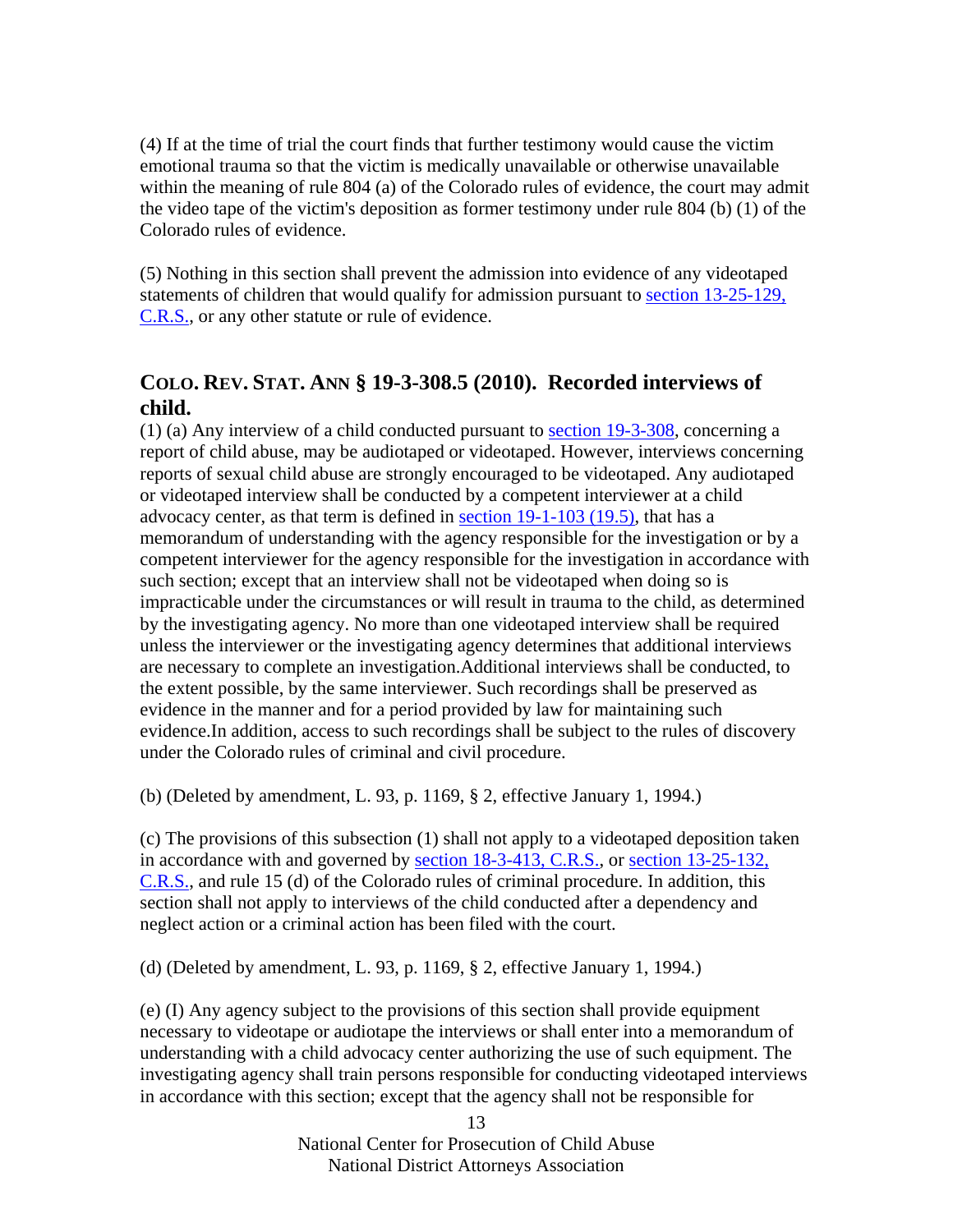<span id="page-13-0"></span>training interviewers employed by a child advocacy center. The agency shall adopt standards for persons conducting such interviews.

(II) Repealed.

(f) An agency that enters into a memorandum of understanding with a child advocacy center that employs interviewers shall assure that such interviewers meet the training standards for persons conducting interviews adopted by the agency pursuant to paragraph (e) of this subsection (1). In addition, an agency that enters into a memorandum of understanding with a child advocacy center that provides technical assistance for forensic interviews, forensic medical examinations, or evidence collection or preservation may require that the child advocacy center meets the national performance standards for children's advocacy centers as established by the national accrediting body. These standards include, but are not limited to, standards for forensic interviews to be conducted in a manner which is of a neutral, fact-finding nature and coordinated to avoid duplicative interviewing.

# **HAWAII**

# **HAW. REV. STAT. ANN § 587-43 (2008). Recording a statement or the testimony of a child. [Repealed effective September 1, 2010.]**

 The recording of a statement of a child is admissible into evidence in any proceeding under this chapter if:

 (1) The recording is visual, or oral, or both and is recorded on film, tape, or videotape or by other electronic means;

 (2) The recording equipment was capable of making an accurate recording, the operator of the equipment was competent, and the recording is accurate and has not been altered; and

(3) Every person on the recording is identified.

# **INDIANA**

#### **IND. CODE ANN. § 35-37-4-6 (2010). Admissibility of statement or videotape of a child of fourteen or under in certain criminal actions.**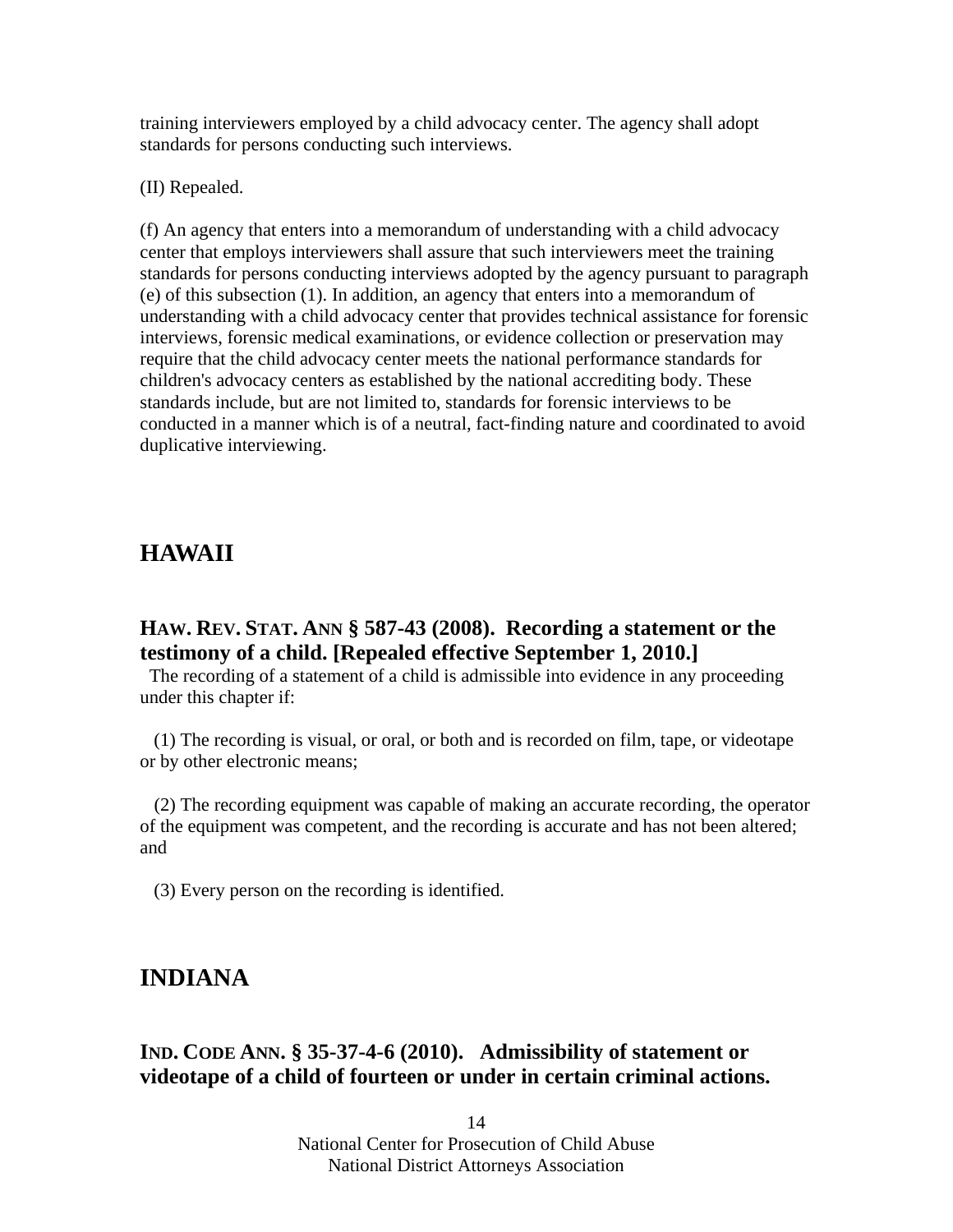(a) This section applies to a criminal action involving the following offenses where the victim is a protected person under subsection  $(c)(1)$  or  $(c)(2)$ :

- (1) Sex crimes (IC 35-42-4).
- (2) Battery upon a child (IC 35-42-2-1(a)(2)(B)).
- (3) Kidnapping and confinement (IC 35-42-3).
- (4) Incest (IC 35-46-1-3).
- (5) Neglect of a dependent (IC 35-46-1-4).
- (6) Human and sexual trafficking crimes (IC 35-42-3.5).
- (7) An attempt under IC 35-41-5-1 for an offense listed in subdivisions (1) through (6).

(b) This section applies to a criminal action involving the following offenses where the victim is a protected person under subsection  $(c)(3)$ :

- (1) Exploitation of a dependent or endangered adult (IC 35-46-1-12).
- (2) A sex crime (IC 35-42-4).
- (3) Battery (IC 35-42-2-1).
- (4) Kidnapping, confinement, or interference with custody (IC 35-42-3).
- (5) Home improvement fraud (IC 35-43-6).
- (6) Fraud (IC 35-43-5).
- (7) Identity deception (IC 35-43-5-3.5).
- (8) Synthetic identity deception (IC 35-43-5-3.8).
- (9) Theft (IC 35-43-4-2).
- (10) Conversion (IC 35-43-4-3).
- (11) Neglect of a dependent (IC 35-46-1-4).
- (12) Human and sexual trafficking crimes (IC 35-42-3.5).
- (c) As used in this section, "protected person" means: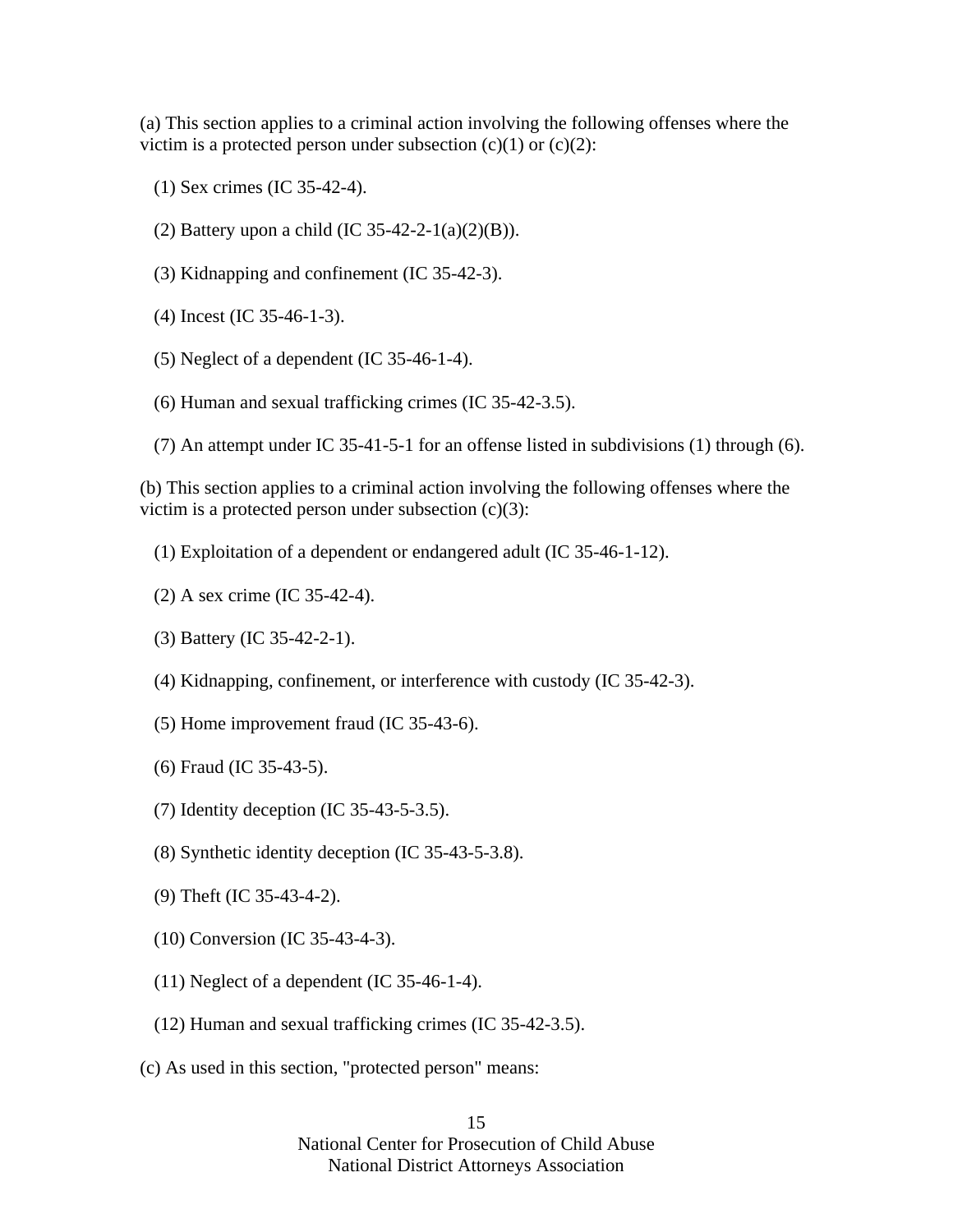(1) a child who is less than fourteen (14) years of age;

 (2) an individual with a mental disability who has a disability attributable to an impairment of general intellectual functioning or adaptive behavior that:

(A) is manifested before the individual is eighteen (18) years of age;

(B) is likely to continue indefinitely;

 (C) constitutes a substantial impairment of the individual's ability to function normally in society; and

 (D) reflects the individual's need for a combination and sequence of special, interdisciplinary, or generic care, treatment, or other services that are of lifelong or extended duration and are individually planned and coordinated; or

(3) an individual who is:

(A) at least eighteen (18) years of age; and

 (B) incapable by reason of mental illness, mental retardation, dementia, or other physical or mental incapacity of:

(i) managing or directing the management of the individual's property; or

(ii) providing or directing the provision of self-care.

(d) A statement or videotape that:

(1) is made by a person who at the time of trial is a protected person;

 (2) concerns an act that is a material element of an offense listed in subsection (a) or (b) that was allegedly committed against the person; and

(3) is not otherwise admissible in evidence;

 is admissible in evidence in a criminal action for an offense listed in subsection (a) or (b) if the requirements of subsection (e) are met.

(e) A statement or videotape described in subsection (d) is admissible in evidence in a criminal action listed in subsection (a) or (b) if, after notice to the defendant of a hearing and of the defendant's right to be present, all of the following conditions are met:

(1) The court finds, in a hearing:

(A) conducted outside the presence of the jury; and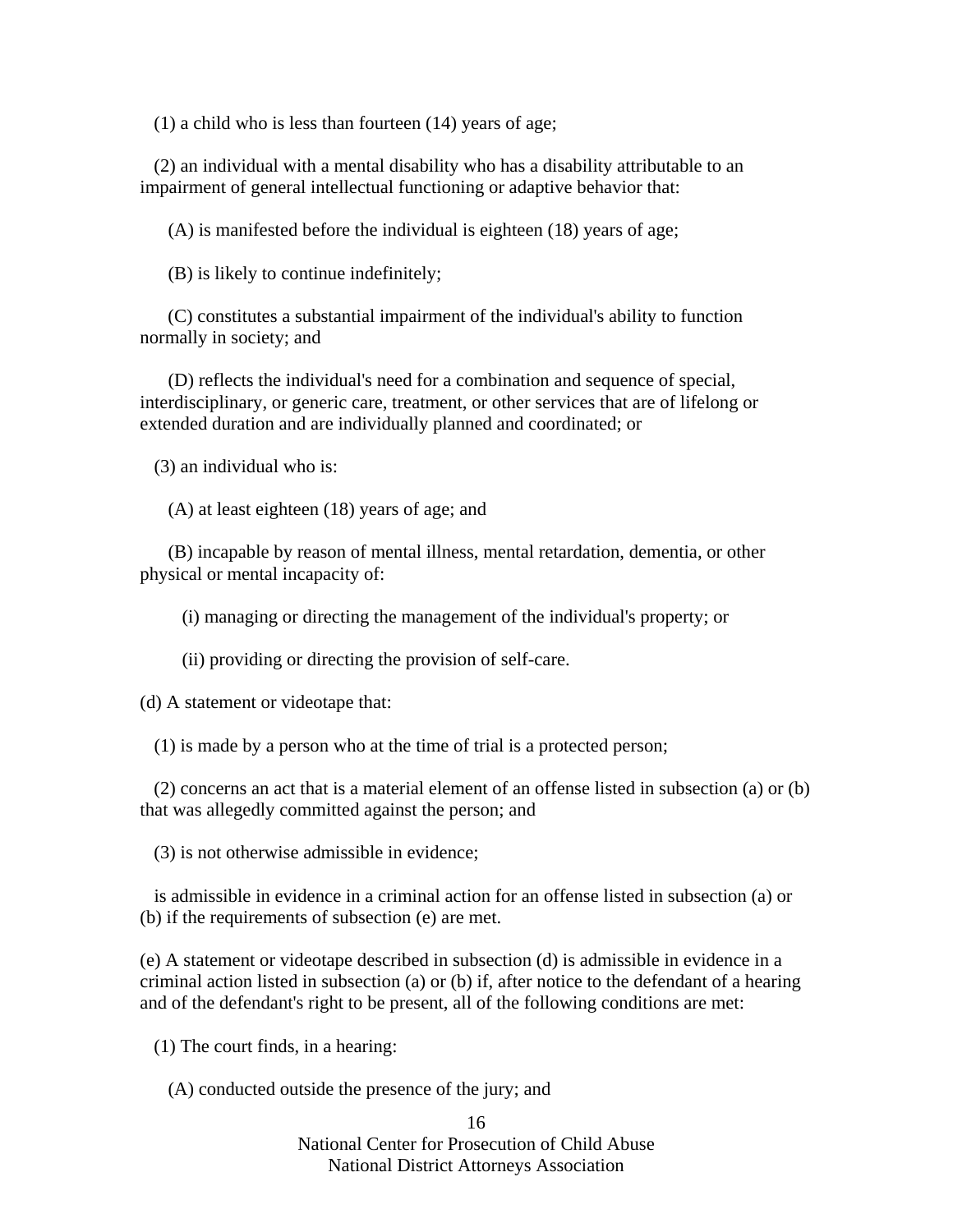(B) attended by the protected person;

 that the time, content, and circumstances of the statement or videotape provide sufficient indications of reliability.

(2) The protected person:

(A) testifies at the trial; or

 (B) is found by the court to be unavailable as a witness for one (1) of the following reasons:

 (i) From the testimony of a psychiatrist, physician, or psychologist, and other evidence, if any, the court finds that the protected person's testifying in the physical presence of the defendant will cause the protected person to suffer serious emotional distress such that the protected person cannot reasonably communicate.

(ii) The protected person cannot participate in the trial for medical reasons.

 (iii) The court has determined that the protected person is incapable of understanding the nature and obligation of an oath.

(f) If a protected person is unavailable to testify at the trial for a reason listed in subsection  $(e)(2)(B)$ , a statement or videotape may be admitted in evidence under this section only if the protected person was available for cross-examination:

(1) at the hearing described in subsection  $(e)(1)$ ; or

(2) when the statement or videotape was made.

(g) A statement or videotape may not be admitted in evidence under this section unless the prosecuting attorney informs the defendant and the defendant's attorney at least ten (10) days before the trial of:

 (1) the prosecuting attorney's intention to introduce the statement or videotape in evidence; and

(2) the content of the statement or videotape.

(h) If a statement or videotape is admitted in evidence under this section, the court shall instruct the jury that it is for the jury to determine the weight and credit to be given the statement or videotape and that, in making that determination, the jury shall consider the following:

(1) The mental and physical age of the person making the statement or videotape.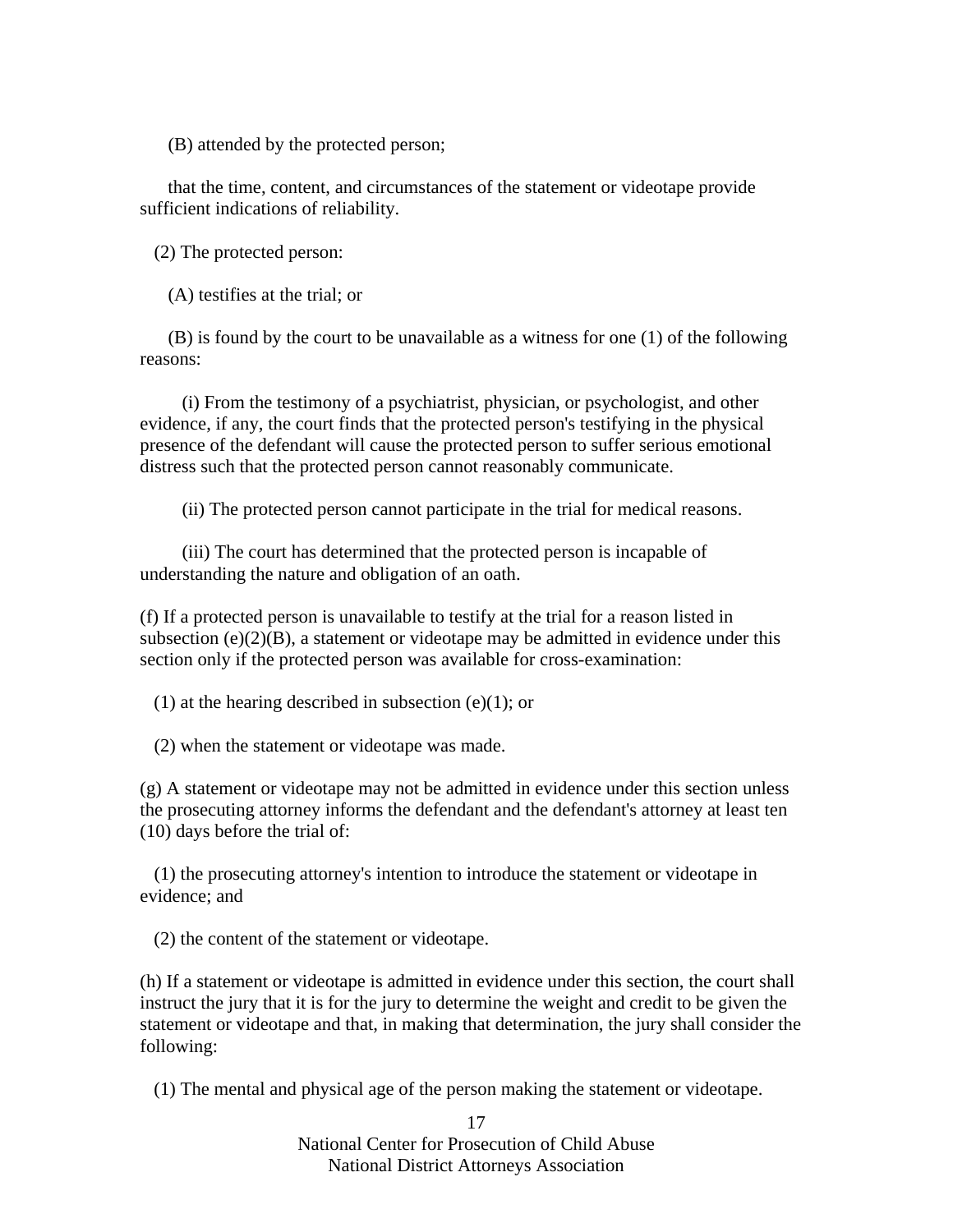<span id="page-17-0"></span>(2) The nature of the statement or videotape.

(3) The circumstances under which the statement or videotape was made.

(4) Other relevant factors.

(i) If a statement or videotape described in subsection (d) is admitted into evidence under this section, a defendant may introduce a:

(1) transcript; or

(2) videotape;

of the hearing held under subsection (e)(1) into evidence at trial.

#### **IND. CODE ANN. § 31-34-13-2 (2010). Admissibility of statement or videotape.**

A statement or videotape that:

(1) is made by a child who at the time of the statement or videotape:

(A) is less than fourteen (14) years of age; or

 (B) is at least fourteen (14) years of age but less than eighteen (18) years of age and has a disability attributable to an impairment of general intellectual functioning or adaptive behavior that:

(i) is likely to continue indefinitely;

 (ii) constitutes a substantial disability to the child's ability to function normally in society; and

 (iii) reflects the child's need for a combination and sequence of special, interdisciplinary, or generic care, treatment, or other services that are of lifelong or extended duration and are individually planned and coordinated;

 (2) concerns an act that is a material element in determining whether a child is a child in need of services; and

(3) is not otherwise admissible in evidence under statute or court rule;

 is admissible in evidence in an action described in section 1 [IC 31-34-13-1] of this chapter if the requirements of section 3 [IC 31-34-13-3] of this chapter are met.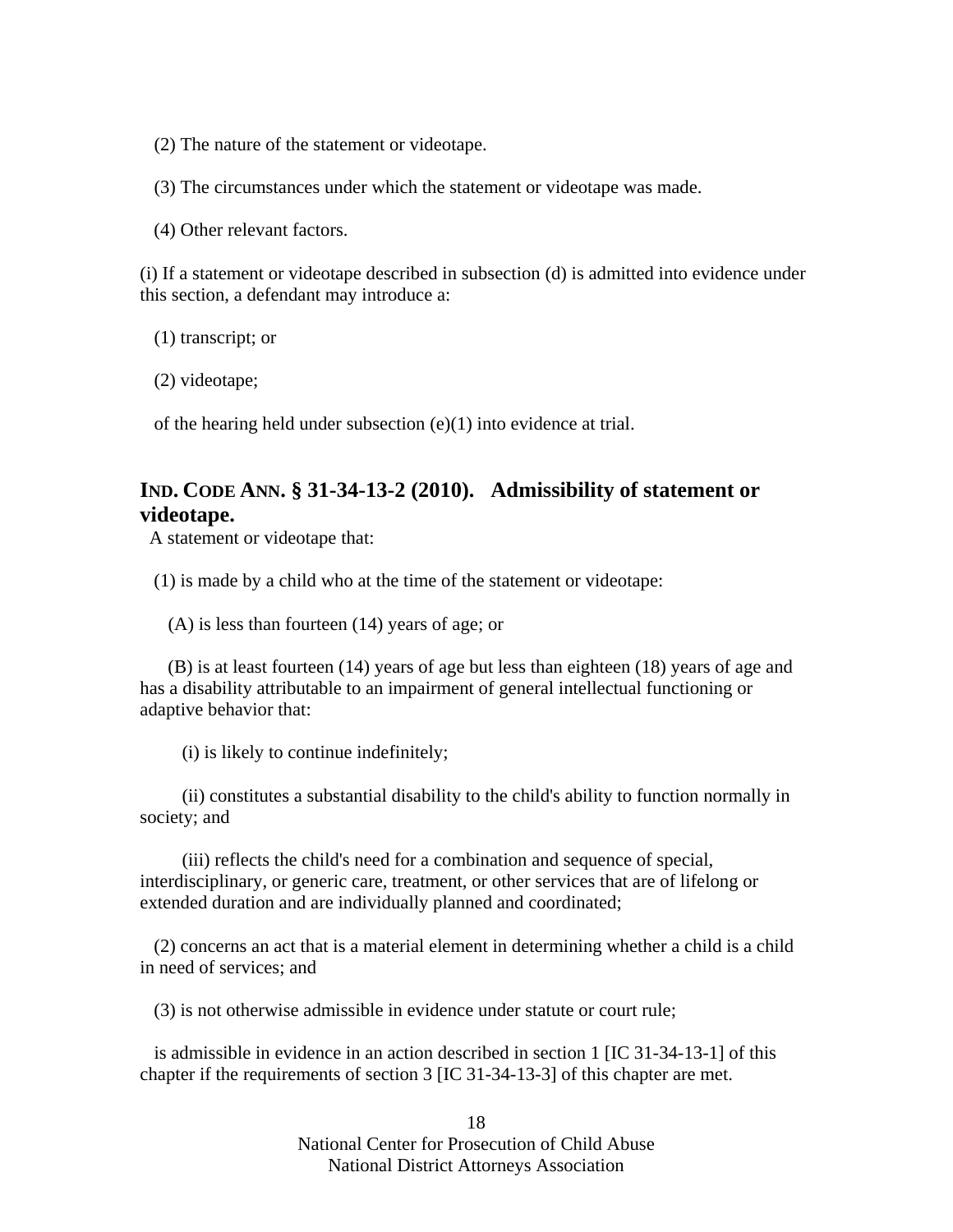# <span id="page-18-0"></span>**IND. CODE ANN. § 31-34-13-4 (2010). Notice of intention to introduce statement or videotape and contents.**

 A statement or videotape may not be admitted in evidence under this chapter unless the attorney for the department informs the parties of:

(1) an intention to introduce the statement or videotape in evidence; and

(2) the content of the statement or videotape;

 at least seven (7) days before the proceedings to give the parties a fair opportunity to prepare a response to the statement or videotape before the proceeding.

### **IND. CODE ANN. § 31-35-4-2 (2010). Admissibility.**

A statement or videotape that:

(1) is made by a child who at the time of the statement or videotape:

(A) is less than fourteen (14) years of age; or

 (B) is at least fourteen (14) years of age but less than eighteen (18) years of age and has a disability attributable to an impairment of general intellectual functioning or adaptive behavior that:

(i) is likely to continue indefinitely;

 (ii) constitutes a substantial disability to the child's ability to function normally in society; and

 (iii) reflects the child's need for a combination and sequence of special, interdisciplinary, or generic care, treatment, or other services that are of lifelong or extended duration and are individually planned and coordinated;

 (2) concerns an act that is a material element in determining whether a parent-child relationship should be terminated; and

(3) is not otherwise admissible in evidence under statute or court rule;

 is admissible in evidence in an action described in section 1 [IC 31-35-4-1] of this chapter if the requirements of section 3 [IC 31-35-4-3] of this chapter are met.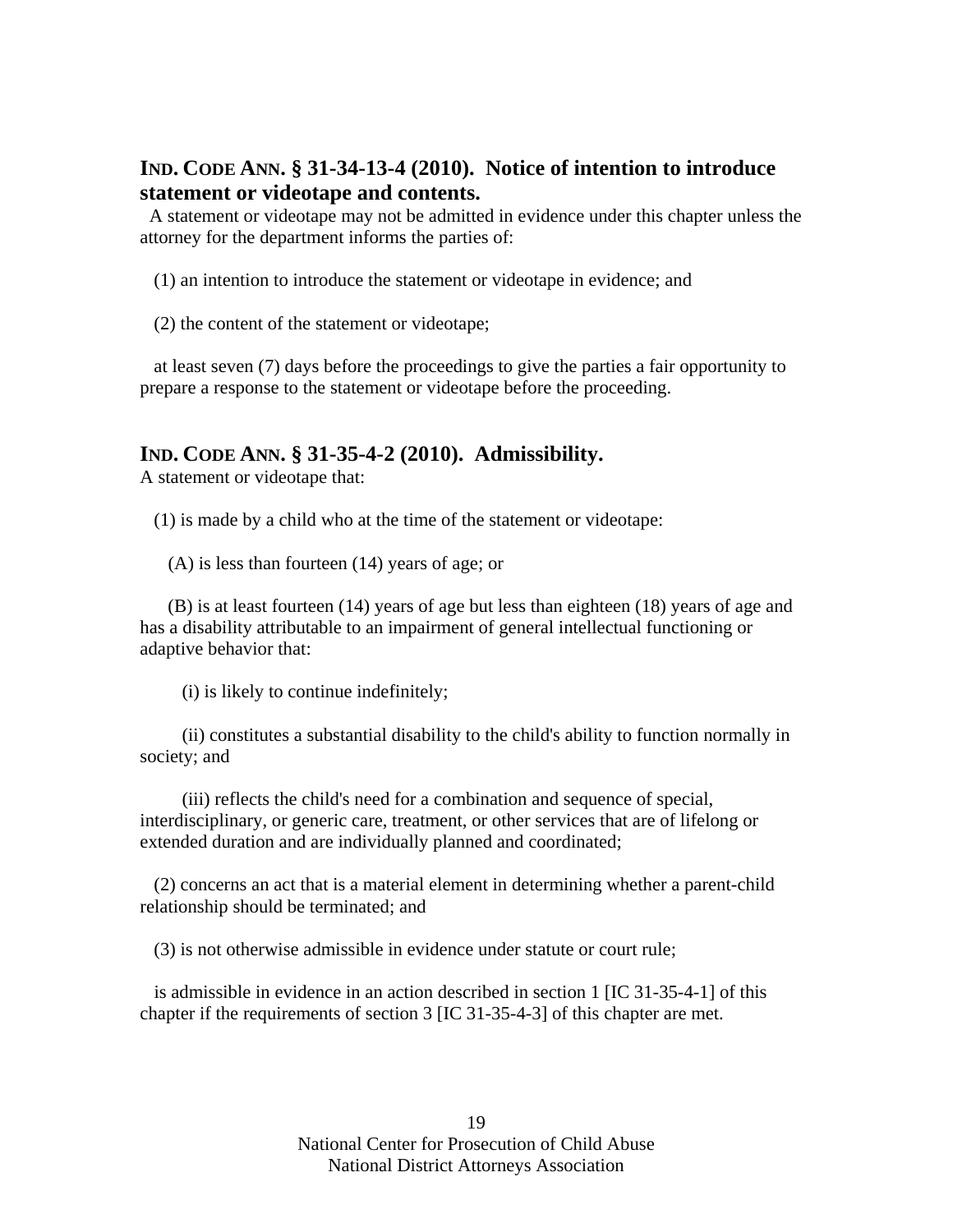#### <span id="page-19-0"></span>**IND. CODE ANN. § 31-35-4-3 (2010). Conditions for admissibility.**

A statement or videotape described in section 2 [IC 31-35-4-2] of this chapter is admissible in evidence in an action to determine whether the parent-child relationship should be terminated if, after notice to the parties of a hearing and of their right to be present:

 (1) the court finds that the time, content, and circumstances of the statement or videotape and any other evidence provide sufficient indications of reliability; and

(2) the child:

 (A) testifies at the proceeding to determine whether the parent-child relationship should be terminated;

 (B) was available for face-to-face cross-examination when the statement or videotape was made; or

(C) is found by the court to be unavailable as a witness because:

 (i) a psychiatrist, physician, or psychologist has certified that the child's participation in the proceeding creates a substantial likelihood of emotional or mental harm to the child;

 (ii) a physician has certified that the child cannot participate in the proceeding for medical reasons; or

 (iii) the court has determined that the child is incapable of understanding the nature and obligation of an oath.

### **IOWA**

#### **IOWA CODE § 915.38 (2010). Televised, videotaped, and recorded evidence -- limited court testimony -- minors and others.**

 1. Upon its own motion or upon motion of any party, a court may protect a minor, as defined in section 599.1, from trauma caused by testifying in the physical presence of the defendant where it would impair the minor's ability to communicate, by ordering that the testimony of the minor be taken in a room other than the courtroom and be televised by closed-circuit equipment for viewing in the courtroom. However, such an order shall be entered only upon a specific finding by the court that such measures are necessary to protect the minor from trauma. Only the judge, prosecuting attorney, defendant's attorney, persons necessary to operate the equipment, and any person whose presence, in the opinion of the court, would contribute to the welfare and well-being of the minor may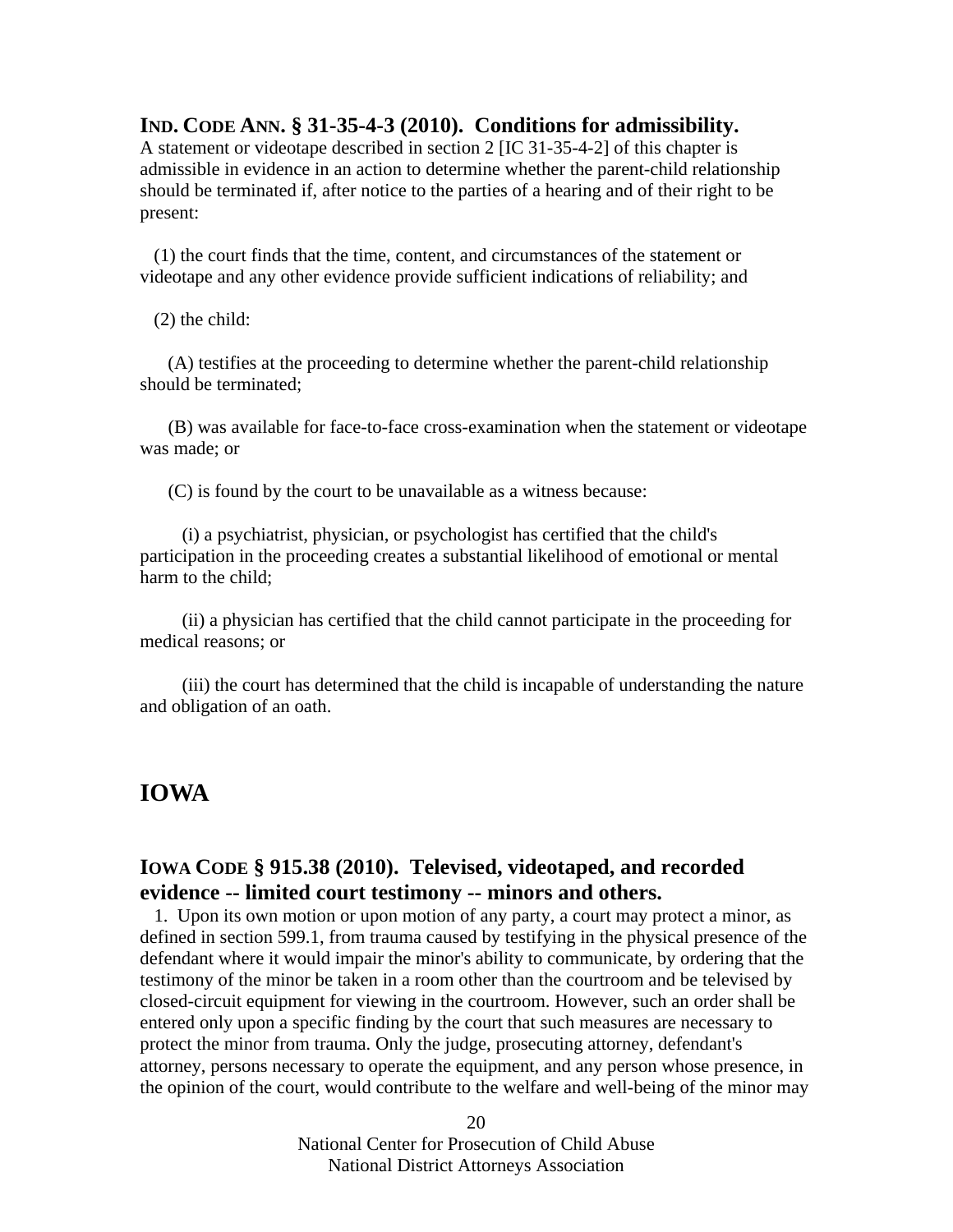<span id="page-20-0"></span>be present in the room with the minor during the minor's testimony. The judge shall inform the minor that the defendant will not be present in the room in which the minor will be testifying but that the defendant will be viewing the minor's testimony through closed-circuit television.

During the minor's testimony the defendant shall remain in the courtroom and shall be allowed to communicate with the defendant's counsel in the room where the minor is testifying by an appropriate electronic method.

In addition, upon a finding of necessity, the court may allow the testimony of a victim or witness with a mental illness, mental retardation, or other developmental disability to be taken as provided in this subsection, regardless of the age of the victim or witness.

2. The court may, upon its own motion or upon motion of a party, order that the testimony of a minor, as defined in section 599.1, be taken by recorded deposition for use at trial, pursuant to rule of criminal procedure 2.13(2)(b). In addition to requiring that such testimony be recorded by stenographic means, the court may on motion and hearing, and upon a finding that the minor is unavailable as provided in rule of evidence 5.804(a), order the videotaping of the minor's testimony for viewing in the courtroom by the court. The videotaping shall comply with the provisions of rule of criminal procedure 2.13(2)(b), and shall be admissible as evidence in the trial. In addition, upon a finding of necessity, the court may allow the testimony of a victim or witness with a mental illness, mental retardation, or other developmental disability to be taken as provided in this subsection, regardless of the age of the victim or witness.

3. The court may upon motion of a party admit into evidence the recorded statements of a child, as defined in section 702.5, describing sexual contact performed with or on the child, not otherwise admissible in evidence by statute or court rule if the court determines that the recorded statements substantially comport with the requirements for admission under rule of evidence 5.803(24) or 5.804(b)(5).

4. A court may, upon its own motion or upon the motion of a party, order the court testimony of a child to be limited in duration in accordance with the developmental maturity of the child. The court may consider or hear expert testimony in order to determine the appropriate limitation on the duration of a child's testimony. However, the court shall, upon motion, limit the duration of a child's uninterrupted testimony to one hour, at which time the court shall allow the child to rest before continuing to testify.

# **KANSAS**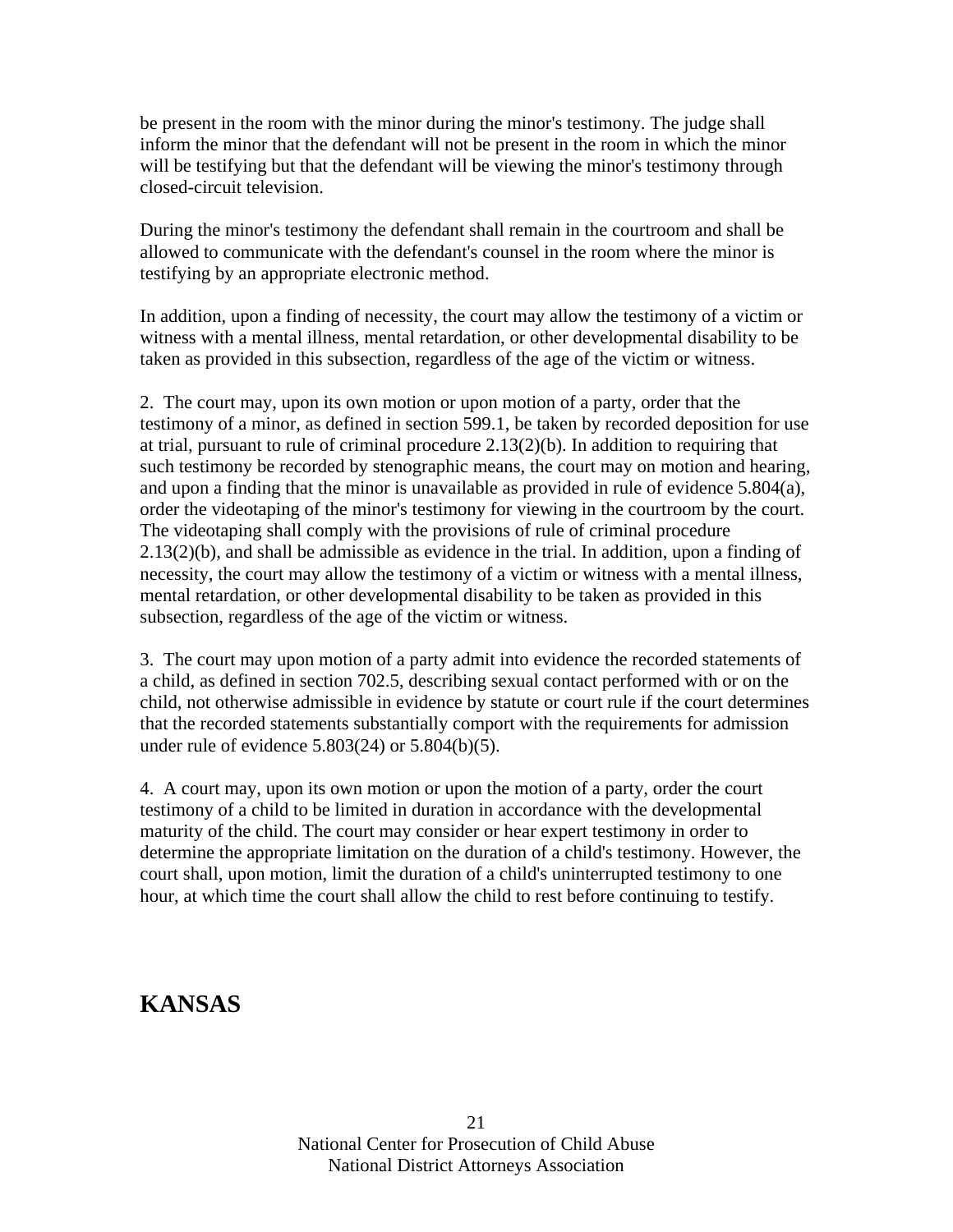### <span id="page-21-0"></span>**KAN. STAT. ANN. § 22-2902 (2009). Preliminary examination.**

(1) The state and every person charged with a felony shall have a right to a preliminary examination before a magistrate, unless such charge has been issued as a result of an indictment by a grand jury.

(2) The preliminary examination shall be held before a magistrate of a county in which venue for the prosecution lies within 14 days after the arrest or personal appearance of the defendant. Continuances may be granted only for good cause shown.

(3) The defendant shall not enter a plea at the preliminary examination. The defendant shall be personally present and except for witnesses who are children less than 13 years of age, the witnesses shall be examined in the defendant's presence. The defendant's voluntary absence after the preliminary examination has been begun in the defendant's presence shall not prevent the continuation of the examination. Except for witnesses who are children less than 13 years of age, the defendant shall have the right to cross-examine witnesses against the defendant and introduce evidence in the defendant's own behalf. If from the evidence it appears that a felony has been committed and there is probable cause to believe that a felony has been committed by the defendant, the magistrate shall order the defendant bound over to the district judge having jurisdiction to try the case; otherwise, the magistrate shall discharge the defendant. When the victim of the felony is a child less than 13 years of age, the finding of probable cause as provided in this subsection may be based upon hearsay evidence in whole or in part presented at the preliminary examination by means of statements made by a child less than 13 years of age on a videotape recording or by other means.

(4) If the defendant and the state waive preliminary examination, the magistrate shall order the defendant bound over to the district judge having jurisdiction to try the case.

(5) Any judge of the district court may conduct a preliminary examination, and a district judge may preside at the trial of any defendant even though such judge presided at the preliminary examination of such defendant.

(6) The complaint or information, as filed by the prosecuting attorney pursuant to  $K.S.A.$ [22-2905](https://www.lexis.com/research/buttonTFLink?_m=68c4e2ca64dbca1e390f927454d78612&_xfercite=%3ccite%20cc%3d%22USA%22%3e%3c%21%5bCDATA%5bK.S.A.%20%a7%2022-2902%5d%5d%3e%3c%2fcite%3e&_butType=4&_butStat=0&_butNum=2&_butInline=1&_butinfo=KSCODE%2022-2905&_fmtstr=FULL&docnum=15&_startdoc=11&wchp=dGLbVzb-zSkAW&_md5=98e603fa73e549c44ec4b0c5660d0f97), and amendments thereto, shall serve as the formal charging document at trial. When a defendant and prosecuting attorney reach agreement on a plea of guilty or nolo contendere, the defendant and the prosecuting attorney shall notify the district court of such agreement and arrange for a time to plead, pursuant to [K.S.A. 22-3210,](https://www.lexis.com/research/buttonTFLink?_m=68c4e2ca64dbca1e390f927454d78612&_xfercite=%3ccite%20cc%3d%22USA%22%3e%3c%21%5bCDATA%5bK.S.A.%20%a7%2022-2902%5d%5d%3e%3c%2fcite%3e&_butType=4&_butStat=0&_butNum=3&_butInline=1&_butinfo=KSCODE%2022-3210&_fmtstr=FULL&docnum=15&_startdoc=11&wchp=dGLbVzb-zSkAW&_md5=414790bbf2c0439d56c196441261c0cb) and amendments thereto.

(7) The judge of the district court, when conducting the preliminary examination, shall have the discretion to conduct arraignment, subject to assignment pursuant to [K.S.A. 20-](https://www.lexis.com/research/buttonTFLink?_m=68c4e2ca64dbca1e390f927454d78612&_xfercite=%3ccite%20cc%3d%22USA%22%3e%3c%21%5bCDATA%5bK.S.A.%20%a7%2022-2902%5d%5d%3e%3c%2fcite%3e&_butType=4&_butStat=0&_butNum=4&_butInline=1&_butinfo=KSCODE%2020-329&_fmtstr=FULL&docnum=15&_startdoc=11&wchp=dGLbVzb-zSkAW&_md5=533ec63bbb4d1de601bdbd0bd5a1a4a3) [329](https://www.lexis.com/research/buttonTFLink?_m=68c4e2ca64dbca1e390f927454d78612&_xfercite=%3ccite%20cc%3d%22USA%22%3e%3c%21%5bCDATA%5bK.S.A.%20%a7%2022-2902%5d%5d%3e%3c%2fcite%3e&_butType=4&_butStat=0&_butNum=4&_butInline=1&_butinfo=KSCODE%2020-329&_fmtstr=FULL&docnum=15&_startdoc=11&wchp=dGLbVzb-zSkAW&_md5=533ec63bbb4d1de601bdbd0bd5a1a4a3), and amendments thereto, at the conclusion of the preliminary examination.

## **KAN. STAT. ANN. § 22-3434 (2009). Videotape of testimony of child**

22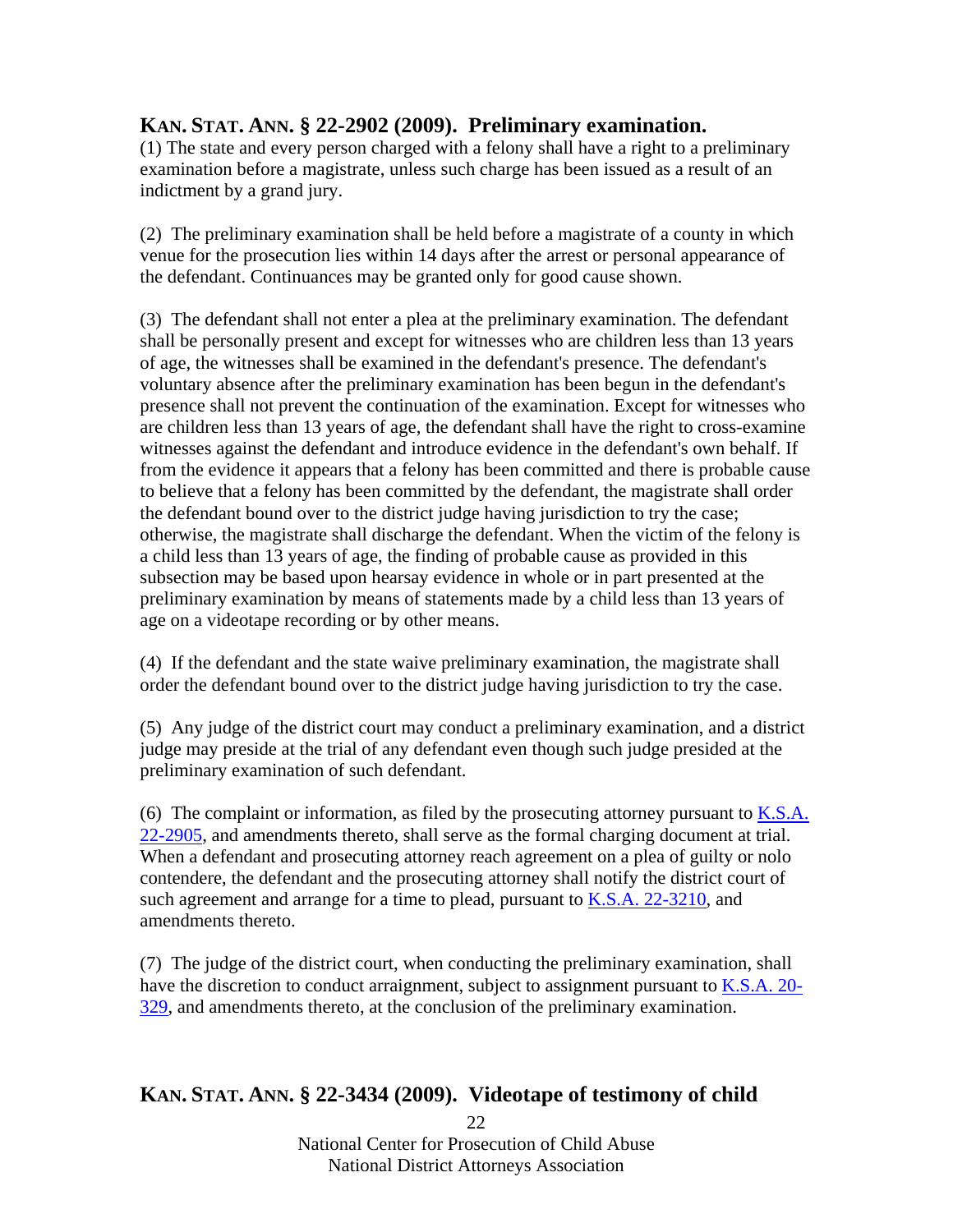# <span id="page-22-0"></span>**victim admissible in certain cases; limitations; standard of proof; objections, restrictions.**

(a) On motion of the attorney for any party to a criminal proceeding in which a child less than 13 years of age is alleged to be a victim of the crime, subject to the conditions of subsection (b), the court may order that the testimony of the child be taken:

(1) In a room other than the courtroom and be televised by closed-circuit equipment in the courtroom to be viewed by the court and the finder of fact in the proceeding; or

(2) outside the courtroom and be recorded for showing in the courtroom before the court and the finder of fact in the proceeding if: (A) The recording is both visual and aural and is recorded on film or videotape or by other electronic means; (B) the recording equipment is capable of making an accurate recording, the operator of the equipment is competent and the recording is accurate and has not been altered; (C) every voice on the recording is identified; and (D) each party to the proceeding is afforded an opportunity to view the recording before it is shown in the courtroom, and a copy of a written transcript is provided to the parties.

(b) The state must establish by clear and convincing evidence that to require the child who is the alleged victim to testify in open court will so traumatize the child as to prevent the child from reasonably communicating to the jury or render the child unavailable to testify. The court shall make such an individualized finding before the state is permitted to proceed under this section.

(c) At the taking of testimony under this section:

(1) Only the attorneys for the defendant, the state and the child, any person whose presence would contribute to the welfare and well-being of the child and persons necessary to operate the recording or closed-circuit equipment may be present in the room with the child during the child's testimony;

(2) only the attorneys may question the child;

(3) the persons operating the recording or closed-circuit equipment shall be confined to an adjacent room or behind a screen or mirror that permits them to see and hear the child during the child's testimony but does not permit the child to see or hear them; and

(4) the court shall permit the defendant to observe and hear the testimony of the child in person, but shall ensure that the child cannot hear or see the defendant.

(d) If the testimony of a child is taken as provided by this section, the child shall not be compelled to testify in court during the proceeding.

(e) (1) Any objection by any party to the proceeding to a recording under subsection (a)(2) is inadmissible must be made by written motion filed with the court at least seven days before the commencement of the trial. An objection under this subsection shall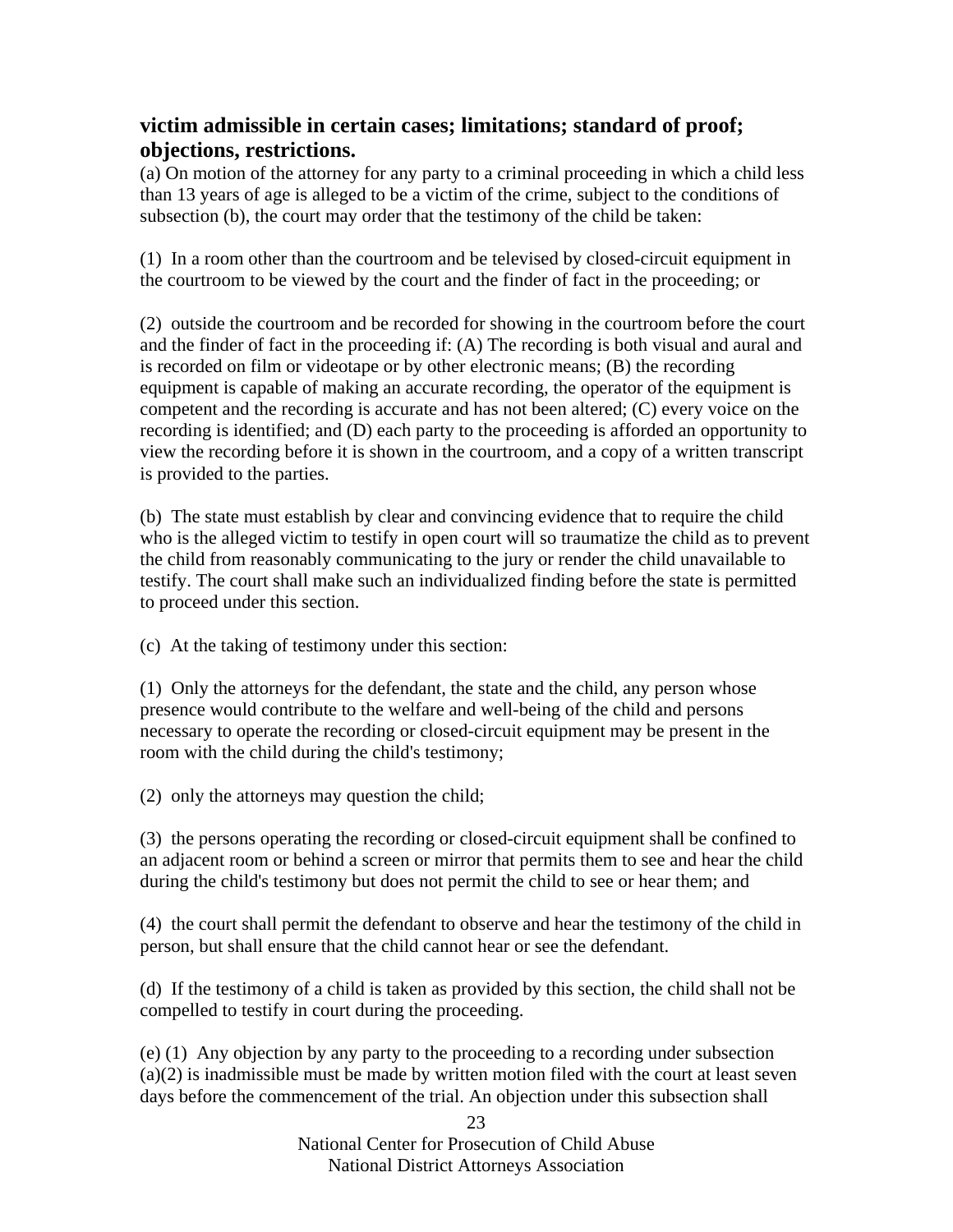<span id="page-23-0"></span>specify the portion of the recording which is objectionable and the reasons for the objection. Failure to file an objection within the time provided by this subsection shall constitute waiver of the right to object to the admissibility of the recording unless the court, in its discretion, determines otherwise.

(2) The provisions of this subsection (d) shall not apply to any objection to admissibility for the reason that the recording has been materially altered.

# **KENTUCKY**

#### **KY. REV. STAT. ANN. § 421.350 (2010). Testimony of child allegedly victim of illegal sexual activity.**

 (1) This section applies only to a proceeding in the prosecution of an offense, including but not limited to an offense under KRS 510.040 to 510.155, 529.030 to 529.050, 529.070, 530.020, 530.060, 530.064(1)(a), 531.310, 531.320, 531.370, or any specified in KRS 439.3401 and all dependency proceedings pursuant to KRS Chapter 620, when the act is alleged to have been committed against a child twelve (12) years of age or younger, and applies to the statements or testimony of that child or another child who is twelve (12) years of age or younger who witnesses one of the offenses included in this subsection.

(2) The court may, on the motion of the attorney for any party and upon a finding of compelling need, order that the testimony of the child be taken in a room other than the courtroom and be televised by closed circuit equipment in the courtroom to be viewed by the court and the finder of fact in the proceeding. Only the attorneys for the defendant and for the state, persons necessary to operate the equipment, and any person whose presence the court finds would contribute to the welfare and well-being of the child may be present in the room with the child during his testimony. Only the attorneys may question the child. The persons operating the equipment shall be confined to an adjacent room or behind a screen or mirror that permits them to see and hear the child during his testimony, but does not permit the child to see or hear them. The court shall permit the defendant to observe and hear the testimony of the child in person, but shall ensure that the child cannot hear or see the defendant.

(3) The court may, on the motion of the attorney for any party and upon a finding of compelling need, order that the testimony of the child be taken outside the courtroom and be recorded for showing in the courtroom before the court and the finder of fact in the proceeding. Only those persons permitted to be present at the taking of testimony under subsection (3) of this section may be present during the taking of the child's testimony, and the persons operating the equipment shall be confined from the child's sight and hearing as provided by subsection (3) of this section. The court shall permit the defendant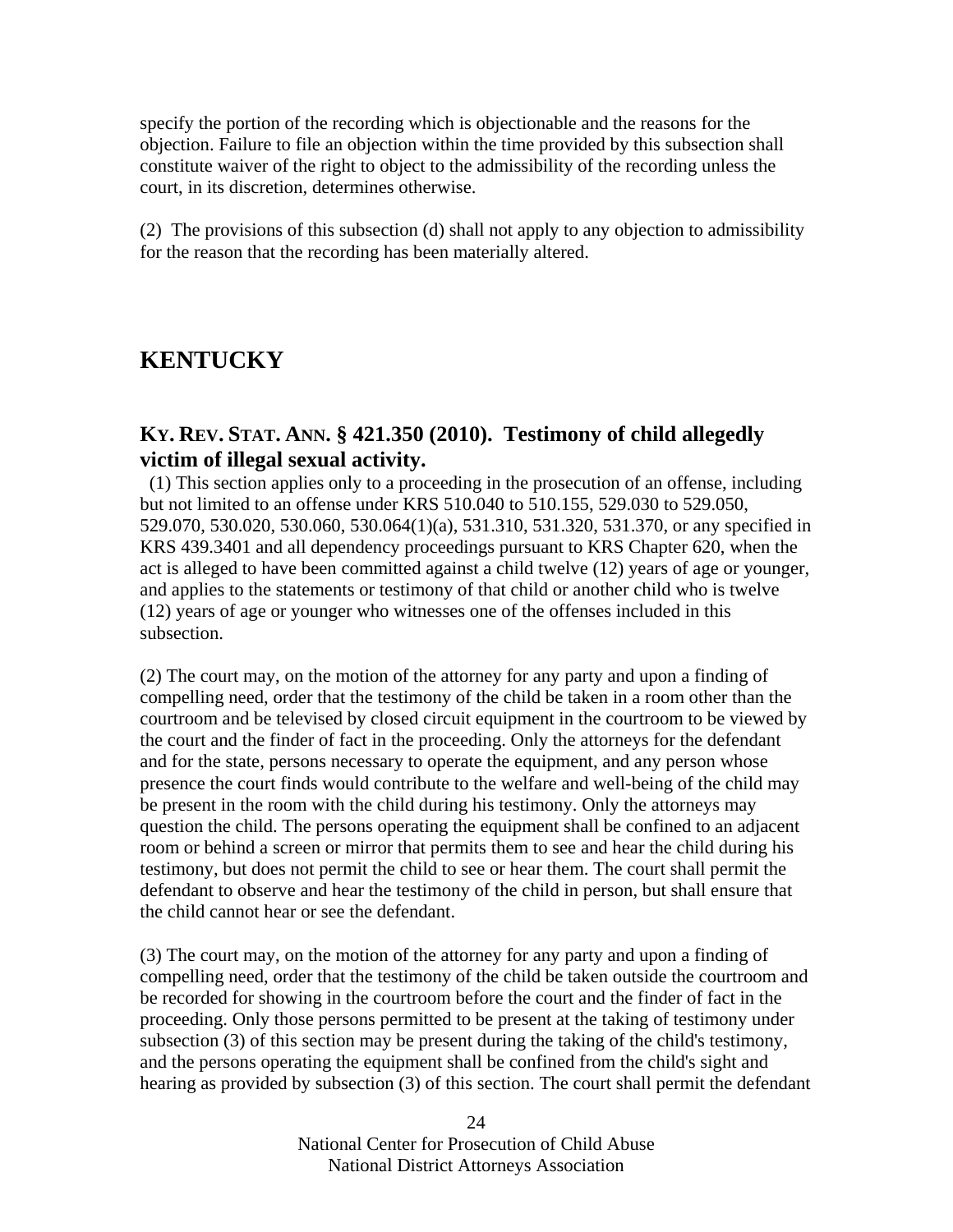<span id="page-24-0"></span>to observe and hear the testimony of the child in person, but shall ensure that the child cannot hear or see the defendant. The court shall also ensure that:

 (a) The recording is both visual and oral and is recorded on film or videotape or by other electronic means;

 (b) The recording equipment was capable of making an accurate recording, the operator was competent, and the recording is accurate and is not altered;

(c) Each voice on the recording is identified; and

 (d) Each party is afforded an opportunity to view the recording before it is shown in the courtroom.

(4) If the court orders the testimony of a child to be taken under subsection (2) or (3) of this section, the child may not be required to testify in court at the proceeding for which the testimony was taken, but shall be subject to being recalled during the course of the trial to give additional testimony under the same circumstances as with any other recalled witness, provided that the additional testimony is given utilizing the provisions of subsection (2) or (3) of this section.

(5) For the purpose of subsections (2) and (3) of this section, "compelling need" is defined as the substantial probability that the child would be unable to reasonably communicate because of serious emotional distress produced by the defendant's presence.

# **LOUISIANA**

#### **LA. REV. STAT. ANN. § 15:440.2 (2010). Authorization.**

 A. (1) A court with original criminal jurisdiction or juvenile jurisdiction may, on its own motion or on motion of the district attorney, a parish welfare unit or agency, or the Department of Social Services, require that a statement of a protected person who may have been a witness to or victim of a crime be recorded on videotape.

 (2) Further, the coroner may, in conjunction with the district attorney and appropriate hospital personnel and pursuant to their duties in R.S. 40:2109.1 and 40:2113.4, provide for the videotaping of protected persons who are rape victims or who have been otherwise physically or sexually abused.

 (3) Such a videotape shall be available for introduction as evidence in a juvenile proceeding or adult criminal proceeding.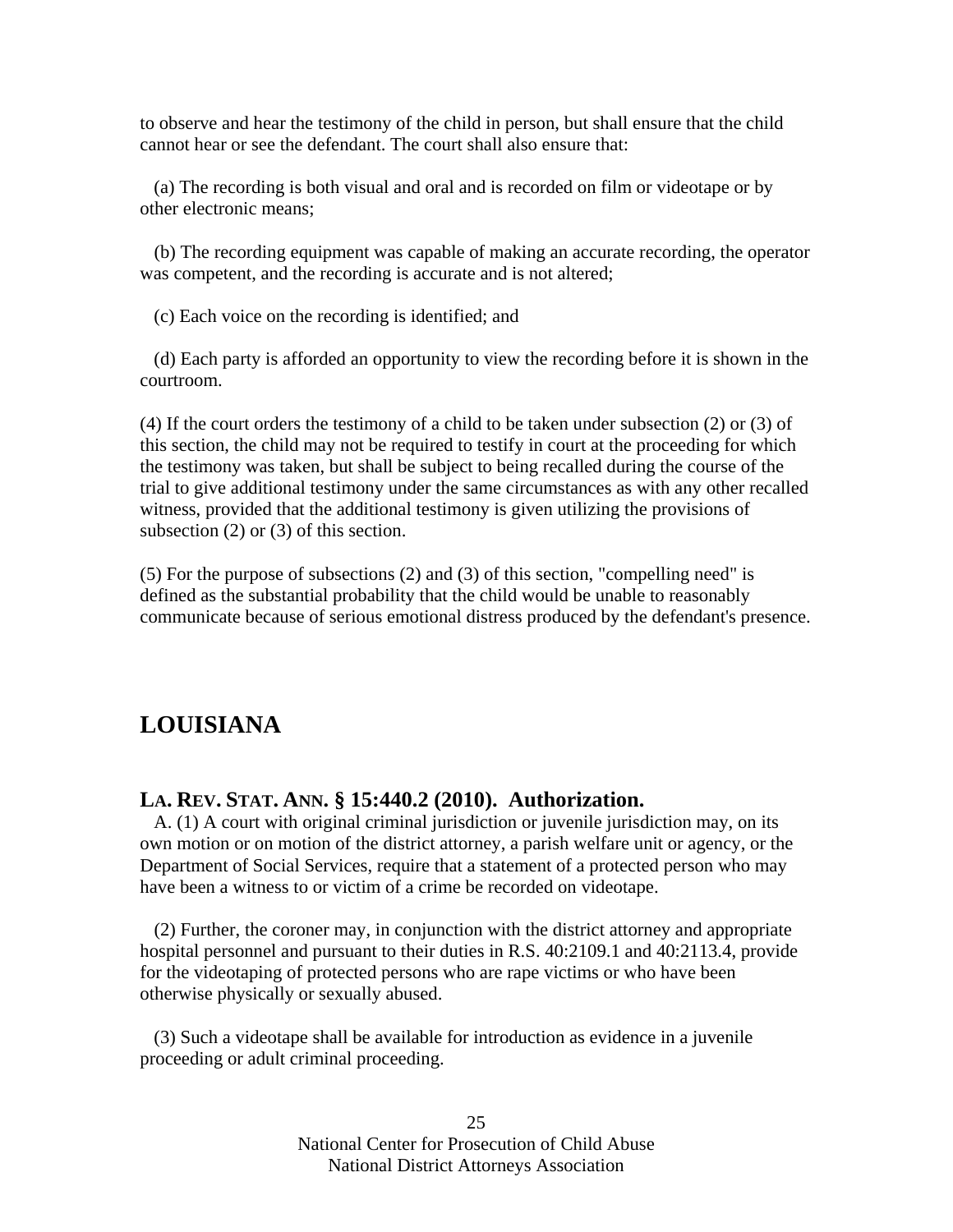<span id="page-25-0"></span>B. For purposes of this Part, "videotape" means the visual recording on a magnetic tape, film, videotape, compact disc, digital versatile disc, digital video disc, or by other electronic means together with the associated oral record.

C. For purposes of this Part "protected person" means any person who is a victim of a crime or a witness in a criminal proceeding and who is either of the following:

(1) Under the age of seventeen years.

(2) Has a developmental disability as defined in R.S. 28:451.2(12).

# **LA. REV. STAT. ANN. § 15:440.3 (2010). Videotape; admissibility; exception to hearsay rule.**

 The videotape authorized by this Subpart is hereby admissible in evidence as an exception to the hearsay rule.

#### **LA. REV. STAT. ANN. § 15:440.4 (2010). Method of recording videotape; competency.**

 A. A videotape of a protected person may be offered in evidence either for or against a defendant. To render such a videotape competent evidence, it must be satisfactorily proved:

(1) That such electronic recording was voluntarily made by protected person.

 (2) That no relative of the protected person was present in the room where the recording was made.

 (3) That such recording was not made of answers to interrogatories calculated to lead the protected person to make any particular statement.

 (4) That the recording is accurate, has not been altered, and reflects what the protected person said.

 (5) That the taking of the protected person's statement was supervised by a physician, a social worker, a law enforcement officer, a licensed psychologist, a medical psychologist, a licensed professional counselor, or an authorized representative of the Department of Social Services.

B. The department shall develop and promulgate regulations on or before September 12, 1984, regarding training requirements and certification for department personnel designated in Paragraph (A)(5) of this Section who supervise the taking of the protected person's statement.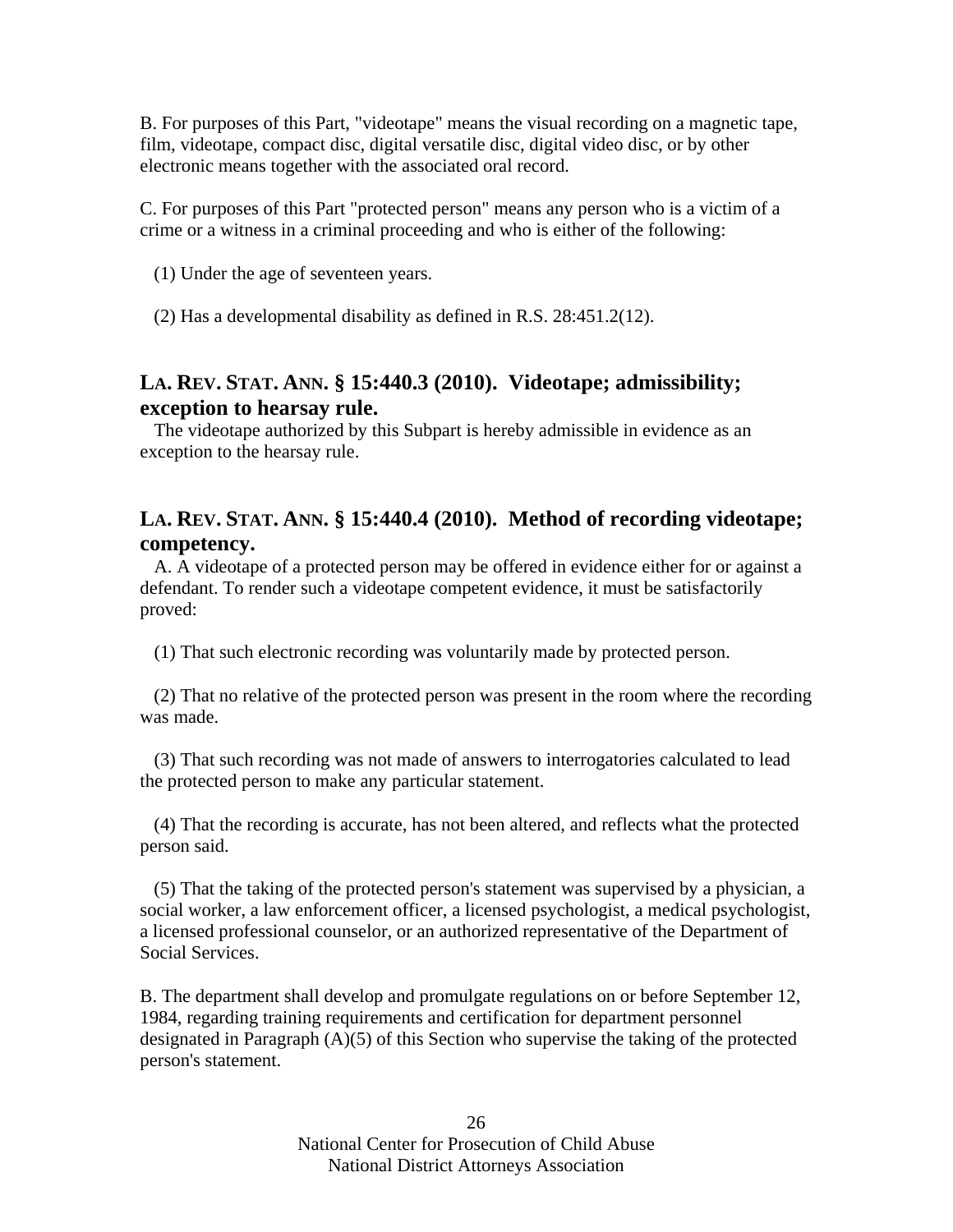### <span id="page-26-0"></span>**LA. REV. STAT. ANN. § 15:440.5 (2010). Admissibility of videotaped statements; discovery by defendant.**

 A. The videotape of an oral statement of the protected person made before the proceeding begins may be admissible into evidence if:

(1) No attorney for either party was present when the statement was made;

 (2) The recording is both visual and oral and is recorded on film or videotape or by other electronic means;

 (3) The recording is accurate, has not been altered, and reflects what the witness or victim said;

 (4) The statement was not made in response to questioning calculated to lead the protected person to make a particular statement;

(5) Every voice on the recording is identified;

 (6) The person conducting or supervising the interview of the protected person in the recording is present at the proceeding and available to testify or be cross-examined by either party;

 (7) The defendant or the attorney for the defendant is afforded an opportunity to view the recording before it is offered into evidence; and

(8) The protected person is available to testify.

B. The admission into evidence of the videotape of a protected person as authorized herein shall not preclude the prosecution from calling the protected person as a witness or from taking the protected person's testimony outside of the courtroom as authorized in R.S. 15:283. Nothing in this Section shall be construed to prohibit the defendant's right of confrontation.

C. In a criminal prosecution, when the state intends to offer as evidence a copy of a videotaped oral statement of a protected person made pursuant to the provisions of this Subpart, the defendant, through his attorney only, may be provided a copy of the videotape if the court determines it necessary to prepare a proper defense. If the defendant's attorney is provided a copy of the videotaped statement by court order or by permission of the district attorney, only the attorney and the defendant shall be permitted to view the tape, and no copies shall be made by any person. The copy shall be securely retained by the defendant's attorney at all times and shall not be possessed, transferred, distributed, copied, or viewed by any unauthorized party. It shall be the affirmative duty of the defendant's attorney to return the videotape to the court immediately upon conclusion of the case but in all cases prior to sentencing. A defendant who appears pro se in a criminal proceeding shall be allowed reasonable access to the videotape of a

> National Center for Prosecution of Child Abuse National District Attorneys Association

27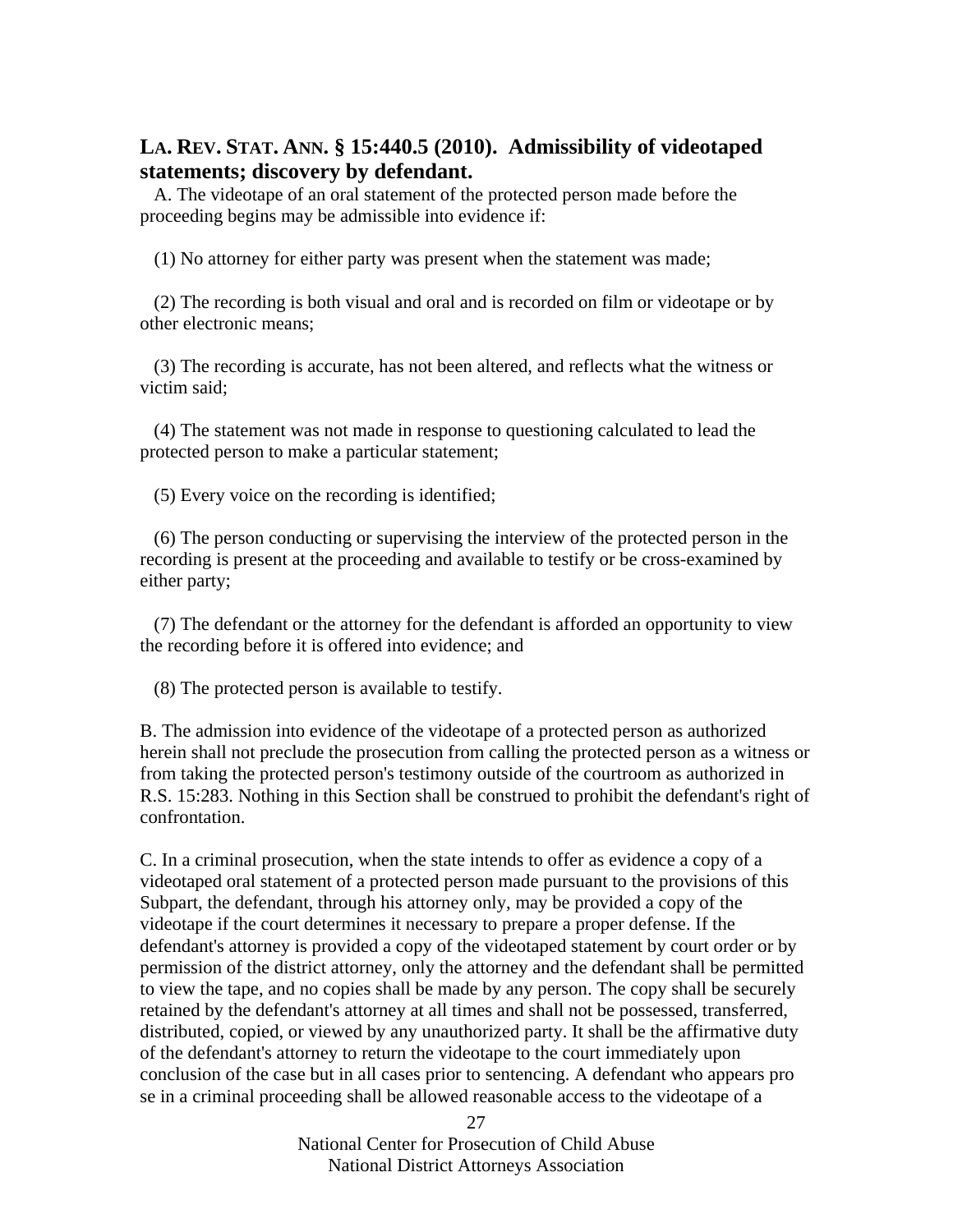<span id="page-27-0"></span>protected person only with an order of the court and under court-directed supervision. The tape shall be filed as part of the record under seal by the clerk of court for use in subsequent legal proceedings or appeals and shall only be released upon motion of the state or counsel of record with an order of court and in compliance with this Section. Any violation of this Subsection shall be punished as contempt of court. Any person who makes an unauthorized disclosure of the videotape or its contents may also be subject to liability for civil damages, including punitive damages.

#### **LA. REV. STAT. ANN. § 15:440.6 (2010). Confidentiality.**

 Videotapes which are a part of the court record shall be preserved under a protective order of the court in order to protect the privacy of the protected person. The court shall order the destruction of the videotapes after five years have elapsed from the date of entry of judgment. However, if an appeal is filed, the videotapes shall not be destroyed until a final judgment on appeal has been rendered.

# **MICHIGAN**

**MICH. COMP. LAWS SERV. § 600.2163a (2010). Definitions; prosecutions and proceedings to which section applicable; use of dolls or mannequins; support person; notice; videorecorded statement; special arrangements to protect welfare of witness; videotape deposition; section additional to other protections or procedures; violation as misdemeanor; penalty.**

Sec. 2163a. (1) As used in this section:

 (a) "Custodian of the videorecorded statement" means the family independence agency, investigating law enforcement agency, prosecuting attorney, or department of attorney general or another person designated under the county protocols established as required by section 8 of the child protection law, 1975 PA 238, MCL 722.628.

 (b) "Developmental disability" means that term as defined in section 100a of the mental health code, 1974 PA 258, MCL 330.1100a, except that, for the purposes of implementing this section, developmental disability includes only a condition that is attributable to a mental impairment or to a combination of mental and physical impairments and does not include a condition attributable to a physical impairment unaccompanied by a mental impairment.

 (c) "Videorecorded statement" means a witness's statement taken by a custodian of the videorecorded statement as provided in subsection (5). Videorecorded statement does not include a videorecorded deposition taken as provided in subsections (17) and (18).

 (d) "Witness" means an alleged victim of an offense listed under subsection (2) who is either of the following: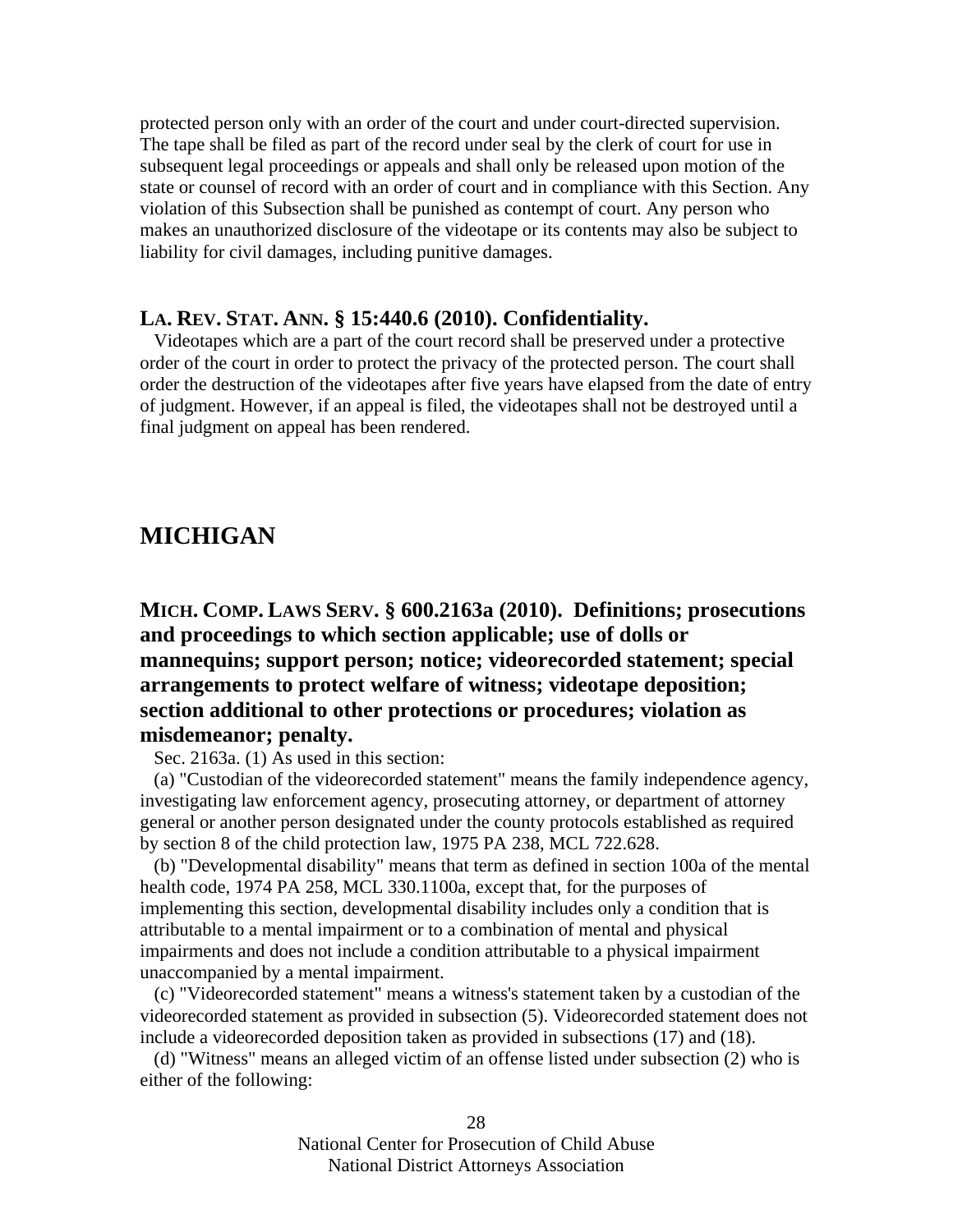(i) A person under 16 years of age.

(ii) A person 16 years of age or older with a developmental disability.

 (2) This section only applies to prosecutions and proceedings under section 136b, 145c, 520b to 520e, or 520g of the Michigan penal code, 1931 PA 328, MCL 750.136b, 750.145c, 750.520b to 750.520e, and 750.520g, or under former section 136 or 136a of the Michigan penal code, 1931 PA 328.

 (3) If pertinent, the witness shall be permitted the use of dolls or mannequins, including, but not limited to, anatomically correct dolls or mannequins, to assist the witness in testifying on direct and cross-examination.

 (4) A witness who is called upon to testify shall be permitted to have a support person sit with, accompany, or be in close proximity to the witness during his or her testimony. A notice of intent to use a support person shall name the support person, identify the relationship the support person has with the witness, and give notice to all parties to the proceeding that the witness may request that the named support person sit with the witness when the witness is called upon to testify during any stage of the proceeding. The notice of intent to use a named support person shall be filed with the court and shall be served upon all parties to the proceeding. The court shall rule on a motion objecting to the use of a named support person before the date at which the witness desires to use the support person.

 (5) A custodian of the videorecorded statement may take a witness's videorecorded statement before the normally scheduled date for the defendant's preliminary examination. The videorecorded statement shall state the date and time that the statement was taken; shall identify the persons present in the room and state whether they were present for the entire videorecording or only a portion of the videorecording; and shall show a time clock that is running during the taking of the videorecorded statement.

 (6) A videorecorded statement may be considered in court proceedings only for 1 or more of the following:

 (a) It may be admitted as evidence at all pretrial proceedings, except that it may not be introduced at the preliminary examination instead of the live testimony of the witness.

(b) It may be admitted for impeachment purposes.

(c) It may be considered by the court in determining the sentence.

(d) It may be used as a factual basis for a no contest plea or to supplement a guilty plea.

 (7) In a videorecorded statement, the questioning of the witness should be full and complete; shall be in accordance with the forensic interview protocol implemented as required by section 8 of the child protection law, 1975 PA 238, MCL 722.628; and, if appropriate for the witness's developmental level, shall include, but is not limited to, all of the following areas:

(a) The time and date of the alleged offense or offenses.

(b) The location and area of the alleged offense or offenses.

(c) The relationship, if any, between the witness and the accused.

(d) The details of the offense or offenses.

 (e) The names of any other persons known to the witness who may have personal knowledge of the alleged offense or offenses.

 (8) A custodian of the videorecorded statement may release or consent to the release or use of a videorecorded statement or copies of a videorecorded statement to a law enforcement agency, an agency authorized to prosecute the criminal case to which the

29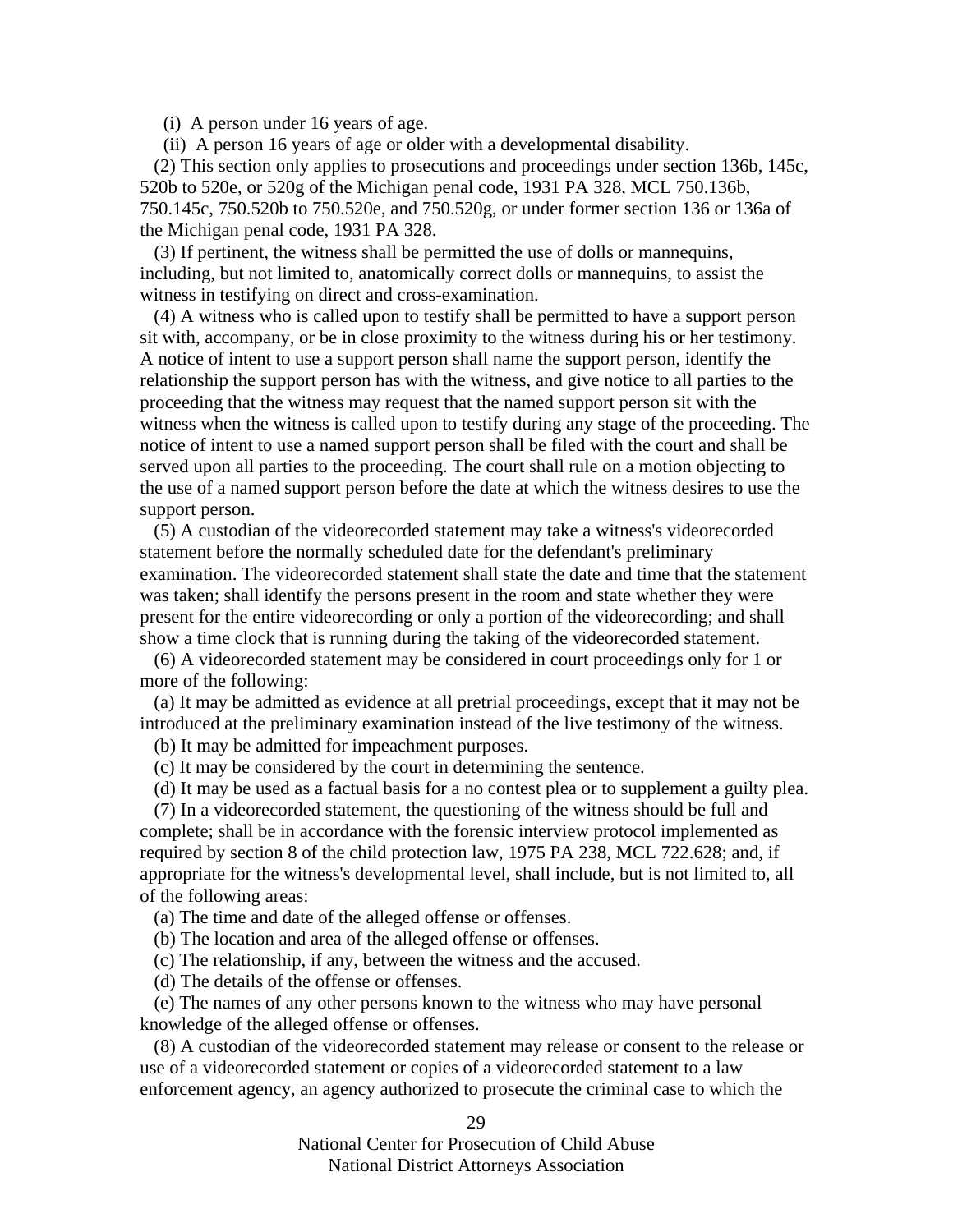videorecorded statement relates, or an entity that is part of county protocols established under section 8 of the child protection law, 1975 PA 238, MCL 722.628. The defendant and, if represented, his or her attorney has the right to view and hear a videorecorded statement before the defendant's preliminary examination. Upon request, the prosecuting attorney shall provide the defendant and, if represented, his or her attorney with reasonable access and means to view and hear the videorecorded statement at a reasonable time before the defendant's pretrial or trial of the case. In preparation for a court proceeding and under protective conditions, including, but not limited to, a prohibition on the copying, release, display, or circulation of the videorecorded statement, the court may order that a copy of the videorecorded statement be given to the defense.

 (9) If authorized by the prosecuting attorney in the county in which the videorecorded statement was taken, a videorecorded statement may be used for purposes of training the custodians of the videorecorded statement in that county on the forensic interview protocol implemented as required by section 8 of the child protection law, 1975 PA 238, MCL 722.628.

 (10) Except as provided in this section, an individual, including, but not limited to, a custodian of the videorecorded statement, the witness, or the witness's parent, guardian, guardian ad litem, or attorney, shall not release or consent to release a videorecorded statement or a copy of a videorecorded statement.

 (11) A videorecorded statement that becomes part of the court record is subject to a protective order of the court for the purpose of protecting the privacy of the witness.

 (12) A videorecorded statement shall not be copied or reproduced in any manner except as provided in this section. A videorecorded statement is exempt from disclosure under the freedom of information act, 1976 PA 442, MCL 15.231 to 15.246, is not subject to release under another statute, and is not subject to disclosure under the Michigan court rules governing discovery. This section does not prohibit the production or release of a transcript of a videorecorded statement.

 (13) If, upon the motion of a party made before the preliminary examination, the court finds on the record that the special arrangements specified in subsection (14) are necessary to protect the welfare of the witness, the court shall order those special arrangements. In determining whether it is necessary to protect the welfare of the witness, the court shall consider all of the following:

(a) The age of the witness.

(b) The nature of the offense or offenses.

 (c) The desire of the witness or the witness's family or guardian to have the testimony taken in a room closed to the public.

 (14) If the court determines on the record that it is necessary to protect the welfare of the witness and grants the motion made under subsection (13), the court shall order both of the following:

 (a) All persons not necessary to the proceeding shall be excluded during the witness's testimony from the courtroom where the preliminary examination is held. Upon request by any person and the payment of the appropriate fees, a transcript of the witness's testimony shall be made available.

 (b) In order to protect the witness from directly viewing the defendant, the courtroom shall be arranged so that the defendant is seated as far from the witness stand as is

> National Center for Prosecution of Child Abuse National District Attorneys Association

30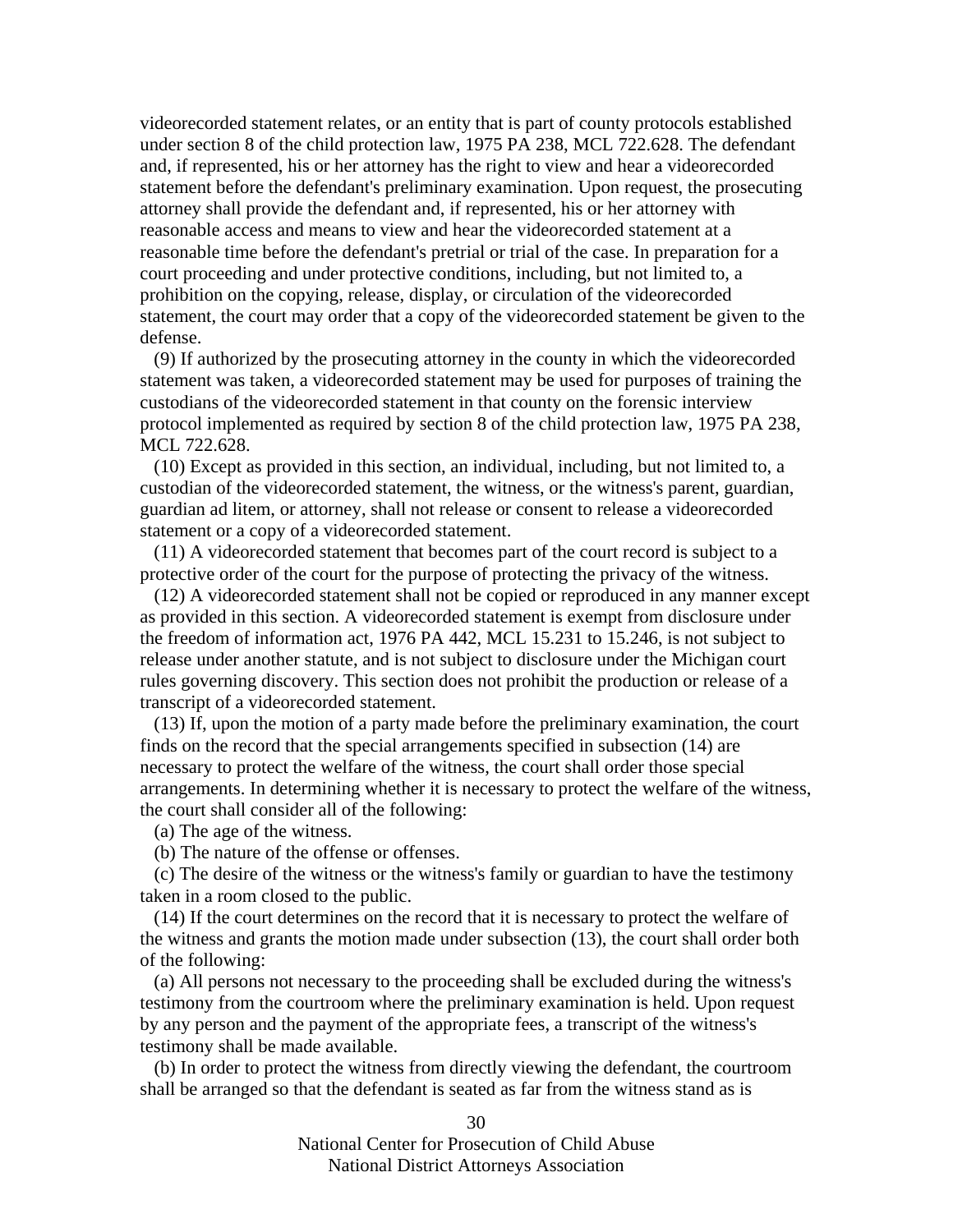reasonable and not directly in front of the witness stand. The defendant's position shall be located so as to allow the defendant to hear and see the witness and be able to communicate with his or her attorney.

 (15) If upon the motion of a party made before trial the court finds on the record that the special arrangements specified in subsection (16) are necessary to protect the welfare of the witness, the court shall order those special arrangements. In determining whether it is necessary to protect the welfare of the witness, the court shall consider all of the following:

(a) The age of the witness.

(b) The nature of the offense or offenses.

 (c) The desire of the witness or the witness's family or guardian to have the testimony taken in a room closed to the public.

 (16) If the court determines on the record that it is necessary to protect the welfare of the witness and grants the motion made under subsection (15), the court shall order 1 or more of the following:

 (a) All persons not necessary to the proceeding shall be excluded during the witness's testimony from the courtroom where the trial is held. The witness's testimony shall be broadcast by closed-circuit television to the public in another location out of sight of the witness.

 (b) In order to protect the witness from directly viewing the defendant, the courtroom shall be arranged so that the defendant is seated as far from the witness stand as is reasonable and not directly in front of the witness stand. The defendant's position shall be the same for all witnesses and shall be located so as to allow the defendant to hear and see all witnesses and be able to communicate with his or her attorney.

 (c) A questioner's stand or podium shall be used for all questioning of all witnesses by all parties and shall be located in front of the witness stand.

 (17) If, upon the motion of a party or in the court's discretion, the court finds on the record that the witness is or will be psychologically or emotionally unable to testify at a court proceeding even with the benefit of the protections afforded the witness in subsections (3), (4), (14), and (16), the court shall order that a videorecorded deposition of a witness shall be taken to be admitted at a court proceeding instead of the witness's live testimony.

 (18) For purposes of the videorecorded deposition under subsection (17), the witness's examination and cross-examination shall proceed in the same manner as if the witness testified at the court proceeding for which the videorecorded deposition is to be used, and the court shall order that the witness, during his or her testimony, shall not be confronted by the defendant but shall permit the defendant to hear the testimony of the witness and to consult with his or her attorney.

 (19) This section is in addition to other protections or procedures afforded to a witness by law or court rule.

 (20) A person who intentionally releases a videorecorded statement in violation of this section is guilty of a misdemeanor punishable by imprisonment for not more than 93 days or a fine of not more than \$500.00, or both.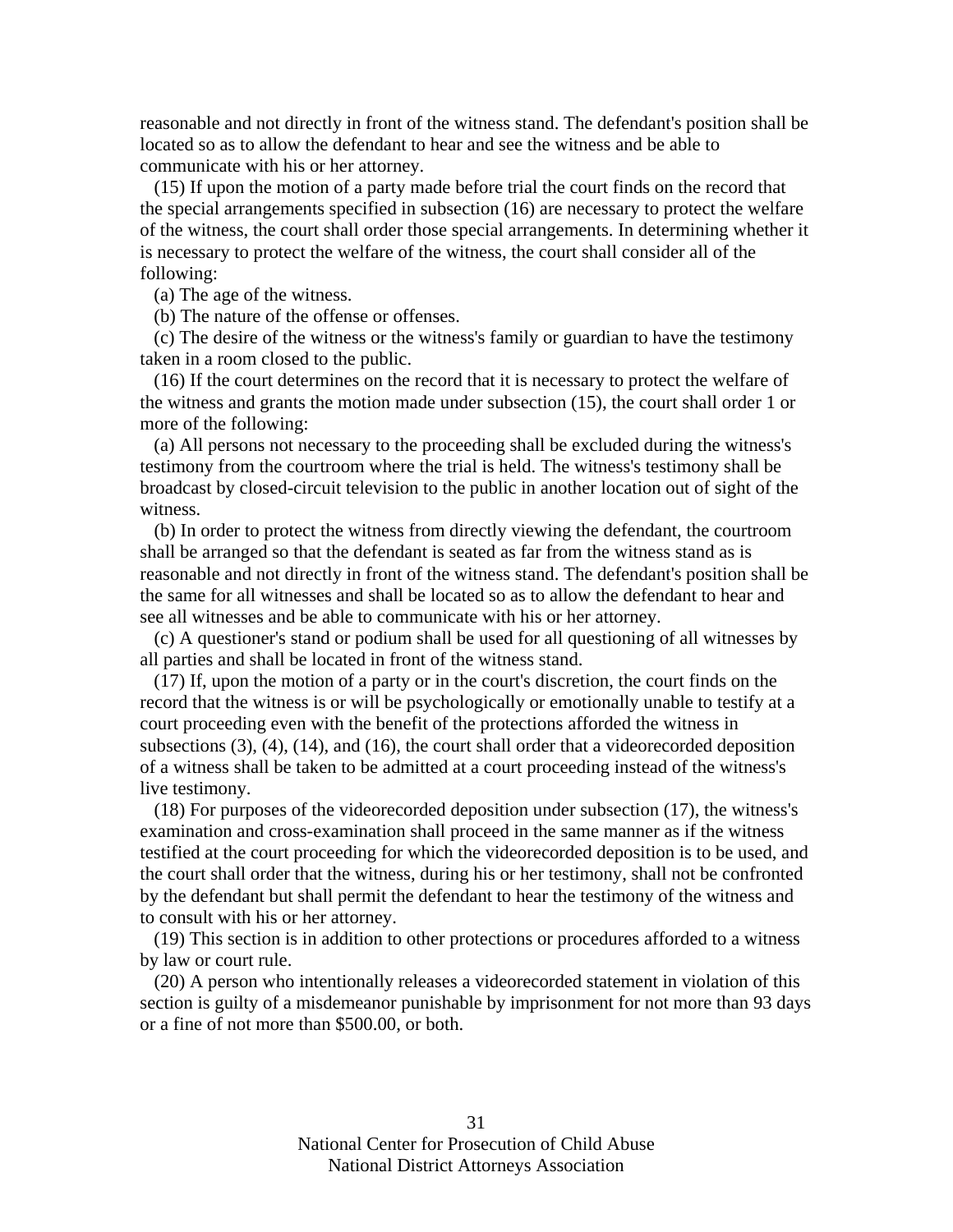## <span id="page-31-0"></span>**MICH. COMP. LAWS SERV. § 712A.17b (2010). Definitions; proceedings to which section applicable; use of dolls or mannequins; support person; notice; videorecorded statement; shielding of witness; videorecorded deposition; special arrangements to protect welfare of witness; section additional to other protections or procedures.**

Sec. 17b. (1) As used in this section:

 (a) "Custodian of the videorecorded statement" means the family independence agency, investigating law enforcement agency, prosecuting attorney, or department of attorney general or another person designated under the county protocols established as required by section 8 of the child protection law, 1975 PA 238, MCL 722.628.

 (b) "Developmental disability" means that term as defined in section 100a of the mental health code, 1974 PA 258, MCL 330.1100a, except that, for the purposes of implementing this section, developmental disability includes only a condition that is attributable to a mental impairment or to a combination of mental and physical impairments, and does not include a condition attributable to a physical impairment unaccompanied by a mental impairment.

 (c) "Videorecorded statement" means a witness's statement taken by a custodian of the videorecorded statement as provided in subsection (5). Videorecorded statement does not include a videorecorded deposition taken as provided in subsections (16) and (17).

 (d) "Witness" means an alleged victim of an offense listed under subsection (2) who is either of the following:

(i) A person under 16 years of age.

(ii) A person 16 years of age or older with a developmental disability.

(2) This section only applies to either of the following:

(a) A proceeding brought under section  $2(a)(1)$  of this chapter in which the alleged offense, if committed by an adult, would be a felony under section 136b, 145c, 520b to 520e, or 520g of the Michigan penal code, 1931 PA 328, MCL 750.136b, 750.145c, 750.520b to 750.520e, and 750.520g, or under former section 136 or 136a of the Michigan penal code, 1931 PA 328.

(b) A proceeding brought under section 2(b) of this chapter.

 (3) If pertinent, the witness shall be permitted the use of dolls or mannequins, including, but not limited to, anatomically correct dolls or mannequins, to assist the witness in testifying on direct and cross-examination.

 (4) A witness who is called upon to testify shall be permitted to have a support person sit with, accompany, or be in close proximity to the witness during his or her testimony. A notice of intent to use a support person shall name the support person, identify the relationship the support person has with the witness, and give notice to all parties to the proceeding that the witness may request that the named support person sit with the witness when the witness is called upon to testify during any stage of the proceeding. The notice of intent to use a named support person shall be filed with the court and shall be served upon all parties to the proceeding. The court shall rule on a motion objecting to the use of a named support person before the date at which the witness desires to use the support person.

 (5) A custodian of the videorecorded statement may take a witness's videorecorded statement. The videorecorded statement shall be admitted at all proceedings except the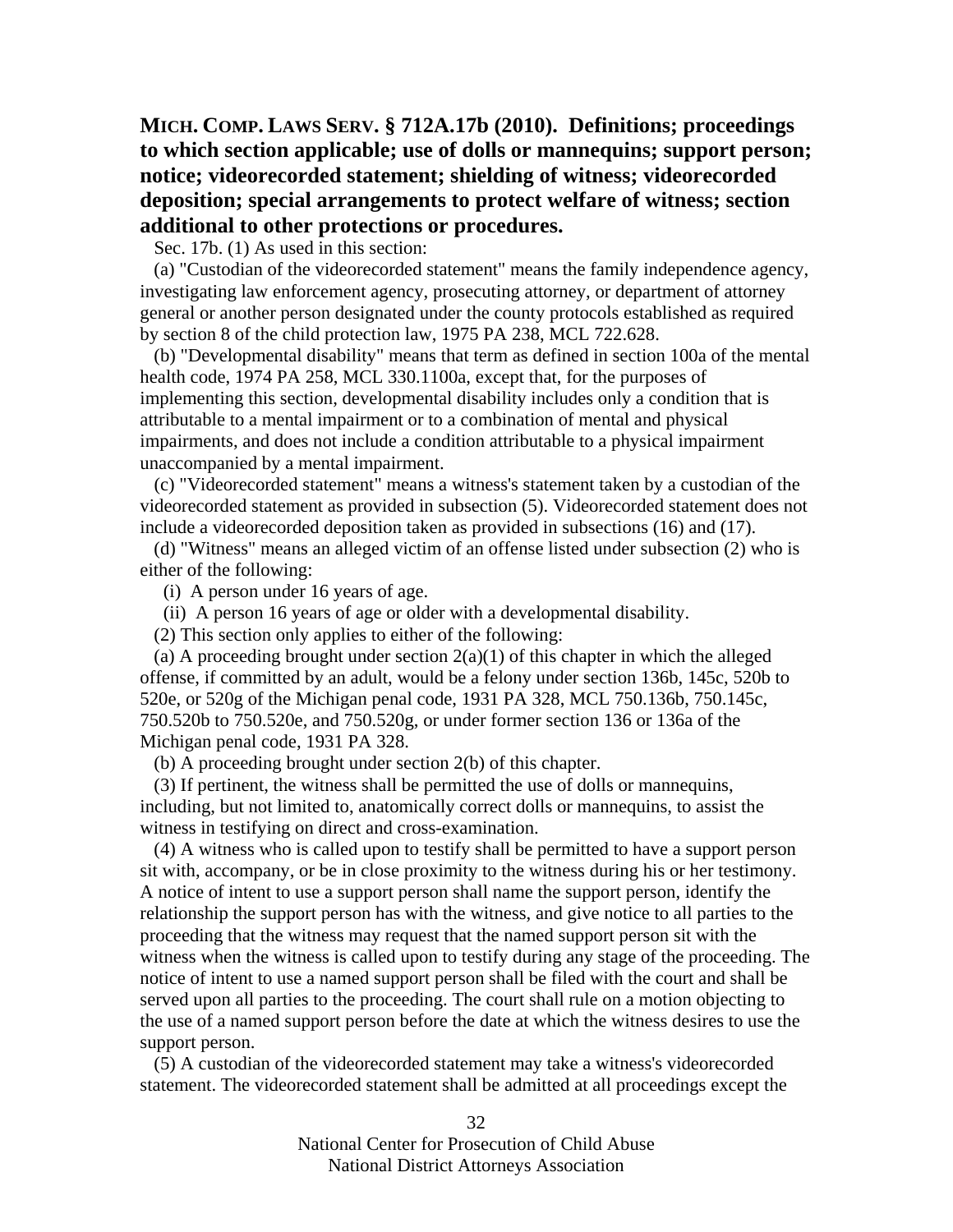adjudication stage instead of the live testimony of the witness. The videorecorded statement shall state the date and time that the statement was taken; shall identify the persons present in the room and state whether they were present for the entire videorecording or only a portion of the videorecording; and shall show a time clock that is running during the taking of the statement.

 (6) In a videorecorded statement, the questioning of the witness should be full and complete; shall be in accordance with the forensic interview protocol implemented as required by section 8 of the child protection law, 1975 PA 238, MCL 722.628; and, if appropriate for the witness's developmental level, shall include, but need not be limited to, all of the following areas:

(a) The time and date of the alleged offense or offenses.

(b) The location and area of the alleged offense or offenses.

(c) The relationship, if any, between the witness and the respondent.

(d) The details of the offense or offenses.

 (e) The names of other persons known to the witness who may have personal knowledge of the offense or offenses.

 (7) A custodian of the videorecorded statement may release or consent to the release or use of a videorecorded statement or copies of a videorecorded statement to a law enforcement agency, an agency authorized to prosecute the criminal case to which the videorecorded statement relates, or an entity that is part of county protocols established under section 8 of the child protection law, 1975 PA 238, MCL 722.628. Each respondent and, if represented, his or her attorney has the right to view and hear the videorecorded statement at a reasonable time before it is offered into evidence. In preparation for a court proceeding and under protective conditions, including, but not limited to, a prohibition on the copying, release, display, or circulation of the videorecorded statement, the court may order that a copy of the videorecorded statement be given to the defense.

 (8) If authorized by the prosecuting attorney in the county in which the videorecorded statement was taken, a videorecorded statement may be used for purposes of training the custodians of the videorecorded statement in that county on the forensic interview protocol implemented as required by section 8 of the child protection law, 1975 PA 238, MCL 722.628.

 (9) Except as provided in this section, an individual, including, but not limited to, a custodian of the videorecorded statement, the witness, or the witness's parent, guardian, guardian ad litem, or attorney, shall not release or consent to release a videorecorded statement or a copy of a videorecorded statement.

 (10) A videorecorded statement that becomes part of the court record is subject to a protective order of the court for the purpose of protecting the privacy of the witness.

 (11) A videorecorded statement shall not be copied or reproduced in any manner except as provided in this section. A videorecorded statement is exempt from disclosure under the freedom of information act, 1976 PA 442, MCL 15.231 to 15.246, is not subject to release under another statute, and is not subject to disclosure under the Michigan court rules governing discovery. This section does not prohibit the production or release of a transcript of a videorecorded statement.

 (12) Except as otherwise provided in subsection (15), if, upon the motion of a party or in the court's discretion, the court finds on the record that psychological harm to the witness would occur if the witness were to testify in the presence of the respondent at a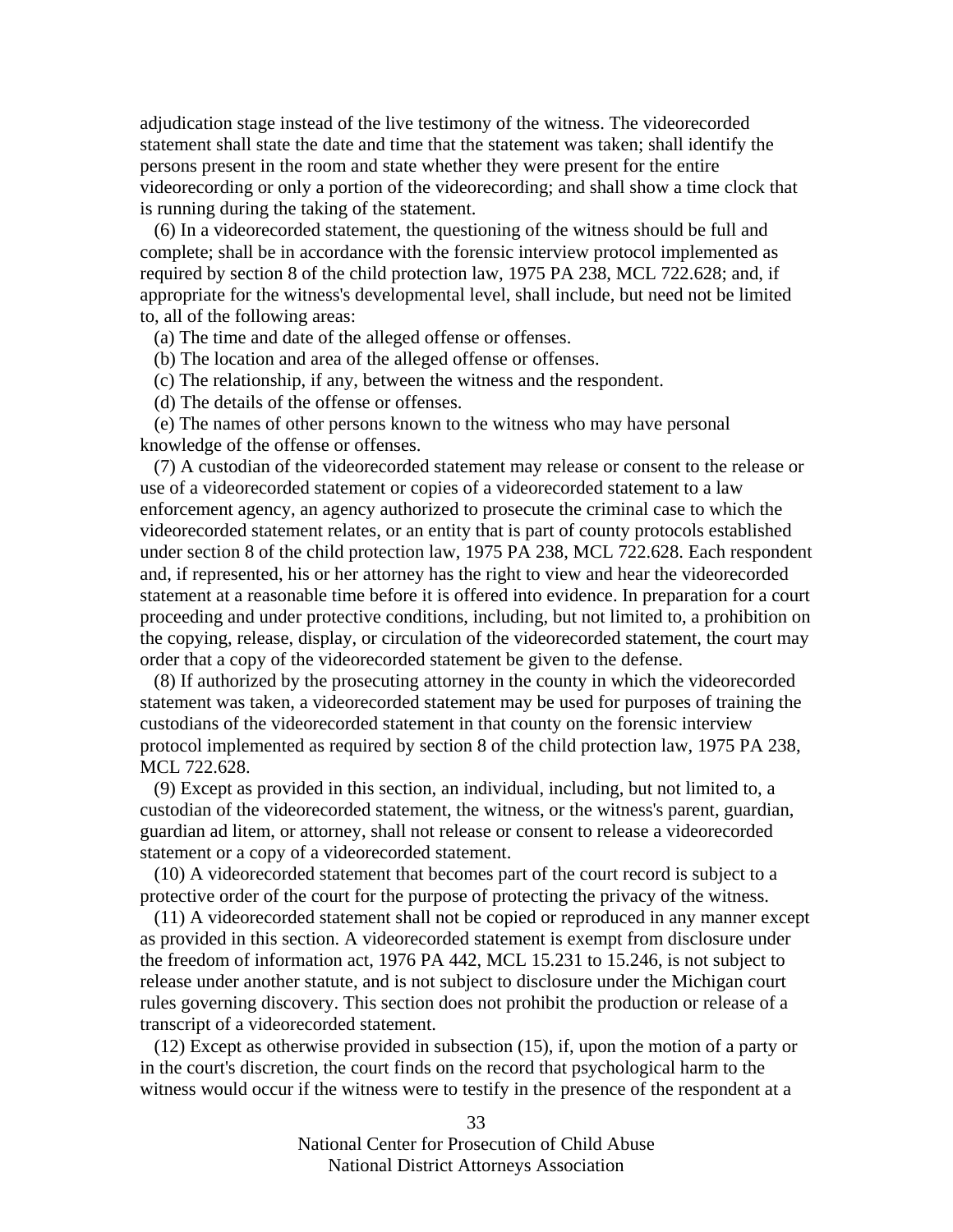court proceeding or in a videorecorded deposition taken as provided in subsection (13), the court shall order that the witness during his or her testimony be shielded from viewing the respondent in such a manner as to enable the respondent to consult with his or her attorney and to see and hear the testimony of the witness without the witness being able to see the respondent.

 (13) In a proceeding brought under section 2(b) of this chapter, if, upon the motion of a party or in the court's discretion, the court finds on the record that psychological harm to the witness would occur if the witness were to testify at the adjudication stage, the court shall order to be taken a videorecorded deposition of a witness that shall be admitted into evidence at the adjudication stage instead of the live testimony of the witness. The examination and cross-examination of the witness in the videorecorded deposition shall proceed in the same manner as permitted at the adjudication stage.

(14) In a proceeding brought under section  $2(a)(1)$  of this chapter in which the alleged offense, if committed by an adult, would be a felony under section 136b, 145c, 520b to 520e, or 520g of the Michigan penal code, 1931 PA 328, MCL 750.136b, 750.145c, 750.520b to 750.520e, and 750.520g, or under former section 136 or 136a of the Michigan penal code, 1931 PA 328, if, upon the motion of a party made before the adjudication stage, the court finds on the record that the special arrangements specified in subsection (15) are necessary to protect the welfare of the witness, the court shall order 1 or both of those special arrangements. In determining whether it is necessary to protect the welfare of the witness, the court shall consider both of the following:

(a) The age of the witness.

(b) The nature of the offense or offenses.

 (15) If the court determines on the record that it is necessary to protect the welfare of the witness and grants the motion made under subsection (14), the court shall order 1 or both of the following:

 (a) In order to protect the witness from directly viewing the respondent, the courtroom shall be arranged so that the respondent is seated as far from the witness stand as is reasonable and not directly in front of the witness stand. The respondent's position shall be located so as to allow the respondent to hear and see all witnesses and be able to communicate with his or her attorney.

 (b) A questioner's stand or podium shall be used for all questioning of all witnesses by all parties, and shall be located in front of the witness stand.

(16) In a proceeding brought under section  $2(a)(1)$  of this chapter in which the alleged offense, if committed by an adult, would be a felony under section 136b, 145c, 520b to 520e, or 520g of the Michigan penal code, 1931 PA 328, MCL 750.136b, 750.145c, 750.520b to 750.520e, and 750.520g, or under former section 136 or 136a of the Michigan penal code, 1931 PA 328, if, upon the motion of a party or in the court's discretion, the court finds on the record that the witness is or will be psychologically or emotionally unable to testify at a court proceeding even with the benefit of the protections afforded the witness in subsections (3), (4), and (15), the court shall order that a videorecorded deposition of a witness shall be taken to be admitted at the adjudication stage instead of the witness's live testimony.

 (17) For purposes of the videorecorded deposition under subsection (16), the witness's examination and cross-examination shall proceed in the same manner as if the witness

> National Center for Prosecution of Child Abuse National District Attorneys Association

34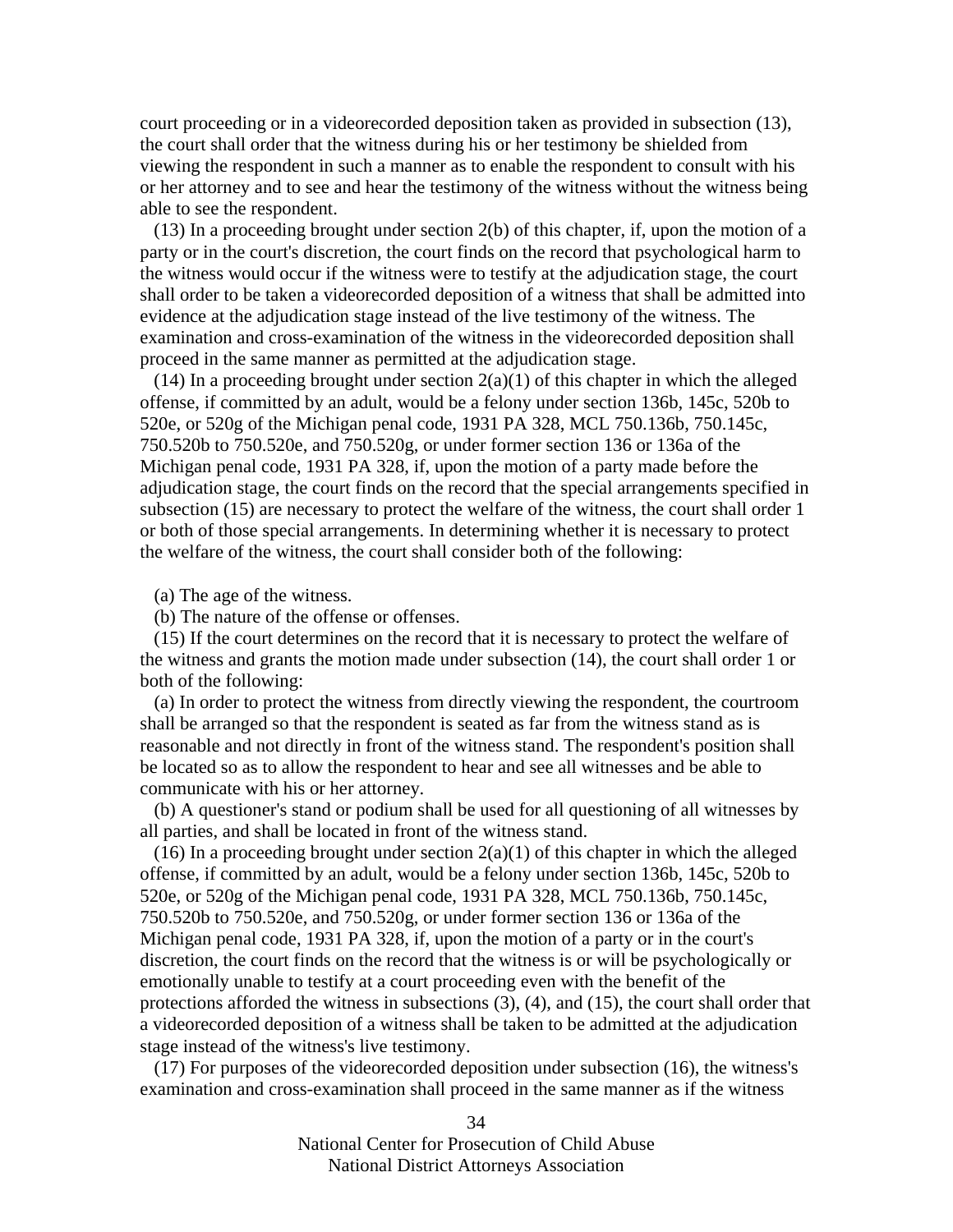<span id="page-34-0"></span>testified at the adjudication stage, and the court shall order that the witness, during his or her testimony, shall not be confronted by the respondent but shall permit the respondent to hear the testimony of the witness and to consult with his or her attorney.

 (18) This section is in addition to other protections or procedures afforded to a witness by law or court rule.

 (19) A person who intentionally releases a videorecorded statement in violation of this section is guilty of a misdemeanor punishable by imprisonment for not more than 93 days or a fine of not more than \$500.00, or both.

## **MISSOURI**

#### **MO. REV. STAT. § 491.699 (2010). Juvenile court hearings--court may order video recording of alleged child victim, when--procedure--crossexamination--counsel appointed for perpetrator, when**

 1. Upon the motion of the juvenile officer, the court may order that an in-camera videotaped recording of the testimony of the alleged child victim be made for use as substantive evidence at a juvenile court hearing held pursuant to the provisions of chapter 211, RSMo. The provisions of section 491.075 relating to the admissibility of statements made by a child under the age of twelve shall apply to proceedings in juvenile court.

2. In determining whether or not to allow such motion, the court shall consider the elements of the offense charged and the emotional or psychological trauma to the child if required to testify in open court or to be brought into the personal presence of the alleged perpetrator. Such recording shall be retained by the juvenile officer and shall be admissible in lieu of the child's personal appearance and testimony at juvenile court hearings. A transcript of such testimony shall be made as soon as possible after the completion of such deposition and shall be provided to all parties to the action.

3. The court shall preside over the depositions, which shall be conducted in accordance with the rules of evidence applicable to civil cases.

4. In any prosecution under either subdivision (2) or (3) of subsection 1 of section 211.031, RSMo, the attorney for the alleged perpetrator shall have at least two opportunities to cross-examine the deposed alleged child victim.

5. Prior to the taking of the deposition which is to be used as substantive evidence at the hearing pursuant to sections 491.696 to 491.705, the attorney for any party to the action shall be provided with such discoverable materials and information as the court may, on motion, direct; shall be afforded a reasonable time to examine such materials; and shall be permitted to cross-examine the child during the deposition.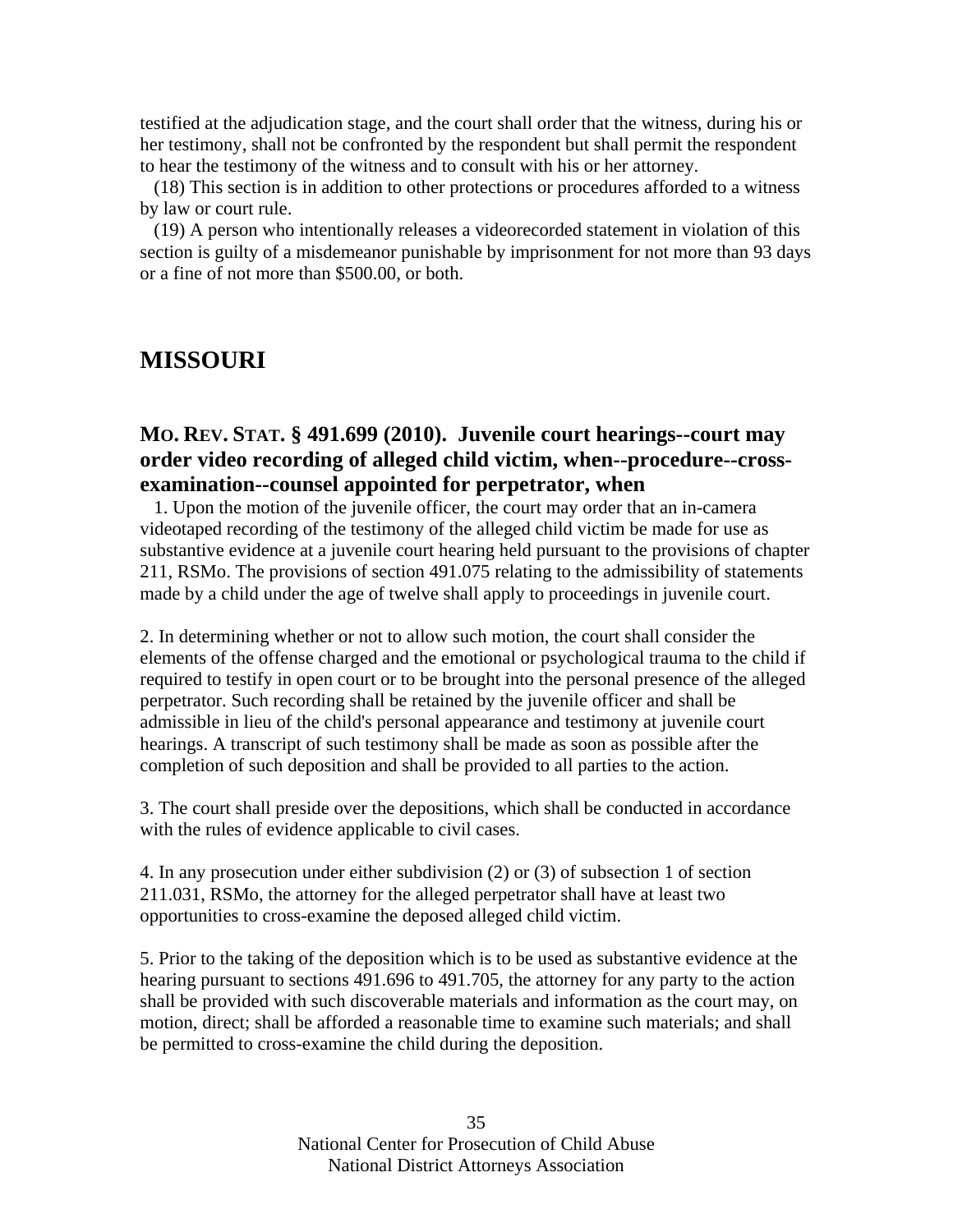<span id="page-35-0"></span>6. In any prosecution under either subdivision (2) or (3) of subsection 1 of section 211.031, RSMo, if the alleged perpetrator is not represented by counsel and if, upon inquiry, it appears to the court that he or she will be unable to obtain counsel within a reasonable period of time, the court shall appoint the public defender or other counsel to represent the alleged perpetrator at the deposition.

#### **MO. REV. STAT. § 492.304 (2010). Visual and aural recordings of child under fourteen admissible, when**

 1. In addition to the admissibility of a statement under the provisions of section 492.303, the visual and aural recording of a verbal or nonverbal statement of a child when under the age of fourteen who is alleged to be a victim of an offense under the provisions of chapter 565, 566 or 568, RSMo, is admissible into evidence if:

 (1) No attorney for either party was present when the statement was made; except that, for any statement taken at a state-funded child assessment center as provided for in subsection 2 of section 210.001, RSMo, an attorney representing the state of Missouri in a criminal investigation may, as a member of a multidisciplinary investigation team, observe the taking of such statement, but such attorney shall not be present in the room where the interview is being conducted;

 (2) The recording is both visual and aural and is recorded on film or videotape or by other electronic means;

 (3) The recording equipment was capable of making an accurate recording, the operator of the equipment was competent, and the recording is accurate and has not been altered;

 (4) The statement was not made in response to questioning calculated to lead the child to make a particular statement or to act in a particular way;

(5) Every voice on the recording is identified;

 (6) The person conducting the interview of the child in the recording is present at the proceeding and available to testify or be cross-examined by either party; and

 (7) The defendant or the attorney for the defendant is afforded an opportunity to view the recording before it is offered into evidence.

2. If the child does not testify at the proceeding, the visual and aural recording of a verbal or nonverbal statement of the child shall not be admissible under this section unless the recording qualifies for admission under section 491.075, RSMo.

3. If the visual and aural recording of a verbal or nonverbal statement of a child is admissible under this section and the child testifies at the proceeding, it shall be admissible in addition to the testimony of the child at the proceeding whether or not it repeats or duplicates the child's testimony.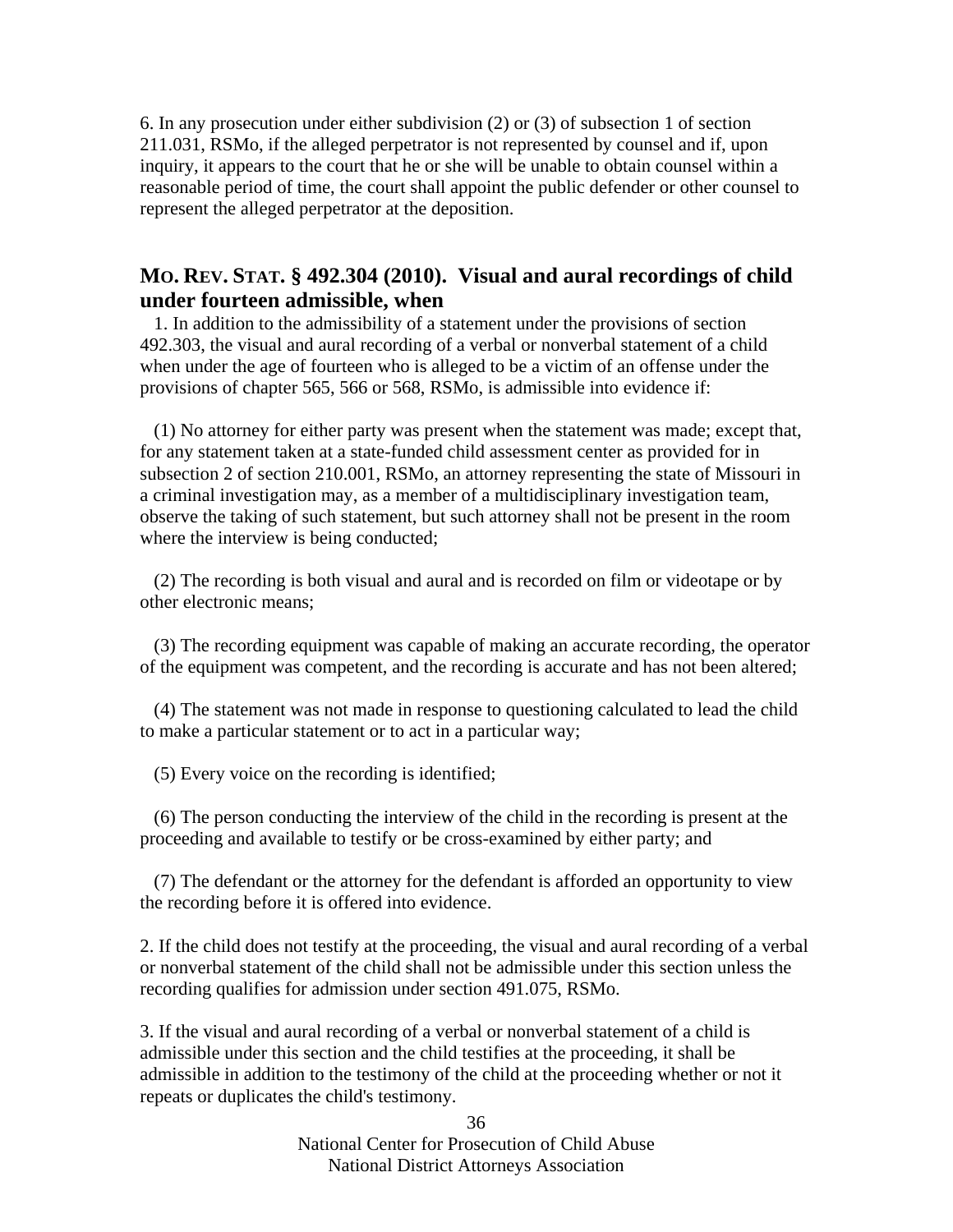4. As used in this section, a nonverbal statement shall be defined as any demonstration of the child by his or her actions, facial expressions, demonstrations with a doll or other visual aid whether or not this demonstration is accompanied by words.

## **MINNESOTA**

### **MINN. STAT. § 634.35 (2009). Videotapes of child victims; conditions of disclosure**

(a) If a videotaped interview of a child victim of physical or sexual abuse is disclosed by a prosecuting attorney to a defendant or the defendant's attorney, the following applies:

(1) no more than two copies of the tape or any portion of the tape may be made by the defendant or the defendant's attorney, investigator, expert, or any other representative or agent of the defendant;

(2) the tapes may not be used for any purpose other than to prepare for the defense in the criminal action against the defendant;

(3) the tapes may not be publicly exhibited, shown, displayed, used for educational, research, or demonstrative purposes, or used in any other fashion, except in judicial proceedings in the criminal action against the defendant;

(4) the tapes may be viewed only by the defendant, the defendant's attorney, and the attorney's employees, investigators, and experts;

(5) no transcript of the tapes, nor the substance of any portion of the tapes, may be divulged to any person not authorized to view the tapes;

(6) no person may be granted access to the tapes, any transcription of the tapes, or the substance of any portion of the tapes unless the person has first signed a written agreement that the person is aware of this statute and acknowledges that the person is subject to the court's contempt powers for any violation of it; and

(7) upon final disposition of the criminal case against the defendant, the tapes and any transcripts of the tapes must be returned to the prosecuting attorney.

(b) The court may hold a person who violates this section in contempt.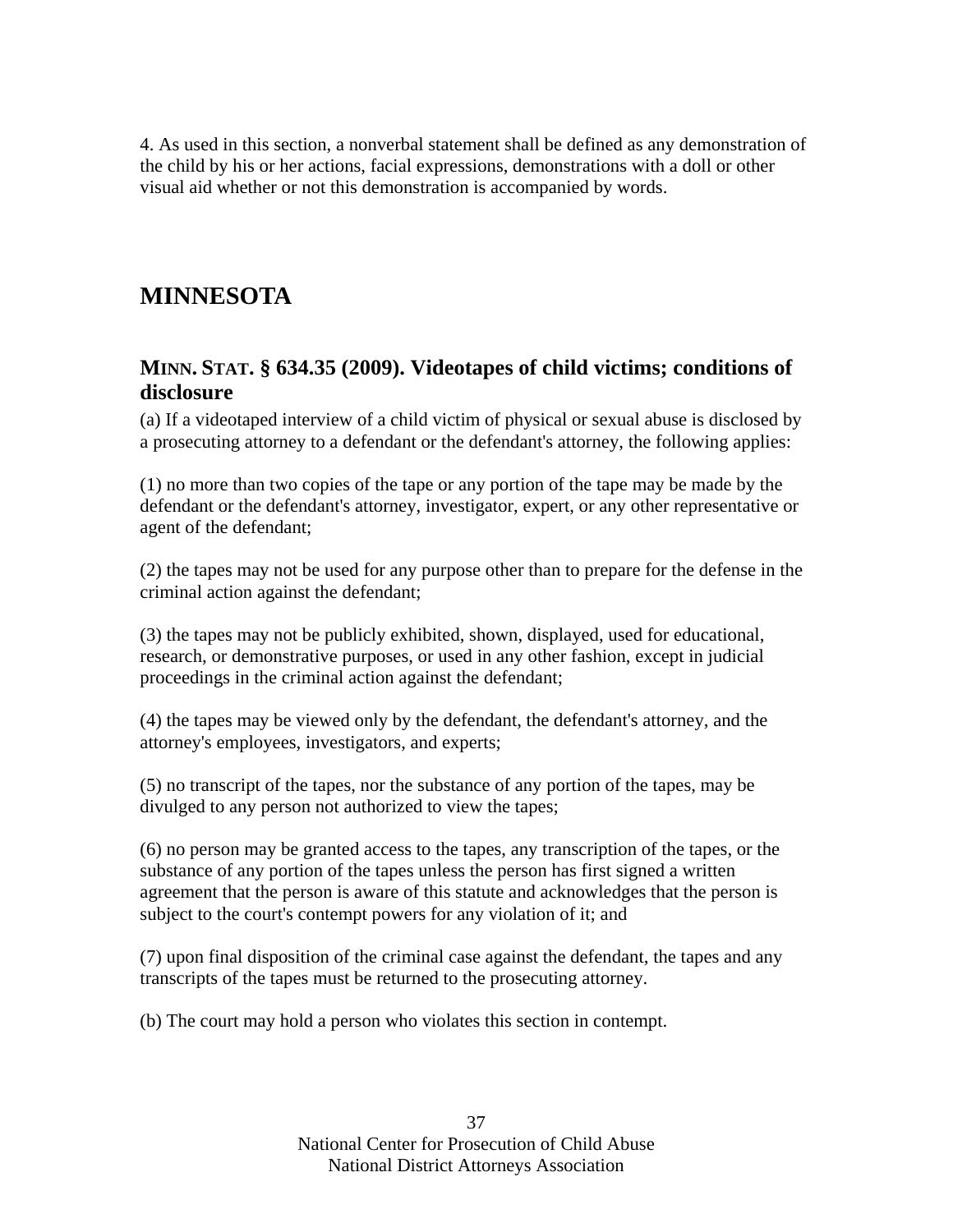## **MISSISSIPPI**

### **MISS. CODE ANN. § 13-1-401 (2010). Applicability of special evidentiary provisions**

The rules of evidence prescribed in Sections 13-1-401 through 13-1-415 shall be applicable in any youth court proceeding and in any criminal prosecution under the following sections of the Mississippi Code of 1972:

 (a) Section 97-5-21, Mississippi Code of 1972, relating to seduction of a child under age eighteen (18);

 (b) Section 97-5-23, Mississippi Code of 1972, relating to the touching of a child for lustful purposes;

(c) Section 97-5-35, Mississippi Code of 1972, relating to the exploitation of children;

 (d) Section 97-5-39, Mississippi Code of 1972, relating to contributing to the neglect or delinquency of a child and felonious battery of a child;

 (e) Section 97-5-41, Mississippi Code of 1972, relating to the carnal knowledge of a stepchild, adopted child or child of a cohabitating partner;

(f) Section 97-3-95, Mississippi Code of 1972, relating to sexual battery; or

(g) Section 97-29-59, Mississippi Code of 1972, relating to unnatural intercourse.

#### **MISS. CODE ANN. § 13-1-407 (2010). Use of child's videotaped testimony; protective orders; destruction of videotape**

(1) On motion and hearing in camera and a finding based on information placed on the record which was subject to cross-examination:

 (a) That there is a substantial likelihood, based on specific behavioral indicators described in Section 13-1-411 exhibited by the child, that a child who is under the age of sixteen (16) would suffer traumatic emotional or mental distress if he were required to testify in open court; or

 (b) That such child is otherwise unavailable; a trial court may order the videotaping of the testimony of the victim or witness in a case in which the occurrence or nonoccurrence of sexual abuse or child abuse is a material fact, which videotaped testimony is to be utilized at trial in lieu of testimony in open court.

(2) The motion may be made by:

(a) The child, or the attorney, parent, legal guardian or guardian ad litem of the child;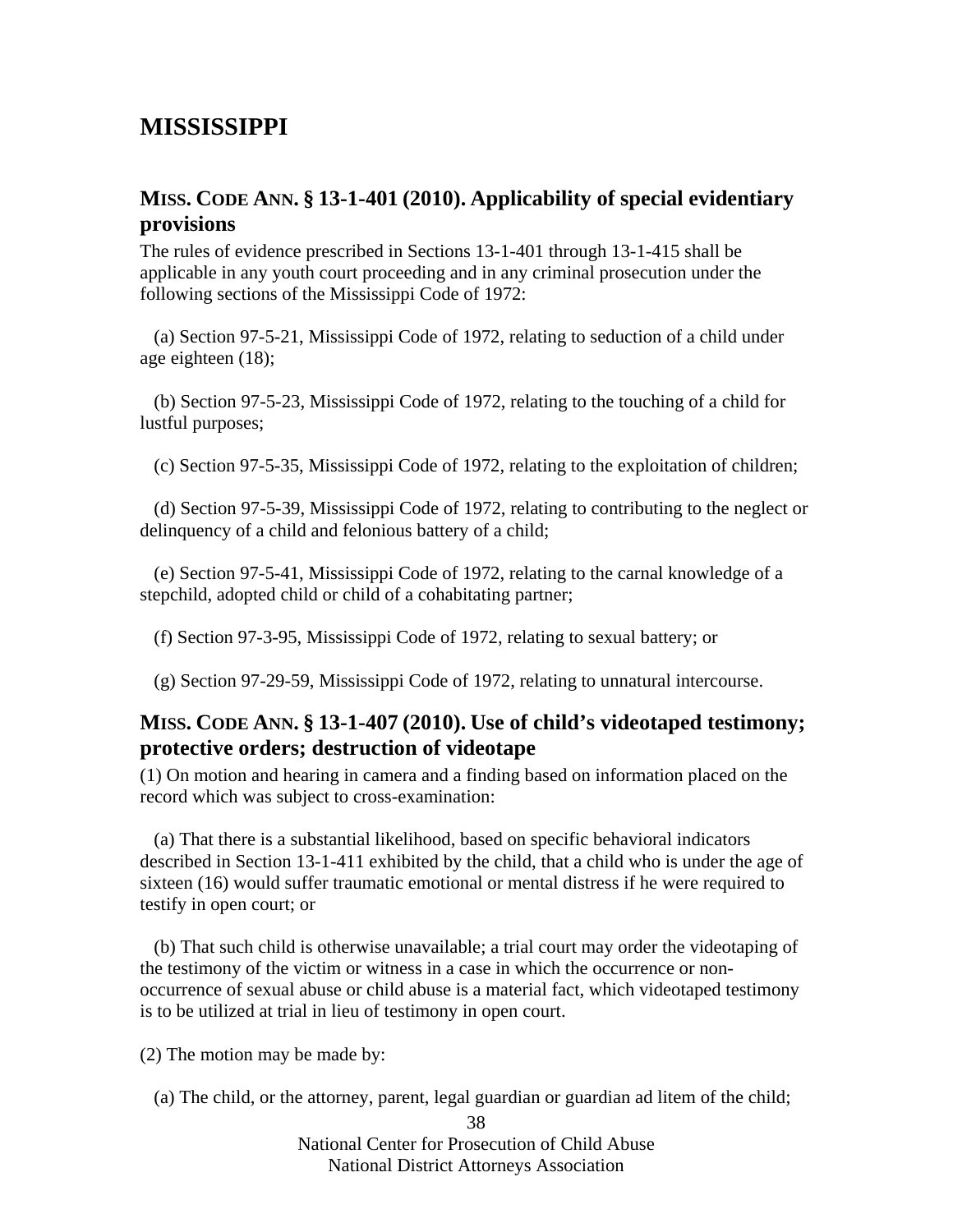(b) The trial judge acting at his own discretion; or

(c) Any party to the case.

(3) The judge shall preside, or shall appoint a special master to preside, at the videotaping unless the following conditions are met:

(a) The child is represented by a guardian ad litem or counsel;

 (b) The child's representative and the counsel for each party stipulate that the requirement for the presence of the judge or special master may be waived; and

 (c) The court finds, after a hearing, that the presence of a judge or special master is not necessary to protect the child.

(4) The defendant and the defendant's counsel shall be present at the videotaping, unless the defendant has waived this right. Provided, however, that on motion of a party, or of the child's representative and hearing in camera and a finding based on information placed on the record which was subject to cross-examination that there is a substantial likelihood, based on specific behavioral indicators exhibited by the child, as described in Section 13-1-411, that the child would suffer traumatic emotional or mental distress if he or she were required to testify in the presence of an adult who is alleged to have abused the child, or to have participated in, or concealed such abuse, the court may require that adult, including without limitation a defendant, to view the testimony from outside the presence of the child by means of a two-way mirror or another similar method that will ensure that the defendant can directly observe and hear the testimony of the child, but that the child cannot hear or see the adult. If the defendant is excluded from the room in which testimony is being taken, the defendant and the attorney for the defendant may communicate by any appropriate private electronic or telephonic method.

(5) All questioning shall be done by attorneys for the prosecution and the defense; however, upon stipulation of all parties, the court may appoint a person who is qualified as an expert and who has dealt with the child in a therapeutic setting concerning the offense to aid the court throughout proceedings conducted under this section.

(6) The motion for the taking of videotaped testimony may be made at any time with three (3) days' written notice of the time and place of the taking of the testimony provided to all parties to the proceeding, to the child and to the child's representative or guardian.

(7) Any videotape which is made pursuant to this section is subject to a protective order of the court for the purpose of protecting the privacy of the child. The court shall order the destruction of a videotape made pursuant to this section after five (5) years have elapsed since the entry of the judgment in the case in which the videotape was made. However, such order may be made before the expiration of five (5) years upon motion filed by the child, his attorney, parent, legal guardian or guardian ad litem after notice to

> National Center for Prosecution of Child Abuse National District Attorneys Association

39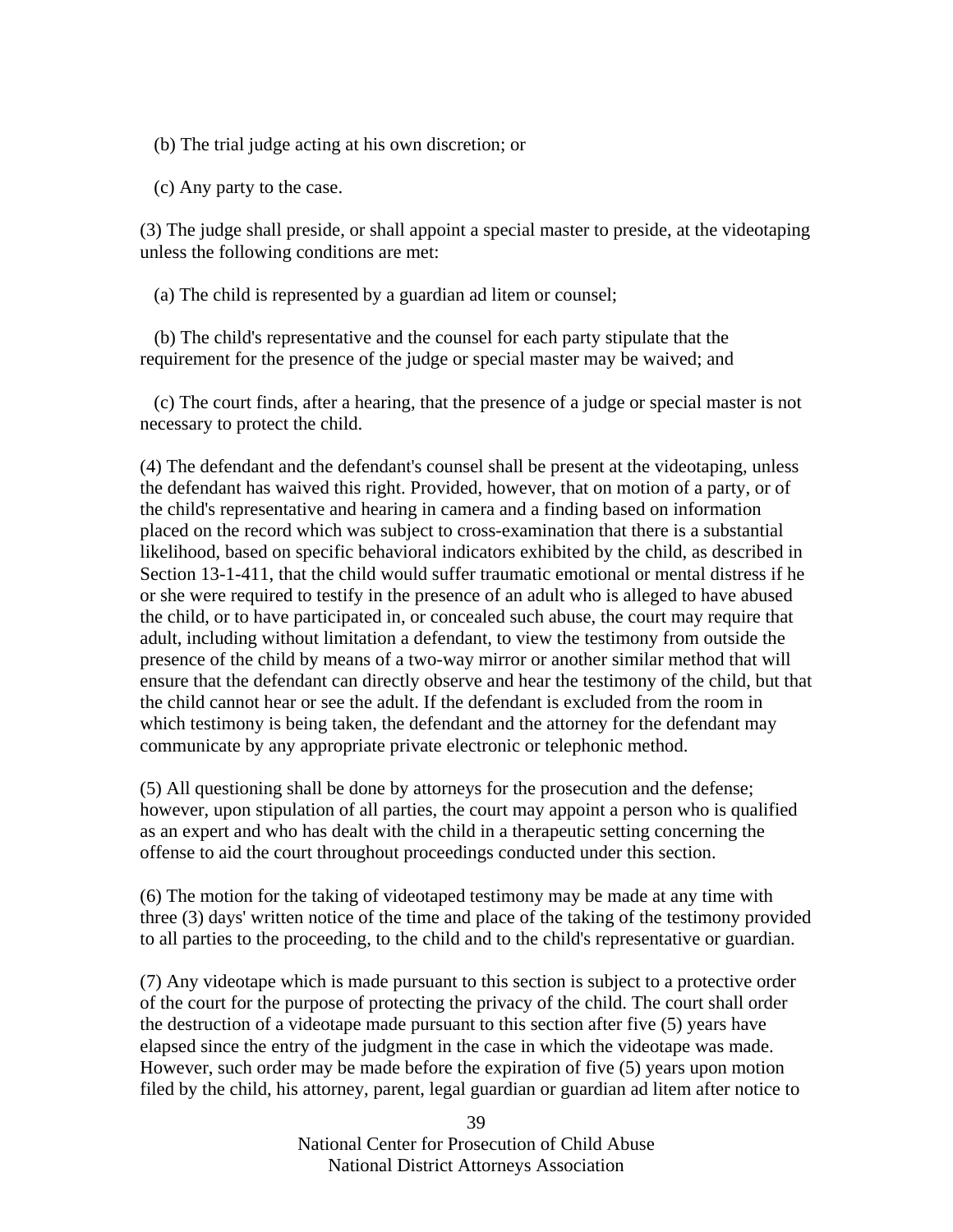the defendant. In no event shall such a videotape be destroyed before a final judgment has been rendered on an appeal.

(8) The court shall make specific findings of fact, on the record, as to the basis for its rulings under this section.

(9) All parties must be represented by counsel at any taking of any testimony under this section.

# **MISSOURI**

## **MO. REV. STAT. § 491.680 (2010). Court may order video recording of alleged child victim, when -- procedure – transcript – exclusion – of defendant from proceedings, opportunity to review – cross – examination**

1. In any criminal prosecution under the provisions of chapter 565, 566 or 568, RSMo, involving an alleged child victim, upon the motion of the prosecuting attorney, the court may order that an in-camera videotaped deposition of the testimony of the alleged child victim be made for use as substantive evidence at preliminary hearings and at trial.

2. If the court finds, at a hearing, that significant emotional or psychological trauma to the child which would result from testifying in the personal presence of the defendant exists, which makes the child unavailable as a witness at the time of the preliminary hearing or trial, the court shall order that an in-camera videotaped deposition of the testimony of the alleged child victim be made for use as substantive evidence at the preliminary hearings and at trial. Such recording shall be retained by the prosecuting attorney and shall be admissible in lieu of the child's personal appearance and testimony at preliminary hearings and at trial, conflicting provisions of section 544.270, RSMo, notwithstanding. A transcript of such testimony shall be made as soon as possible after the completion of such deposition and shall be provided to the defendant together with all other discoverable materials.

3. Upon a finding of trauma as provided for in subsection 2 of this statute, the court may also exclude the defendant from the videotape deposition proceedings in which the child is to testify. Where any such order of exclusion is entered, the child shall not be excused as a witness until the defendant has had a reasonable opportunity to review the videotape deposition in private with his counsel and to consult with his counsel; and until his counsel has been afforded the opportunity to cross-examine the child following such review and consultation.

4. The court shall preside over the depositions, which shall be conducted in accordance with the rules of evidence applicable to criminal cases.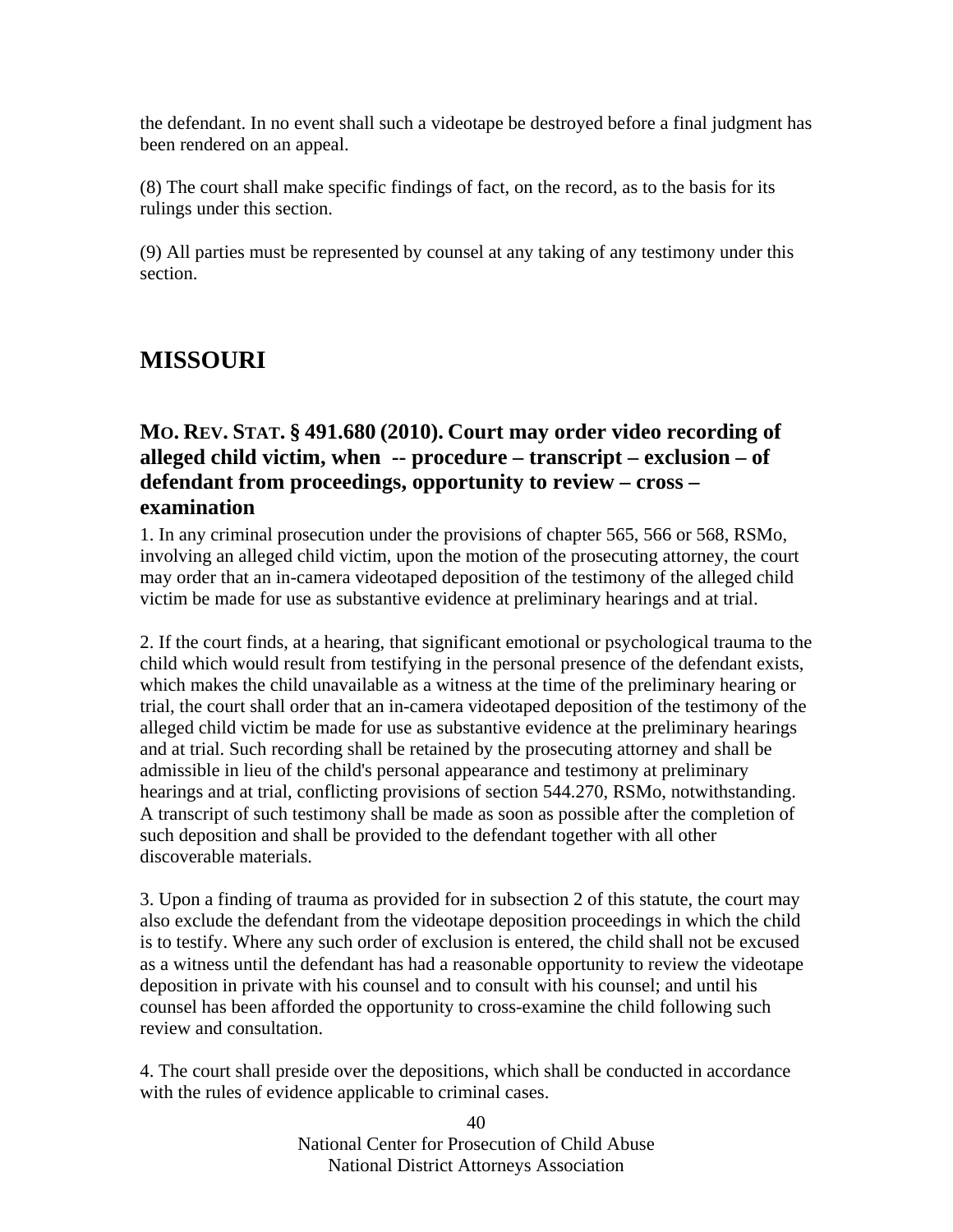5. The attorney for the defendant shall have at least two opportunities to cross-examine the deposed alleged child victim: once prior to the preliminary hearing and at least one additional time prior to the trial.

6. Prior to the taking of the deposition which is to be used as substantive evidence at the trial pursuant to sections 491.675 to 491.693, the defendant's attorney shall be provided with such discoverable materials and information as the court may, on motion, direct; shall be afforded a reasonable time to examine such materials; and shall be permitted to cross-examine the child during the deposition.

7. If the defendant is not represented by counsel and if, upon inquiry, it appears to the court that the defendant will be unable to obtain counsel within a reasonable period of time, the court shall appoint the public defender or other counsel to represent the defendant at the deposition.

### **MO. REV. STAT. § 491.696 (2010). Child defined – videotaped testimony for juvenile court hearings**

For purposes of sections 491.696 to 491.705, the term "child" means a person seventeen years of age or under who is the alleged victim of sexual abuse, physical abuse, or neglect as such terms are defined in section 210.110, RSMo.

### **MO. REV. STAT. § 491.699 (2010). Juvenile court hearings – court may order video recording of alleged child victim, when – procedure – crossexamination – counsel appointed for perpetrator, when**

1. Upon the motion of the juvenile officer, the court may order that an in-camera videotaped recording of the testimony of the alleged child victim be made for use as substantive evidence at a juvenile court hearing held pursuant to the provisions of chapter 211, RSMo. The provisions of section 491.075 relating to the admissibility of statements made by a child under the age of twelve shall apply to proceedings in juvenile court.

2. In determining whether or not to allow such motion, the court shall consider the elements of the offense charged and the emotional or psychological trauma to the child if required to testify in open court or to be brought into the personal presence of the alleged perpetrator. Such recording shall be retained by the juvenile officer and shall be admissible in lieu of the child's personal appearance and testimony at juvenile court hearings. A transcript of such testimony shall be made as soon as possible after the completion of such deposition and shall be provided to all parties to the action.

3. The court shall preside over the depositions, which shall be conducted in accordance with the rules of evidence applicable to civil cases.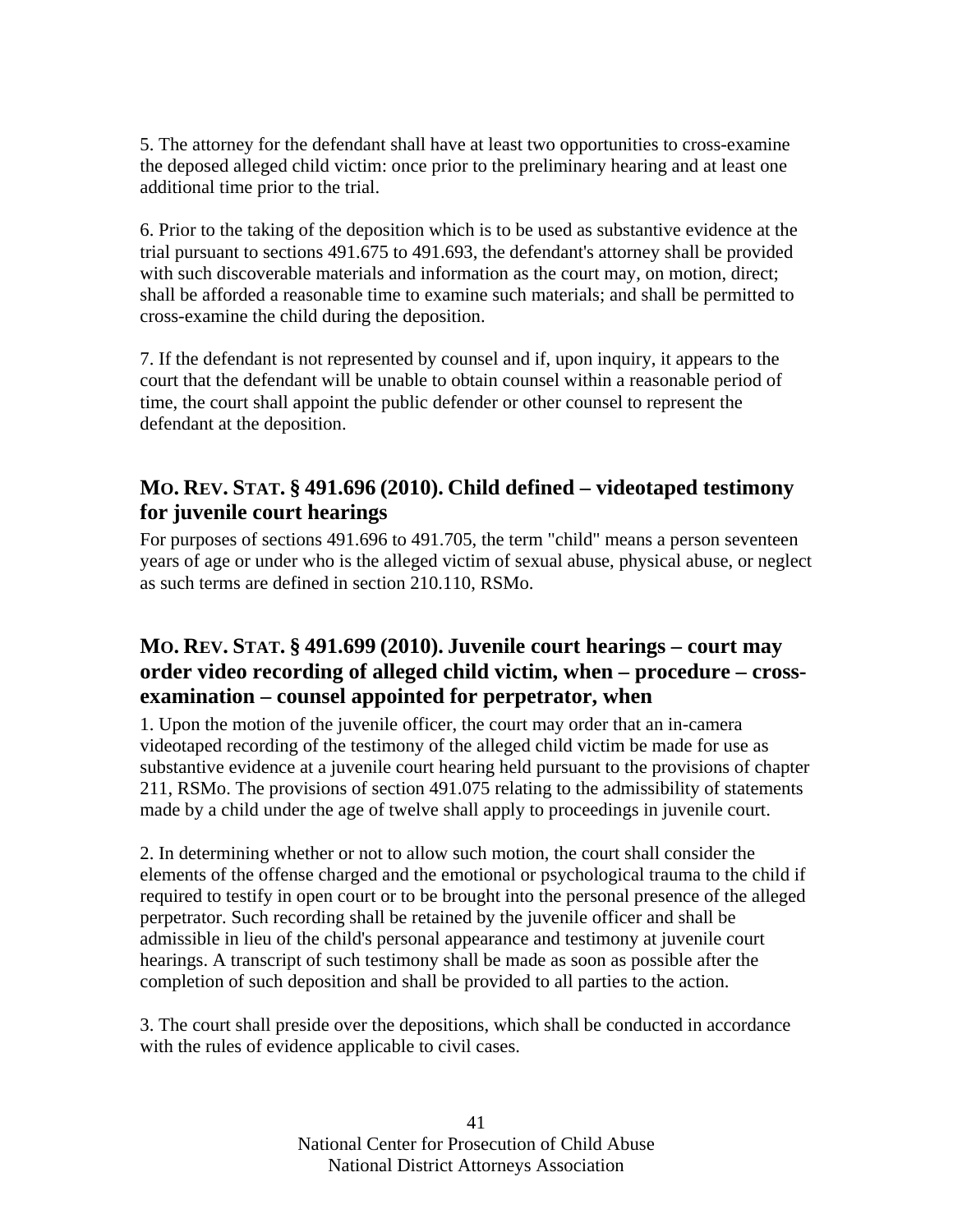4. In any prosecution under either subdivision (2) or (3) of subsection 1 of section 211.031, RSMo, the attorney for the alleged perpetrator shall have at least two opportunities to cross-examine the deposed alleged child victim.

5. Prior to the taking of the deposition which is to be used as substantive evidence at the hearing pursuant to sections 491.696 to 491.705, the attorney for any party to the action shall be provided with such discoverable materials and information as the court may, on motion, direct; shall be afforded a reasonable time to examine such materials; and shall be permitted to cross-examine the child during the deposition.

6. In any prosecution under either subdivision (2) or (3) of subsection 1 of section 211.031, RSMo, if the alleged perpetrator is not represented by counsel and if, upon inquiry, it appears to the court that he or she will be unable to obtain counsel within a reasonable period of time, the court shall appoint the public defender or other counsel to represent the alleged perpetrator at the deposition.

## **NEW MEXICO**

### **N.M. STAT. § 30-9-17 (2010). Videotaped depositions of alleged victims who are under sixteen-years of age; procedure; use in lieu of direct testimony**

A. In any prosecution for criminal sexual penetration or criminal sexual contact of a minor, upon motion of the district attorney and after notice to the opposing counsel, the district court may, for a good cause shown, order the taking of a videotaped deposition of any alleged victim under the age of sixteen years. The videotaped deposition shall be taken before the judge in chambers in the presence of the district attorney, the defendant and his attorneys. Examination and cross-examination of the alleged victim shall proceed at the taking of the videotaped deposition in the same manner as permitted at trial under the provisions of Rule 611 of the New Mexico Rules of Evidence [Rule 11-611 NMRA]. Any videotaped deposition taken under the provisions of this act [this section] shall be viewed and heard at the trial and entered into the record in lieu of the direct testimony of the alleged victim.

B. For the purposes of this section, "videotaped deposition" means the visual recording on a magnetic tape, together with the associated sound, of a witness testifying under oath in the course of a judicial proceeding, upon oral examination and where an opportunity is given for cross-examination in the presence of the defendant and intended to be played back upon the trial of the action in court.

C. The supreme court may adopt rules of procedure and evidence to govern and implement the provisions of this act.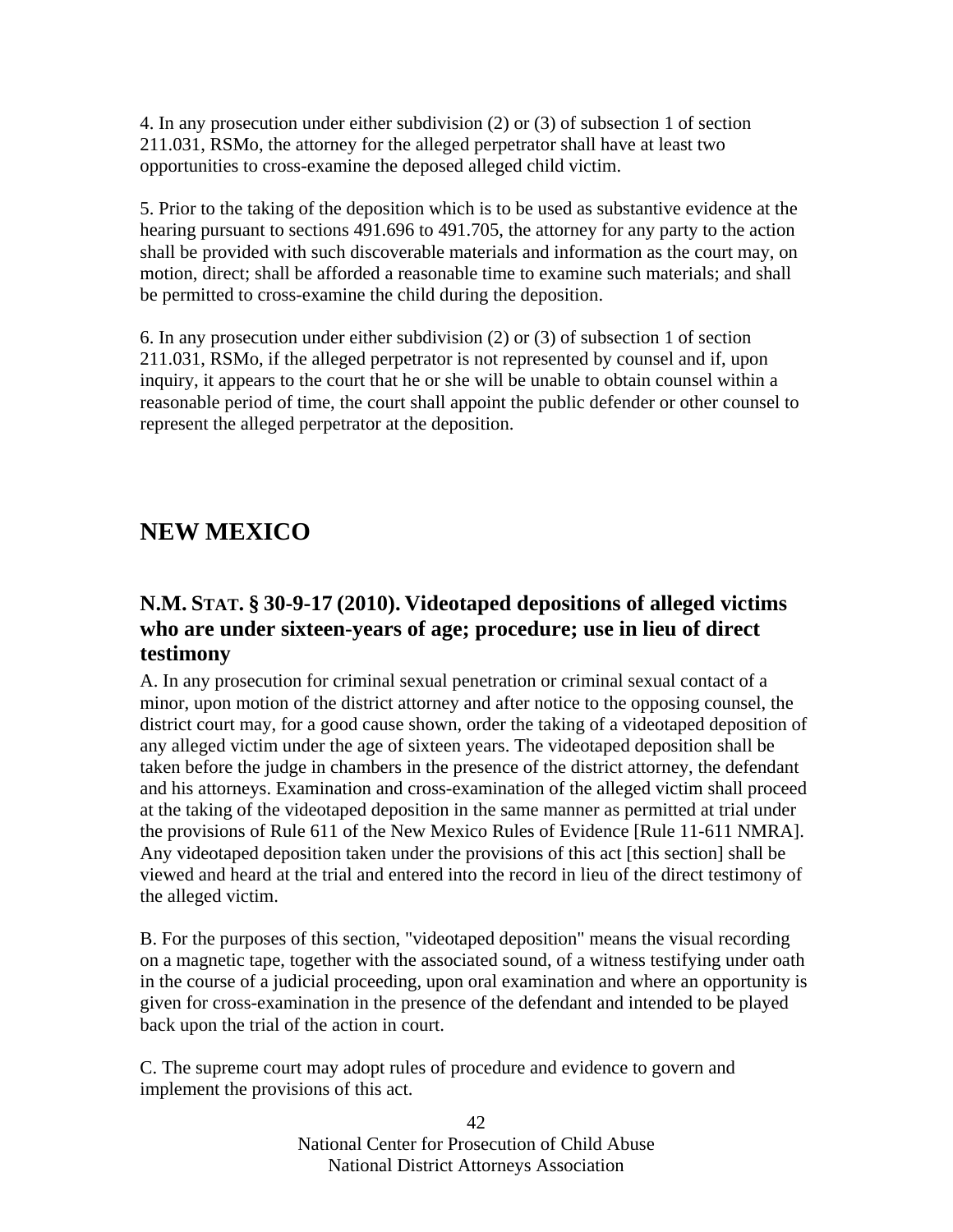D. The cost of such videotaping shall be paid by the state.

E. Videotapes which are a part of the court record are subject to a protective order of the court for the purpose of protecting the privacy of the victim.

# **NEW YORK**

### **N.Y. CRIM. PROC. LAW § 190.25 (2010). Grand jury; proceedings and operation in general.**

 1. Proceedings of a grand jury are not valid unless at least sixteen of its members are present. The finding of an indictment, a direction to file a prosecutor's information, a decision to submit a grand jury report and every other affirmative official action or decision requires the concurrence of at least twelve members thereof.

2. The foreman or any other grand juror may administer an oath to any witness appearing before the grand jury.

3. Except as provided in subdivision three-a of this section, during the deliberations and voting of a grand jury, only the grand jurors may be present in the grand jury room. During its other proceedings, the following persons, in addition to witnesses, may, as the occasion requires, also be present:

(a) The district attorney;

(b) A clerk or other public servant authorized to assist the grand jury in the administrative conduct of its proceedings;

(c) A stenographer authorized to record the proceedings of the grand jury;

(d) An interpreter. Upon request of the grand jury, the prosecutor must provide an interpreter to interpret the testimony of any witness who does not speak the English language well enough to be readily understood. Such interpreter must, if he has not previously taken the constitutional oath of office, first take an oath before the grand jury that he will faithfully interpret the testimony of the witness and that he will keep secret all matters before such grand jury within his knowledge;

(e) A public servant holding a witness in custody. When a person held in official custody is a witness before a grand jury, a public servant assigned to guard him during his grand jury appearance may accompany him in the grand jury room. Such public servant must, if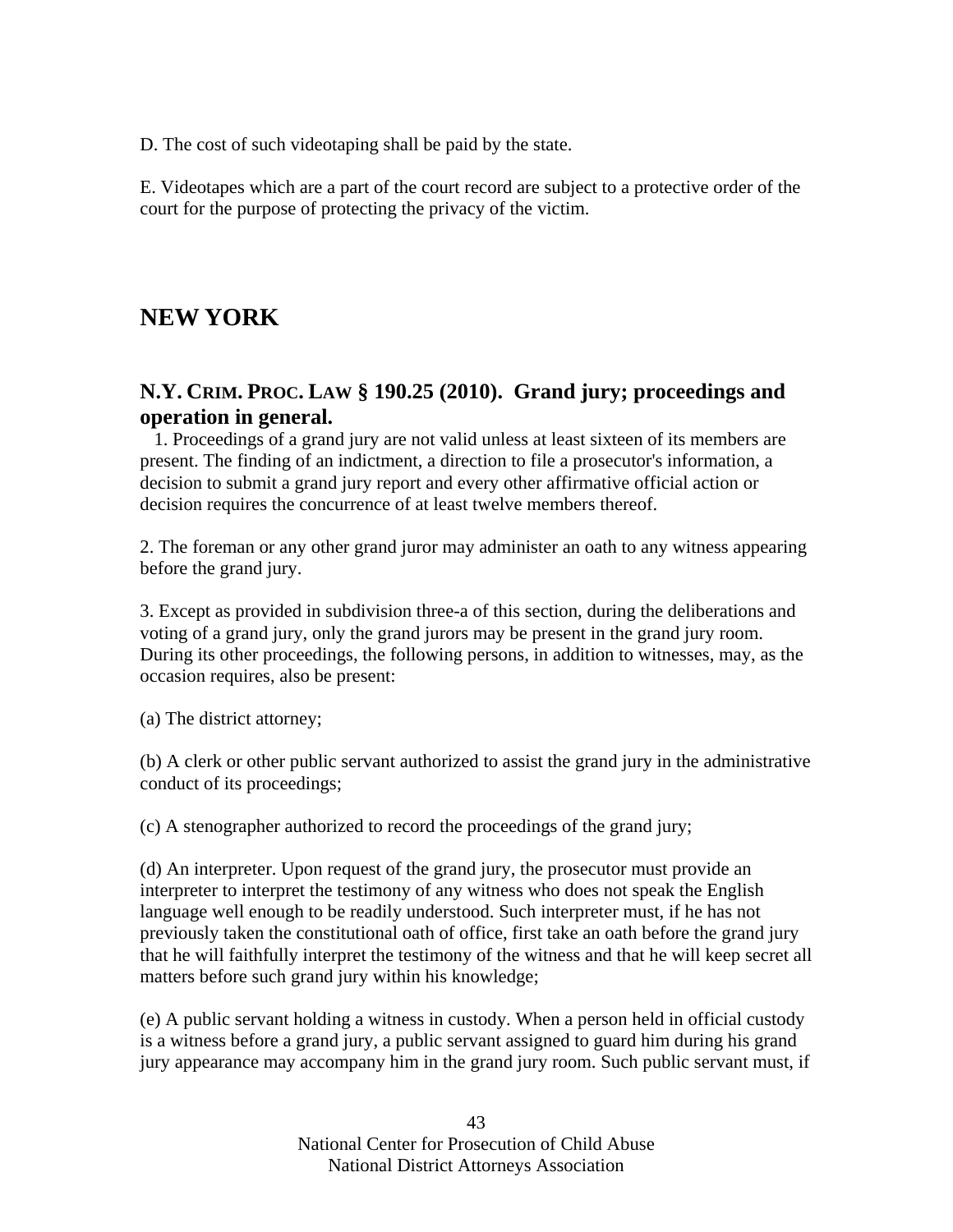he has not previously taken the constitutional oath of office, first take an oath before the grand jury that he will keep secret all matters before it within his knowledge.

(f) An attorney representing a witness pursuant to section 190.52 of this chapter while that witness is present.

(g) An operator, as that term is defined in section 190.32 of this chapter, while the videotaped examination of either a special witness or a child witness is being played.

(h) [As amended by L 2006, ch 93,  $\S$  5 and ch 320,  $\S$  16] A social worker, rape crisis counselor, psychologist or other professional providing emotional support to a child witness twelve years old or younger who is called to give evidence in a grand jury proceeding concerning a crime defined in article one hundred thirty, article two hundred sixty, section 120.10, 125.10, 125.15, 125.20, 125.25 [fig 1] , 125.26 [fig 2] , 125.27 [fig 3] , 255.25, 255.26 or 255.27 of the penal law provided that the district attorney consents. Such support person shall not provide the witness with an answer to any question or otherwise participate in such proceeding and shall first take an oath before the grand jury that he or she will keep secret all matters before such grand jury within his or her knowledge.

3-a. Upon the request of a deaf or hearing-impaired grand juror, the prosecutor shall provide a sign language interpreter for such juror. Such interpreter shall be present during all proceedings of the grand jury which the deaf or hearing-impaired grand juror attends, including deliberation and voting. The interpreter shall, if he or she has not previously taken the constitutional oath of office, first take an oath before the grand jury that he or she will faithfully interpret the testimony of the witnesses and the statements of the prosecutor, judge and grand jurors; keep secret all matters before such grand jury within his or her knowledge; and not seek to influence the deliberations and voting of such grand jury.

4. (a) Grand jury proceedings are secret, and no grand juror, or other person specified in subdivision three of this section or section 215.70 of the penal law, may, except in the lawful discharge of his duties or upon written order of the court, disclose the nature or substance of any grand jury testimony, evidence, or any decision, result or other matter attending a grand jury proceeding. For the purpose of assisting the grand jury in conducting its investigation, evidence obtained by a grand jury may be independently examined by the district attorney, members of his staff, police officers specifically assigned to the investigation, and such other persons as the court may specifically authorize. Such evidence may not be disclosed to other persons without a court order. Nothing contained herein shall prohibit a witness from disclosing his own testimony.

(b) When a district attorney obtains evidence during a grand jury proceeding which provides reasonable cause to suspect that a child has been abused or maltreated, as those terms are defined by section ten hundred twelve of the family court act, he must apply to the court supervising the grand jury for an order permitting disclosure of such evidence to the state central register of child abuse and maltreatment. A district attorney need not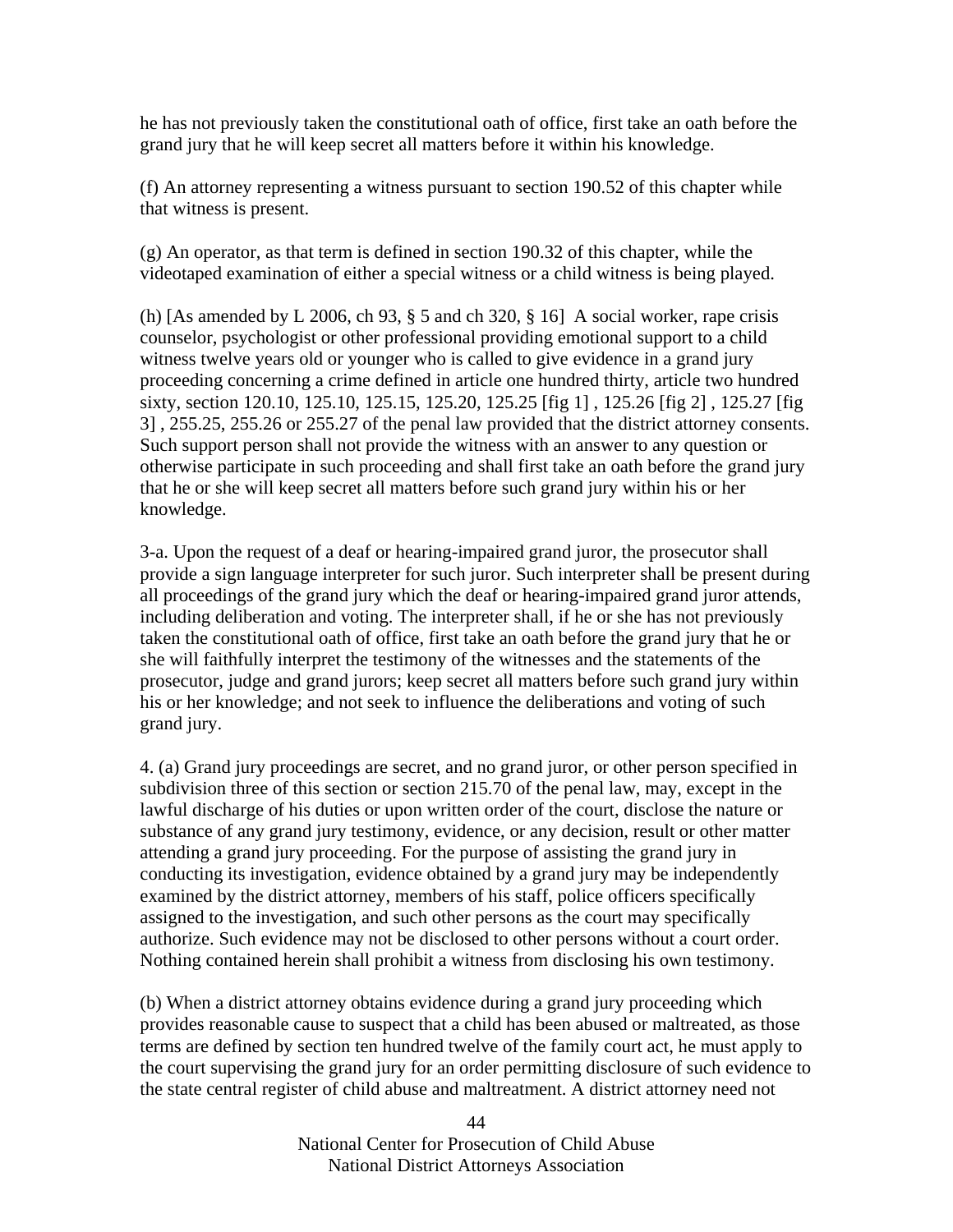apply to the court for such order if he has previously made or caused a report to be made to the state central register of child abuse and maltreatment pursuant to section four hundred thirteen of the social services law and the evidence obtained during the grand jury proceeding, or substantially similar information, was included in such report. The district attorney's application to the court shall be made ex parte and in camera. The court must grant the application and permit the district attorney to disclose the evidence to the state central register of child abuse and maltreatment unless the court finds that such disclosure would jeopardize the life or safety of any person or interfere with a continuing grand jury proceeding.

5. The grand jury is the exclusive judge of the facts with respect to any matter before it.

6. The legal advisors of the grand jury are the court and the district attorney, and the grand jury may not seek or receive legal advice from any other source. Where necessary or appropriate, the court or the district attorney, or both, must instruct the grand jury concerning the law with respect to its duties or any matter before it, and such instructions must be recorded in the minutes.

#### **N.Y. CRIM. PROC. LAW § 190.30 (2010). Grand jury; rules of evidence.**

1. Except as otherwise provided in this section, the provisions of article sixty, governing rules of evidence and related matters with respect to criminal proceedings in general, are, where appropriate, applicable to grand jury proceedings.

2. A report or a copy of a report made by a public servant or by a person employed by a public servant or agency who is a physicist, chemist, coroner or medical examiner, firearms identification expert, examiner of questioned documents, fingerprint technician, or an expert or technician in some comparable scientific or professional field, concerning the results of an examination, comparison or test performed by him in connection with a case which is the subject of a grand jury proceeding, may, when certified by such person as a report made by him or as a true copy thereof, be received in such grand jury proceeding as evidence of the facts stated therein.

2-a. When the electronic transmission of a certified report, or certified copy thereof, of the kind described in subdivision two or three-a of this section or a sworn statement or copy thereof, of the kind described in subdivision three of this section results in a written document, such written document may be received in such grand jury proceeding provided that: (a) a transmittal memorandum completed by the person sending the report contains a certification that the report has not been altered and a description of the report specifying the number of pages; and (b) the person who receives the electronically transmitted document certifies that such document and transmittal memorandum were so received; and (c) a certified report or a certified copy or sworn statement or sworn copy thereof is filed with the court within twenty days following arraignment upon the indictment; and (d) where such written document is a sworn statement or sworn copy thereof of the kind described in subdivision three of this section, such sworn statement or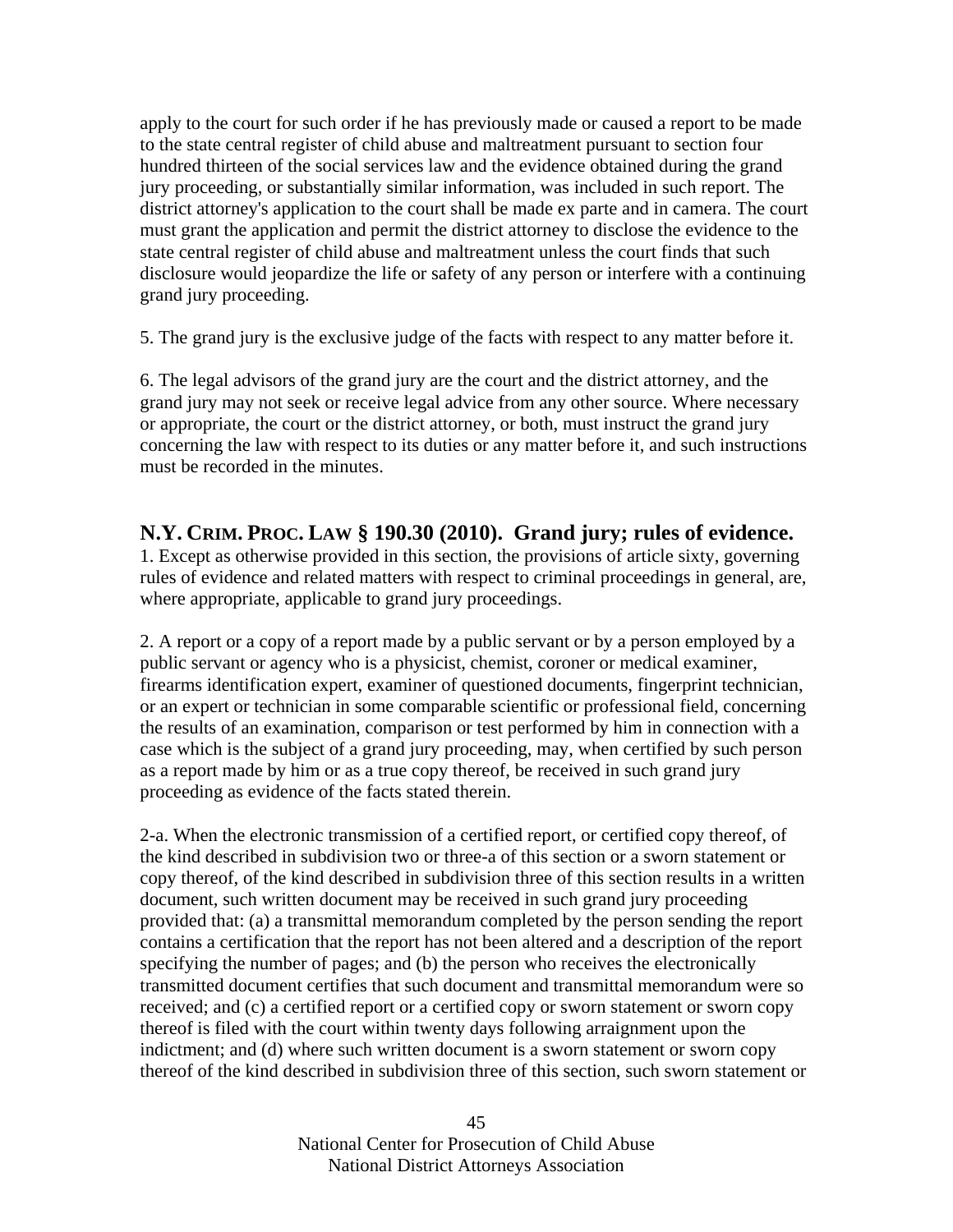sworn copy thereof is also provided to the defendant or his counsel within twenty days following arraignment upon the indictment.

3. A written or oral statement, under oath, by a person attesting to one or more of the following matters may be received in such grand jury proceeding as evidence of the facts stated therein:

(a) that person's ownership or lawful custody of, or license to occupy, premises, as defined in section 140.00 of the penal law, and of the defendant's lack of license or privilege to enter or remain thereupon;

(b) that person's ownership of, or possessory right in, property, the nature and monetary amount of any damage thereto and the defendant's lack of right to damage or tamper with the property;

(c) that person's ownership or lawful custody of, or license to possess property, as defined in section 155.00 of the penal law, including an automobile or other vehicle, its value and the defendant's lack of superior or equal right to possession thereof;

(d) that person's ownership of a vehicle and the absence of his consent to the defendant's taking, operating, exercising control over or using it;

(e) that person's qualifications as a dealer or other expert in appraising or evaluating a particular type of property, his expert opinion as to the value of a certain item or items of property of that type, and the basis for his opinion;

(f) that person's identity as an ostensible maker, drafter, drawer, endorser or other signator of a written instrument and its falsity within the meaning of section 170.00 of the penal law [fig 1] ;

(g) that person's ownership of, or possessory right in, a credit card account number or debit card account number, and the defendant's lack of superior or equal right to use or possession thereof.

Provided, however, that no such statement shall be admitted when an adversarial examination of such person has been previously ordered pursuant to subdivision 8 of section 180.60, unless a transcript of such examination is admitted.

3-a. A sex offender registration form, sex offender registration continuation/supplemental form, sex offender registry address verification form, sex offender change of address form or a copy of such form maintained by the division of criminal justice services concerning an individual who is the subject of a grand jury proceeding, may, when certified by a person designated by the commissioner of the division of criminal justice services as the person to certify such records, as a true copy thereof, be received in such grand jury proceeding as evidence of the facts stated therein.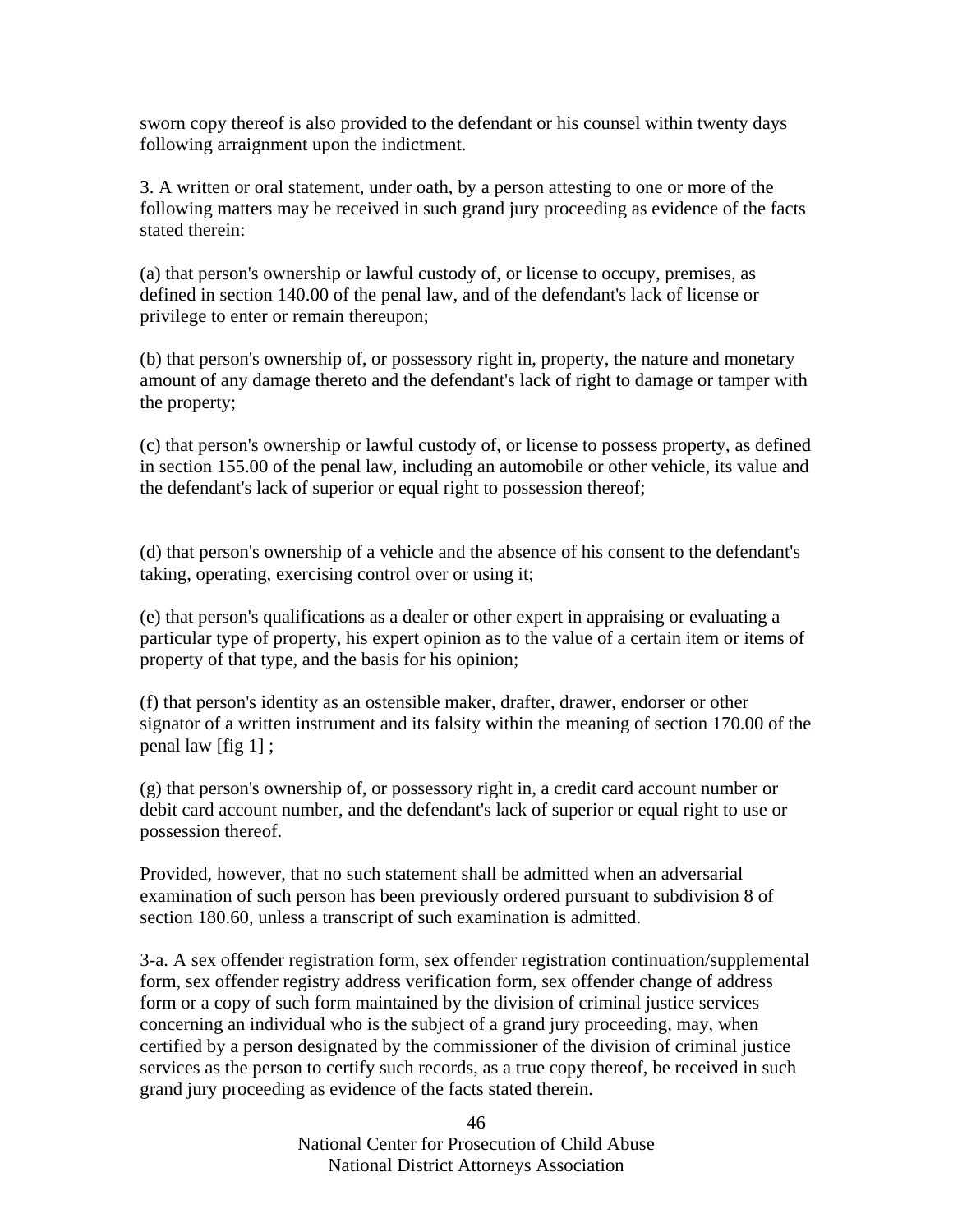4. An examination of a child witness or a special witness by the district attorney videotaped pursuant to section 190.32 of this chapter may be received in evidence in such grand jury proceeding as the testimony of such witness.

5. Nothing in subdivisions two, three or four of this section shall be construed to limit the power of the grand jury to cause any person to be called as a witness pursuant to subdivision three of section 190.50.

6. Wherever it is provided in article sixty that the court in a criminal proceeding must rule upon the competency of a witness to testify or upon the admissibility of evidence, such ruling may in an equivalent situation in a grand jury proceeding, be made by the district attorney.

7. Wherever it is provided in article sixty that a court presiding at a jury trial must instruct the jury with respect to the significance, legal effect or evaluation of evidence, the district attorney, in an equivalent situation in a grand jury proceeding, may so instruct the grand jury.

8. (a) A business record may be received in such grand jury proceedings as evidence of the following facts and similar facts stated therein:

 (i) a person's use of, subscription to and charges and payments for communication equipment and services including but not limited to equipment or services provided by telephone companies and internet service providers, but not including recorded conversations or images communicated thereby; and

 (ii) financial transactions, and a person's ownership or possessory interest in any account, at a bank, insurance company, brokerage, exchange or banking organization as defined in section two of the banking law.

(b) Any business record offered for consideration by a grand jury pursuant to paragraph (a) of this subdivision must be accompanied by a written statement, under oath, that (i) contains a list or description of the records it accompanies, (ii) attests in substance that the person making the statement is a duly authorized custodian of the records or other employee or agent of the business who is familiar with such records, and (iii) attests in substance that such records were made in the regular course of business and that it was the regular course of such business to make such records at the time of the recorded act, transaction, occurrence or event, or within a reasonable time thereafter. Such written statement may also include a statement identifying the name and job description of the person making the statement, specifying the matters set forth in subparagraph (ii) of this paragraph and attesting that the business has made a diligent search and does not possess a particular record or records addressing a matter set forth in paragraph (a) of this subdivision, and such statement may be received at grand jury proceedings as evidence of the fact that the business does not possess such record or records. When records of a business are accompanied by more than one sworn written statement of its employees or agents, such statements may be considered together in determining the admissibility of the records under this subdivision. For the purpose of this subdivision, the term "business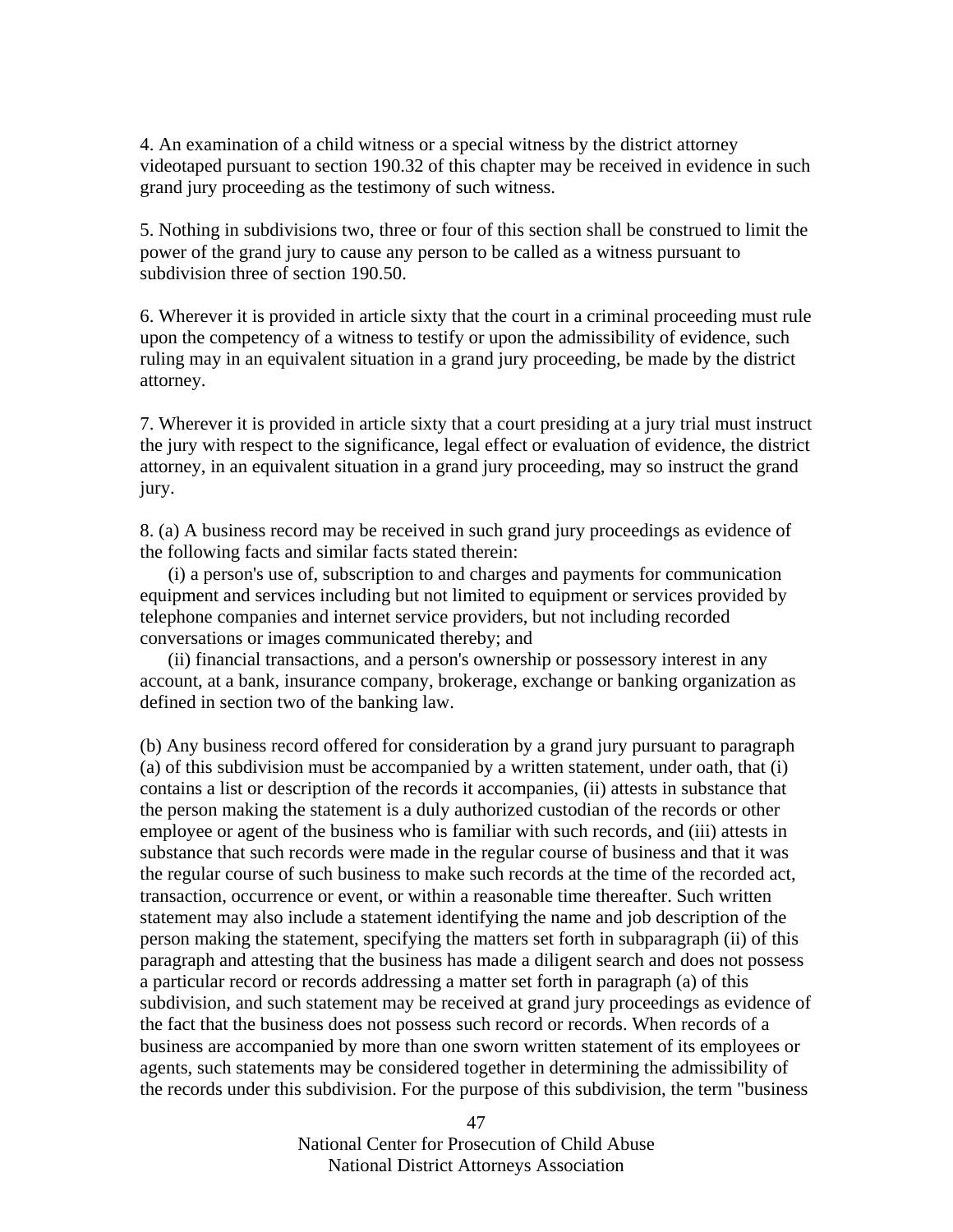records" does not include any records prepared by law enforcement agencies or prepared by any entity in anticipation of litigation.

(c) Any business record offered to a grand jury pursuant to paragraph (a) of this subdivision that includes material beyond that described in such paragraph (a) shall be redacted to exclude such additional material, or received subject to a limiting instruction that the grand jury shall not consider such additional material in support of any criminal charge.

(d) No such records shall be admitted when an adversarial examination of such a records custodian or other employee of such business who was familiar with such records has been previously ordered pursuant to subdivision eight of section 180.60 of this chapter, unless a transcript of such examination is admitted.

(e) Nothing in this subdivision shall affect the admissibility of business records in the grand jury on any basis other than that set forth in this subdivision.

## **N.Y. CRIM. PROC. LAW § 190.32 (2010). Videotaped examination; definitions, application, order and procedure.**

(1) Definitions. As used in this section:

(a) "Child witness" means a person twelve years old or less whom the people intend to call as witness in a grand jury proceeding to give evidence concerning any crime defined in article one hundred thirty or two hundred sixty or section 255.25, 255.26 or 255.27 of the penal law of which the person was a victim.

(b) "Special witness" means a person whom the people intend to call as a witness in a grand jury proceeding and who is either:

 (i) Unable to attend and testify in person in the grand jury proceeding because the person is either physically ill or incapacitated; or

 (ii) More than twelve years old and who is likely to suffer very severe emotional or mental stress if required to testify in person concerning any crime defined in article one hundred thirty or two hundred sixty or section 255.25, 255.26 or 255.27 of the penal law to which the person was a witness or of which the person was a victim.

(c) "Operator" means a person employed by the district attorney who operates the video camera to record the examination of a child witness or a special witness.

2. In lieu of requiring a witness who is a child witness to appear in person and give evidence in a grand jury proceeding, the district attorney may cause the examination of such witness to be videotaped in accordance with the provisions of subdivision five of this section.

3. Whenever the district attorney has reason to believe that a witness is a special witness, he may make an ex parte application to the court for an order authorizing the videotaping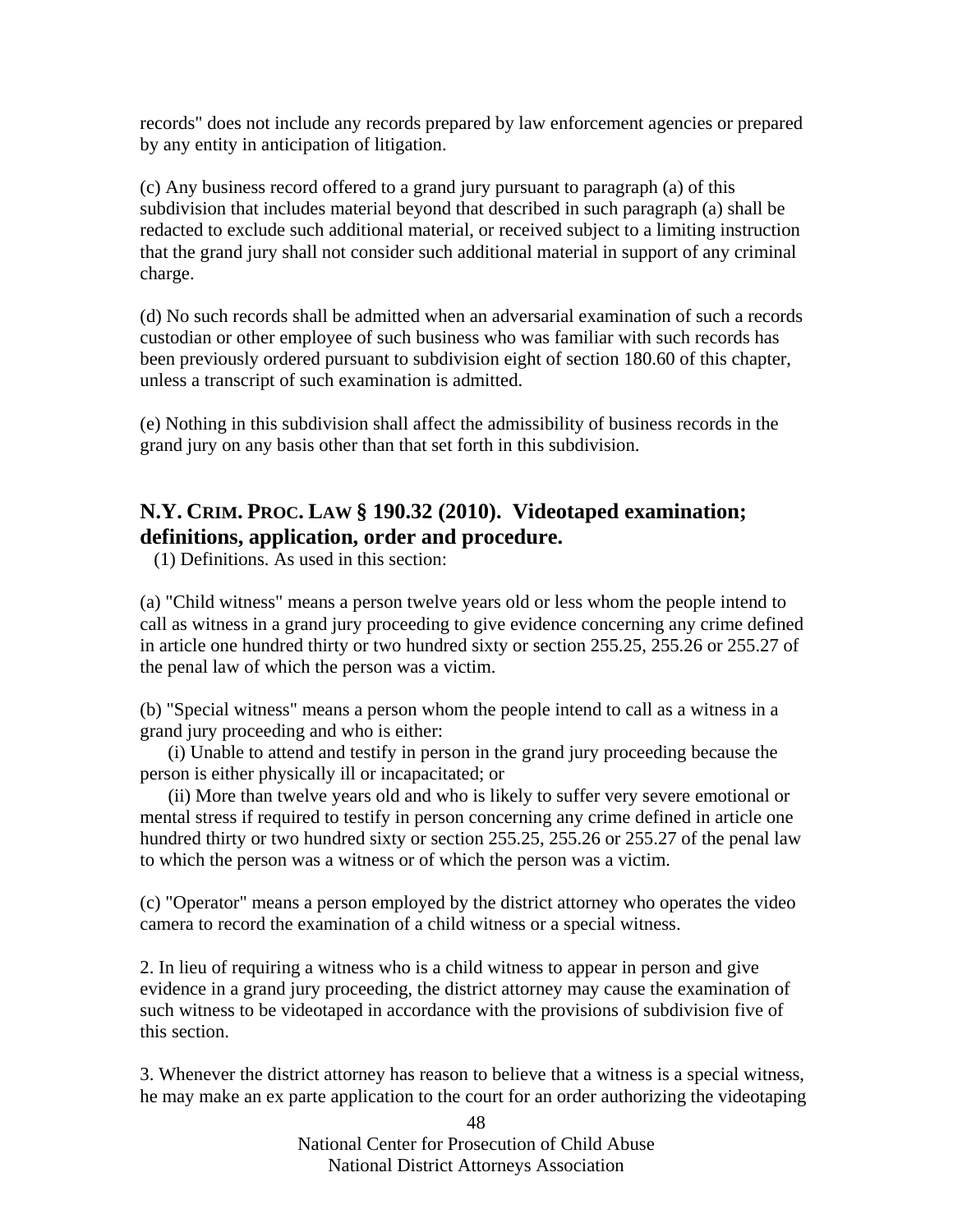of an examination of such special witness and the subsequent introduction in evidence in a grand jury proceeding of that videotape in lieu of the live testimony of such special witness. The application must be in writing, must state the grounds of the application and must contain sworn allegations of fact, whether of the district attorney or another person or persons, supporting such grounds. Such allegations may be based upon personal knowledge of the deponent or upon information and belief, provided, that in the latter event, the sources of such information and the grounds for such belief are stated.

4. If the court is satisfied that a witness is a special witness, it shall issue an order authorizing the videotaping of such special witness in accordance with the provisions of subdivision five of this section. The court order and the application and all supporting papers shall not be disclosed to any person except upon further court order.

5. The videotaping of an examination either of a child witness or a special witness shall proceed as follows:

(a) An examination of a child witness or a special witness which is to be videotaped pursuant to this section may be conducted anywhere and at any time provided that the operator begins the videotape by recording a statement by the district attorney of the date, time and place of the examination. In addition, the district attorney shall identify himself, the operator and all other persons present.

(b) An accurate clock with a sweep second hand shall be placed next to or behind the witness in such position as to enable the operator to videotape the clock and the witness together during the entire examination. In the alternative, a date and time generator shall be used to superimpose the day, hour, minute and second over the video portion of the recording during the entire examination.

(c) A social worker, rape crisis counselor, psychologist or other professional providing emotional support to a child witness or to a special witness, as defined in subparagraph (ii) of paragraph (b) of subdivision one of this section, or any of those persons enumerated in paragraphs (a), (b), (c), (d), (e), (f) and (g) of subdivision three of section 190.25 may be present during the videotaping except that a doctor, nurse or other medical assistant also may be present if required by the attendant circumstances. Each person present, except the witness, must, if he has not previously taken a constitutional oath of office or an oath that he will keep secret all matters before a grand jury, must take an oath on the record that he will keep secret the videotaped examination.

(d) The district attorney shall state for the record the name of the witness, and the caption and the grand jury number, if any, of the case. If the witness to be examined is a child witness, the date of the witness' birth must be recorded. If the witness to be examined is a special witness, the date of the order authorizing the videotaped examination and the name of the justice who issued the order shall be recorded.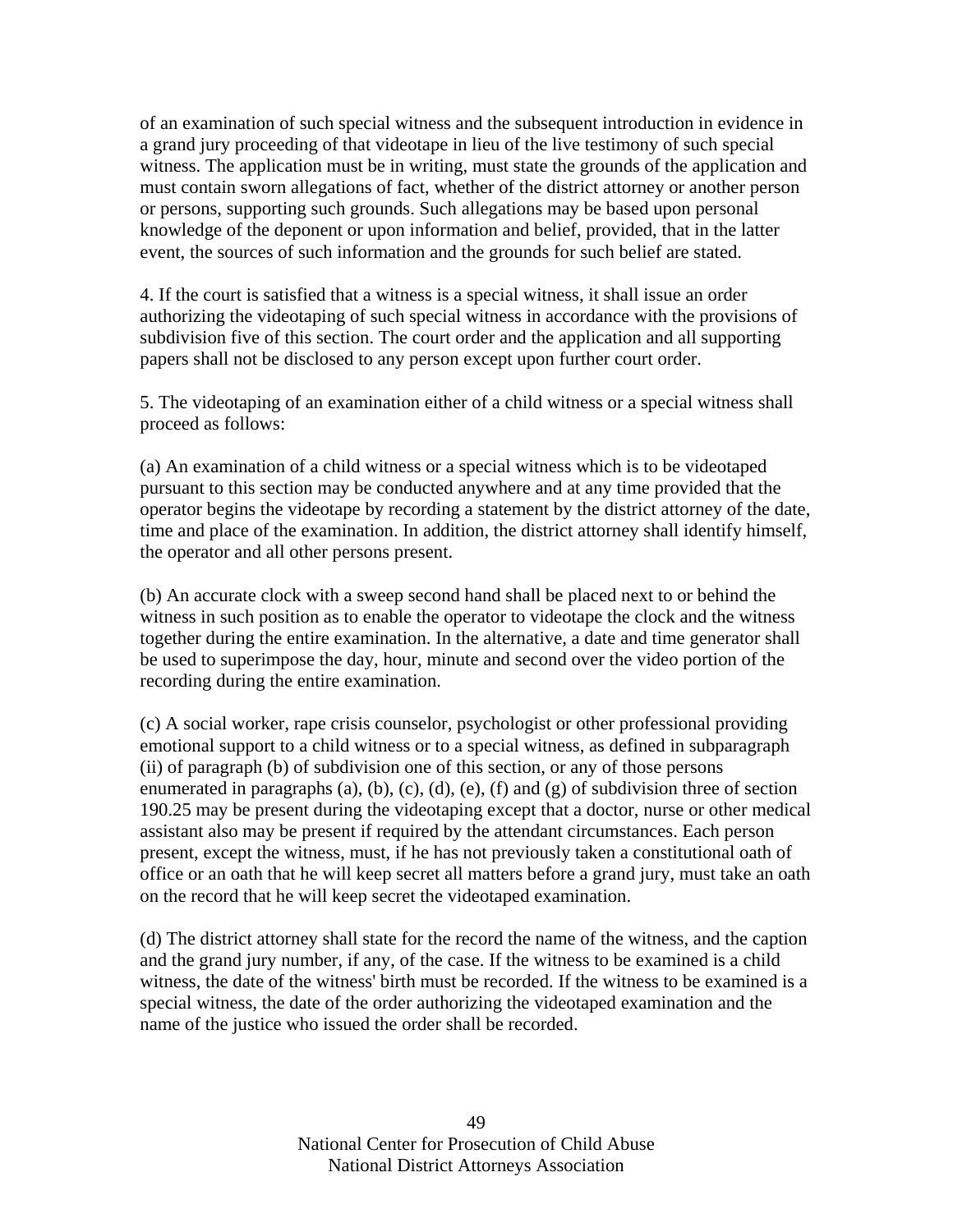(e) If the witness will give sworn testimony, the administration of the oath must be recorded. If the witness will give unsworn testimony, a statement that the testimony is not under oath must be recorded.

(f) If the examination requires the use of more than one tape, the operator shall record a statement of the district attorney at the end of each tape declaring that such tape has ended and referring to the succeeding tape. At the beginning of such succeeding tape, the operator shall record a statement of the district attorney identifying himself, the witness being examined and the number of tapes which have been used to record the examination of such witness. At the conclusion of the examination the operator shall record a statement of the district attorney certifying that the recording has been completed, the number of tapes on which the recording has been made and that such tapes constitute a complete and accurate record of the examination of the witness.

(g) A videotape of an examination conducted pursuant to this section shall not be edited unless upon further order of the court.

6. When the videotape is introduced in evidence and played in the grand jury, the grand jury stenographer shall record the examination in the same manner as if the witness had testified in person.

7. Custody of the videotape shall be maintained in the same manner as custody of the grand jury minutes.

## **NORTH DAKOTA**

### **N.D. CENT. CODE § 31-04-04.1 (2010). Videotaped statement of child sexual offense victim -- Criteria for admission as evidence.**

 1. In any prosecution for a violation of section 12.1-20-03, 12.1-20-03.1, 12.1-20-04, 12.1-20-05, 12.1-20-06, 12.1-20-07, or 12.1-20-11 in which the victim is less than fifteen years of age, the oral statement of the child victim may be recorded before trial and, subject to subsection 2, is admissible as evidence in any court proceeding regarding the offense if the following conditions are satisfied:

 a. The court determines there is reasonable cause to believe that the child victim would experience serious emotional trauma as a result of in-court participation in the proceeding;

 b. The accused must be given reasonable written notice of the time and place for taking the videotaped statement;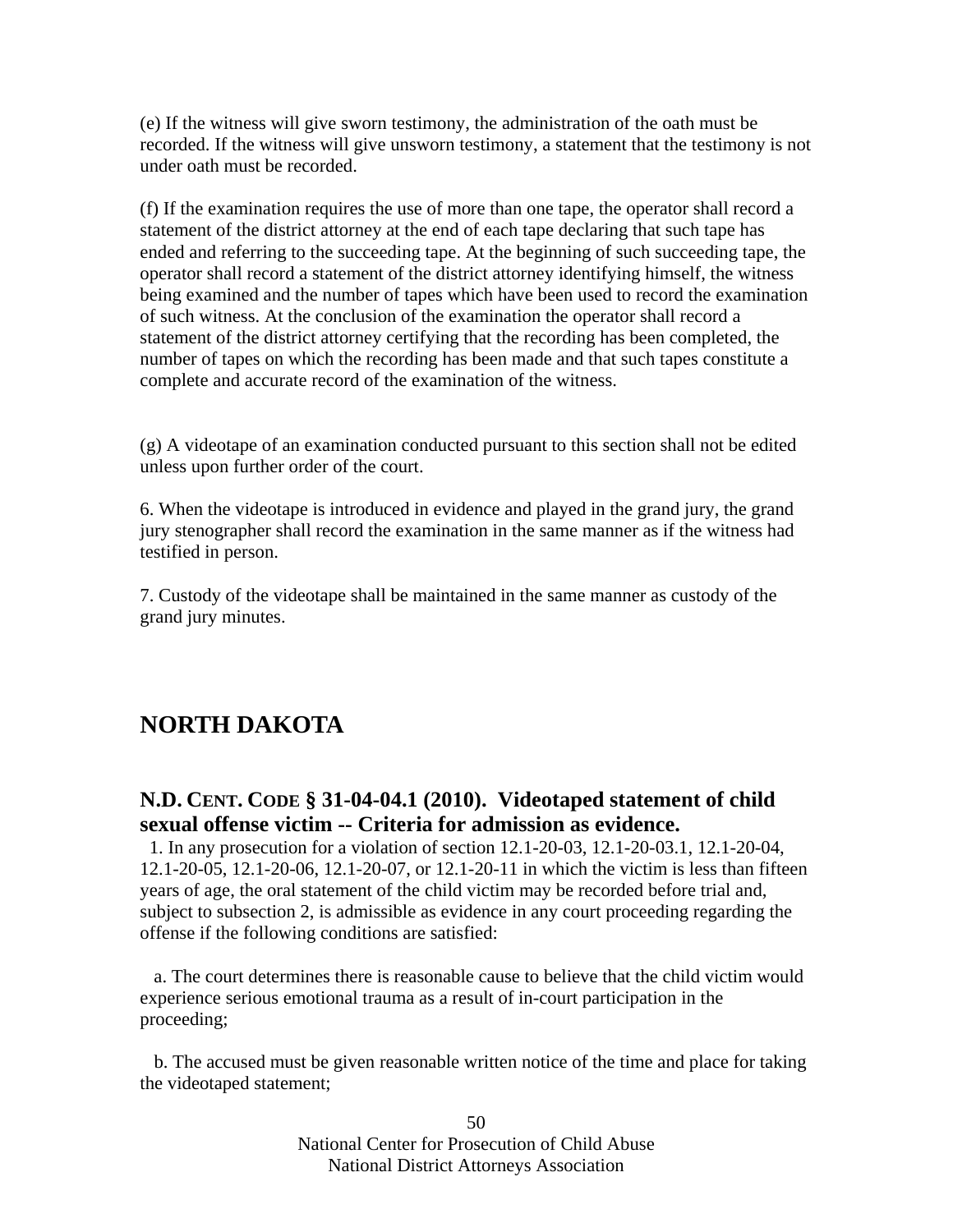c. The accused must be afforded the opportunity to hear and view the testimony from outside the presence of the child by means of a two-way mirror or other similar method that will ensure that the child cannot hear or see the accused;

 d. The accused must have the opportunity to communicate orally with counsel by electronic means while the videotaped statement is being made; and

 e. All questioning must be done by the prosecutor or counsel for the defendant unless the defendant is an attorney pro se. An attorney pro se must conduct all questioning from outside the presence of the child. Upon request of any of the parties or upon the determination of the court that it would be appropriate, the court may appoint a person who is qualified as an expert and who has dealt with the child in a therapeutic setting to aid the court throughout proceedings conducted under this section and the court may appoint a guardian ad litem to protect the interests of the child.

2. A child victim's videotaped statement is admissible pursuant to subsection 1 if the court finds that the child is unavailable as a witness to testify at trial and, upon viewing the videotape recording before it is shown to the jury, determines that it is sufficiently reliable and trustworthy and that the interests of justice will best be served by admission of the statement into evidence. For purposes of this subsection, "unavailable" includes a determination, based on medical or psychological evidence or expert testimony, that the child would suffer serious emotional or psychological strain if required to testify at trial. The court, in making its findings and determinations under this subsection, shall consider at least the following:

- a. The nature of the offense;
- b. The significance of the child's testimony to the case;
- c. The child's age;
- d. The child's psychological maturity and understanding; and
- e. The nature, degree, and duration of potential injury to the child from testifying.

## **OHIO**

#### **OHIO REV. CODE ANN. § 2152.81 (2010). Deposition of child victim; videotaping; testimony taken outside courtroom and televised into it or**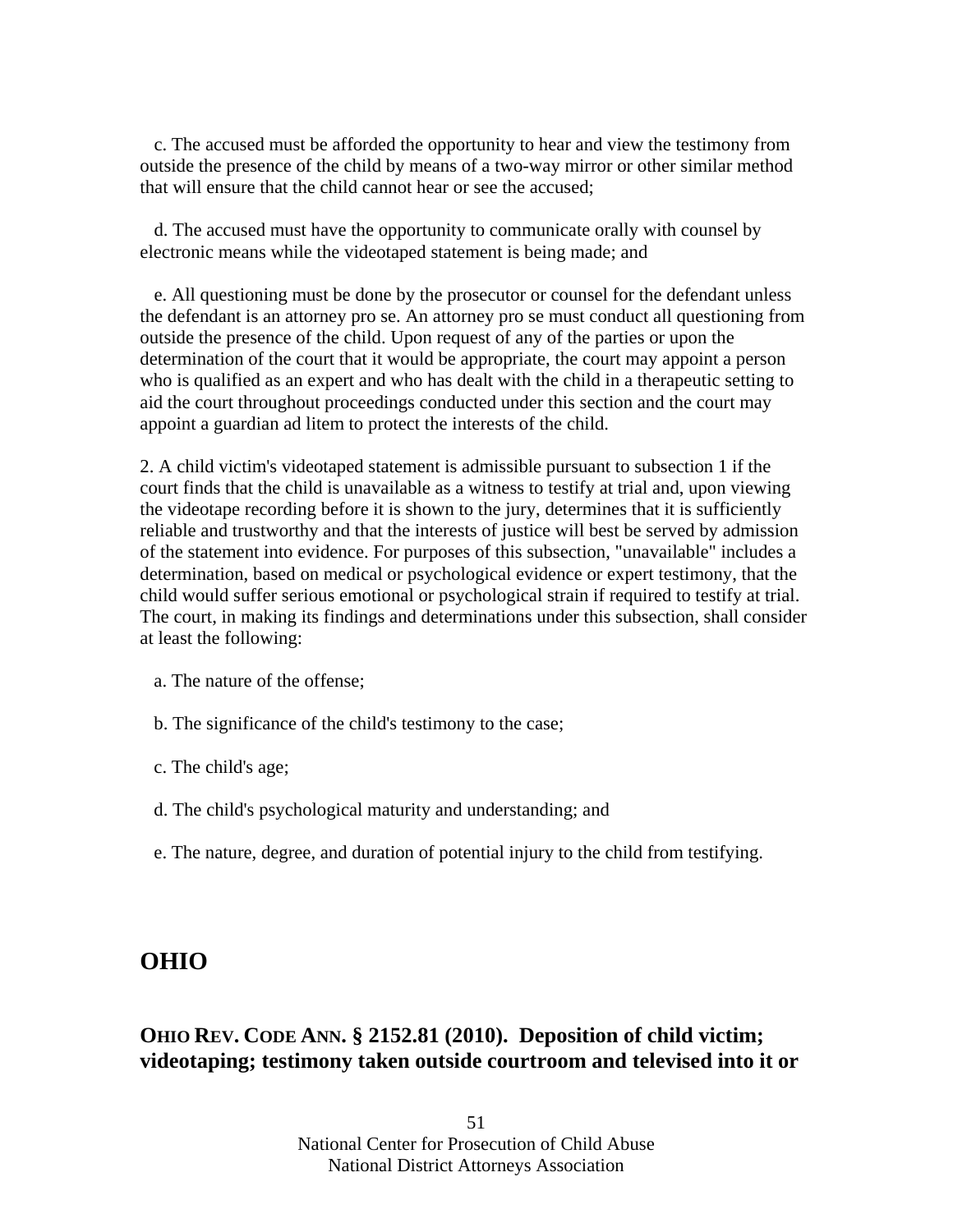#### **replayed in courtroom.**

(A) (1) As used in this section, "victim" includes any of the following persons:

(a) A person who was a victim of a violation identified in division  $(A)(2)$  of this section or an act that would be an offense of violence if committed by an adult;

 (b) A person against whom was directed any conduct that constitutes, or that is an element of, a violation identified in division (A)(2) of this section or an act that would be an offense of violence if committed by an adult.

 (2) In any proceeding in juvenile court involving a complaint, indictment, or information in which a child is charged with a violation of section 2905.03, 2905.05, 2907.02, 2907.03, 2907.05, 2907.06, 2907.07, 2907.09, 2907.21, 2907.23, 2907.24, 2907.31, 2907.32, 2907.321 [2907.32.1], 2907.322 [2907.32.2], 2907.323 [2907.32.3], or 2919.22 of the Revised Code or an act that would be an offense of violence if committed by an adult and in which an alleged victim of the violation or act was a child who was less than thirteen years of age when the complaint or information was filed or the indictment was returned, the juvenile judge, upon motion of an attorney for the prosecution, shall order that the testimony of the child victim be taken by deposition. The prosecution also may request that the deposition be videotaped in accordance with division (A)(3) of this section. The judge shall notify the child victim whose deposition is to be taken, the prosecution, and the attorney for the child who is charged with the violation or act of the date, time, and place for taking the deposition. The notice shall identify the child victim who is to be examined and shall indicate whether a request that the deposition be videotaped has been made. The child who is charged with the violation or act shall have the right to attend the deposition and the right to be represented by counsel. Depositions shall be taken in the manner provided in civil cases, except that the judge in the proceeding shall preside at the taking of the deposition and shall rule at that time on any objections of the prosecution or the attorney for the child charged with the violation or act. The prosecution and the attorney for the child charged with the violation or act shall have the right, as at an adjudication hearing, to full examination and crossexamination of the child victim whose deposition is to be taken. If a deposition taken under this division is intended to be offered as evidence in the proceeding, it shall be filed in the juvenile court in which the action is pending and is admissible in the manner described in division (B) of this section. If a deposition of a child victim taken under this division is admitted as evidence at the proceeding under division (B) of this section, the child victim shall not be required to testify in person at the proceeding. However, at any time before the conclusion of the proceeding, the attorney for the child charged with the violation or act may file a motion with the judge requesting that another deposition of the child victim be taken because new evidence material to the defense of the child charged has been discovered that the attorney for the child charged could not with reasonable diligence have discovered prior to the taking of the admitted deposition. Any motion requesting another deposition shall be accompanied by supporting affidavits. Upon the filing of the motion and affidavits, the court may order that additional testimony of the child victim relative to the new evidence be taken by another deposition. If the court orders the taking of another deposition under this provision, the deposition shall be taken

> National Center for Prosecution of Child Abuse National District Attorneys Association

52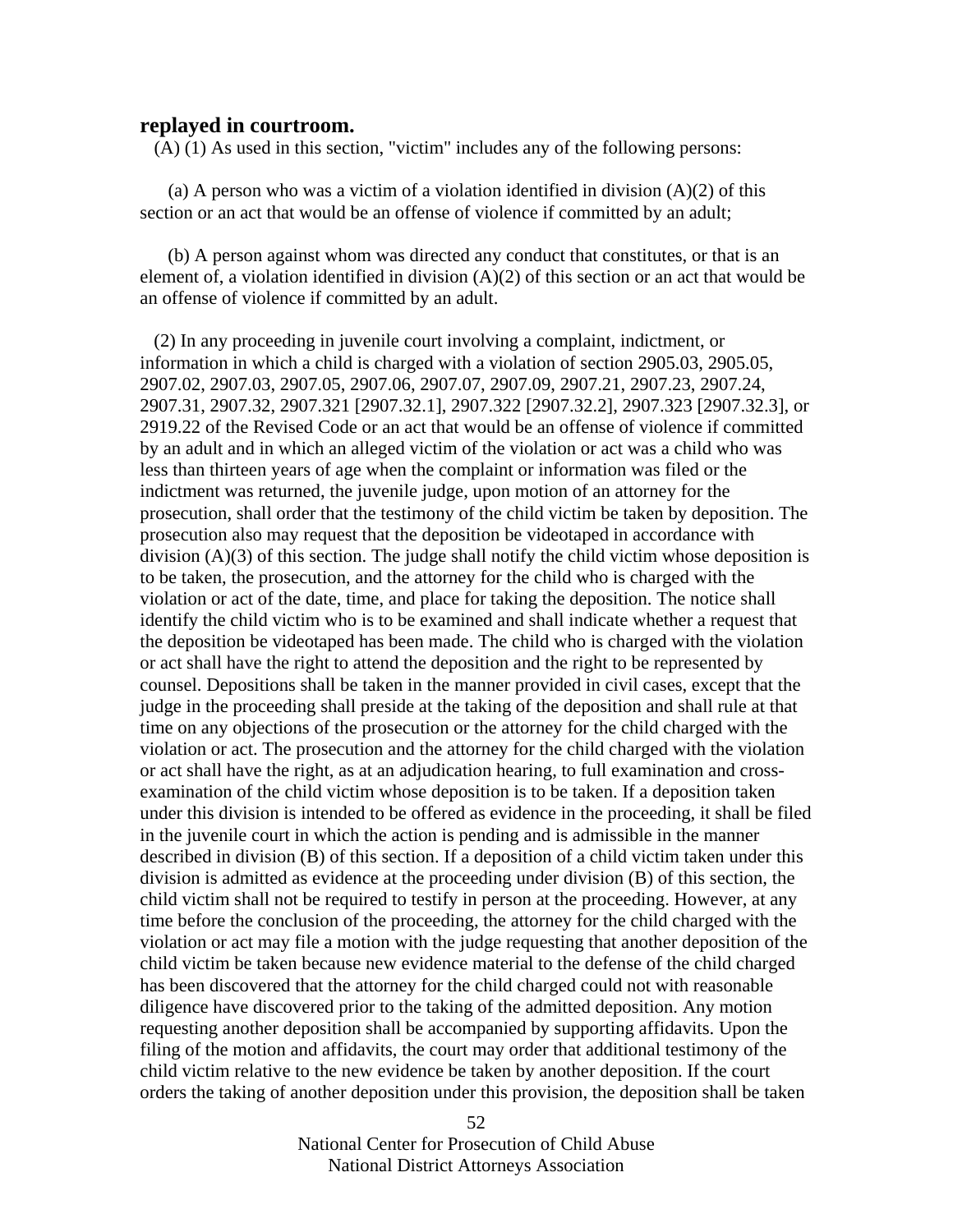in accordance with this division; if the admitted deposition was a videotaped deposition taken in accordance with division  $(A)(3)$  of this section, the new deposition also shall be videotaped in accordance with that division, and, in other cases, the new deposition may be videotaped in accordance with that division.

(3) If the prosecution requests that a deposition to be taken under division  $(A)(2)$  of this section be videotaped, the juvenile judge shall order that the deposition be videotaped in accordance with this division. If a juvenile judge issues an order to video tape\* the deposition, the judge shall exclude from the room in which the deposition is to be taken every person except the child victim giving the testimony, the judge, one or more interpreters if needed, the attorneys for the prosecution and the child who is charged with the violation or act, any person needed to operate the equipment to be used, one person chosen by the child victim giving the deposition, and any person whose presence the judge determines would contribute to the welfare and well-being of the child victim giving the deposition. The person chosen by the child victim shall not be a witness in the proceeding and, both before and during the deposition, shall not discuss the testimony of the child victim with any other witness in the proceeding. To the extent feasible, any person operating the recording equipment shall be restricted to a room adjacent to the room in which the deposition is being taken, or to a location in the room in which the deposition is being taken that is behind a screen or mirror so that the person operating the recording equipment can see and hear, but cannot be seen or heard by, the child victim giving the deposition during the deposition. The child who is charged with the violation or act shall be permitted to observe and hear the testimony of the child victim giving the deposition on a monitor, shall be provided with an electronic means of immediate communication with the attorney of the child who is charged with the violation or act during the testimony, and shall be restricted to a location from which the child who is charged with the violation or act cannot be seen or heard by the child victim giving the deposition, except on a monitor provided for that purpose. The child victim giving the deposition shall be provided with a monitor on which the child victim can observe, while giving testimony, the child who is charged with the violation or act. The judge, at the judge's discretion, may preside at the deposition by electronic means from outside the room in which the deposition is to be taken; if the judge presides by electronic means, the judge shall be provided with monitors on which the judge can see each person in the room in which the deposition is to be taken and with an electronic means of communication with each person in that room, and each person in the room shall be provided with a monitor on which that person can see the judge and with an electronic means of communication with the judge. A deposition that is videotaped under this division shall be taken and filed in the manner described in division (A)(2) of this section and is admissible in the manner described in this division and division (B) of this section, and, if a deposition that is videotaped under this division is admitted as evidence at the proceeding, the child victim shall not be required to testify in person at the proceeding. No deposition videotaped under this division shall be admitted as evidence at any proceeding unless division (B) of this section is satisfied relative to the deposition and all of the following apply relative to the recording: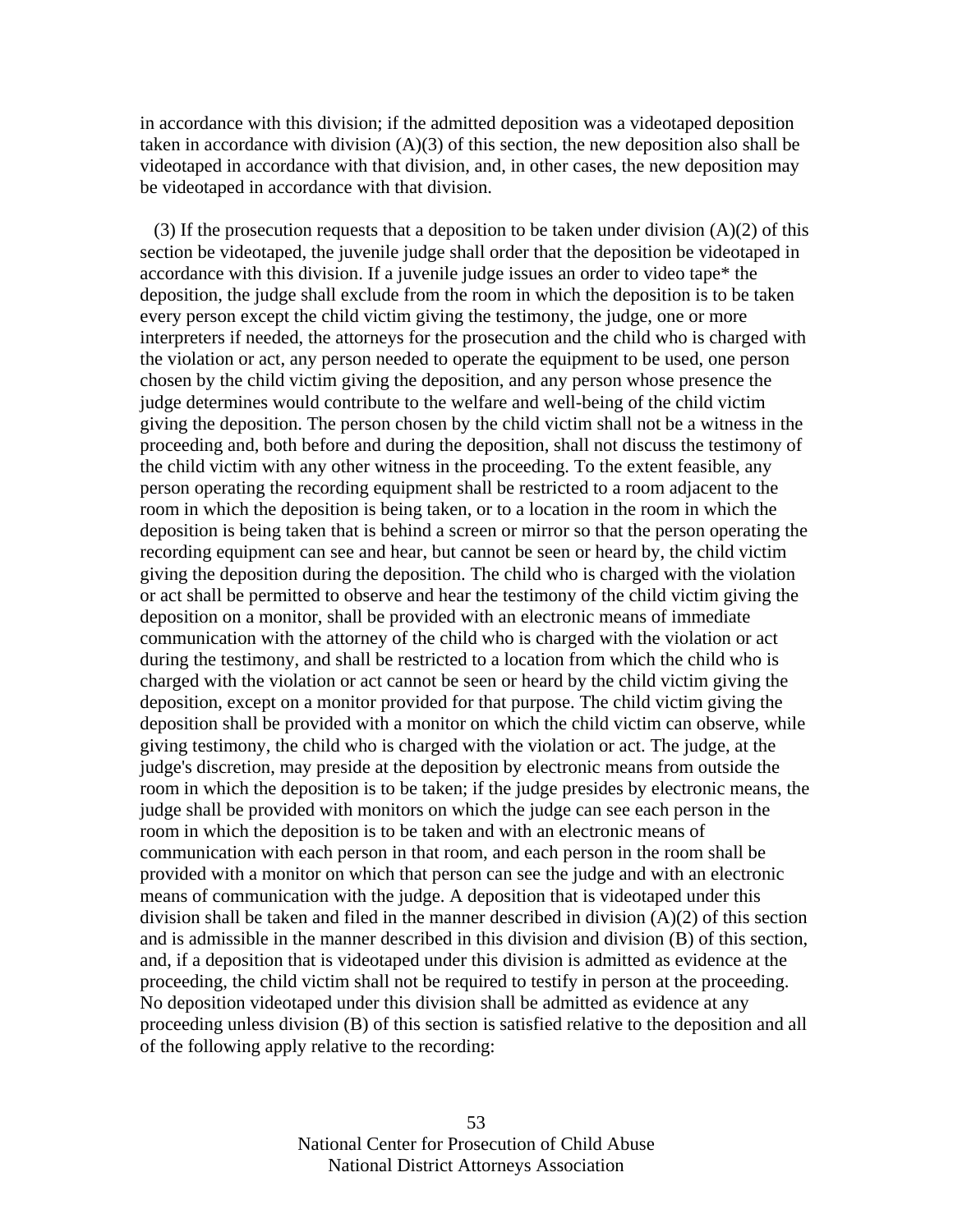(a) The recording is both aural and visual and is recorded on film or videotape, or by other electronic means.

 (b) The recording is authenticated under the Rules of Evidence and the Rules of Criminal Procedure as a fair and accurate representation of what occurred, and the recording is not altered other than at the direction and under the supervision of the judge in the proceeding.

 (c) Each voice on the recording that is material to the testimony on the recording or the making of the recording, as determined by the judge, is identified.

 (d) Both the prosecution and the child who is charged with the violation or act are afforded an opportunity to view the recording before it is shown in the proceeding.

(B) (1) At any proceeding in relation to which a deposition was taken under division (A) of this section, the deposition or a part of it is admissible in evidence upon motion of the prosecution if the testimony in the deposition or the part to be admitted is not excluded by the hearsay rule and if the deposition or the part to be admitted otherwise is admissible under the Rules of Evidence. For purposes of this division, testimony is not excluded by the hearsay rule if the testimony is not hearsay under Evidence Rule 801; if the testimony is within an exception to the hearsay rule set forth in Evidence Rule 803; if the child victim who gave the testimony is unavailable as a witness, as defined in Evidence Rule 804, and the testimony is admissible under that rule; or if both of the following apply:

 (a) The child who is charged with the violation or act had an opportunity and similar motive at the time of the taking of the deposition to develop the testimony by direct, cross, or redirect examination.

 (b) The judge determines that there is reasonable cause to believe that, if the child victim who gave the testimony in the deposition were to testify in person at the proceeding, the child victim would experience serious emotional trauma as a result of the child victim's participation at the proceeding.

 (2) Objections to receiving in evidence a deposition or a part of it under division (B) of this section shall be made as provided in civil actions.

 (3) The provisions of divisions (A) and (B) of this section are in addition to any other provisions of the Revised Code, the Rules of Juvenile Procedure, the Rules of Criminal Procedure, or the Rules of Evidence that pertain to the taking or admission of depositions in a juvenile court proceeding and do not limit the admissibility under any of those other provisions of any deposition taken under division (A) of this section or otherwise taken.

(C) In any proceeding in juvenile court involving a complaint, indictment, or information in which a child is charged with a violation listed in division (A)(2) of this section or an act that would be an offense of violence if committed by an adult and in which an alleged victim of the violation or offense was a child who was less than thirteen years of age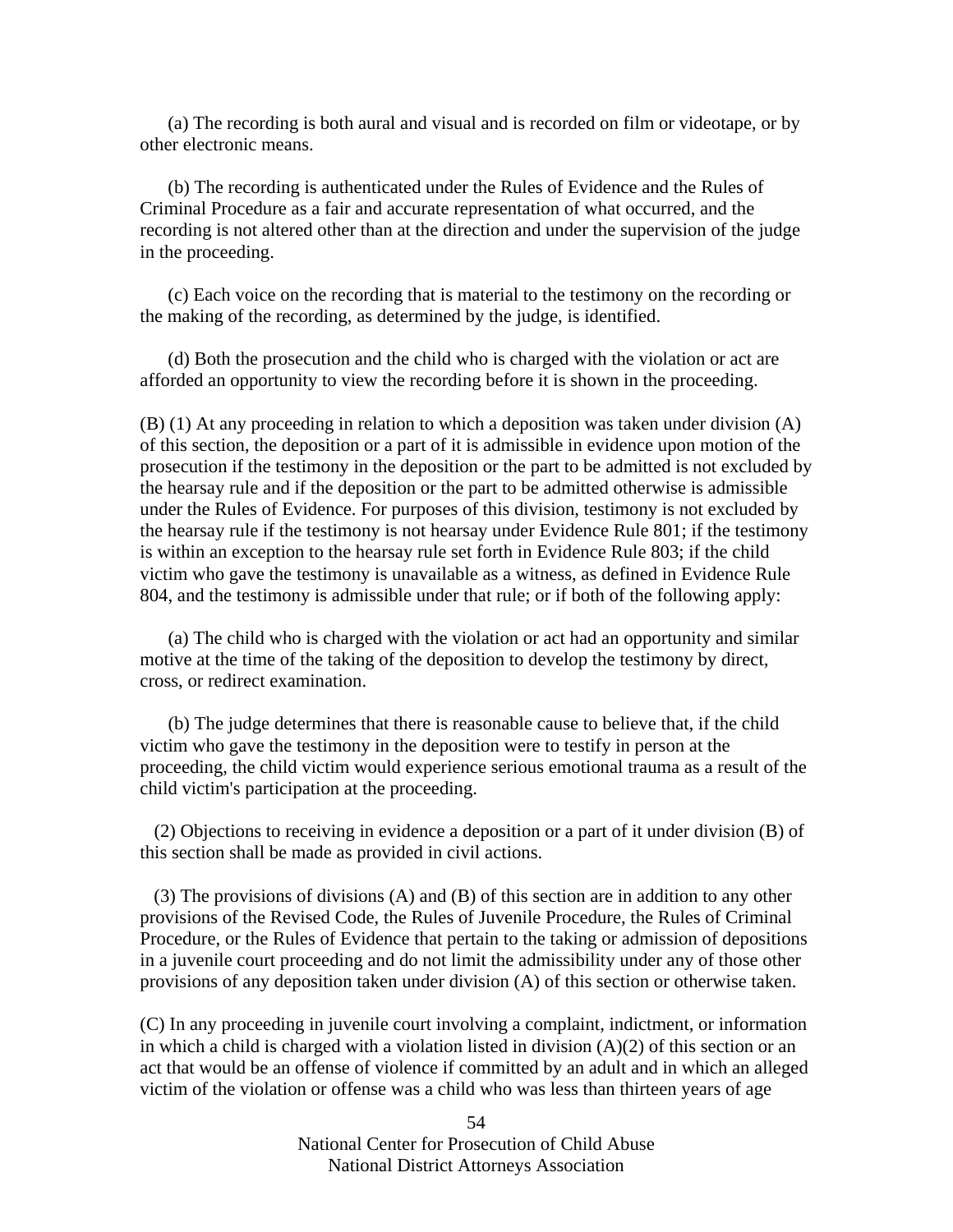when the complaint or information was filed or indictment was returned, the prosecution may file a motion with the juvenile judge requesting the judge to order the testimony of the child victim to be taken in a room other than the room in which the proceeding is being conducted and be televised, by closed circuit equipment, into the room in which the proceeding is being conducted to be viewed by the child who is charged with the violation or act and any other persons who are not permitted in the room in which the testimony is to be taken but who would have been present during the testimony of the child victim had it been given in the room in which the proceeding is being conducted. Except for good cause shown, the prosecution shall file a motion under this division at least seven days before the date of the proceeding. The juvenile judge may issue the order upon the motion of the prosecution filed under this division, if the judge determines that the child victim is unavailable to testify in the room in which the proceeding is being conducted in the physical presence of the child charged with the violation or act, due to one or more of the reasons set forth in division (E) of this section. If a juvenile judge issues an order of that nature, the judge shall exclude from the room in which the testimony is to be taken every person except a person described in division  $(A)(3)$  of this section. The judge, at the judge's discretion, may preside during the giving of the testimony by electronic means from outside the room in which it is being given, subject to the limitations set forth in division  $(A)(3)$  of this section. To the extent feasible, any person operating the televising equipment shall be hidden from the sight and hearing of the child victim giving the testimony, in a manner similar to that described in division (A)(3) of this section. The child who is charged with the violation or act shall be permitted to observe and hear the testimony of the child victim giving the testimony on a monitor, shall be provided with an electronic means of immediate communication with the attorney of the child who is charged with the violation or act during the testimony, and shall be restricted to a location from which the child who is charged with the violation or act cannot be seen or heard by the child victim giving the testimony, except on a monitor provided for that purpose. The child victim giving the testimony shall be provided with a monitor on which the child victim can observe, while giving testimony, the child who is charged with the violation or act.

(D) In any proceeding in juvenile court involving a complaint, indictment, or information in which a child is charged with a violation listed in division  $(A)(2)$  of this section or an act that would be an offense of violence if committed by an adult and in which an alleged victim of the violation or offense was a child who was less than thirteen years of age when the complaint or information was filed or the indictment was returned, the prosecution may file a motion with the juvenile judge requesting the judge to order the testimony of the child victim to be taken outside of the room in which the proceeding is being conducted and be recorded for showing in the room in which the proceeding is being conducted before the judge, the child who is charged with the violation or act, and any other persons who would have been present during the testimony of the child victim had it been given in the room in which the proceeding is being conducted. Except for good cause shown, the prosecution shall file a motion under this division at least seven days before the date of the proceeding. The juvenile judge may issue the order upon the motion of the prosecution filed under this division, if the judge determines that the child victim is unavailable to testify in the room in which the proceeding is being conducted in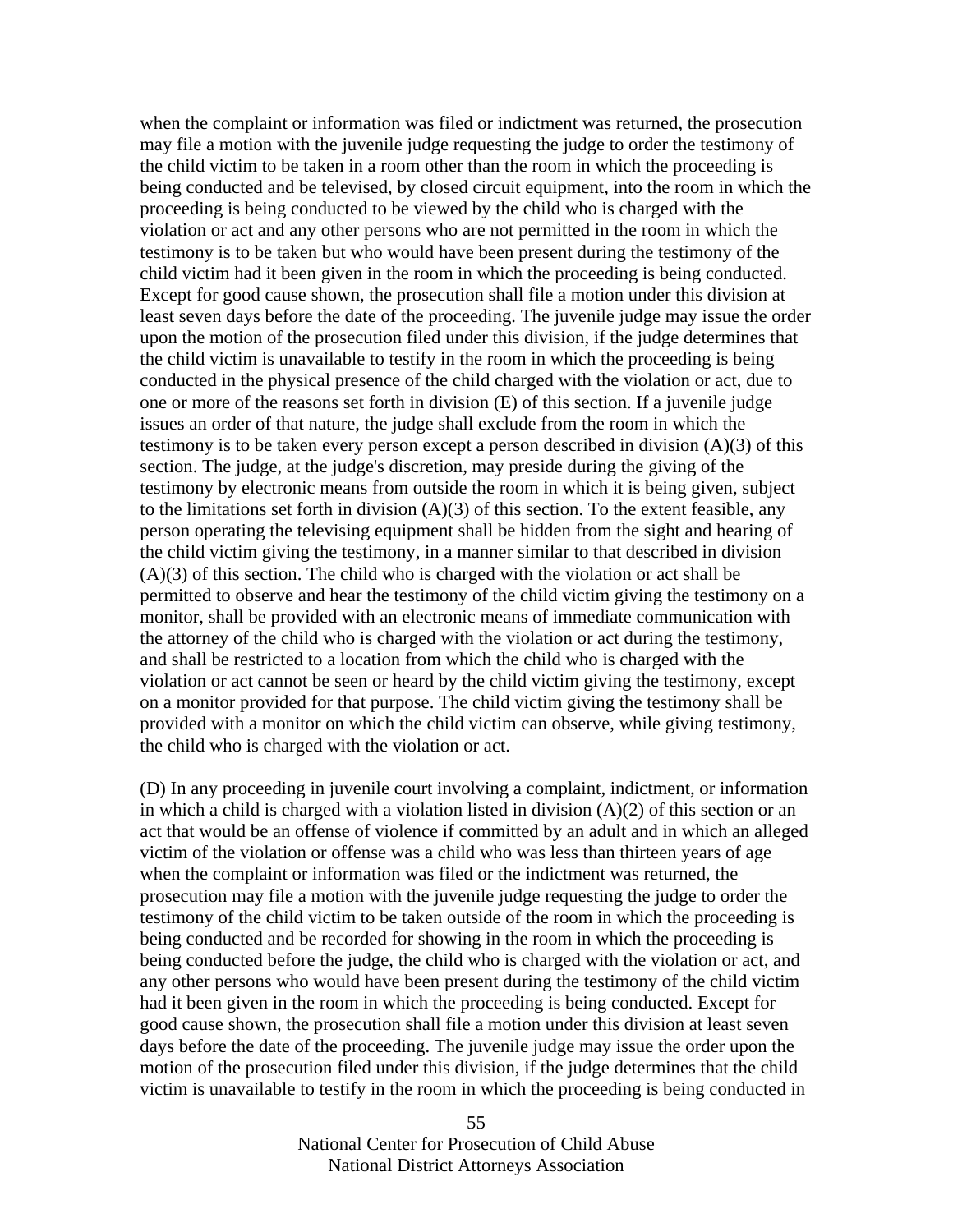the physical presence of the child charged with the violation or act, due to one or more of the reasons set forth in division (E) of this section. If a juvenile judge issues an order of that nature, the judge shall exclude from the room in which the testimony is to be taken every person except a person described in division (A)(3) of this section. To the extent feasible, any person operating the recording equipment shall be hidden from the sight and hearing of the child victim giving the testimony, in a manner similar to that described in division (A)(3) of this section. The child who is charged with the violation or act shall be permitted to observe and hear the testimony of the child victim giving the testimony on a monitor, shall be provided with an electronic means of immediate communication with the attorney of the child who is charged with the violation or act during the testimony, and shall be restricted to a location from which the child who is charged with the violation or act cannot be seen or heard by the child victim giving the testimony, except on a monitor provided for that purpose. The child victim giving the testimony shall be provided with a monitor on which the child victim can observe, while giving testimony, the child who is charged with the violation or act. No order for the taking of testimony by recording shall be issued under this division unless the provisions set forth in divisions  $(A)(3)(a)$ ,  $(b)$ ,  $(c)$ , and  $(d)$  of this section apply to the recording of the testimony.

(E) For purposes of divisions (C) and (D) of this section, a juvenile judge may order the testimony of a child victim to be taken outside of the room in which a proceeding is being conducted if the judge determines that the child victim is unavailable to testify in the room in the physical presence of the child charged with the violation or act due to one or more of the following circumstances:

(1) The persistent refusal of the child victim to testify despite judicial requests to do so;

 (2) The inability of the child victim to communicate about the alleged violation or offense because of extreme fear, failure of memory, or another similar reason;

 (3) The substantial likelihood that the child victim will suffer serious emotional trauma from so testifying.

(F) (1) If a juvenile judge issues an order pursuant to division (C) or (D) of this section that requires the testimony of a child victim in a juvenile court proceeding to be taken outside of the room in which the proceeding is being conducted, the order shall specifically identify the child victim to whose testimony it applies, the order applies only during the testimony of the specified child victim, and the child victim giving the testimony shall not be required to testify at the proceeding other than in accordance with the order. The authority of a judge to close the taking of a deposition under division  $(A)(3)$  of this section or a proceeding under division  $(C)$  or  $(D)$  of this section is in addition to the authority of a judge to close a hearing pursuant to section 2151.35 of the Revised Code.

 (2) A juvenile judge who makes any determination regarding the admissibility of a deposition under divisions (A) and (B) of this section, the videotaping of a deposition under division  $(A)(3)$  of this section, or the taking of testimony outside of the room in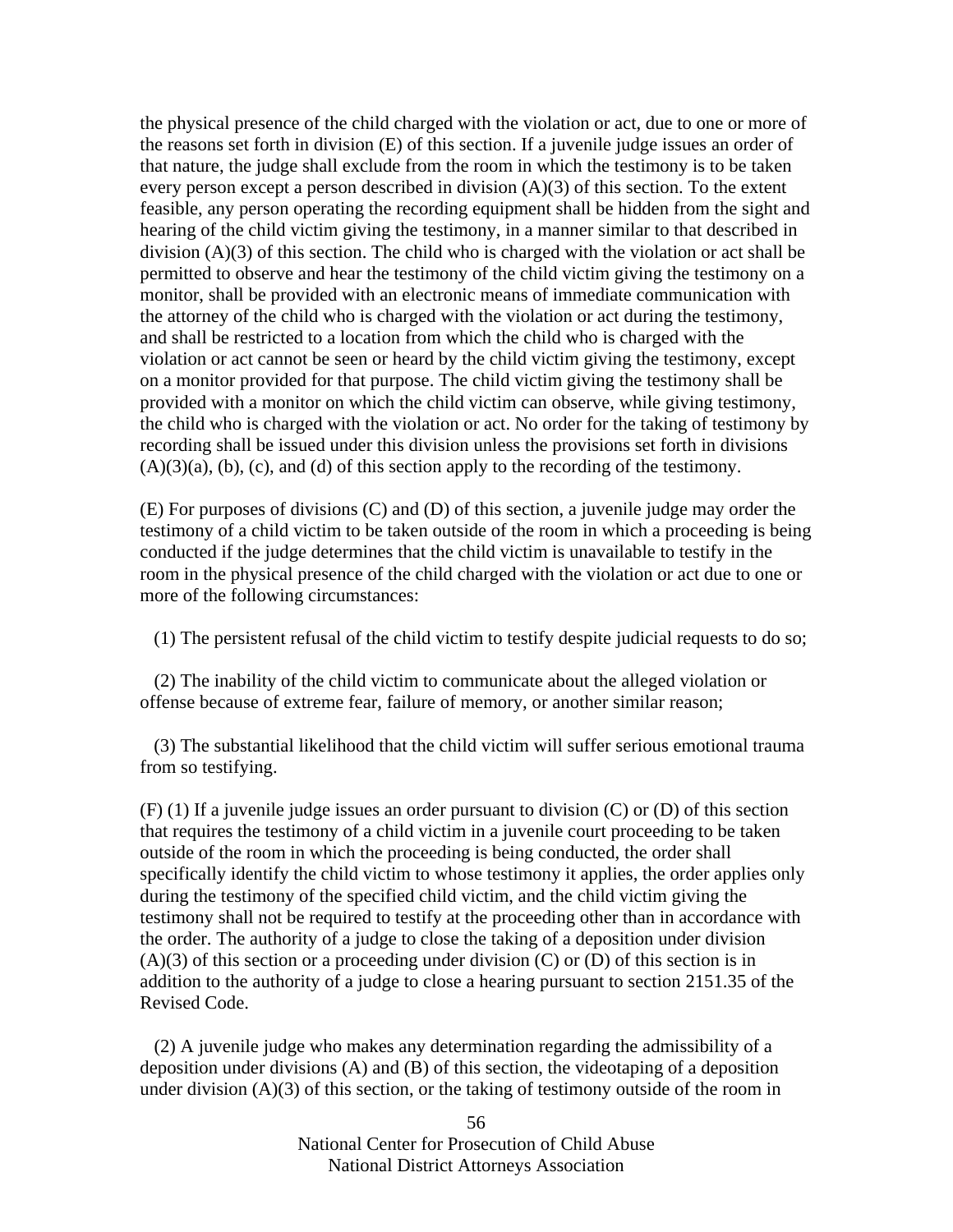which a proceeding is being conducted under division  $(C)$  or  $(D)$  of this section, shall enter the determination and findings on the record in the proceeding.

#### **OHIO REV. CODE ANN. § 2945.481 (2010). Deposition of child victim; videotaping; testimony taken outside courtroom and televised into it or replayed in courtroom.**

 (A) (1) As used in this section, "victim" includes any person who was a victim of a violation identified in division  $(A)(2)$  of this section or an offense of violence or against whom was directed any conduct that constitutes, or that is an element of, a violation identified in division (A)(2) of this section or an offense of violence.

 (2) In any proceeding in the prosecution of a charge of a violation of section 2905.03, 2905.05, 2907.02, 2907.03, 2907.04, 2907.05, 2907.06, 2907.07, 2907.09, 2907.21, 2907.23, 2907.24, 2907.31, 2907.32, 2907.321 [2907.32.1], 2907.322 [2907.32.2], 2907.323 [2907.32.3], or 2919.22 of the Revised Code or an offense of violence and in which an alleged victim of the violation or offense was a child who was less than thirteen years of age when the complaint, indictment, or information was filed, whichever occurred earlier, the judge of the court in which the prosecution is being conducted, upon motion of an attorney for the prosecution, shall order that the testimony of the child victim be taken by deposition. The prosecution also may request that the deposition be videotaped in accordance with division  $(A)(3)$  of this section. The judge shall notify the child victim whose deposition is to be taken, the prosecution, and the defense of the date, time, and place for taking the deposition. The notice shall identify the child victim who is to be examined and shall indicate whether a request that the deposition be videotaped has been made. The defendant shall have the right to attend the deposition and the right to be represented by counsel. Depositions shall be taken in the manner provided in civil cases, except that the judge shall preside at the taking of the deposition and shall rule at that time on any objections of the prosecution or the attorney for the defense. The prosecution and the attorney for the defense shall have the right, as at trial, to full examination and cross-examination of the child victim whose deposition is to be taken. If a deposition taken under this division is intended to be offered as evidence in the proceeding, it shall be filed in the court in which the action is pending and is admissible in the manner described in division (B) of this section. If a deposition of a child victim taken under this division is admitted as evidence at the proceeding under division (B) of this section, the child victim shall not be required to testify in person at the proceeding. However, at any time before the conclusion of the proceeding, the attorney for the defense may file a motion with the judge requesting that another deposition of the child victim be taken because new evidence material to the defense has been discovered that the attorney for the defense could not with reasonable diligence have discovered prior to the taking of the admitted deposition. A motion for another deposition shall be accompanied by supporting affidavits. Upon the filing of a motion for another deposition and affidavits, the court may order that additional testimony of the child victim relative to the new evidence be taken by another deposition. If the court orders the taking of another deposition under this provision, the deposition shall be taken in accordance with this division; if the admitted deposition was a videotaped deposition taken in accordance with division  $(A)(3)$  of this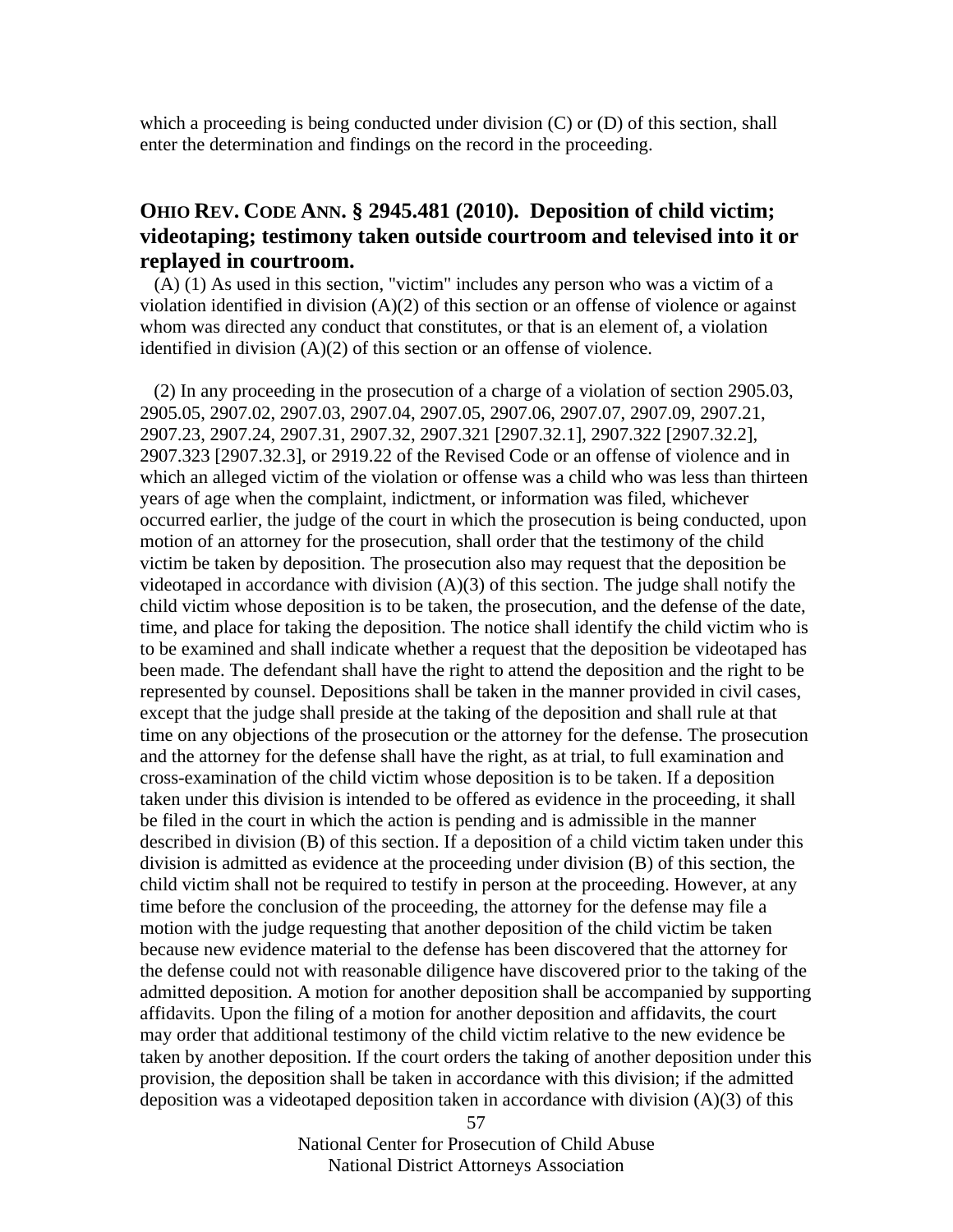section, the new deposition also shall be videotaped in accordance with that division and in other cases, the new deposition may be videotaped in accordance with that division.

(3) If the prosecution requests that a deposition to be taken under division  $(A)(2)$  of this section be videotaped, the judge shall order that the deposition be videotaped in accordance with this division. If a judge issues an order that the deposition be videotaped, the judge shall exclude from the room in which the deposition is to be taken every person except the child victim giving the testimony, the judge, one or more interpreters if needed, the attorneys for the prosecution and the defense, any person needed to operate the equipment to be used, one person chosen by the child victim giving the deposition, and any person whose presence the judge determines would contribute to the welfare and well-being of the child victim giving the deposition. The person chosen by the child victim shall not be a witness in the proceeding and, both before and during the deposition, shall not discuss the testimony of the child victim with any other witness in the proceeding. To the extent feasible, any person operating the recording equipment shall be restricted to a room adjacent to the room in which the deposition is being taken, or to a location in the room in which the deposition is being taken that is behind a screen or mirror, so that the person operating the recording equipment can see and hear, but cannot be seen or heard by, the child victim giving the deposition during the deposition. The defendant shall be permitted to observe and hear the testimony of the child victim giving the deposition on a monitor, shall be provided with an electronic means of immediate communication with the defendant's attorney during the testimony, and shall be restricted to a location from which the defendant cannot be seen or heard by the child victim giving the deposition, except on a monitor provided for that purpose. The child victim giving the deposition shall be provided with a monitor on which the child victim can observe, during the testimony, the defendant. The judge, at the judge's discretion, may preside at the deposition by electronic means from outside the room in which the deposition is to be taken; if the judge presides by electronic means, the judge shall be provided with monitors on which the judge can see each person in the room in which the deposition is to be taken and with an electronic means of communication with each person, and each person in the room shall be provided with a monitor on which that person can see the judge and with an electronic means of communication with the judge. A deposition that is videotaped under this division shall be taken and filed in the manner described in division (A)(2) of this section and is admissible in the manner described in this division and division (B) of this section, and, if a deposition that is videotaped under this division is admitted as evidence at the proceeding, the child victim shall not be required to testify in person at the proceeding. No deposition videotaped under this division shall be admitted as evidence at any proceeding unless division (B) of this section is satisfied relative to the deposition and all of the following apply relative to the recording:

 (a) The recording is both aural and visual and is recorded on film or videotape, or by other electronic means.

 (b) The recording is authenticated under the Rules of Evidence and the Rules of Criminal Procedure as a fair and accurate representation of what occurred, and the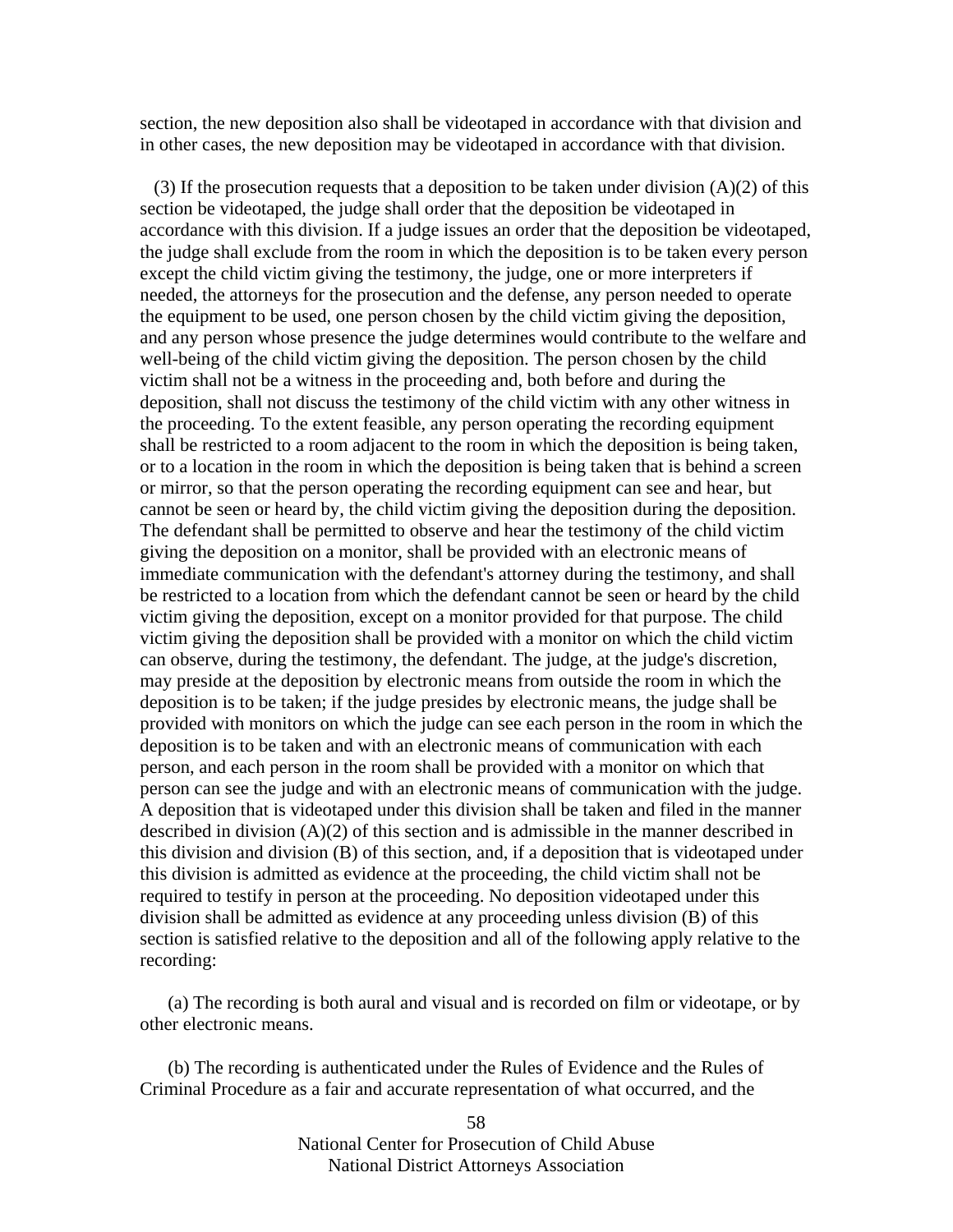recording is not altered other than at the direction and under the supervision of the judge in the proceeding.

 (c) Each voice on the recording that is material to the testimony on the recording or the making of the recording, as determined by the judge, is identified.

 (d) Both the prosecution and the defendant are afforded an opportunity to view the recording before it is shown in the proceeding.

(B) (1) At any proceeding in a prosecution in relation to which a deposition was taken under division (A) of this section, the deposition or a part of it is admissible in evidence upon motion of the prosecution if the testimony in the deposition or the part to be admitted is not excluded by the hearsay rule and if the deposition or the part to be admitted otherwise is admissible under the Rules of Evidence. For purposes of this division, testimony is not excluded by the hearsay rule if the testimony is not hearsay under Evidence Rule 801; if the testimony is within an exception to the hearsay rule set forth in Evidence Rule 803; if the child victim who gave the testimony is unavailable as a witness, as defined in Evidence Rule 804, and the testimony is admissible under that rule; or if both of the following apply:

 (a) The defendant had an opportunity and similar motive at the time of the taking of the deposition to develop the testimony by direct, cross, or redirect examination.

 (b) The judge determines that there is reasonable cause to believe that, if the child victim who gave the testimony in the deposition were to testify in person at the proceeding, the child victim would experience serious emotional trauma as a result of the child victim's participation at the proceeding.

 (2) Objections to receiving in evidence a deposition or a part of it under division (B) of this section shall be made as provided in civil actions.

 (3) The provisions of divisions (A) and (B) of this section are in addition to any other provisions of the Revised Code, the Rules of Criminal Procedure, or the Rules of Evidence that pertain to the taking or admission of depositions in a criminal proceeding and do not limit the admissibility under any of those other provisions of any deposition taken under division (A) of this section or otherwise taken.

(C) In any proceeding in the prosecution of any charge of a violation listed in division (A)(2) of this section or an offense of violence and in which an alleged victim of the violation or offense was a child who was less than thirteen years of age when the complaint, indictment, or information was filed, whichever occurred earlier, the prosecution may file a motion with the judge requesting the judge to order the testimony of the child victim to be taken in a room other than the room in which the proceeding is being conducted and be televised, by closed circuit equipment, into the room in which the proceeding is being conducted to be viewed by the jury, if applicable, the defendant, and any other persons who are not permitted in the room in which the testimony is to be taken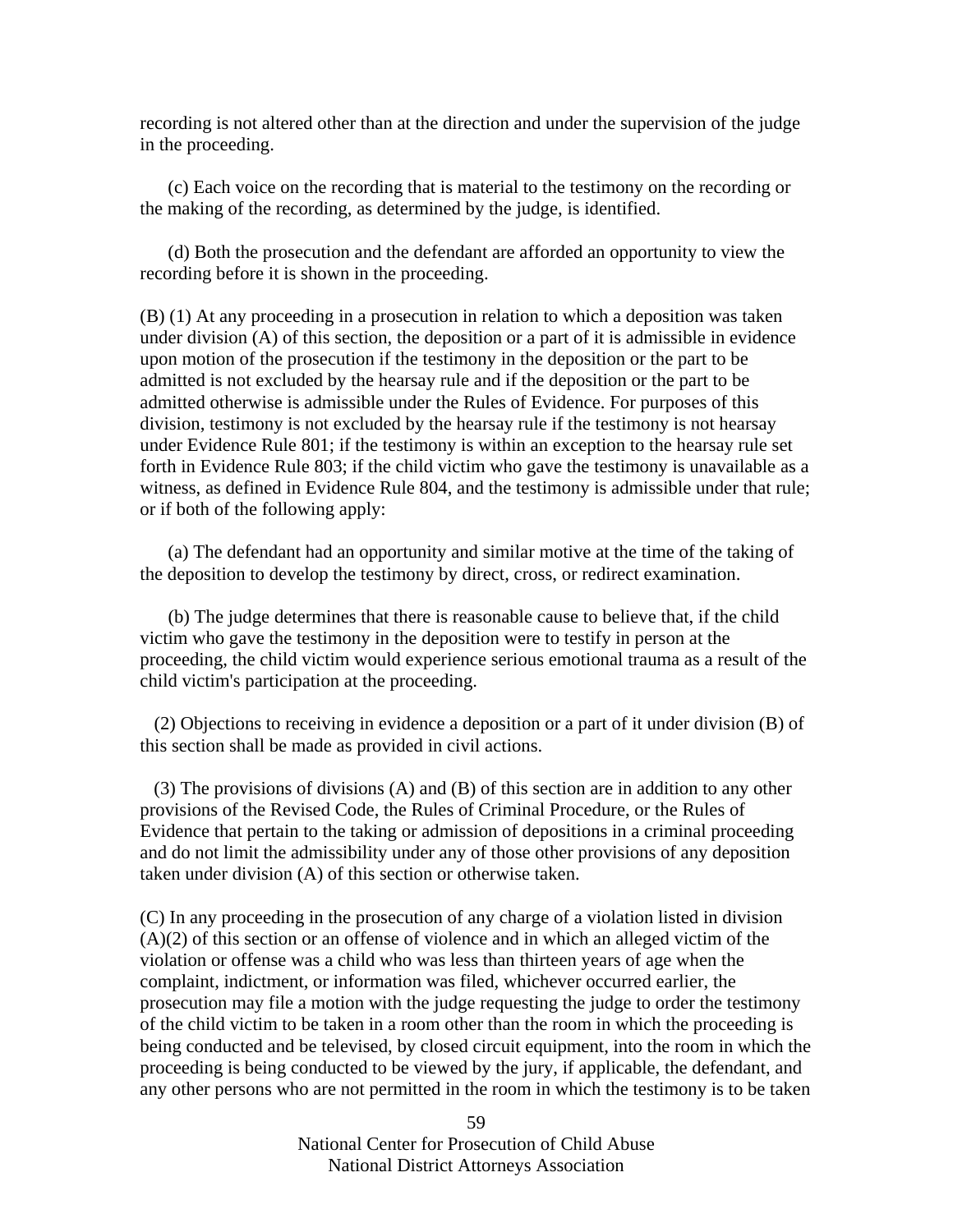but who would have been present during the testimony of the child victim had it been given in the room in which the proceeding is being conducted. Except for good cause shown, the prosecution shall file a motion under this division at least seven days before the date of the proceeding. The judge may issue the order upon the motion of the prosecution filed under this section, if the judge determines that the child victim is unavailable to testify in the room in which the proceeding is being conducted in the physical presence of the defendant, for one or more of the reasons set forth in division (E) of this section. If a judge issues an order of that nature, the judge shall exclude from the room in which the testimony is to be taken every person except a person described in division (A)(3) of this section. The judge, at the judge's discretion, may preside during the giving of the testimony by electronic means from outside the room in which it is being given, subject to the limitations set forth in division (A)(3) of this section. To the extent feasible, any person operating the televising equipment shall be hidden from the sight and hearing of the child victim giving the testimony, in a manner similar to that described in division (A)(3) of this section. The defendant shall be permitted to observe and hear the testimony of the child victim giving the testimony on a monitor, shall be provided with an electronic means of immediate communication with the defendant's attorney during the testimony, and shall be restricted to a location from which the defendant cannot be seen or heard by the child victim giving the testimony, except on a monitor provided for that purpose. The child victim giving the testimony shall be provided with a monitor on which the child victim can observe, during the testimony, the defendant.

(D) In any proceeding in the prosecution of any charge of a violation listed in division (A)(2) of this section or an offense of violence and in which an alleged victim of the violation or offense was a child who was less than thirteen years of age when the complaint, indictment, or information was filed, whichever occurred earlier, the prosecution may file a motion with the judge requesting the judge to order the testimony of the child victim to be taken outside of the room in which the proceeding is being conducted and be recorded for showing in the room in which the proceeding is being conducted before the judge, the jury, if applicable, the defendant, and any other persons who would have been present during the testimony of the child victim had it been given in the room in which the proceeding is being conducted. Except for good cause shown, the prosecution shall file a motion under this division at least seven days before the date of the proceeding. The judge may issue the order upon the motion of the prosecution filed under this division, if the judge determines that the child victim is unavailable to testify in the room in which the proceeding is being conducted in the physical presence of the defendant, for one or more of the reasons set forth in division (E) of this section. If a judge issues an order of that nature, the judge shall exclude from the room in which the testimony is to be taken every person except a person described in division  $(A)(3)$  of this section. To the extent feasible, any person operating the recording equipment shall be hidden from the sight and hearing of the child victim giving the testimony, in a manner similar to that described in division (A)(3) of this section. The defendant shall be permitted to observe and hear the testimony of the child victim who is giving the testimony on a monitor, shall be provided with an electronic means of immediate communication with the defendant's attorney during the testimony, and shall be restricted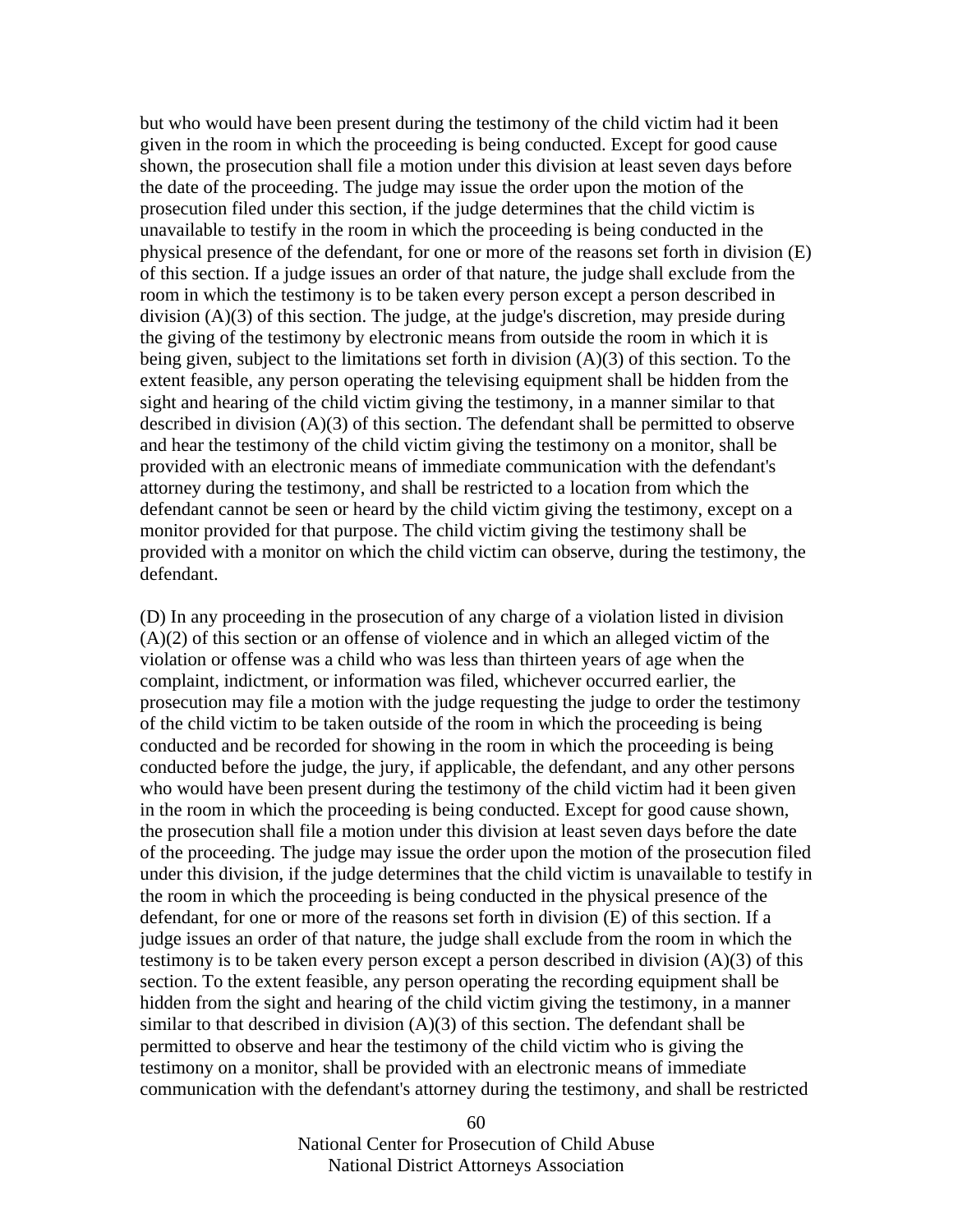to a location from which the defendant cannot be seen or heard by the child victim giving the testimony, except on a monitor provided for that purpose. The child victim giving the testimony shall be provided with a monitor on which the child victim can observe, during the testimony, the defendant. No order for the taking of testimony by recording shall be issued under this division unless the provisions set forth in divisions  $(A)(3)(a)$ ,  $(b)$ ,  $(c)$ , and (d) of this section apply to the recording of the testimony.

(E) For purposes of divisions (C) and (D) of this section, a judge may order the testimony of a child victim to be taken outside the room in which the proceeding is being conducted if the judge determines that the child victim is unavailable to testify in the room in the physical presence of the defendant due to one or more of the following:

(1) The persistent refusal of the child victim to testify despite judicial requests to do so;

 (2) The inability of the child victim to communicate about the alleged violation or offense because of extreme fear, failure of memory, or another similar reason;

 (3) The substantial likelihood that the child victim will suffer serious emotional trauma from so testifying.

(F) (1) If a judge issues an order pursuant to division (C) or (D) of this section that requires the testimony of a child victim in a criminal proceeding to be taken outside of the room in which the proceeding is being conducted, the order shall specifically identify the child victim to whose testimony it applies, the order applies only during the testimony of the specified child victim, and the child victim giving the testimony shall not be required to testify at the proceeding other than in accordance with the order.

 (2) A judge who makes any determination regarding the admissibility of a deposition under divisions (A) and (B) of this section, the videotaping of a deposition under division (A)(3) of this section, or the taking of testimony outside of the room in which a proceeding is being conducted under division (C) or (D) of this section, shall enter the determination and findings on the record in the proceeding.

#### **OHIO REV. CODE ANN. § 2945.49 (2010). Testimony of deceased or absent witness; videotaped preliminary hearing testimony of child victim.**

 (A) (1) As used in this section, "victim" includes any person who was a victim of a felony violation identified in division (B)(1) of this section or a felony offense of violence or against whom was directed any conduct that constitutes, or that is an element of, a felony violation identified in division (B)(1) of this section or a felony offense of violence.

 (2) Testimony taken at an examination or a preliminary hearing at which the defendant is present, or at a former trial of the cause, or taken by deposition at the instance of the defendant or the state, may be used whenever the witness giving the testimony dies or

> National Center for Prosecution of Child Abuse National District Attorneys Association

61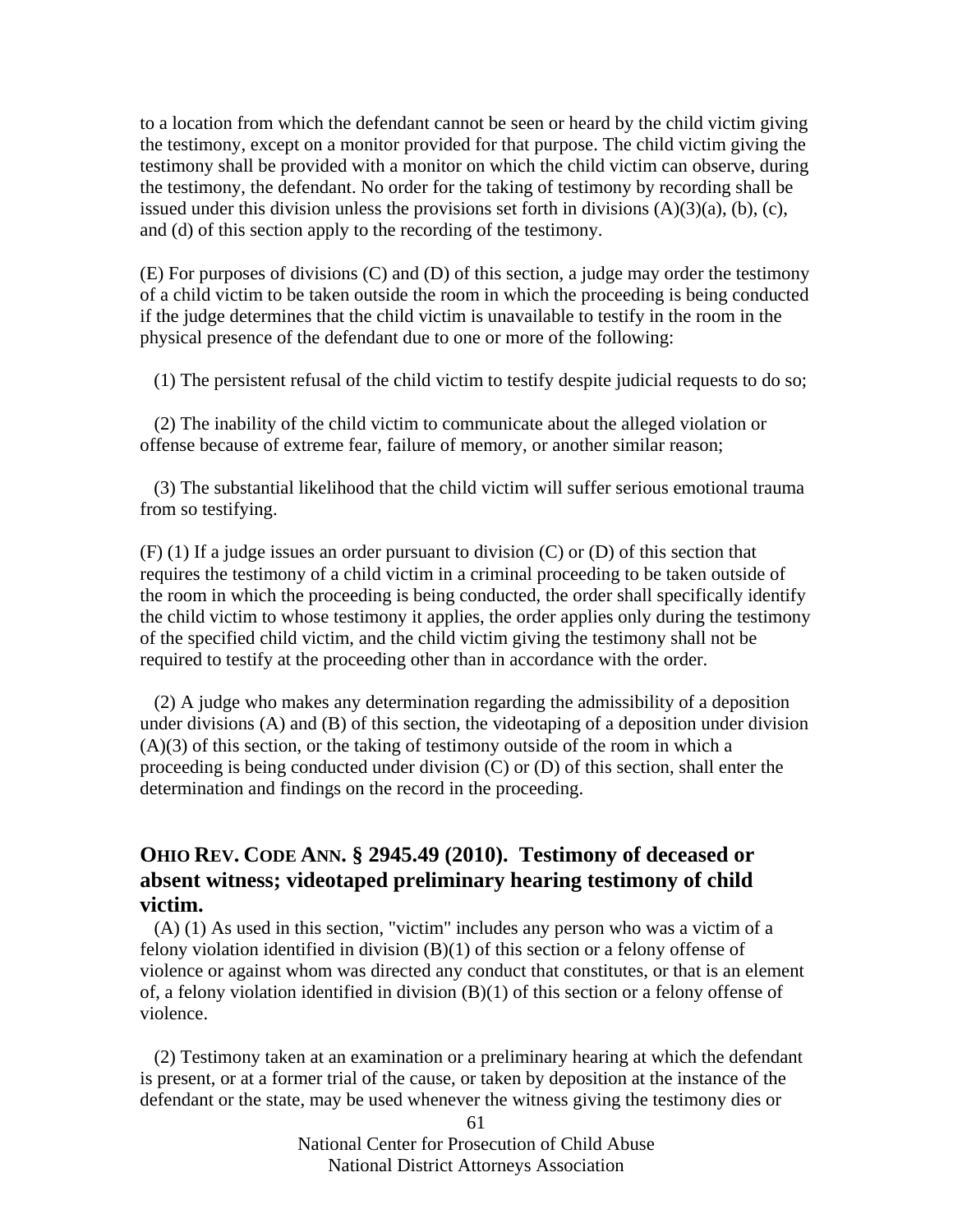cannot for any reason be produced at the trial or whenever the witness has, since giving that testimony, become incapacitated to testify. If the former testimony is contained within an authenticated transcript of the testimony, it shall be proven by the transcript, otherwise by other testimony.

(B) (1) At a trial on a charge of a felony violation of section 2905.05, 2907.02, 2907.03, 2907.04, 2907.05, 2907.21, 2907.24, 2907.31, 2907.32, 2907.321 [2907.32.1], 2907.322 [2907.32.2], 2907.323 [2907.32.3], or 2919.22 of the Revised Code or a felony offense of violence and in which an alleged victim of the alleged violation or offense was less than thirteen years of age when the complaint or information was filed, whichever occurred earlier, the court, upon motion of the prosecutor in the case, may admit videotaped preliminary hearing testimony of the child victim as evidence at the trial, in lieu of the child victim appearing as a witness and testifying at the trial, if all of the following apply:

 (a) The videotape of the testimony was made at the preliminary hearing at which probable cause of the violation charged was found;

 (b) The videotape of the testimony was made in accordance with division (C) of section 2937.11 of the Revised Code;

 (c) The testimony in the videotape is not excluded by the hearsay rule and otherwise is admissible under the Rules of Evidence. For purposes of this division, testimony is not excluded by the hearsay rule if the testimony is not hearsay under Evidence Rule 801, if the testimony is within an exception to the hearsay rule set forth in Evidence Rule 803, if the child victim who gave the testimony is unavailable as a witness, as defined in Evidence Rule 804, and the testimony is admissible under that rule, or if both of the following apply:

 (i) The accused had an opportunity and similar motive at the preliminary hearing to develop the testimony of the child victim by direct, cross, or redirect examination;

 (ii) The court determines that there is reasonable cause to believe that if the child victim who gave the testimony at the preliminary hearing were to testify in person at the trial, the child victim would experience serious emotional trauma as a result of the child victim's participation at the trial.

 (2) If a child victim of an alleged felony violation of section 2905.05, 2907.02, 2907.03, 2907.04, 2907.05, 2907.21, 2907.24, 2907.31, 2907.32, 2907.321 [2907.32.1], 2907.322 [2907.32.2], 2907.323 [2907.32.3], or 2919.22 of the Revised Code or an alleged felony offense of violence testifies at the preliminary hearing in the case, if the testimony of the child victim at the preliminary hearing was videotaped pursuant to division (C) of section 2937.11 of the Revised Code, and if the defendant in the case files a written objection to the use, pursuant to division  $(B)(1)$  of this section, of the videotaped testimony at the trial, the court, immediately after the filing of the objection, shall hold a hearing to determine whether the videotaped testimony of the child victim should be admissible at trial under division (B)(1) of this section and, if it is admissible,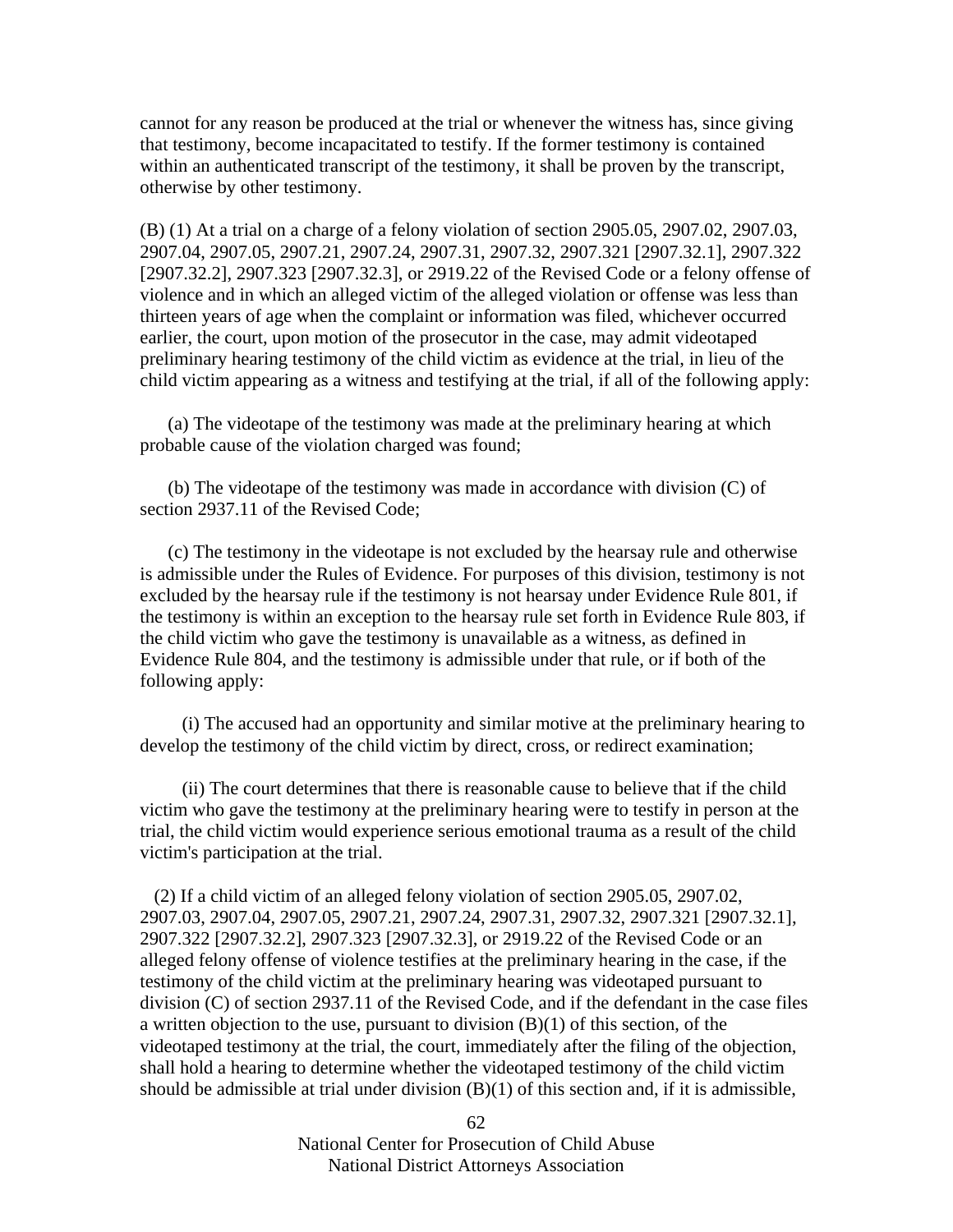whether the child victim should be required to provide limited additional testimony of the type described in this division. At the hearing held pursuant to this division, the defendant and the prosecutor in the case may present any evidence that is relevant to the issues to be determined at the hearing, but the child victim shall not be required to testify at the hearing.

 After the hearing, the court shall not require the child victim to testify at the trial, unless it determines that both of the following apply:

 (a) That the testimony of the child victim at trial is necessary for one or more of the following reasons:

 (i) Evidence that was not available at the time of the testimony of the child victim at the preliminary hearing has been discovered;

 (ii) The circumstances surrounding the case have changed sufficiently to necessitate that the child victim testify at the trial.

 (b) That the testimony of the child victim at the trial is necessary to protect the right of the defendant to a fair trial.

 The court shall enter its finding and the reasons for it in the journal. If the court requires the child victim to testify at the trial, the testimony of the victim shall be limited to the new evidence and changed circumstances, and the child victim shall not otherwise be required to testify at the trial. The required testimony of the child victim may be given in person or, upon motion of the prosecution, may be taken by deposition in accordance with division (A) of section 2945.481 [2945.48.1] of the Revised Code provided the deposition is admitted as evidence under division (B) of that section, may be taken outside of the courtroom and televised into the courtroom in accordance with division (C) of that section, or may be taken outside of the courtroom and recorded for showing in the courtroom in accordance with division (D) of that section.

 (3) If videotaped testimony of a child victim is admitted at trial in accordance with division (B)(1) of this section, the child victim shall not be compelled in any way to appear as a witness at the trial, except as provided in division (B)(2) of this section.

(C) An order issued pursuant to division (B) of this section shall specifically identify the child victim concerning whose testimony it pertains. The order shall apply only during the testimony of the child victim it specifically identifies.

(D) As used in this section, "prosecutor" has the same meaning as in section 2935.01 of the Revised Code.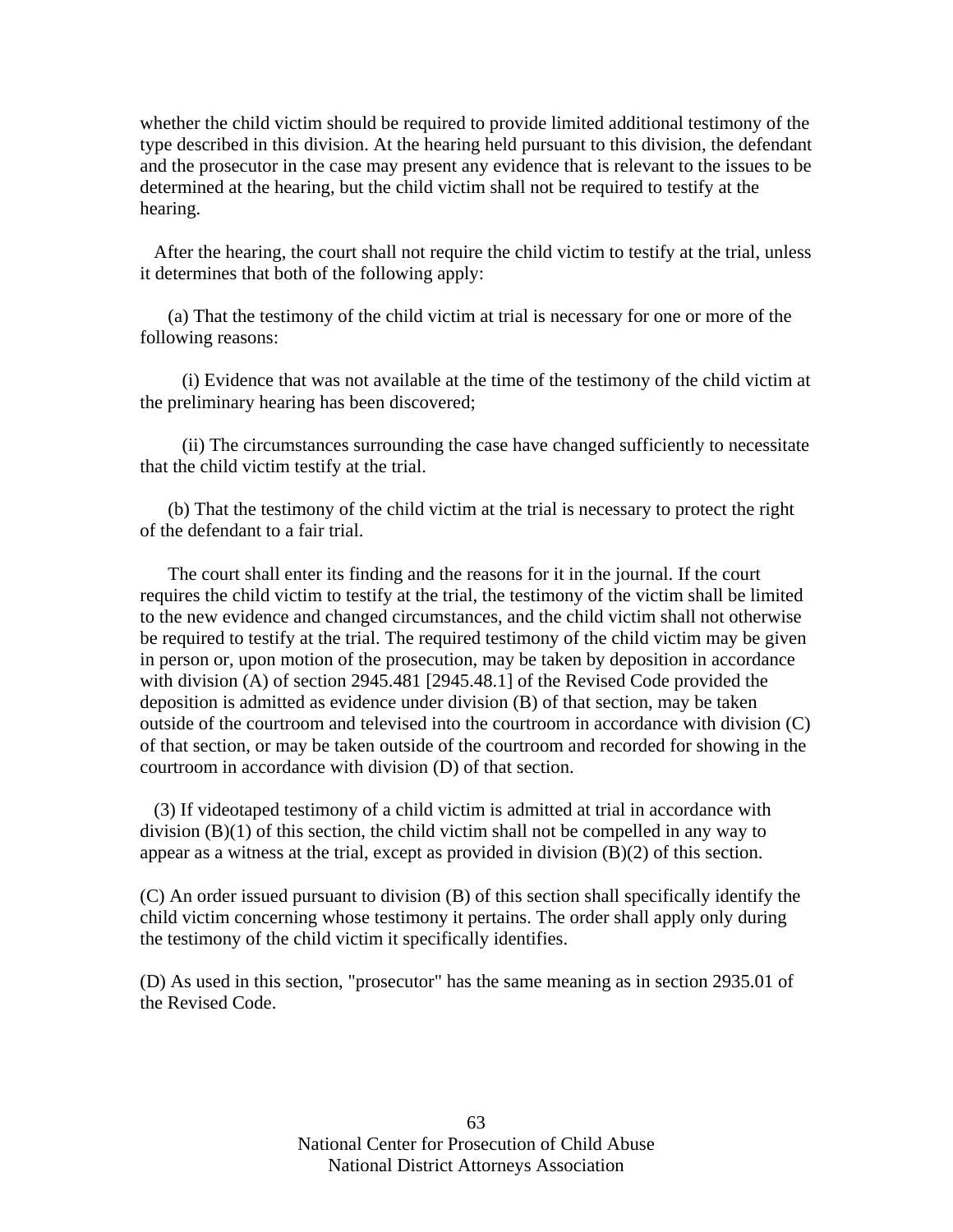## **OKLAHOMA**

### **OKLA. STAT. ANN. tit. 10, § 7003-4.2 (2010). Admissibility of prerecorded statements of child age 12 or under who is victim of abuse.**

A. This section shall apply only to a proceeding brought within the purview of the Oklahoma Children's Code in which a child twelve (12) years of age or younger is alleged to be deprived, and shall apply only to the statement of that child or another child witness.

 B. The recording of an oral statement of the child made before the proceedings begin is admissible into evidence if:

 1. The court determines in a hearing conducted outside the presence of the jury that the time, content and totality of circumstances surrounding the taking of the statement provide sufficient indicia of reliability so as to render it inherently trustworthy. In determining trustworthiness, the court may consider, among other things, the following factors: the spontaneity and consistent repetition of the statement, the mental state of the declarant, whether the terminology used is unexpected of a child of similar age or of an incapacitated person, and whether a lack of motive to fabricate exists; and the child either:

 a. testifies or is available to testify at the proceedings in open court or through an alternative method pursuant to the provisions of the Uniform Child Witness Testimony by Alternative Methods Act or Section 2611.2 of Title 12 of the Oklahoma Statutes, or

 b. is unavailable as a witness as defined in Section 2804 of Title 12 of the Oklahoma Statutes. When the child is unavailable, such statement may be admitted only if there is corroborative evidence of the act;

 2. No attorney for any party is present when the statement is made. However, if appropriate facilities are utilized that allow observation of the child without the child's knowledge or awareness in any way, any such attorney may be present as an observer, but not as a participant, and no such attorney shall have any right to intervene, object, or otherwise make his or her presence known to the child before, after, or during the making of the statement of the child;

 3. The recording is both visual and aural and is recorded on film or videotape or by other electronic means;

 4. The recording equipment is capable of making an accurate recording, the operator of the equipment is competent, and the recording is accurate and has not been altered;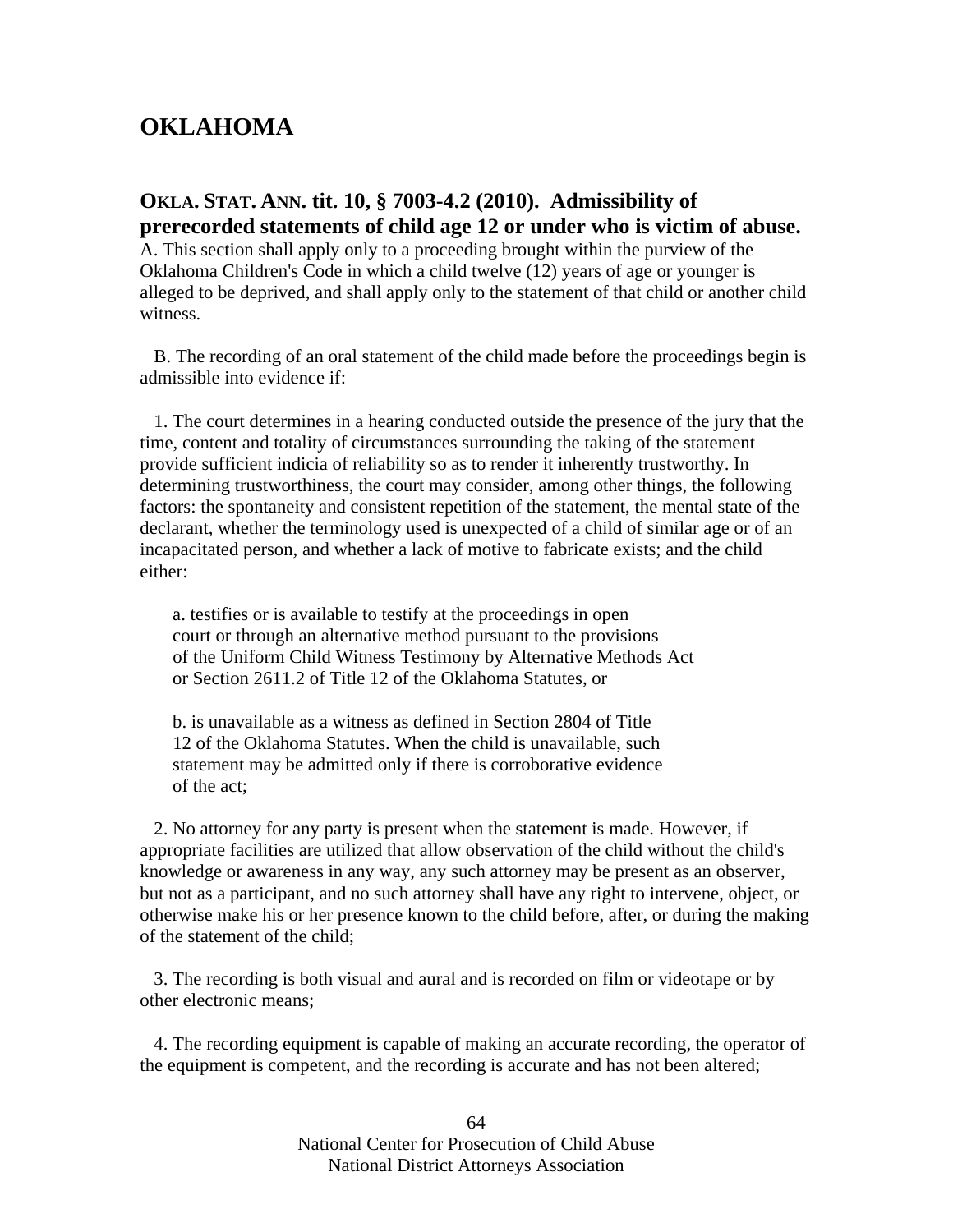5. The statement is not made in response to questioning calculated to lead the child to make a particular statement or is otherwise clearly shown to be the child's statement and not made solely as a result of a leading or suggestive question;

6. Every voice on the recording is identified;

 7. The person conducting the interview of the child in the recording is present at the proceeding and is available to testify or be cross-examined by any party;

 8. Each party to the proceeding is afforded an opportunity to view the recording before the recording is offered into evidence; and

 9. A copy of a written transcript of the recording transcribed by a licensed or certified court reporter is available to the parties.

A statement may not be admitted under this subsection unless the proponent of the statement makes known to the parties an intention to offer the statement and the particulars of the statement at least ten (10) days in advance of the proceedings to provide the parties with an opportunity to prepare to answer the statement.

## **PENNSYLVANIA**

#### **42 PA. CONS. STAT. § 5985.1 (2010). Admissibility of certain statements.**

(a) GENERAL RULE.-- An out-of-court statement made by a child victim or witness, who at the time the statement was made was 12 years of age or younger, describing any of the offenses enumerated in 18 Pa.C.S. Chs. 25 (relating to criminal homicide), 27 (relating to assault), 29 (relating to kidnapping), 31 (relating to sexual offenses), 35 (relating to burglary and other criminal intrusion) and 37 (relating to robbery), not otherwise admissible by statute or rule of evidence, is admissible in evidence in any criminal or civil proceeding if:

 (1) the court finds, in an in camera hearing, that the evidence is relevant and that the time, content and circumstances of the statement provide sufficient indicia of reliability; and

(2) the child either:

- (i) testifies at the proceeding; or
- (ii) is unavailable as a witness.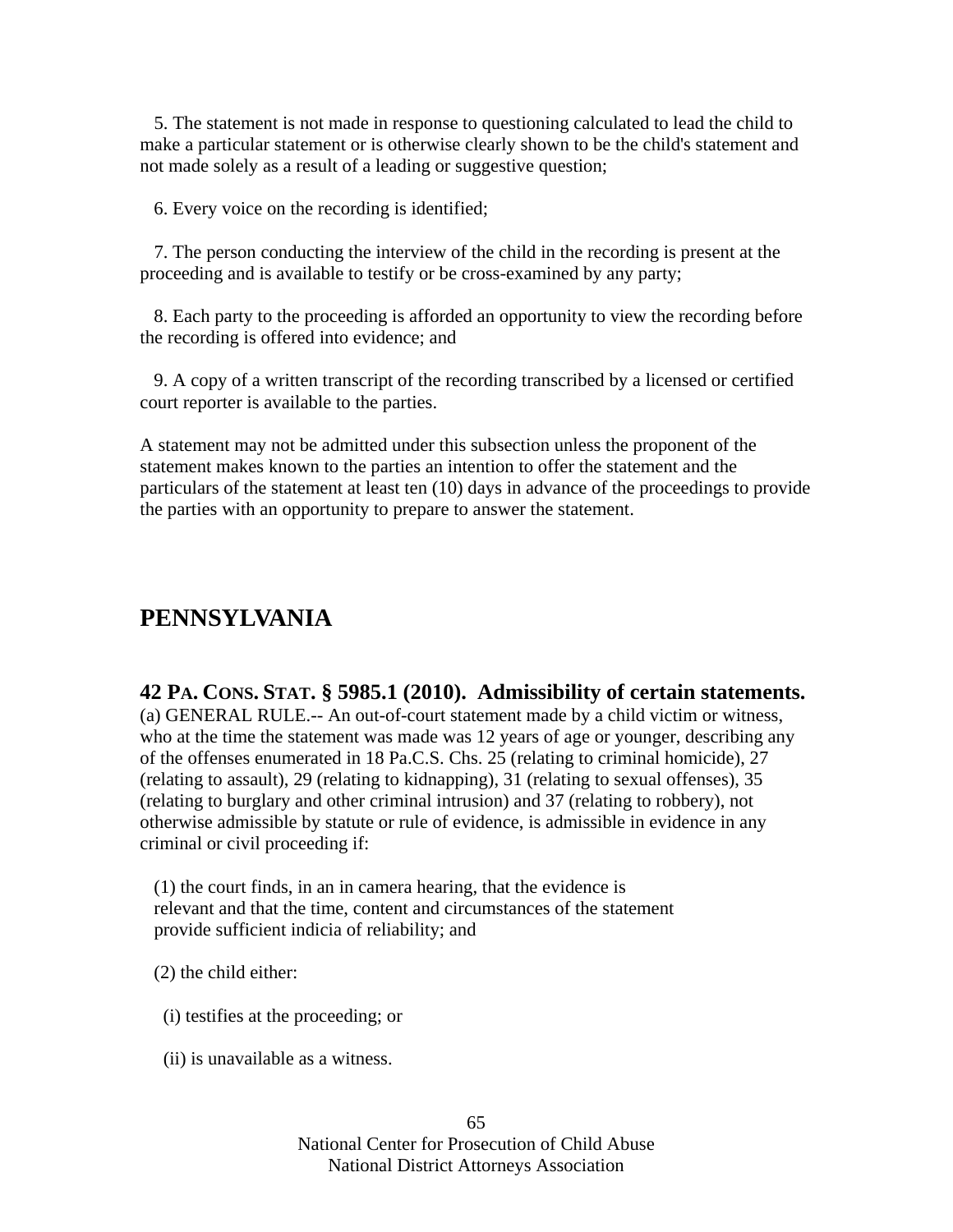$(A.1)$  EMOTIONAL DISTRESS.-- In order to make a finding under subsection  $(a)(2)$ (ii) that the child is unavailable as a witness, the court must determine, based on evidence presented to it, that testimony by the child as a witness will result in the child suffering serious emotional distress that would substantially impair the child's ability to reasonably communicate. In making this determination, the court may do all of the following:

 (1) Observe and question the child, either inside or outside the courtroom.

 (2) Hear testimony of a parent or custodian or any other person, such as a person who has dealt with the child in a medical or therapeutic setting.

 (A.2) COUNSEL AND CONFRONTATION.-- If the court hears testimony in connection with making a finding under subsection  $(a)(2)(ii)$ , all of the following apply:

 (1) Except as provided in paragraph (2), the defendant, the attorney for the defendant and the attorney for the Commonwealth or, in the case of a civil proceeding, the attorney for the plaintiff has the right to be present.

 (2) If the court observes or questions the child, the court shall not permit the defendant to be present.

 (b) NOTICE REQUIRED.-- A statement otherwise admissible under subsection (a) shall not be received into evidence unless the proponent of the statement notifies the adverse party of the proponent's intention to offer the statement and the particulars of the statement sufficiently in advance of the proceeding at which the proponent intends to offer the statement into evidence to provide the adverse party with a fair opportunity to prepare to meet the statement.

# **PUERTO RICO**

### **P.R. LAWS ANN. TIT. 34, § 131.2 (2009). Recording of deposition on video tape**

In every procedure involving a crime committed against a minor or in which the minor is a witness, the Prosecutor, the guardian ad litem of the minor, parents, legal tutor or custodian of the minor may request the court, before the trial, to order that the testimony of the minor be given through a deposition and that the same is recorded and preserved in any reliable recording system according to the following rules: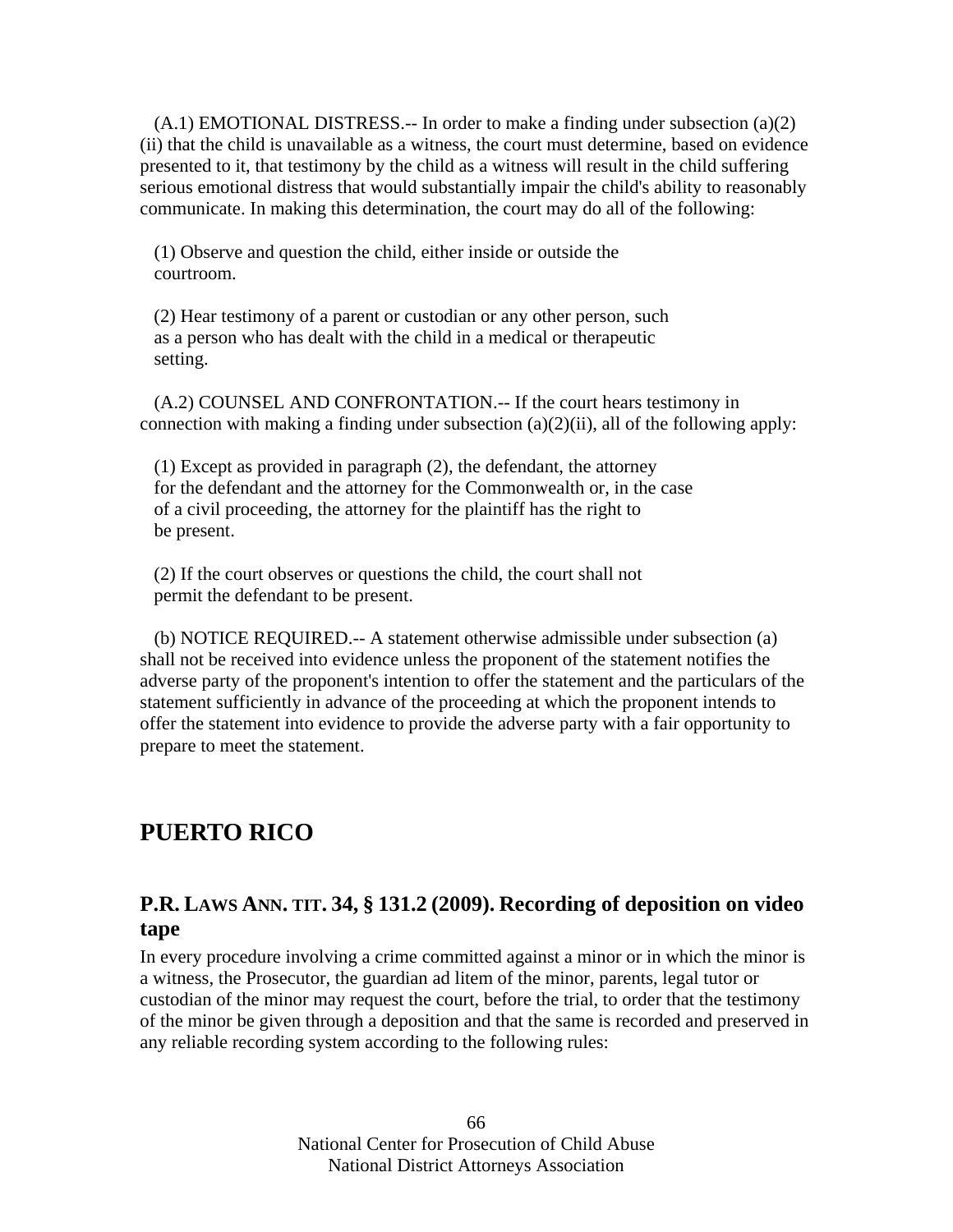(1) The court shall evaluate the petition and shall make a preliminary determination regarding the availability of the minor to testify in open court and in the presence of the defendant, the judge and the jury, taking into consideration the following circumstances:

(a) That the minor feels fearful or intimidated.

 (b) That through an expert testimony, it has been established that his/her testimony in open court would cause an emotional trauma to the minor.

 (c) That the minor suffers a mental disability or disease or impairment. In the case of persons over eighteen (18) years of age, the disability or impairment must be previously determined judicially, or shall be established through expert testimony or by stipulation between the parties.

 (d) That it has been proven that the defendant or his/her lawyer have incurred in a conduct that prevents the minor from continuing his testimony.

When the court finds that it is impossible for the minor to continue testifying in open court for any of the circumstances listed, it shall order that the deposition of the testimony of the minor be taken and recorded on a video tape. If the preliminary determination of the inability to testify is based on the provisions of clause (a) of this subsection and the evidence shows that the minor is unable to testify in the physical presence of the defendant, the court may order that the defendant, including a defendant who has assumed his own defense (pro se), shall be removed from the place where the deposition is being taken. In this case, provisions shall be made for the installation of a one or twoway closed circuit television system, which allows the defendant to observe the minor and communicate with his/her legal representative in private and while the deposition is being taken.

 (2) The judge shall preside over the deposition of the minor, who shall declare under oath or affirmation after due admonishments, and shall adjudicate any questions set forth or objections raised during the taking thereof. Only the following persons shall be present during the deposition:

(a) The prosecutor.

(b) The defense attorney.

(c) The minor's attorney or his/her legal guardian.

(d) The operators of the recording equipment.

 (e) The defendant, except when disqualified under the provisions of subsection (1)(d) of this rule.

 (f) Any other support personnel, as the term is defined in Rule 131.3 of this appendix, whose presence contributes to the welfare of the minor, as determined by the court.

(g) Officers of the court responsible for security.

 The constitutional rights of the defendant shall be guaranteed, including the right to legal counsel, to cross examine the witnesses for the prosecution and the right to cross examine the minor.

 (3) A complete record of the examination of the minor shall be kept, including the images and voices of all persons who participated in the examination, which shall be preserved on any reliable recording system, in addition to being reproduced on a double video tape sound recorder or other digital recording means. The recording shall be delivered to the Clerk of the Court in which the case is being seen and shall be available for examination by the parties during working hours.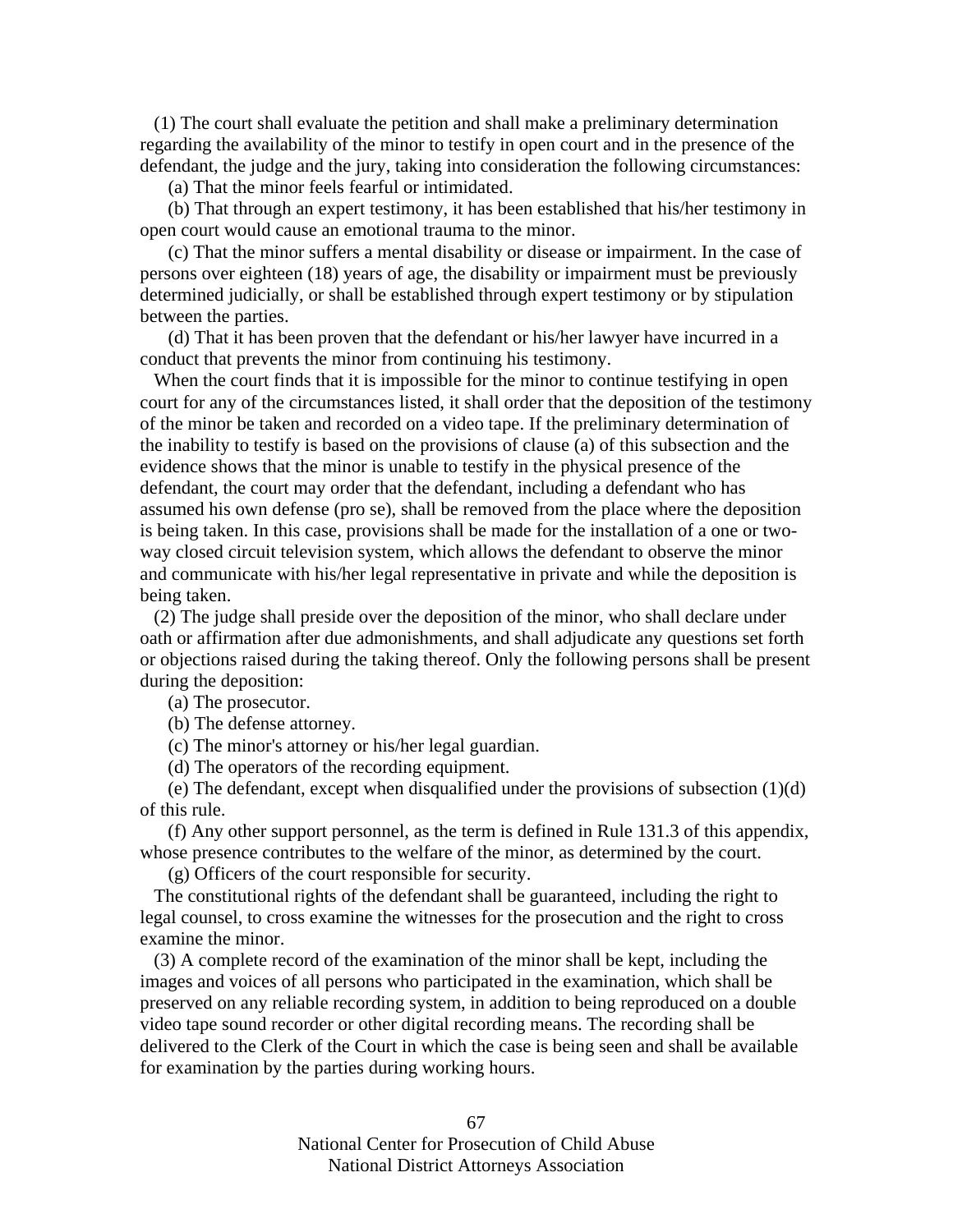(4) If when the trial begins, the court determines that the minor is unable to testify for any of the circumstances established in this rule, the court shall admit as evidence the recording of the deposition of the minor, in substitution of his/her testimony in open court. The court shall base its determination on this rule and on the findings that it establishes for the record.

 (5) Any of the parties, when notified of the discovery of new evidence once the deposition has been recorded, and before or during the trial, may request the court, upon determination of just cause, to take an additional deposition to be recorded by any reliable recording system. The testimony of the minor shall be limited to the matters authorized by the Judge in the order.

 (6) In everything that is related to the taking of a deposition recorded on video tape or other digital recording means under this rule, the court may issue a protecting order that guarantees the right to privacy of the minor.

 (7) The video tape or other digital recording means used for the taking of the deposition under this rule shall be destroyed five (5) years after the sentence in the case has been issued, unless an appeal of the sentence is pending. The tape shall be part of the record and shall remain in the custody of the court until the time of its destruction.

## **RHODE ISLAND**

#### **R.I. GEN. LAWS § 11-37-13.1 (2010). Recording -- Grand jury testimony -- Child assault.**

 (a) In any grand jury proceeding investigating a sexual assault alleged to have been committed against a child, a recording of a statement from the alleged victim who is fourteen (14) years of age or younger at the time of the proceeding shall be admissible into evidence at the proceeding if:

 (1) The statement is sworn to under oath by the child, and the significance of the oath is explained to the child;

 (2) The recording is both visual and aural and is recorded on film or videotape or by other electronic means;

 (3) The recording equipment was capable of making an accurate recording, the operator of the equipment was competent, and the recording is accurate and has not been altered;

(4) Every voice on the recording is identified;

 (5) The statement was not made in response to questioning calculated to lead the child to make a particular statement;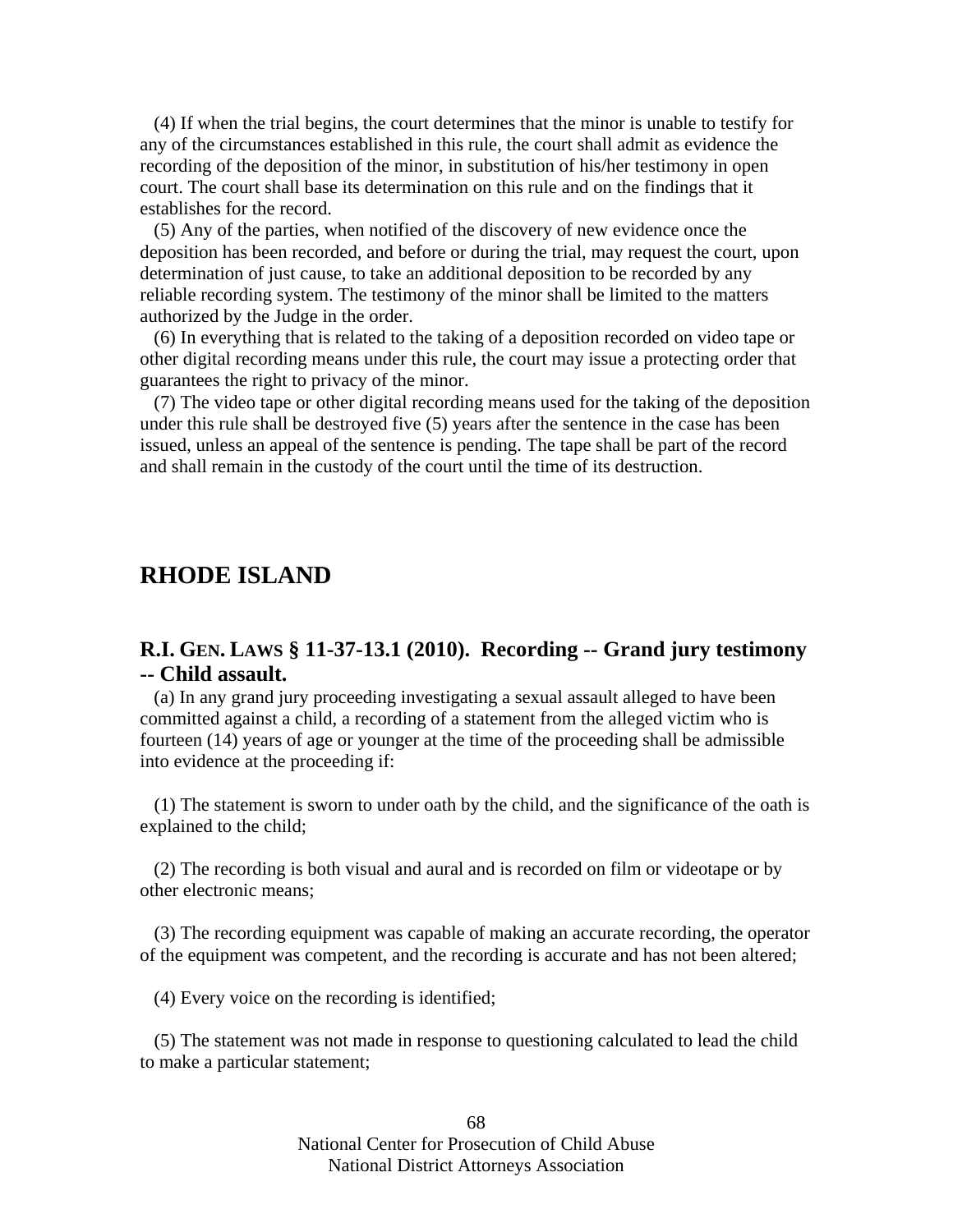(6) The person conducting the interview is an attorney in the department of the attorney general or another person chosen by the attorney general to make the proceeding less intimidating to the child, and the interviewer is available to testify at the proceeding;

(7) The child is available to testify if requested by the grand jurors; and

(8) The recording is made a part of the record of the grand jury.

(b) In any grand jury proceeding investigating a sexual assault alleged to have been committed against a child, a recording of a statement from the alleged victim who is more than fourteen (14) years of age and less than eighteen (18) years of age at the time of the proceeding shall be admissible into evidence at the proceeding if:

 (1) The attorney general petitions the court for permission to introduce the recording at the proceeding; and

 (2) The court grants the petition upon a finding that the child would suffer unreasonable and unnecessary mental or emotional harm if required to appear personally before the grand jury in order to testify; and

(3) All of the conditions as set forth in subsection (a) of this section are followed.

### **R.I. GEN. LAWS § 11-37-13.2 (2010). Alternative methods of victim testimony -- Child victim.**

 (a) In any judicial proceeding in which a person has been charged with sexual assault of a child who at the time of trial is seventeen (17) years of age or less, the court may order, upon a showing that the child is unable to testify before the court without suffering unreasonable and unnecessary mental or emotional harm, that the testimony of the child be taken in a room other than the courtroom and either be recorded for later showing before the court and/or the finder of fact in the proceeding or be broadcast simultaneously by closed circuit television to the court and/or finder of fact in the proceeding. When the child is fourteen (14) years of age or younger at the time of trial, there shall be a rebuttable presumption that the child is unable to testify before the court without suffering unreasonable and unnecessary mental or emotional harm. Only the judge, attorneys for the parties, persons necessary to operate the recording or broadcasting equipment, and any person whose presence would contribute to the welfare and wellbeing of the child may be present in the room with the child during his or her testimony. Examination and cross-examination shall proceed in the same manner as permitted at the trial or hearing.

(b) The persons operating the equipment shall be confined to an adjacent room or behind a screen or mirror which permits them to see and hear the child during his or her testimony, but does not permit the child to see or hear them. The court shall permit the defendant to observe and hear the testimony of the child in person, but ensure that the child cannot hear or see the person alleged to have committed the assault. The defendant

> National Center for Prosecution of Child Abuse National District Attorneys Association

69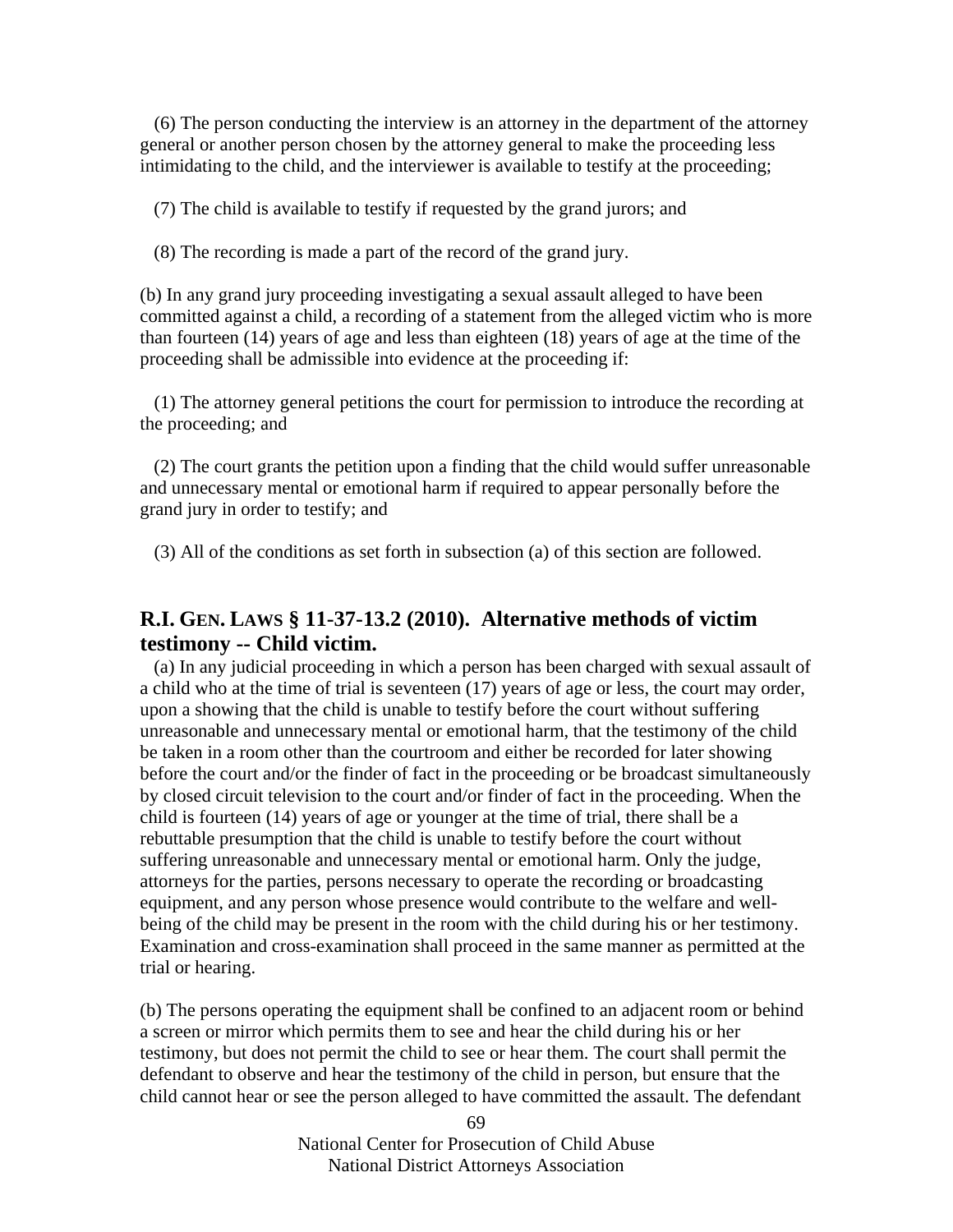shall be afforded a means of communicating with his or her attorney throughout the proceedings, and, upon request of the defendant or his or her attorney, recesses shall be permitted to allow them to confer. The court shall ensure that:

 (1) The recording or broadcast is both visual and aural and is recorded on film or videotape or by other electronic means;

 (2) The recording equipment was capable of making an accurate recording, the operator of the equipment was competent, and the recording is accurate and has not been altered;

(3) Each voice on the recording is identified;

 (4) Each party is afforded an opportunity to view any recording made prior to trial before it is shown in the courtroom; and

(5) The statement is sworn to under oath by the child.

(c) If the court orders the testimony of a child to be so recorded or broadcast, the child shall not be required to testify at the proceeding for which the testimony was taken, and the testimony shall be used in lieu of the live testimony of the child.

#### **R.I. GEN. LAWS § 14-1-68 (2010). Child witness.**

 (a) A videotape recording made by the department of children, youth, and families, a law enforcement officer, or a hospital, of an interview of or statement made by a child who is the subject of any petition filed by the department pursuant to §§ 40-11-7, 14-1-11, and/or 15-7-7, is admissible in any court proceeding under those sections notwithstanding any objection to hearsay statements contained in the videotape, provided it is relevant and material, and provided its probative value substantially outweighs the danger of unfair prejudice to the child's parent, guardian, or other person responsible for the child's welfare. The circumstances of the making of the videotape recording, including the maker's lack of personal knowledge, may be proved to affect its weight.

(b) Prior to the videotaped recording being introduced into evidence the court shall first determine that:

 (1) The statement is sworn to under oath by the child and the significance of the oath is explained to the child;

 (2) The recording is both visual and aural, and is recorded on film or videotaped or by other electronic means;

 (3) The recording equipment was capable of making an accurate recording, the operator of the equipment was competent, and the recording is accurate and has not been altered;

(4) Every voice on the recording is identified;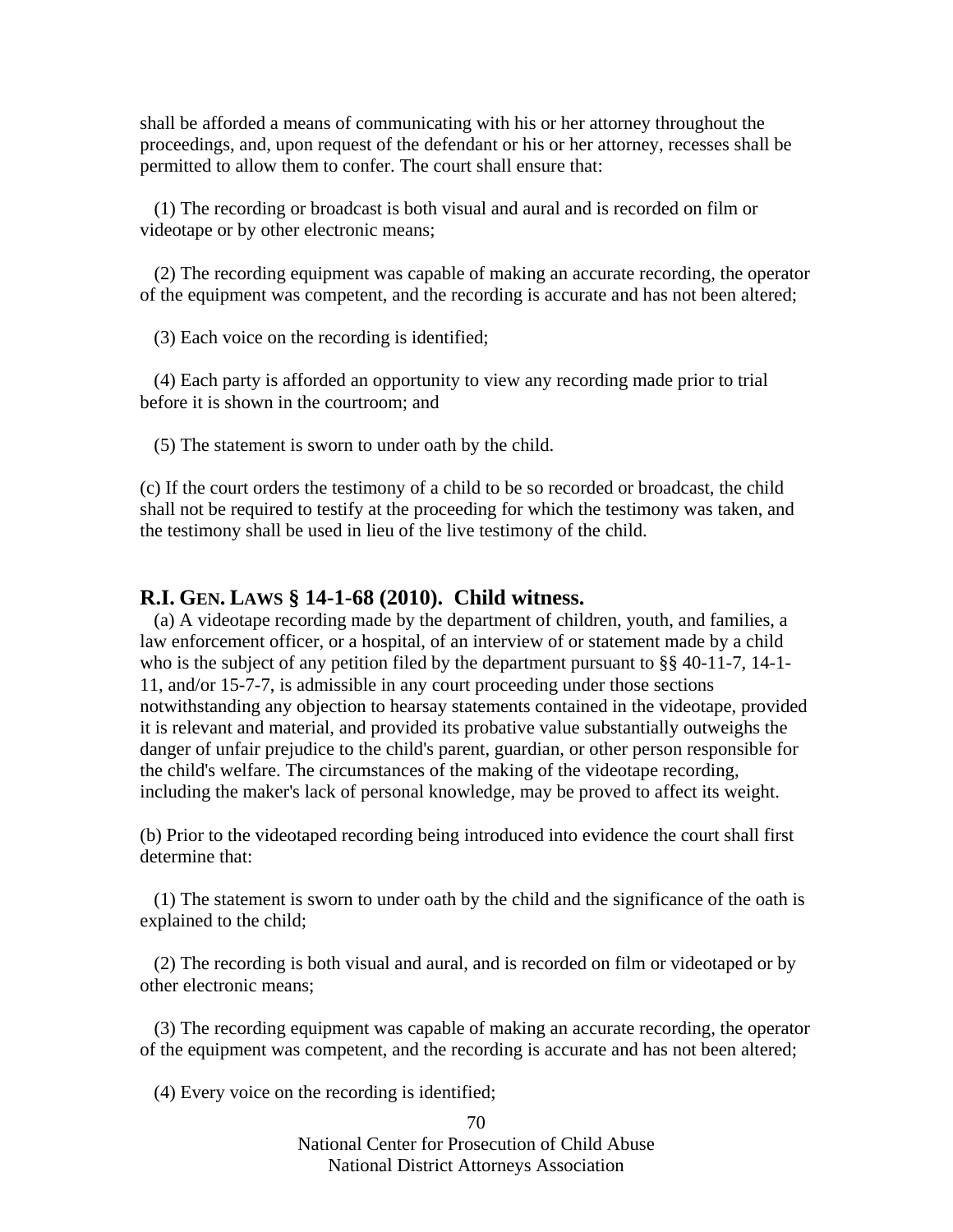(5) The statement was not made in response to questioning calculated to lead the child to make a particular statement;

 (6) The person conducting the interview of the child is available to testify at any court proceeding pursuant to this chapter; and

 (7) The child shall be available to testify at any court proceeding pursuant to this chapter.

# **SOUTH CAROLINA**

### **S.C. CODE ANN. § 17-23-175 (2009). Admissibility of out-of-court statement of child under twelve; determination of trustworthiness; notice to adverse party.**

(A) In a general sessions court proceeding or a delinquency proceeding in family court, an out-of-court statement of a child is admissible if:

(1) the statement was given in response to questioning conducted during an investigative interview of the child;

(2) an audio and visual recording of the statement is preserved on film, videotape, or other electronic means, except as provided in subsection (F);

(3) the child testifies at the proceeding and is subject to cross- examination on the elements of the offense and the making of the out-of-court statement; and

(4) the court finds, in a hearing conducted outside the presence of the jury, that the totality of the circumstances surrounding the making of the statement provides particularized guarantees of trustworthiness.

(B) In determining whether a statement possesses particularized guarantees of trustworthiness, the court may consider, but is not limited to, the following factors:

(1) whether the statement was elicited by leading questions;

(2) whether the interviewer has been trained in conducting investigative interviews of children;

(3) whether the statement represents a detailed account of the alleged offense;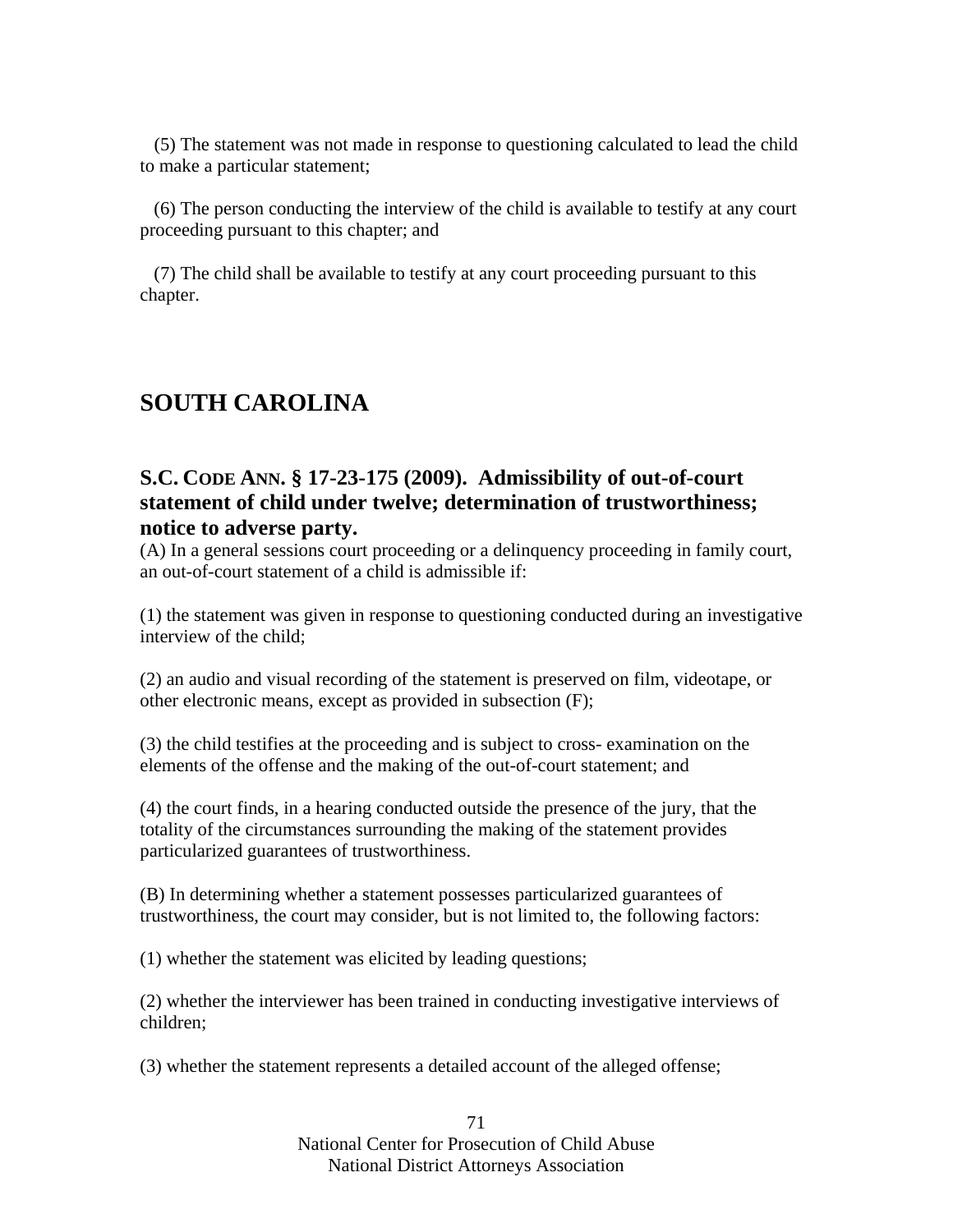(4) whether the statement has internal coherence; and

(5) sworn testimony of any participant which may be determined as necessary by the court.

(C) For purposes of this section, a child is:

(1) a person who is under the age of twelve years at the time of the making of the statement or who functions cognitively, adaptively, or developmentally under the age of twelve at the time of making the statement; and

(2) a person who is the alleged victim of, or witness to, a criminal act for which the defendant, upon conviction, would be required to register pursuant to the provisions of Article 7, Chapter 3, Title 23.

(D) For purposes of this section an investigative interview is the questioning of a child by a law enforcement officer, a Department of Social Services case worker, or other professional interviewing the child on behalf of one of these agencies, or in response to a suspected case of child abuse.

(E)(1) The contents of a statement offered pursuant to this section are subject to discovery pursuant to Rule 5 of the South Carolina Rules of Criminal Procedure.

(2) If the child is twelve years of age or older, an adverse party may challenge the finding that the child functions cognitively, adaptively, or developmentally under the age of twelve.

(F) Out-of-court statements made by a child in response to questioning during an investigative interview that is visually and auditorily recorded will always be given preference. If, however, an electronically unrecorded statement is made to a professional in his professional capacity by a child victim or witness regarding an act of sexual assault or physical abuse, the court may consider the statement in a hearing outside the presence of the jury to determine:

(1) the necessary visual and audio recording equipment was unavailable;

(2) the circumstances surrounding the making of the statement;

(3) the relationship of the professional and the child; and

(4) if the statement possesses particularized guarantees of trustworthiness.

After considering these factors and additional factors the court deems important, the court will make a determination as to whether the statement is admissible pursuant to the provisions of this section.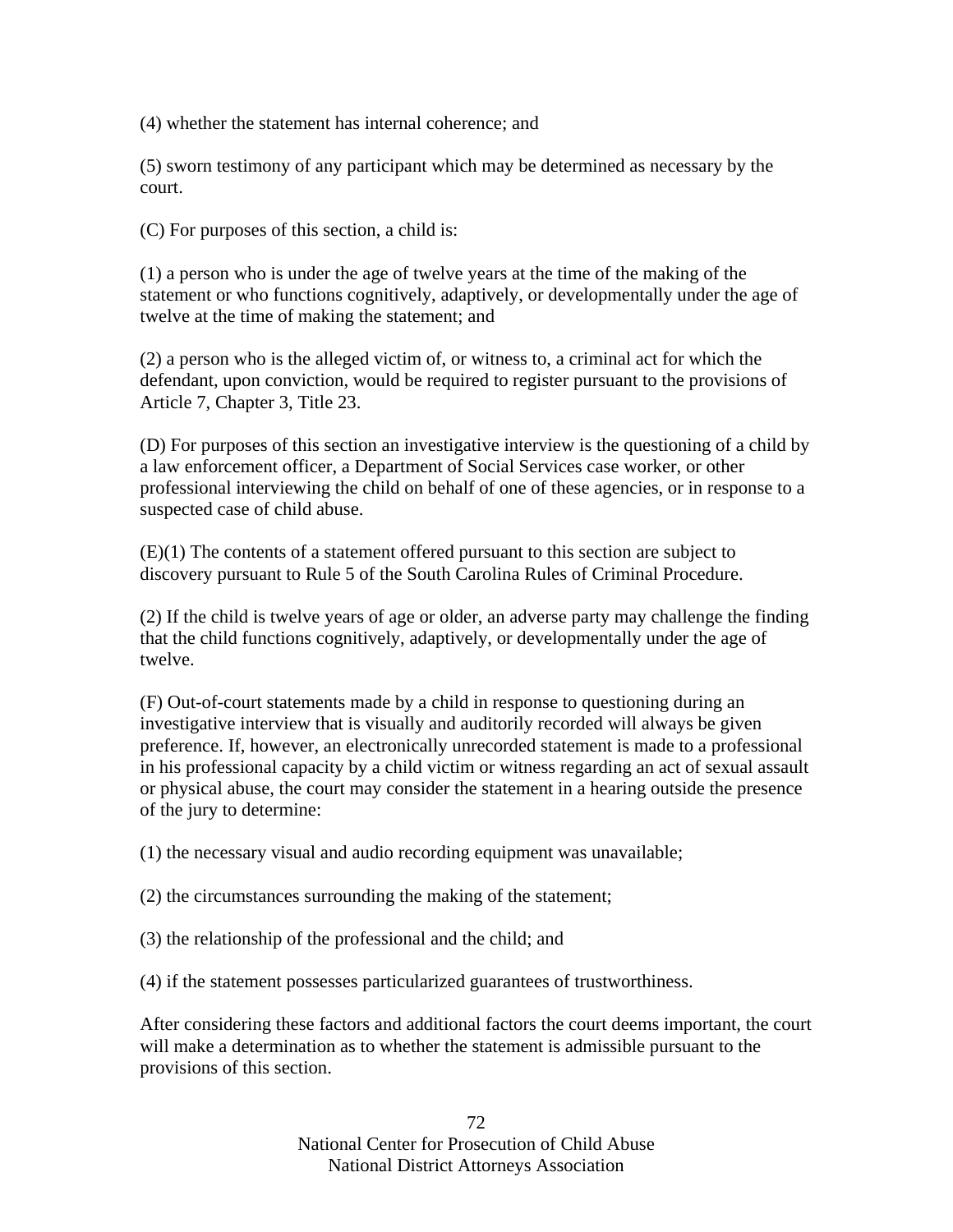### **SOUTH DAKOTA**

#### **S.D. CODIFIED LAWS § 23A-12-9 (2010). Videotape of young sex crime victim's testimony at preliminary hearing or deposition – Use at trial**

If a defendant has been charged with a violation of subdivision  $22-22-1(1)$ , (5), or (6) or § 22-22-7, where the victim is less than sixteen years of age, the prosecuting attorney or defense attorney may apply for an order that the victim's testimony at the preliminary hearing or at a deposition, in addition to being stenographically recorded, be recorded and preserved on videotape. The scope and manner of the examination and cross-examination shall be such as would be allowed at the trial. Notice of any such deposition pursuant to this section shall conform in all respects to the notice requirements contained in § 23A-12-2.

 The application for the order shall be in writing and made at least three days before the preliminary hearing or deposition.

 Upon timely receipt of the application, the court may order that the testimony of the victim given at the preliminary hearing or deposition be taken and preserved on videotape. The videotape shall be transmitted to the clerk of the court in which the action is pending.

 If at the time of trial the court finds that the victim is otherwise unavailable within the meaning of § 19-16-29, or that such testimony would in the opinion of the court be substantially detrimental to the well-being of the victim, the court may admit the videotape of the victim's testimony at the preliminary hearing or deposition as former testimony under § 19-16-30.

#### **S.D. CODIFIED LAWS § 26-8A-16 (2010). Photographs, videotapes, and images of trauma – Collection, maintenance, and destruction**

Any person who receives a report under § 26-8A-3 may take or cause to be taken color photographs, videotapes, or other images of the areas of trauma visible on a child who is the subject of the report and may require a radiological or other medical examination or testing of the child without the consent of the child's parents, guardian, or custodian. All photographs, videotapes, or other images taken pursuant to this section shall be taken by a law enforcement official, the Department of Social Services, or a person authorized by a law enforcement official or the department. All photographs, videotapes, other images, X rays, and test results, or copies of them, shall be sent to the appropriate law enforcement agency or state's attorney or to the Department of Social Services. These photographs, videotapes, and other images need not be made a part of the child's medical or hospital records. Any photograph, videotapes, or other image in the possession of the Department of Social Services shall be destroyed by the Department of Social Services if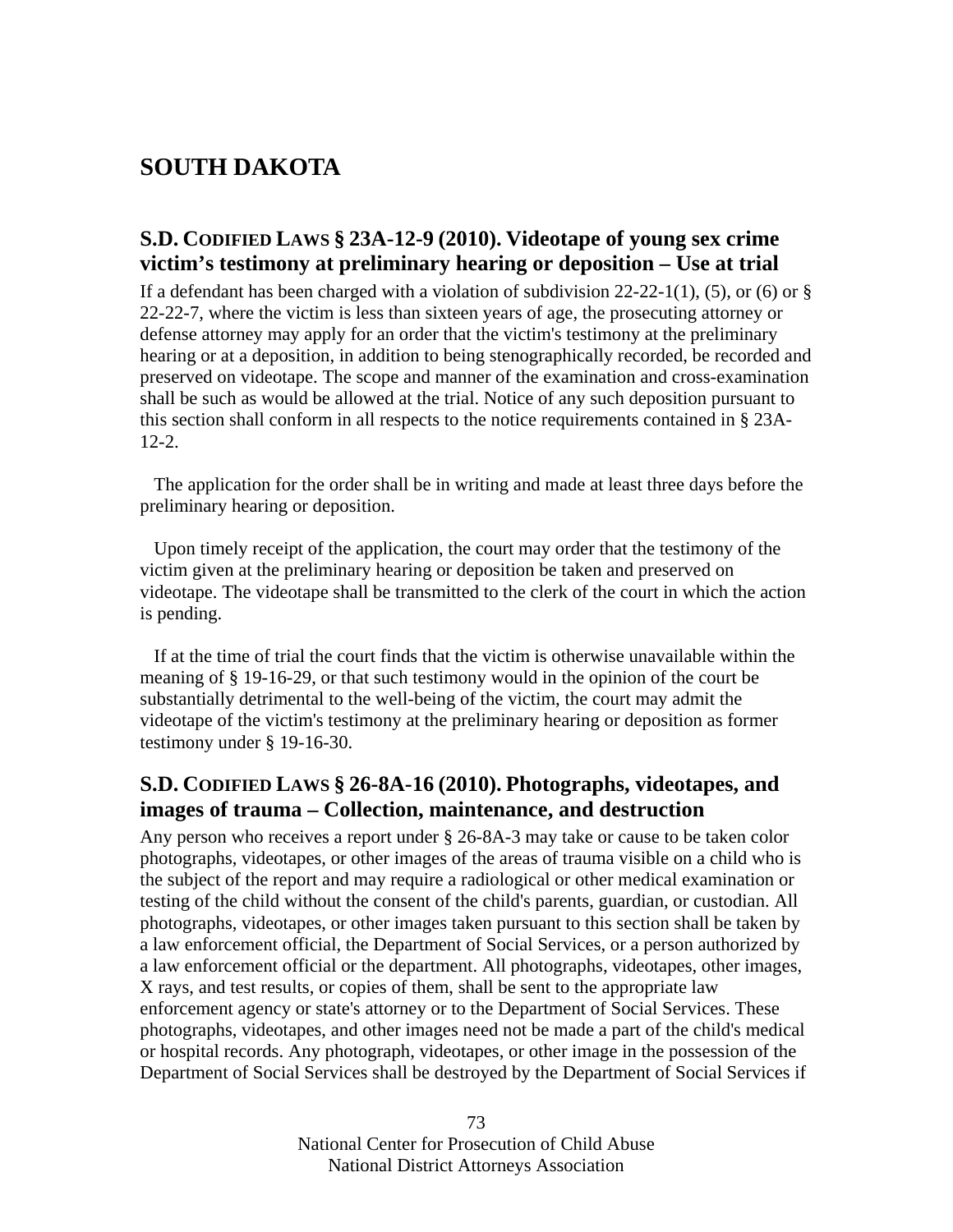no criminal prosecution or civil action is initiated within three years of the date that such material was received by the Department of Social Services.

## **TENNESSEE**

### **TENN. CODE ANN. § 24-7-117 (2010). Audio-visually recorded testimony in child sexual abuse proceedings.**

(a) This section shall apply to proceedings in the prosecution of offenses defined in § 37- 1-602 as "child sexual abuse" and to any civil proceeding in which child sexual abuse as defined in § 37-1-602 is an issue, and it shall apply only to the statements of a child or children under the age of thirteen (13) years of age who are victims of such abuse.

(b) The court may, on the motion of any party, order that the testimony of the child be taken outside the courtroom and be recorded for showing in the courtroom before the court and the finder of fact. Only the court, the attorneys for the parties, the defendant, persons necessary to operate the equipment, and any person whose presence would contribute to the welfare and well-being of the child may be present in the room with the child during the child's testimony. Only the attorneys or the court may question the child. The persons operating the equipment shall be confined to an adjacent room or behind a screen or mirror that permits such persons to see and hear the child during the child's testimony, but does not permit the child to see or hear them. The court shall permit the defendant to observe and hear the testimony of the child in person. The court shall also ensure that:

 (1) The recording is both visual and oral and is recorded on film or videotape or by other similar audio-visual means;

 (2) The recording equipment was capable of making an accurate recording, the operator was competent, and the recording is accurate and is not altered;

(3) Each voice on the recording is identified; and

 (4) The attorney for the defendant is afforded an opportunity to view the recording before it is shown in the courtroom.

(c) The court may, on the motion of either party upon showing of good cause, order that additional testimony of the child be taken, if time and circumstances permit, outside the courtroom and be recorded for showing in the courtroom before the court and the finder of fact in the proceeding in accordance with subsection (b). If time and circumstances do not permit such additional out of court recording, the court may order the child to testify in court. The testimony of the child shall be restricted to the matters specified by the court as the basis for granting such order.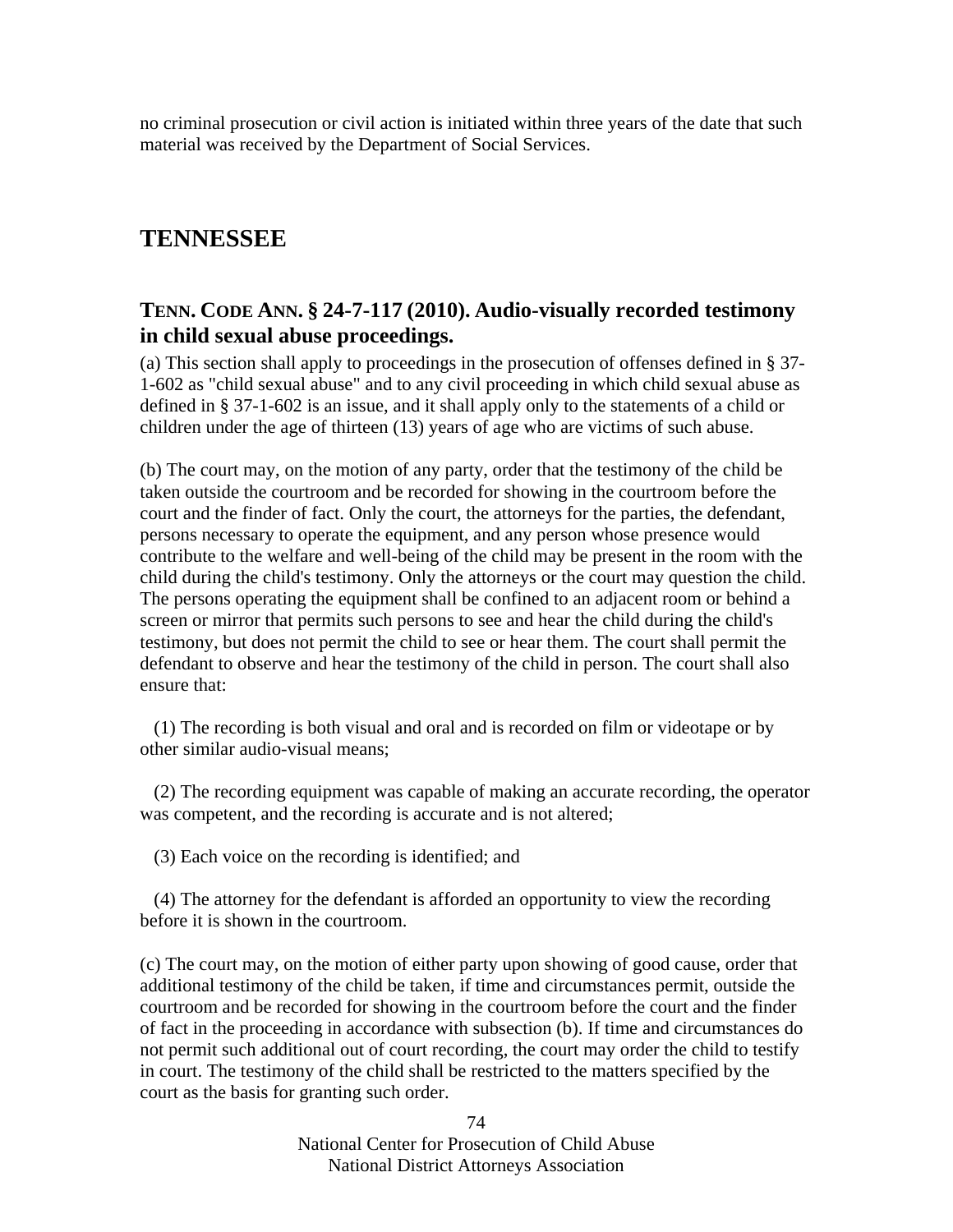(d) If the court orders the testimony of a child to be taken under subsection (b) or (c), the child shall not be required to testify in court at the proceeding for which the testimony was taken, unless so ordered pursuant to subsection (c).

#### **TENN. CODE ANN. § 24-7-123 (2010). Admission of video recording of interview of child describing sexual conduct.**

(a) Notwithstanding any provision of this part to the contrary, a video recording of an interview of a child by a forensic interviewer containing a statement made by the child under thirteen (13) years of age describing any act of sexual contact performed with or on the child by another is admissible and may be considered for its bearing on any matter to which it is relevant in evidence at the trial of the person for any offense arising from the sexual contact if the requirements of this section are met.

(b) A video recording may be admitted as provided in subsection (a) if:

 (1) The child testifies, under oath, that the offered video recording is a true and correct recording of the events contained in the video recording and the child is available for cross examination;

 (2) The video recording is shown to the reasonable satisfaction of the court, in a hearing conducted pre-trial, to possess particularized guarantees of trustworthiness. In determining whether a statement possesses particularized guarantees of trustworthiness, the court shall consider the following factors:

(A) The mental and physical age and maturity of the child;

 (B) Any apparent motive the child may have to falsify or distort the event, including, but not limited to, bias or coercion;

(C) The timing of the child's statement;

(D) The nature and duration of the alleged abuse;

 (E) Whether the child's young age makes it unlikely that the child fabricated a statement that represents a graphic, detailed account beyond the child's knowledge and experience;

(F) Whether the statement is spontaneous or directly responsive to questions;

 (G) Whether the manner in which the interview was conducted was reliable, including, but not limited to, the absence of any leading questions;

 (H) Whether extrinsic evidence exists to show the defendant's opportunity to commit the act complained of in the child's statement;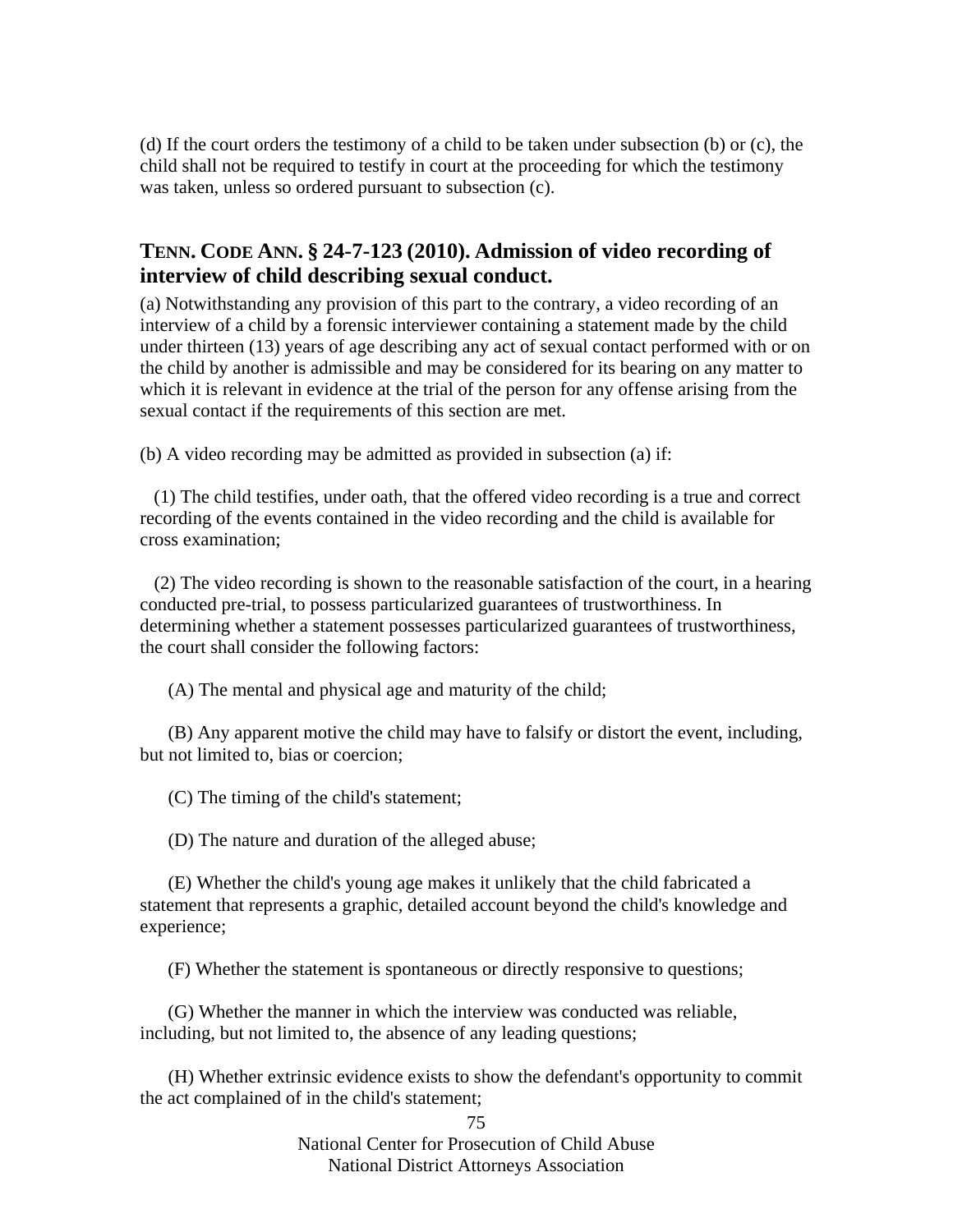(I) The relationship of the child to the offender;

 (J) Whether the equipment that was used to make the video recording was capable of making an accurate recording; and

(K) Any other factor deemed appropriate by the court;

 (3) The interview was conducted by a forensic interviewer who met the following qualifications at the time the video recording was made, as determined by the court:

 (A) Was employed by a child advocacy center that meets the requirements of § 9-4-  $213(a)$  or (b);

 (B) Had graduated from an accredited college or university with a bachelor's degree in a field related to social service, education, criminal justice, nursing, psychology or other similar profession;

 (C) Had experience equivalent to three (3) years of fulltime professional work in one (1) or a combination of the following areas:

(i) Child protective services;

(ii) Criminal justice;

(iii) Clinical evaluation;

(iv) Counseling; or

(v) Forensic interviewing or other comparable work with children;

 (D) Had completed a minimum of forty (40) hours of forensic training in interviewing traumatized children and fifteen (15) hours of continuing education annually;

 (E) Had completed a minimum of eight (8) hours of interviewing under the supervision of a qualified forensic interviewer of children;

 (F) Had knowledge of child development through coursework, professional training or experience;

 (G) Had no criminal history as determined through a criminal records background check; and

(H) Had actively participated in peer review;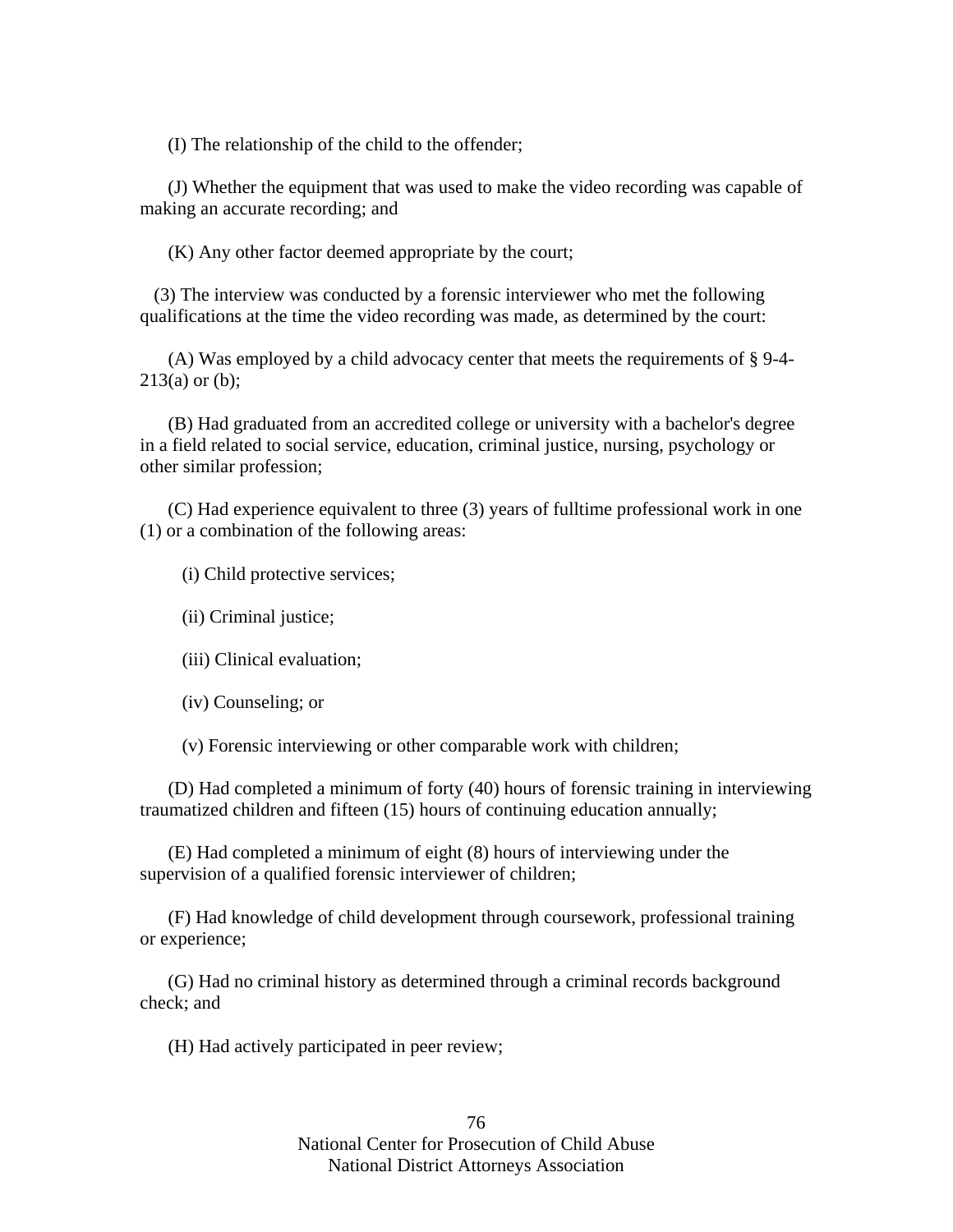(4) The recording is both visual and oral and is recorded on film or videotape or by other similar audio-visual means;

 (5) The entire interview of the child was recorded on the video recording and the video recording is unaltered and accurately reflects the interview of the child; and

 (6) Every voice heard on the video recording is properly identified as determined by the court.

(c) The video recording admitted pursuant to this section shall be discoverable pursuant to the Tennessee rules of criminal procedure.

(d) The court shall make specific findings of fact, on the record, as to the basis for its ruling under this section.

(e) The court shall enter a protective order to restrict the video recording used pursuant to this section from further disclosure or dissemination. The video recording shall not become a public record in any legal proceeding. The court shall order the video recording be sealed and preserved following the conclusion of the criminal proceeding.

### **TENN. CODE ANN. § 37-1-609 (2010). Photographs and examinations of suspected abuse – Video recordings.**

(a) Any person required to investigate cases of suspected child sexual abuse may take or cause to be taken photographs of the areas of trauma visible on a child who is the subject of a report and, if the condition of the child indicates a need for a medical examination, may cause the child to be referred for diagnosis to a licensed physician or an emergency department in a hospital without the consent of the child's parents, legal guardian or legal custodian. Any licensed physician who, based on information furnished by the investigator, the parents or other persons having knowledge of the situation, or the child, or on personal observation of the child, suspects that a child has been sexually abused may authorize appropriate examinations to be performed on the child without the consent of the child's parents, legal guardian or legal custodian.

(b) Any photograph or report on examinations made or x-rays taken pursuant to this section, or copies thereof, shall be sent to the department as soon as possible, at which point such records shall be available to the members of the team. All state, county and local agencies shall give the team or the department access to records in their custody and shall otherwise cooperate fully with the investigation.

(c) At the initial investigation of child sexual abuse by the child protection team, and at any subsequent investigations as deemed appropriate by the team, when a justifiable suspicion of sexual abuse exists, a videotape recording that meets the standards as established by § 24-7-117 may be taken of the traumatized victim. The video recording shall be taken for the purpose of indicating the child's physical or mental condition at the time the report is investigated and shall be made available for future reference and for utilization as provided in this part.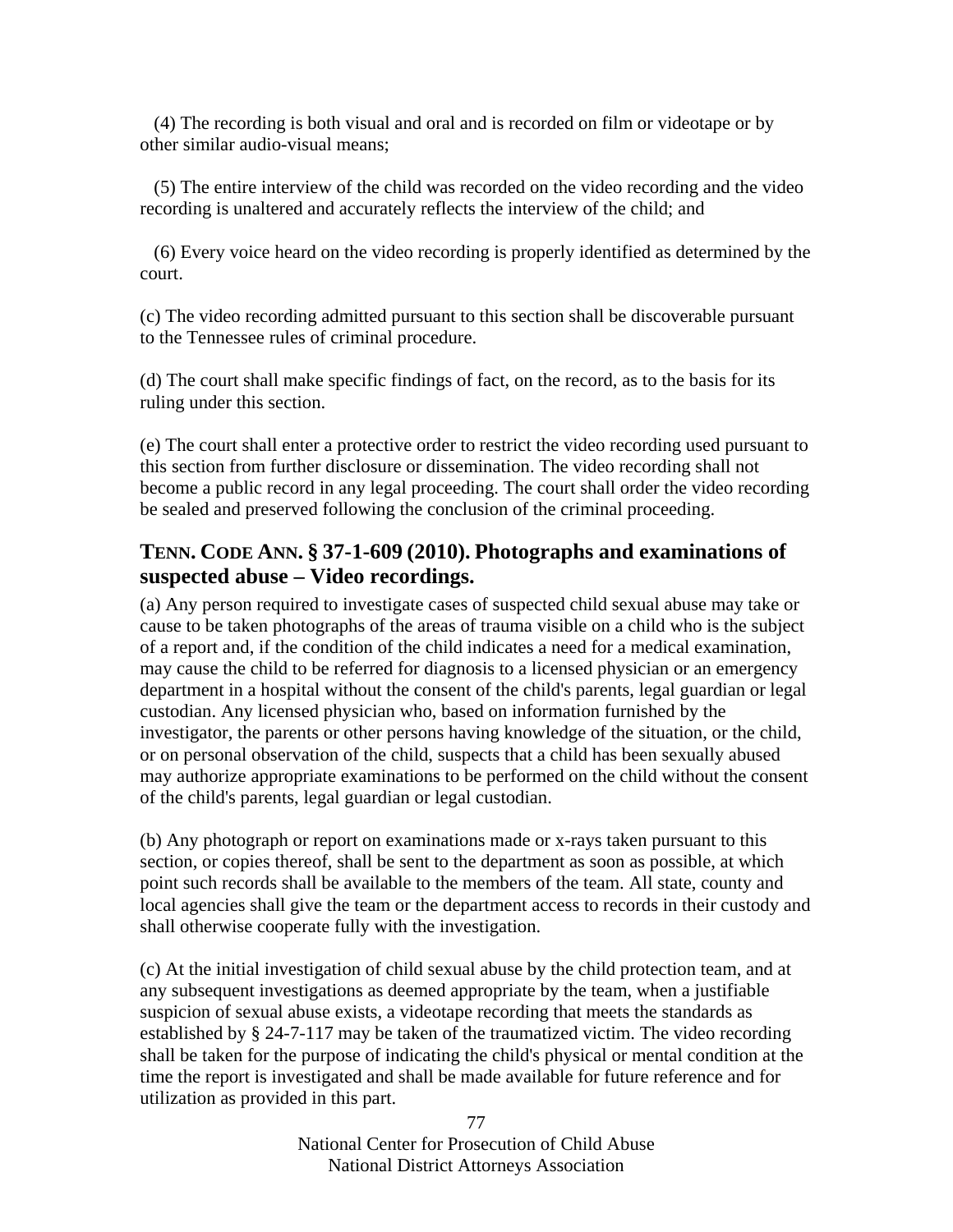# **TEXAS**

#### **TEX. FAM. CODE § 104.002 (2010). Prerecorded Statement of Child**

If a child 12 years of age or younger is alleged in a suit under this title to have been abused, the recording of an oral statement of the child recorded prior to the proceeding is admissible into evidence if:

(1) no attorney for a party was present when the statement was made;

 (2) the recording is both visual and aural and is recorded on film or videotape or by other electronic means;

 (3) the recording equipment was capable of making an accurate recording, the operator was competent, and the recording is accurate and has not been altered;

 (4) the statement was not made in response to questioning calculated to lead the child to make a particular statement;

(5) each voice on the recording is identified;

 (6) the person conducting the interview of the child in the recording is present at the proceeding and available to testify or be cross-examined by either party; and

 (7) each party is afforded an opportunity to view the recording before it is offered into evidence.

#### **TEX. FAM. CODE § 104.003 (2010). Prerecorded Videotaped Testimony of Child**

(a) The court may, on the motion of a party to the proceeding, order that the testimony of the child be taken outside the courtroom and be recorded for showing in the courtroom before the court, the finder of fact, and the parties to the proceeding.

(b) Only an attorney for each party, an attorney ad litem for the child or other person whose presence would contribute to the welfare and well-being of the child, and persons necessary to operate the equipment may be present in the room with the child during the child's testimony.

(c) Only the attorneys for the parties may question the child.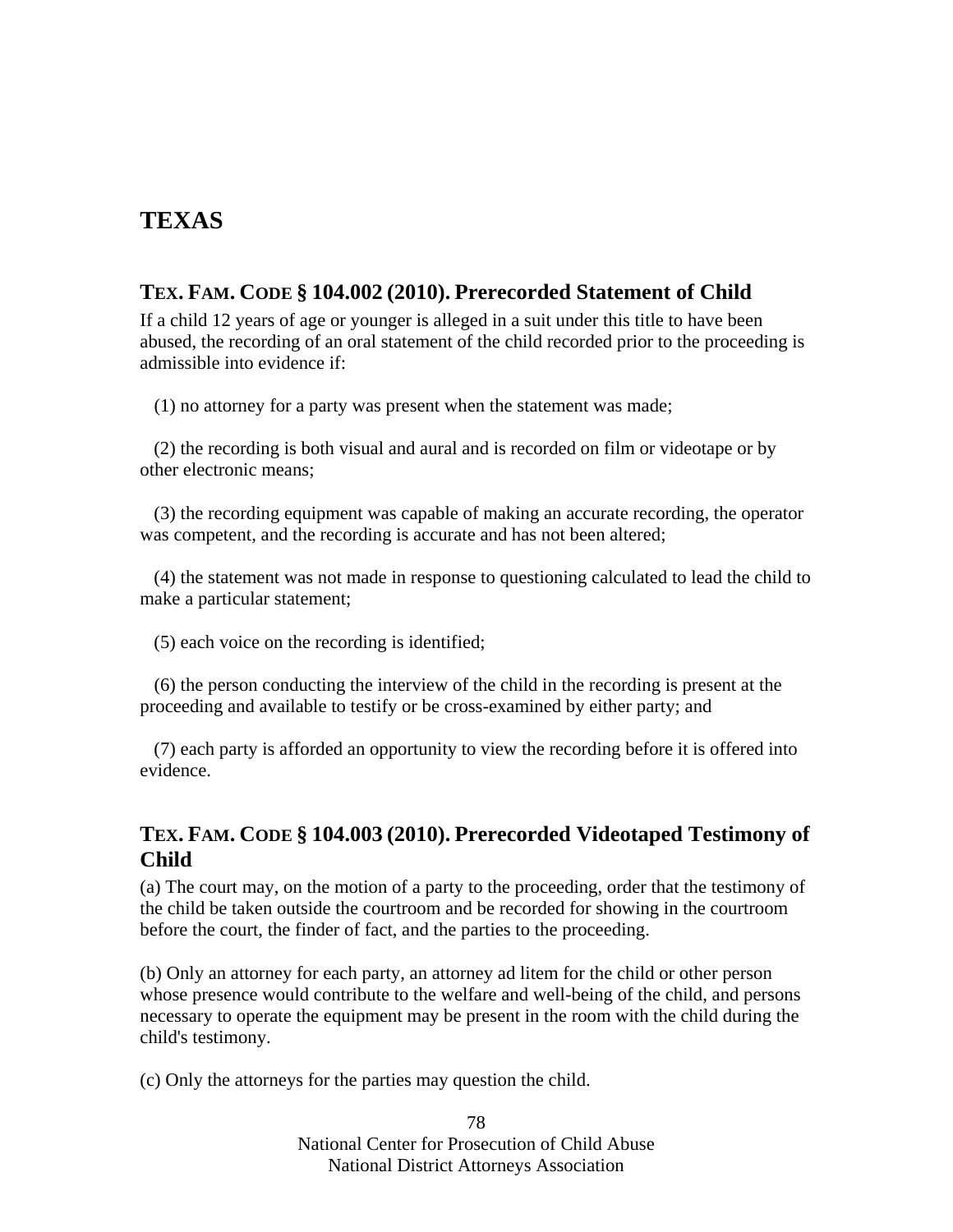(d) The persons operating the equipment shall be placed in a manner that prevents the child from seeing or hearing them.

(e) The court shall ensure that:

 (1) the recording is both visual and aural and is recorded on film or videotape or by other electronic means;

 (2) the recording equipment was capable of making an accurate recording, the operator was competent, and the recording is accurate and is not altered;

(3) each voice on the recording is identified; and

 (4) each party to the proceeding is afforded an opportunity to view the recording before it is shown in the courtroom.

#### **TEX. FAM. CODE § 104.005 (2010). Substitution for In-Court Testimony of Child**

(a) If the testimony of a child is taken as provided by this chapter, the child may not be compelled to testify in court during the proceeding.

(b) The court may allow the testimony of a child of any age to be taken in any manner provided by this chapter if the child, because of a medical condition, is incapable of testifying in open court.

#### **TEX. FAM. CODE § 261.302 (2010). Conduct of Investigation**

(a) The investigation may include:

 (1) a visit to the child's home, unless the alleged abuse or neglect can be confirmed or clearly ruled out without a home visit; and

 (2) an interview with and examination of the subject child, which may include a medical, psychological, or psychiatric examination.

(b) The interview with and examination of the child may:

 (1) be conducted at any reasonable time and place, including the child's home or the child's school;

 (2) include the presence of persons the department or designated agency determines are necessary; and

(3) include transporting the child for purposes relating to the interview or investigation.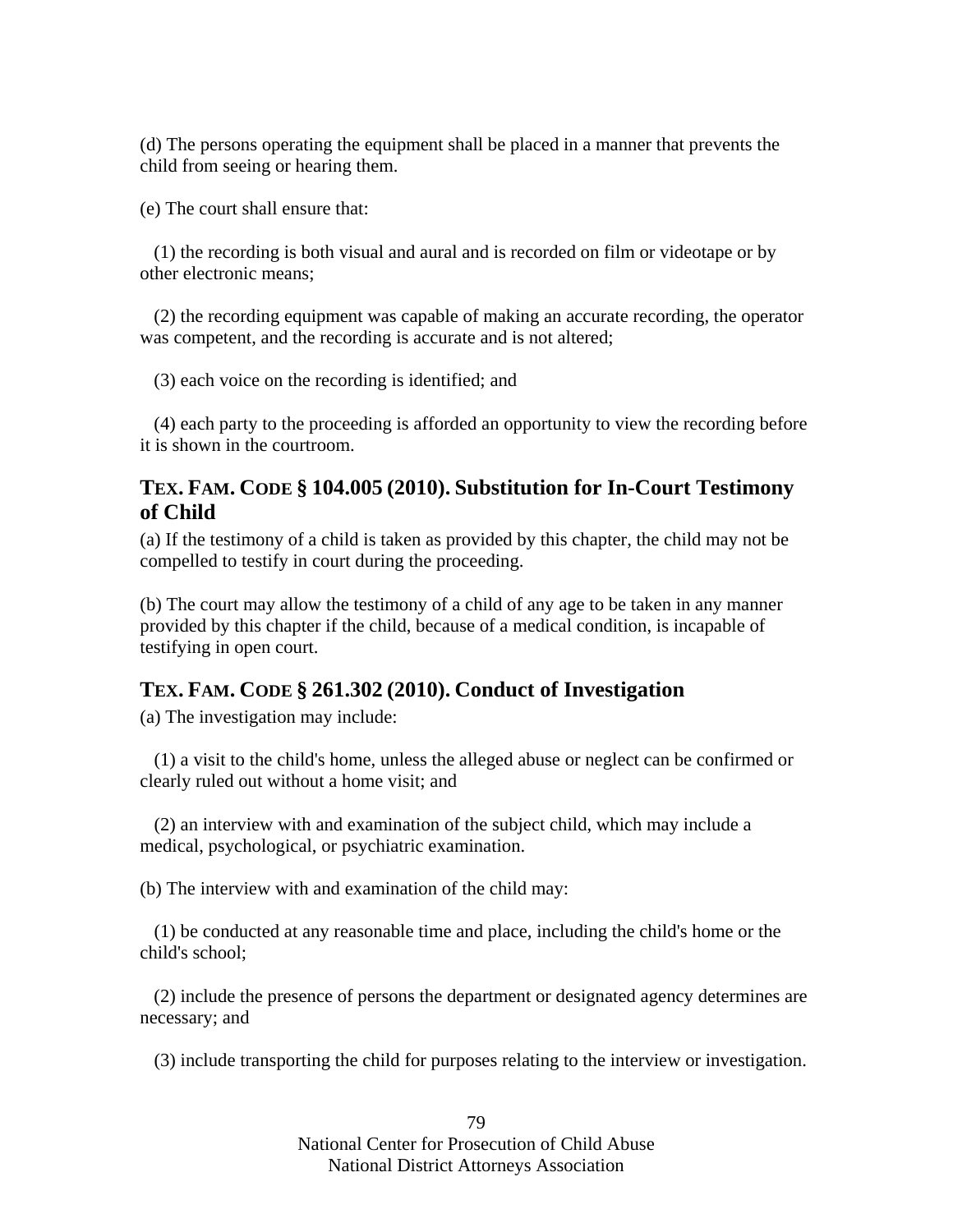(b-1) Before the department may transport a child as provided by Subsection (b)(3), the department shall attempt to notify the parent or other person having custody of the child of the transport.

(c) The investigation may include an interview with the child's parents and an interview with and medical, psychological, or psychiatric examination of any child in the home.

(d) If, before an investigation is completed, the investigating agency believes that the immediate removal of a child from the child's home is necessary to protect the child from further abuse or neglect, the investigating agency shall file a petition or take other action under Chapter 262 to provide for the temporary care and protection of the child.

(e) An interview with a child conducted by the department during the investigation stage shall be audiotaped or videotaped. An interview with a child alleged to be a victim of physical abuse or sexual abuse conducted by an investigating agency other than the department shall be audiotaped or videotaped unless the investigating agency determines that good cause exists for not audiotaping or videotaping the interview in accordance with rules of the agency. Good cause may include, but is not limited to, such considerations as the age of the child and the nature and seriousness of the allegations under investigation. Nothing in this subsection shall be construed as prohibiting the investigating agency from audiotaping or videotaping an interview of a child on any case for which such audiotaping or videotaping is not required under this subsection. The fact that the investigating agency failed to audiotape or videotape an interview is admissible at the trial of the offense that is the subject of the interview.

(f) A person commits an offense if the person is notified of the time of the transport of a child by the department and the location from which the transport is initiated and the person is present at the location when the transport is initiated and attempts to interfere with the department's investigation. An offense under this subsection is a Class B misdemeanor. It is an exception to the application of this subsection that the department requested the person to be present at the site of the transport.

### **TEX. CODE CRIM. PROC. ANN. ART. 38.071 (2010). Testimony of Child Who is Victim of Offense**

Sec. 1. This article applies only to a hearing or proceeding in which the court determines that a child younger than 13 years of age would be unavailable to testify in the presence of the defendant about an offense defined by any of the following sections of the Penal Code:

- (1) Section 19.02 (Murder);
- (2) Section 19.03 (Capital Murder);
- (3) Section 19.04 (Manslaughter);
- (4) Section 20.04 (Aggravated Kidnapping);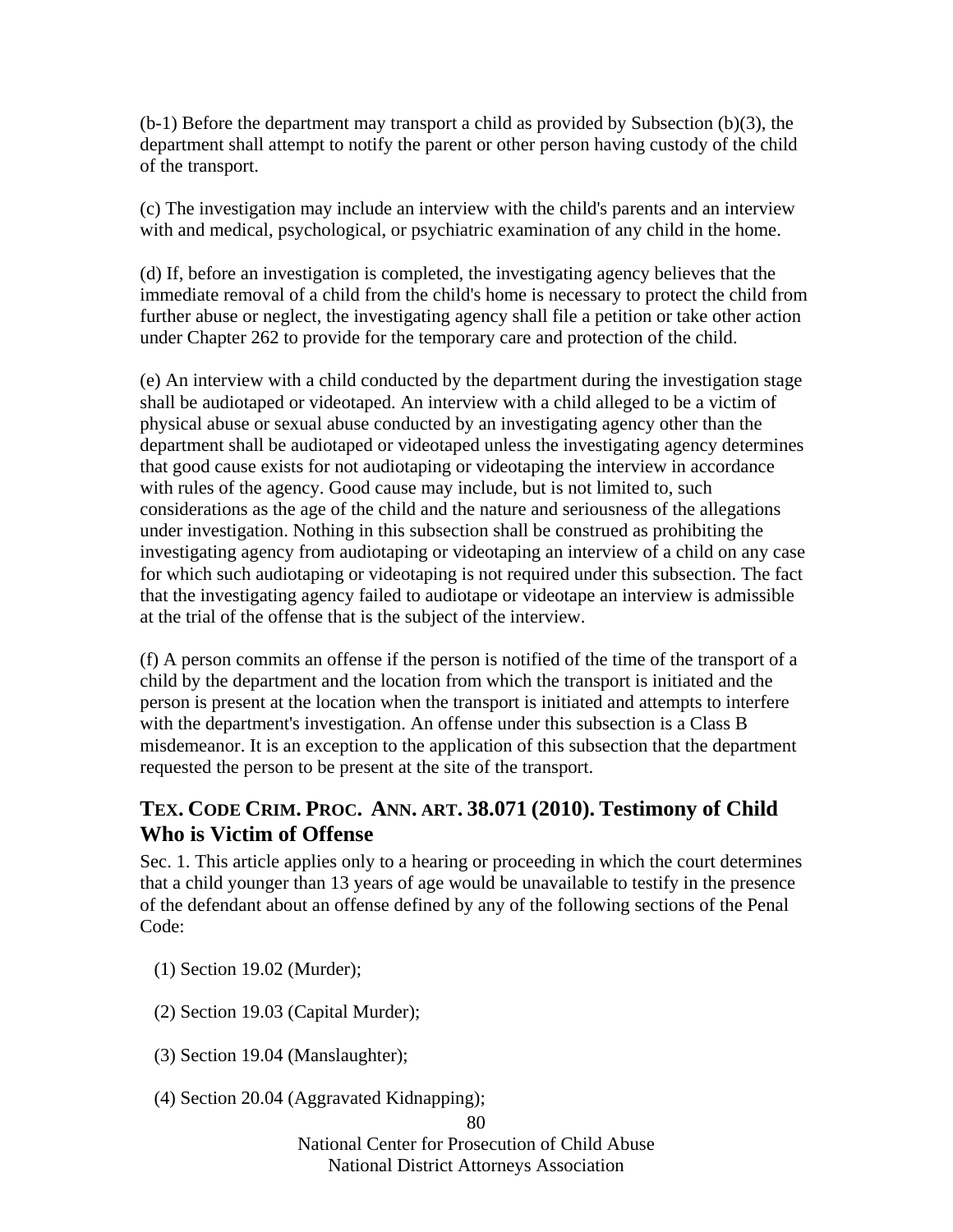(5) Section 21.11 (Indecency with a Child);

(6) Section 22.011 (Sexual Assault);

(7) Section 22.02 (Aggravated Assault);

(8) Section 22.021 (Aggravated Sexual Assault);

(9) Section 22.04(e) (Injury to a Child, Elderly Individual, or Disabled Individual);

 (10) Section 22.04(f) (Injury to a Child, Elderly Individual, or Disabled Individual), if the conduct is committed intentionally or knowingly;

(11) Section 25.02 (Prohibited Sexual Conduct);

(12) Section 29.03 (Aggravated Robbery);

(13) Section 43.25 (Sexual Performance by a Child); or

(14) Section 21.02 (Continuous Sexual Abuse of Young Child or Children).

Sec. 2. (a) The recording of an oral statement of the child made before the indictment is returned or the complaint has been filed is admissible into evidence if the court makes a determination that the factual issues of identity or actual occurrence were fully and fairly inquired into in a detached manner by a neutral individual experienced in child abuse cases that seeks to find the truth of the matter.

 (b) If a recording is made under Subsection (a) of this section and after an indictment is returned or a complaint has been filed, by motion of the attorney representing the state or the attorney representing the defendant and on the approval of the court, both attorneys may propound written interrogatories that shall be presented by the same neutral individual who made the initial inquiries, if possible, and recorded under the same or similar circumstances of the original recording with the time and date of the inquiry clearly indicated in the recording.

 (c) A recording made under Subsection (a) of this section is not admissible into evidence unless a recording made under Subsection (b) is admitted at the same time if a recording under Subsection (b) was requested prior to the time of the hearing or proceeding.

Sec. 3. (a) On its own motion or on the motion of the attorney representing the state or the attorney representing the defendant, the court may order that the testimony of the child be taken in a room other than the courtroom and be televised by closed circuit equipment in the courtroom to be viewed by the court and the finder of fact. To the extent practicable, only the judge, the court reporter, the attorneys for the defendant and for the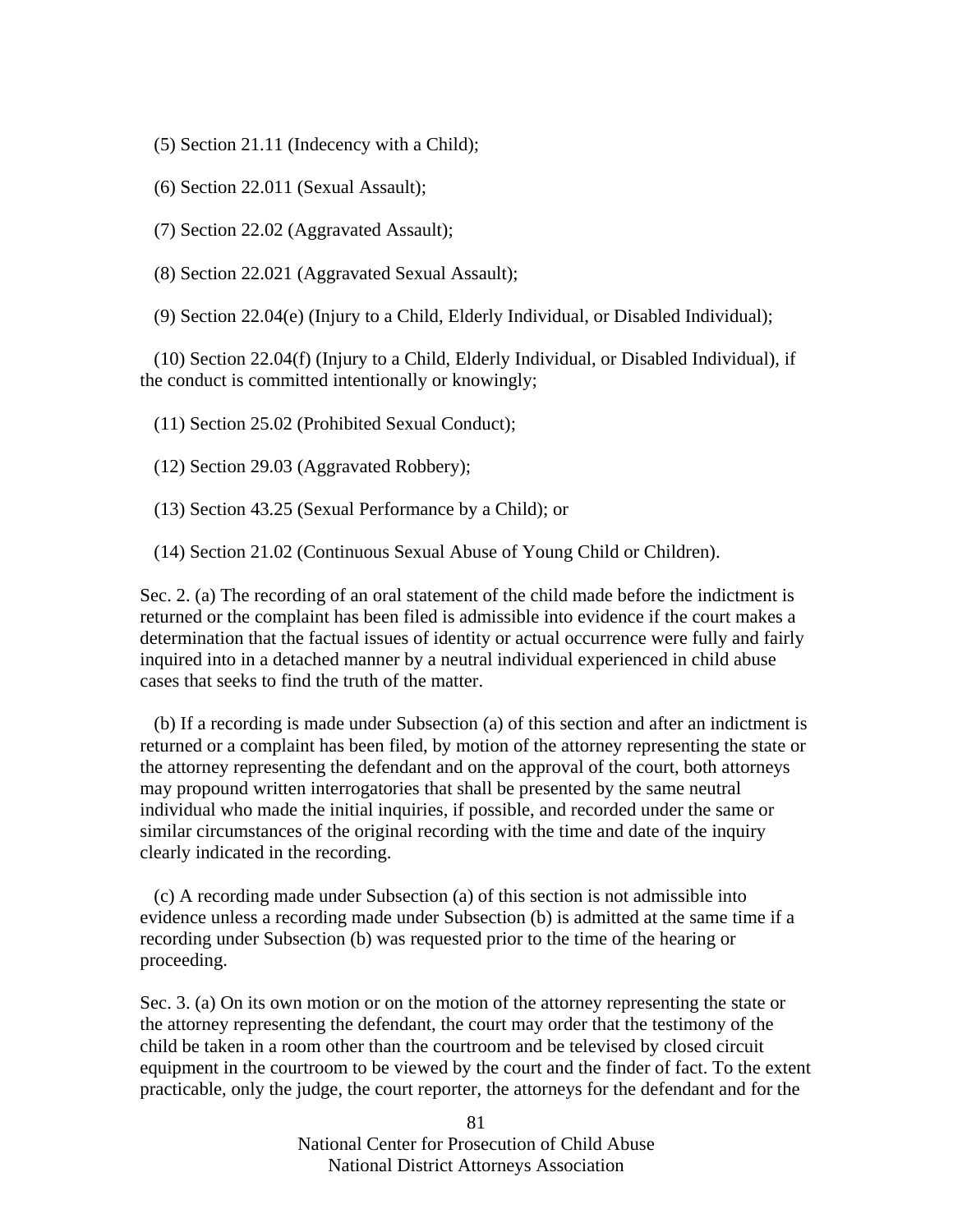state, persons necessary to operate the equipment, and any person whose presence would contribute to the welfare and well-being of the child may be present in the room with the child during his testimony. Only the attorneys and the judge may question the child. To the extent practicable, the persons necessary to operate the equipment shall be confined to an adjacent room or behind a screen or mirror that permits them to see and hear the child during his testimony, but does not permit the child to see or hear them. The court shall permit the defendant to observe and hear the testimony of the child and to communicate contemporaneously with his attorney during periods of recess or by audio contact, but the court shall attempt to ensure that the child cannot hear or see the defendant. The court shall permit the attorney for the defendant adequate opportunity to confer with the defendant during cross-examination of the child. On application of the attorney for the defendant, the court may recess the proceeding before or during cross-examination of the child for a reasonable time to allow the attorney for the defendant to confer with defendant.

 (b) The court may set any other conditions and limitations on the taking of the testimony that it finds just and appropriate, taking into consideration the interests of the child, the rights of the defendant, and any other relevant factors.

Sec. 4. (a) After an indictment has been returned or a complaint filed, on its own motion or on the motion of the attorney representing the state or the attorney representing the defendant, the court may order that the testimony of the child be taken outside the courtroom and be recorded for showing in the courtroom before the court and the finder of fact. To the extent practicable, only those persons permitted to be present at the taking of testimony under Section 3 of this article may be present during the taking of the child's testimony, and the persons operating the equipment shall be confined from the child's sight and hearing as provided by Section 3. The court shall permit the defendant to observe and hear the testimony of the child and to communicate contemporaneously with his attorney during periods of recess or by audio contact but shall attempt to ensure that the child cannot hear or see the defendant.

 (b) The court may set any other conditions and limitations on the taking of the testimony that it finds just and appropriate, taking into consideration the interests of the child, the rights of the defendant, and any other relevant factors. The court shall also ensure that:

 (1) the recording is both visual and aural and is recorded on film or videotape or by other electronic means;

 (2) the recording equipment was capable of making an accurate recording, the operator was competent, the quality of the recording is sufficient to allow the court and the finder of fact to assess the demeanor of the child and the interviewer, and the recording is accurate and is not altered;

(3) each voice on the recording is identified;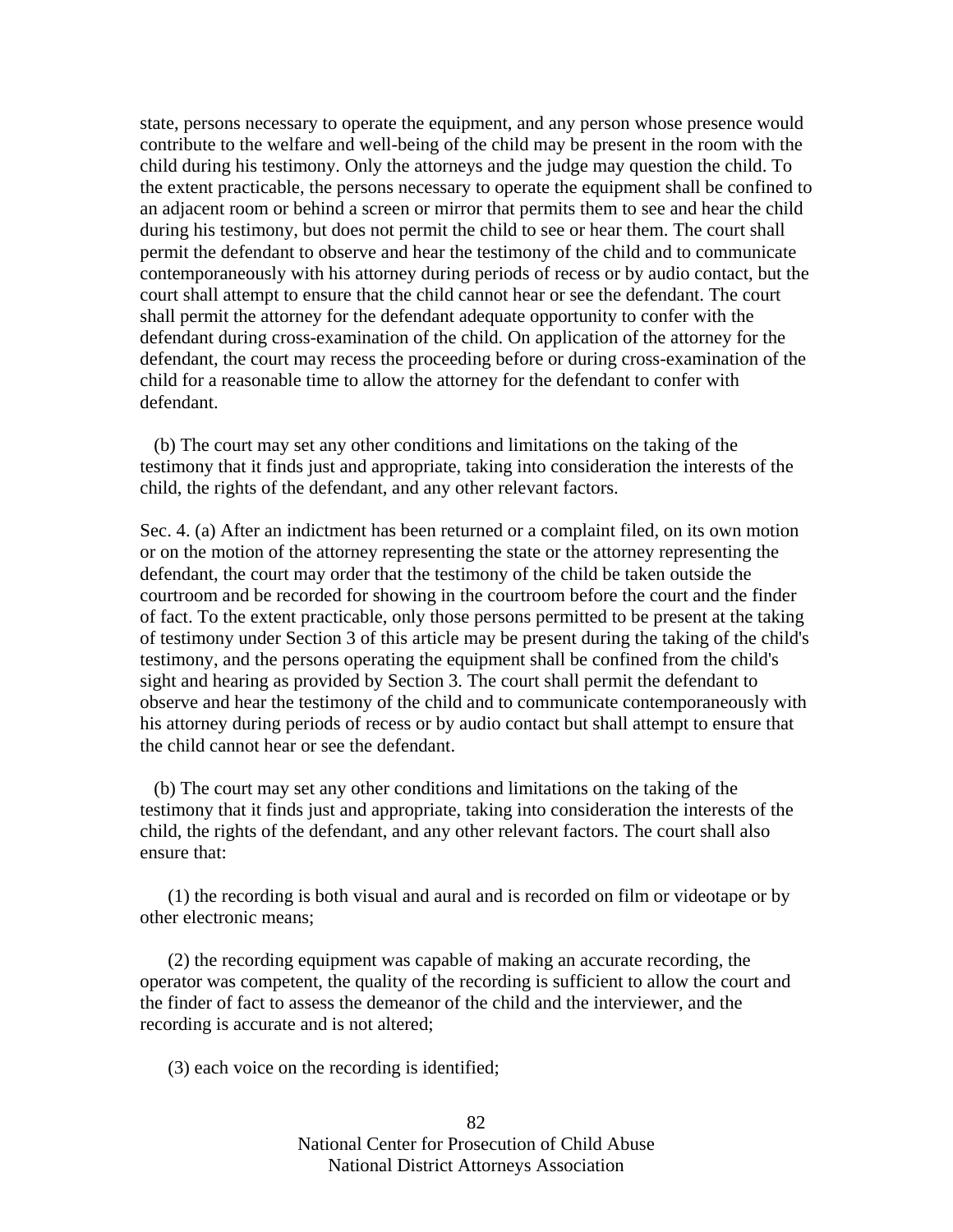(4) the defendant, the attorneys for each party, and the expert witnesses for each party are afforded an opportunity to view the recording before it is shown in the courtroom;

 (5) before giving his testimony, the child was placed under oath or was otherwise admonished in a manner appropriate to the child's age and maturity to testify truthfully;

 (6) the court finds from the recording or through an in camera examination of the child that the child was competent to testify at the time the recording was made; and

 (7) only one continuous recording of the child was made or the necessity for pauses in the recordings or for multiple recordings is established at the hearing or proceeding.

 (c) After a complaint has been filed or an indictment returned charging the defendant, on the motion of the attorney representing the state, the court may order that the deposition of the child be taken outside of the courtroom in the same manner as a deposition may be taken in a civil matter. A deposition taken under this subsection is admissible into evidence.

Sec. 5. (a) On the motion of the attorney representing the state or the attorney representing the defendant and on a finding by the court that the following requirements have been substantially satisfied, the recording of an oral statement of the child made before a complaint has been filed or an indictment returned is admissible into evidence if:

(1) no attorney or peace officer was present when the statement was made;

 (2) the recording is both visual and aural and is recorded on film or videotape or by other electronic means;

 (3) the recording equipment was capable of making an accurate recording, the operator of the equipment was competent, the quality of the recording is sufficient to allow the court and the finder of fact to assess the demeanor of the child and the interviewer, and the recording is accurate and has not been altered;

 (4) the statement was not made in response to questioning calculated to lead the child to make a particular statement;

(5) every voice on the recording is identified;

 (6) the person conducting the interview of the child in the recording is expert in the handling, treatment, and investigation of child abuse cases, present at the hearing or proceeding, called by the state, and subject to cross-examination;

 (7) immediately after a complaint was filed or an indictment returned, the attorney representing the state notified the court, the defendant, and the attorney representing the defendant of the existence of the recording;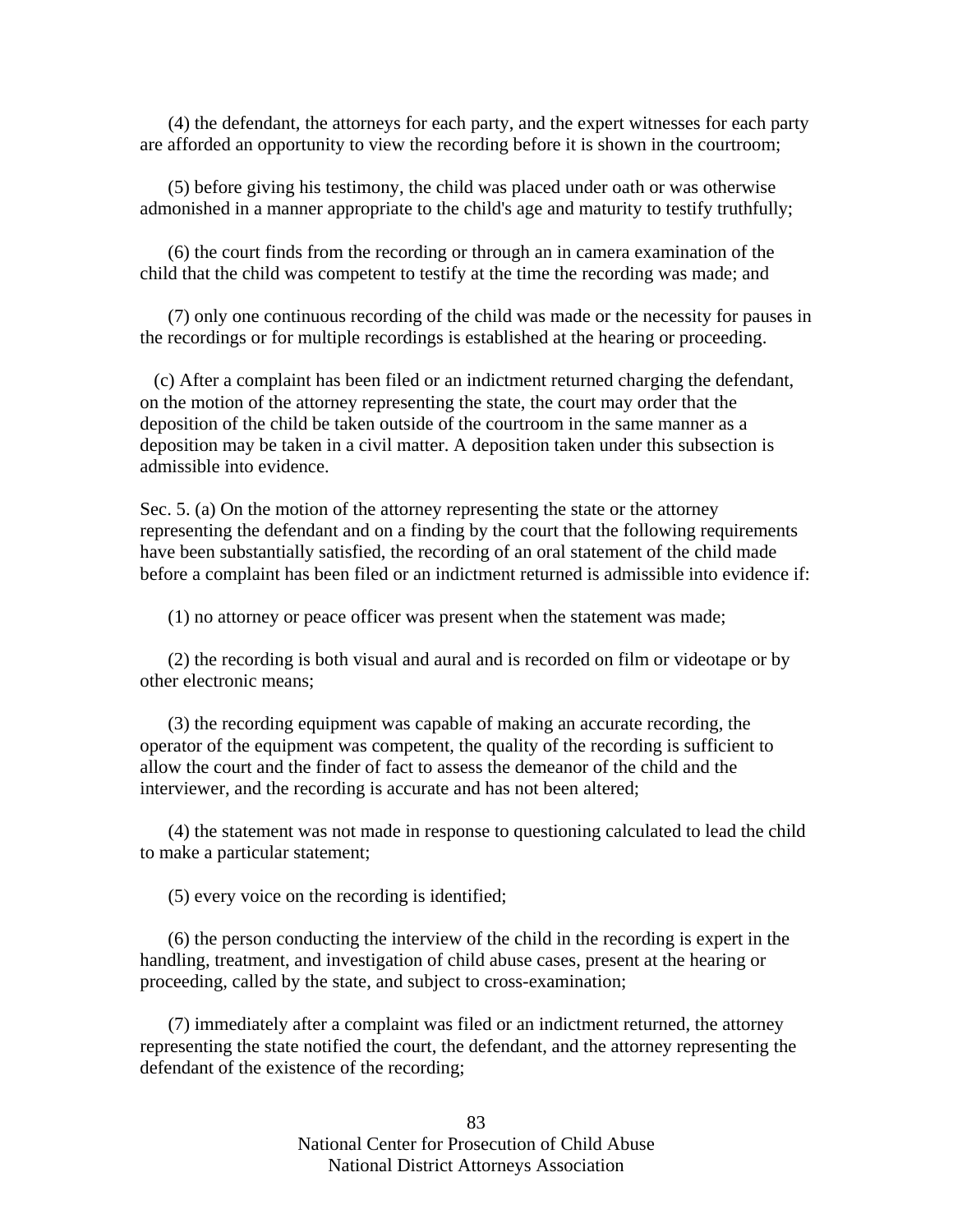(8) the defendant, the attorney for the defendant, and the expert witnesses for the defendant were afforded an opportunity to view the recording before it is offered into evidence and, if a proceeding was requested as provided by Subsection (b) of this section, in a proceeding conducted before a district court judge but outside the presence of the jury were afforded an opportunity to cross-examine the child as provided by Subsection (b) of this section from any time immediately following the filing of the complaint or the returning of an indictment charging the defendant until the date the hearing or proceeding begins;

 (9) the recording of the cross-examination, if there is one, is admissible under Subsection (b) of this section;

 (10) before giving his testimony, the child was placed under oath or was otherwise admonished in a manner appropriate to the child's age and maturity to testify truthfully;

 (11) the court finds from the recording or through an in camera examination of the child that the child was competent to testify at the time that the recording was made; and

 (12) only one continuous recording of the child was made or the necessity for pauses in the recordings or for multiple recordings has been established at the hearing or proceeding.

 (b) On the motion of the attorney representing the defendant, a district court may order that the cross-examination of the child be taken and be recorded before the judge of that court at any time until a recording made in accordance with Subsection (a) of this section has been introduced into evidence at the hearing or proceeding. On a finding by the court that the following requirements were satisfied, the recording of the cross-examination of the child is admissible into evidence and shall be viewed by the finder of fact only after the finder of fact has viewed the recording authorized by Subsection (a) of this section if:

 (1) the recording is both visual and aural and is recorded on film or videotape or by other electronic means;

 (2) the recording equipment was capable of making an accurate recording, the operator of the equipment was competent, the quality of the recording is sufficient to allow the court and the finder of fact to assess the demeanor of the child and the attorney representing the defendant, and the recording is accurate and has not been altered;

(3) every voice on the recording is identified;

 (4) the defendant, the attorney representing the defendant, the attorney representing the state, and the expert witnesses for the defendant and the state were afforded an opportunity to view the recording before the hearing or proceeding began;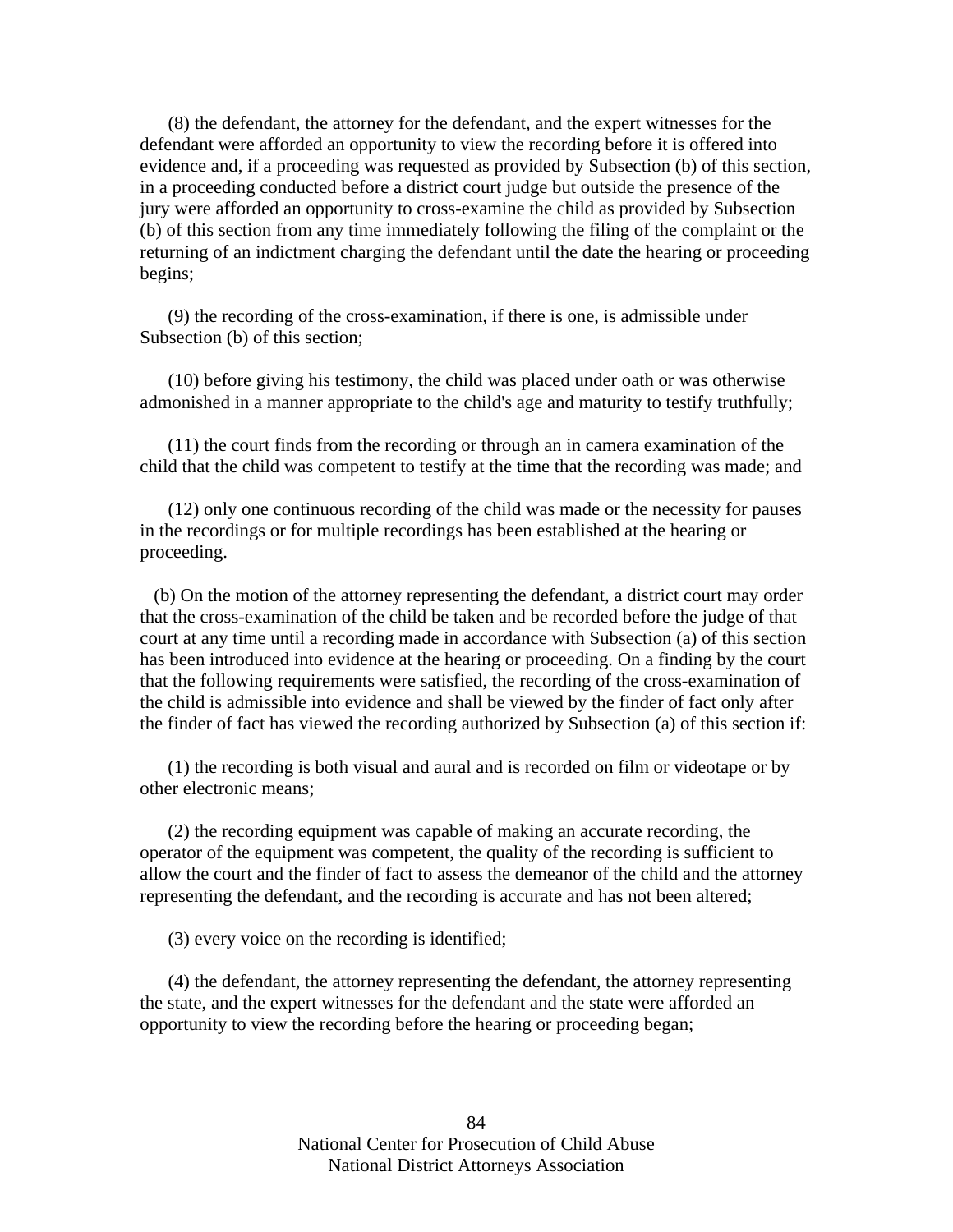(5) the child was placed under oath before the cross-examination began or was otherwise admonished in a manner appropriate to the child's age and maturity to testify truthfully; and

 (6) only one continuous recording of the child was made or the necessity for pauses in the recordings or for multiple recordings was established at the hearing or proceeding.

 (c) During cross-examination under Subsection (b) of this section, to the extent practicable, only a district court judge, the attorney representing the defendant, the attorney representing the state, persons necessary to operate the equipment, and any other person whose presence would contribute to the welfare and well-being of the child may be present in the room with the child during his testimony. Only the attorneys and the judge may question the child. To the extent practicable, the persons operating the equipment shall be confined to an adjacent room or behind a screen or mirror that permits them to see and hear the child during his testimony but does not permit the child to see or hear them. The court shall permit the defendant to observe and hear the testimony of the child and to communicate contemporaneously with his attorney during periods of recess or by audio contact, but shall attempt to ensure that the child cannot hear or see the defendant.

 (d) Under Subsection (b) of this section the district court may set any other conditions and limitations on the taking of the cross-examination of a child that it finds just and appropriate, taking into consideration the interests of the child, the rights of the defendant, and any other relevant factors.

Sec. 6. If the court orders the testimony of a child to be taken under Section 3 or 4 of this article or if the court finds the testimony of the child taken under Section 2 or 5 of this article is admissible into evidence, the child may not be required to testify in court at the proceeding for which the testimony was taken, unless the court finds there is good cause.

Sec. 7. In making any determination of good cause under this article, the court shall consider the rights of the defendant, the interests of the child, the relationship of the defendant to the child, the character and duration of the alleged offense, any court finding related to the availability of the child to testify, the age, maturity, and emotional stability of the child, the time elapsed since the alleged offense, and any other relevant factors.

Sec. 8. (a) In making a determination of unavailability under this article, the court shall consider relevant factors including the relationship of the defendant to the child, the character and duration of the alleged offense, the age, maturity, and emotional stability of the child, and the time elapsed since the alleged offense, and whether the child is more likely than not to be unavailable to testify because:

(1) of emotional or physical causes, including the confrontation with the defendant; or

 (2) the child would suffer undue psychological or physical harm through his involvement at the hearing or proceeding.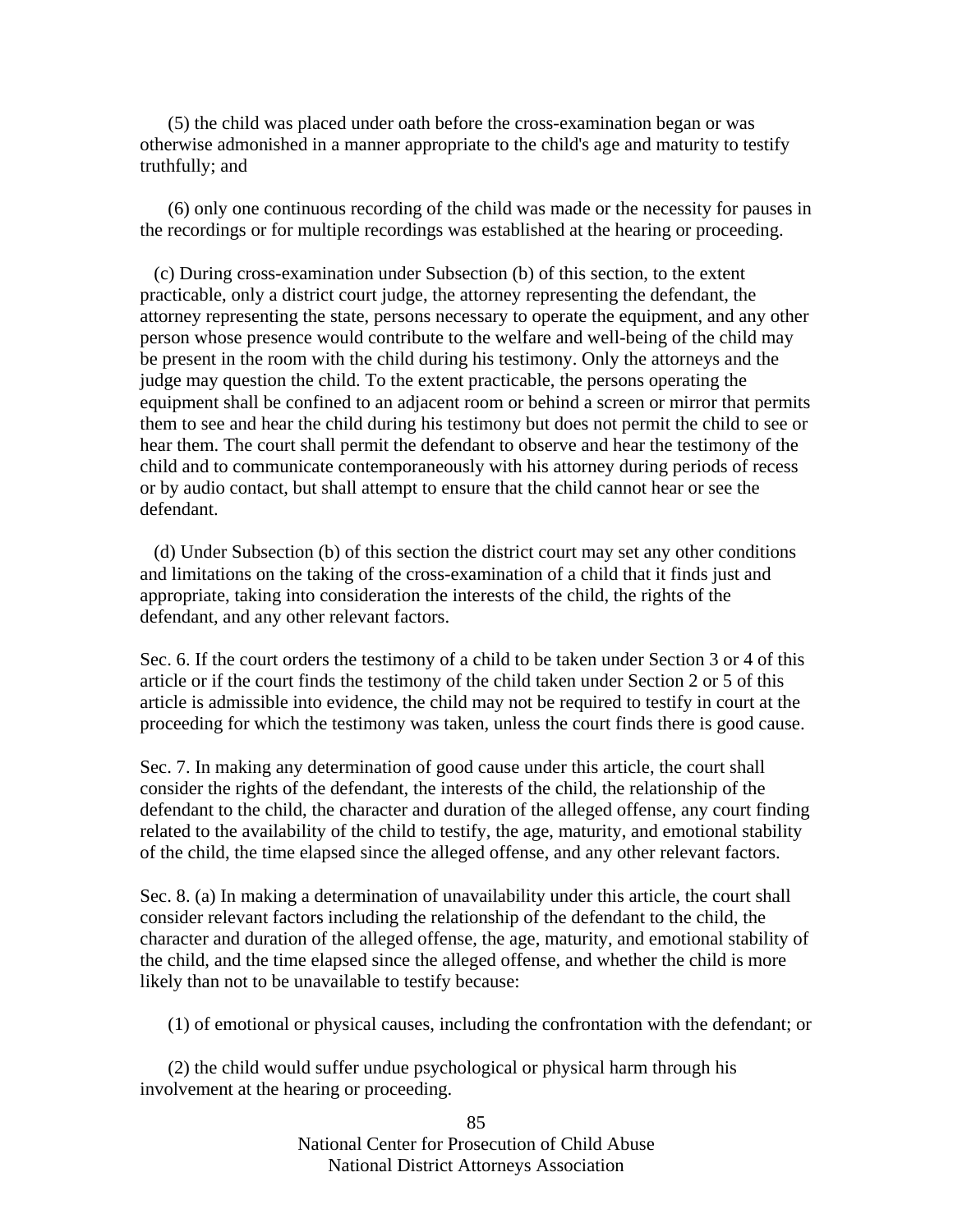(b) A determination of unavailability under this article can be made after an earlier determination of availability. A determination of availability under this article can be made after an earlier determination of unavailability.

Sec. 9. If the court finds the testimony taken under Section 2 or 5 of this article is admissible into evidence or if the court orders the testimony to be taken under Section 3 or 4 of this article and if the identity of the perpetrator is a contested issue, the child additionally must make an in-person identification of the defendant either at or before the hearing or proceeding.

Sec. 10. In ordering a child to testify under this article, the court shall take all reasonable steps necessary and available to minimize undue psychological trauma to the child and to minimize the emotional and physical stress to the child caused by relevant factors, including the confrontation with the defendant and the ordinary participation of the witness in the courtroom.

Sec. 11. In a proceeding under Section 2, 3, or 4 or Subsection (b) of Section 5 of this article, if the defendant is not represented by counsel and the court finds that the defendant is not able to obtain counsel for the purposes of the proceeding, the court shall appoint counsel to represent the defendant at the proceeding.

Sec. 12. In this article, "cross-examination" has the same meaning as in other legal proceedings in the state.

Sec. 13. The attorney representing the state shall determine whether to use the procedure provided in Section 2 of this article or the procedure provided in Section 5 of this article.

# **UTAH**

#### **UTAH CODE ANN. § 62A-4a-414 (2010). Interviews of children -- Recording required – Exceptions.**

 (1) (a) Except as provided in Subsection (4), interviews of children during an investigation in accordance with Section 62A-4a-409, and involving allegations of sexual abuse, sexual exploitation, severe abuse, or severe neglect of a child, shall be conducted only under the following conditions:

 (i) the interview shall be recorded visually and aurally on film, videotape, or by other electronic means;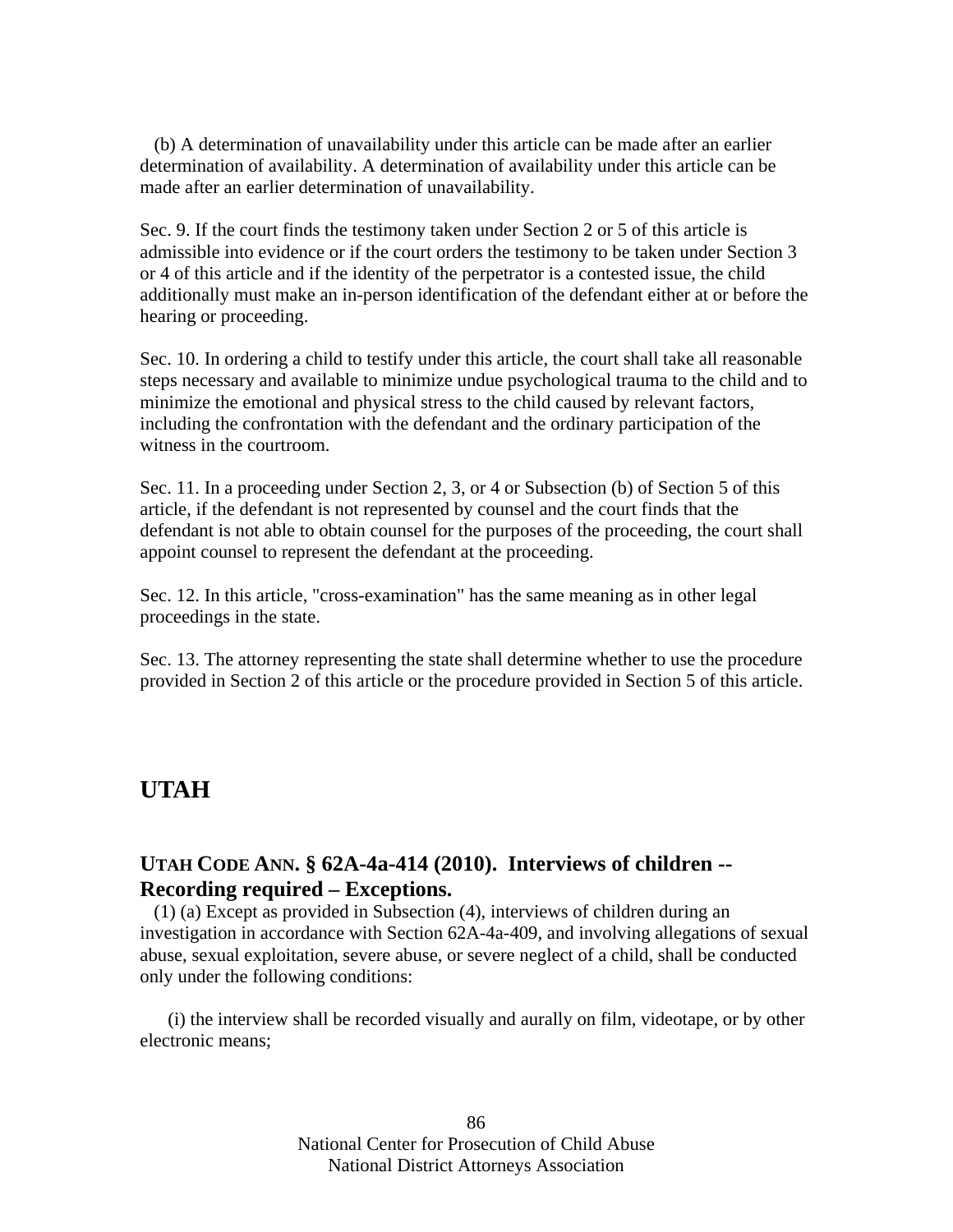(ii) both the interviewer and the child shall be simultaneously recorded and visible on the final product;

 (iii) the time and date of the interview shall be continuously and clearly visible to any subsequent viewer of the recording; and

(iv) the recording equipment shall run continuously for the duration of the interview.

 (b) This Subsection (1) does not apply to initial or minimal interviews conducted in accordance with Subsection 62A-4a-409(8)(b) or (c).

(2) Interviews conducted in accordance with Subsection (1) shall be carried out in an existing Children's Justice Center or in a soft interview room, when available.

 (a) If the Children's Justice Center or a soft interview room is not available, the interviewer shall use the best setting available under the circumstances.

 (b) Except as provided in Subsection (4), if the equipment required under Subsection (1) is not available, the interview shall be audiotaped, provided that the interviewer shall clearly state at the beginning of the tape:

(i) the time, date, and place of the interview;

(ii) the full name and age of the child being interviewed; and

(iii) that the equipment required under Subsection (1) is not available and why.

(3) Except as provided in Subsection (4), all other investigative interviews shall be audiotaped using electronic means. At the beginning of the tape, the worker shall state clearly the time, date, and place of the meeting, and the full name and age of the child in attendance.

(4) (a) Subject to Subsection (4)(b), an interview described in this section may be conducted without being taped if the child:

(i) is at least nine years old;

(ii) refuses to have the interview audio taped; and

(iii) refuses to have the interview video taped.

 (b) If, pursuant to Subsection (4)(a), an interview is conducted without being taped, the child's refusal shall be documented as follows:

 (i) the interviewer shall attempt to get the child's refusal on tape, including the reasons for the refusal; or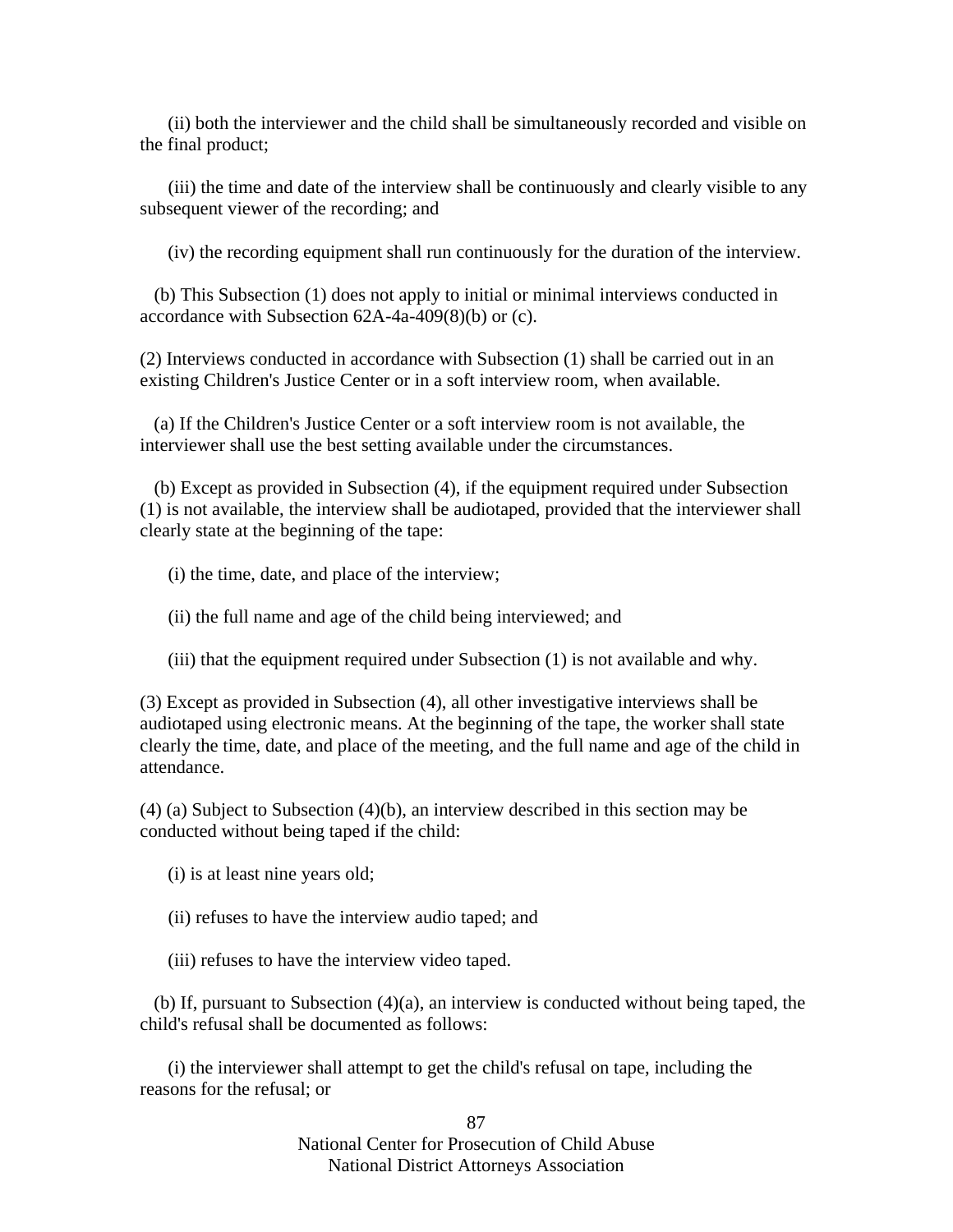(ii) if the child does not allow the refusal, or the reasons for the refusal, to be taped, the interviewer shall:

 (A) state on the tape that the child is present, but has refused to have the interview, refusal, or the reasons for the refusal taped; or

 (B) if complying with Subsection (4)(b)(ii)(A) will result in the child, who would otherwise consent to be interviewed, to refuse to be interviewed, the interviewer shall document, in writing, that the child refused to allow the interview to be taped and the reasons for that refusal.

 (c) The division shall track the number of interviews under this section that are not taped, and the number of refusals that are not taped, for each interviewer, in order to determine whether a particular interviewer has a higher incidence of refusals, or taped refusals, than other interviewers.

#### **VIRGIN ISLANDS**

### **V.I. CODE ANN. tit. 5, § 3510 (2010). Videotaped testimony of minors who are the victims of sexual and child abuse.**

 (a) It is the intent of the Legislature in enacting this section to provide the court with discretion to employ unusual court procedures to protect the rights of a minor victim, the rights of the defendant, and the integrity of the judicial process. In exercising its discretion, the court necessarily will be required to balance the rights of the defendant against the need to protect a minor witness and to preserve the integrity of the court's fact finding function. This discretion is intended to be used selectively when the facts and circumstances in the individual case present compelling evidence of the need to use these unusual procedures.

(b) Notwithstanding any other provision of law to the contrary, the court in an adjudicatory or disposition hearing pursuant to section 2548 or 2549 of this title or, in a criminal proceeding involving sexual and child abuse, or in a criminal case involving a crime of violence, as defined in Title 23, section 451(e), Virgin Islands Code, or a violation of the controlled substances law as codified in Title 19, chapter 29 of this code, and where a minor is to testify as a witness, upon written notice of the prosecutor made at least three days prior to the date of the hearing or trial on which the testimony of the minor is scheduled, or during the course of the proceeding on the court's own motion, may order that the testimony of a minor, who is 16 years of age or younger, be taken by contemporaneous examination and cross-examination in a room near the courtroom and out of the presence of the jury, defendant and public, and communicated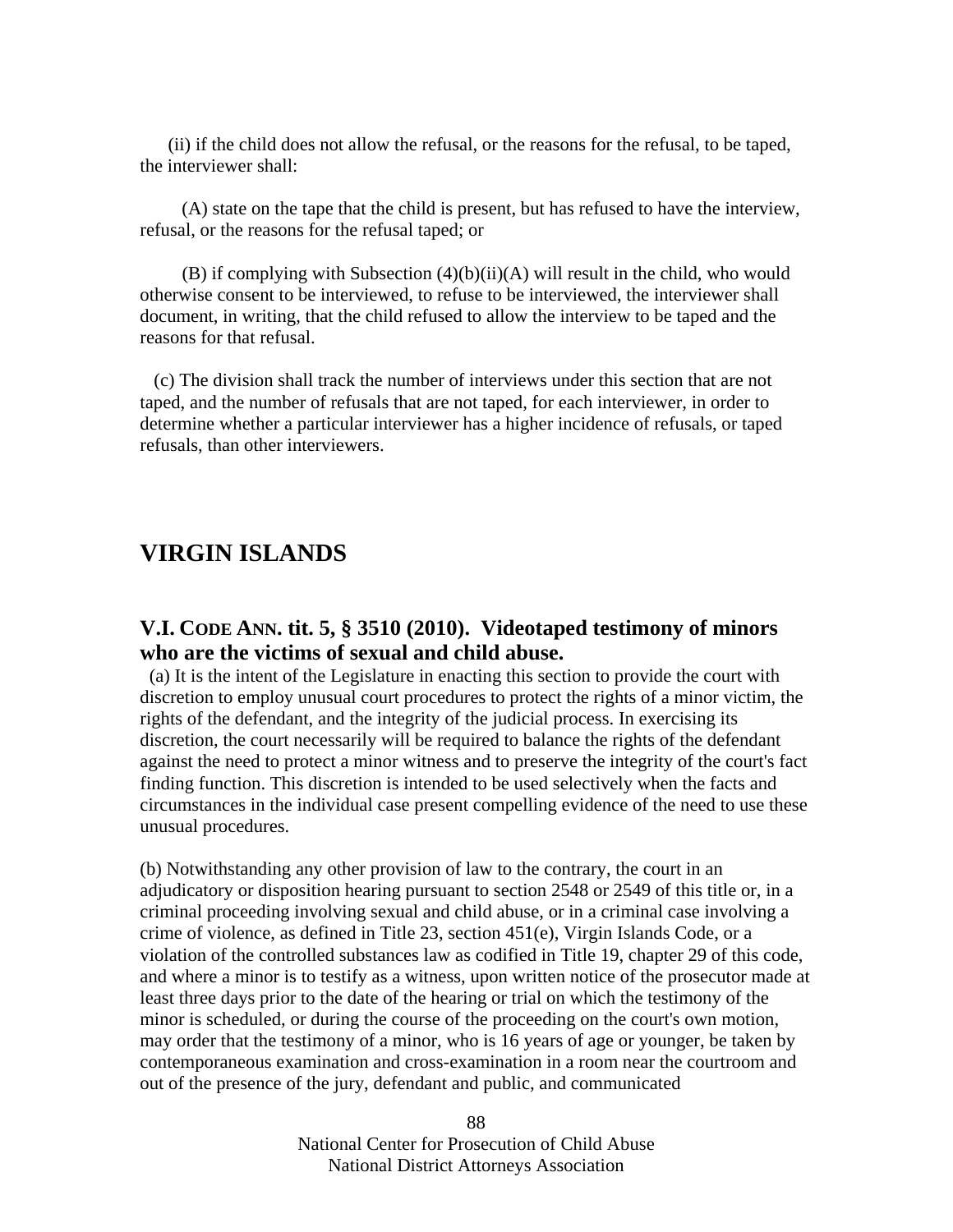contemporaneously to the courtroom by means of two-way closed-circuit television, if the court makes any of the following findings:

 (1) The minor's testimony will involve a recitation of the facts of an alleged sexual or physical offense committed on, with, or in the presence of the minor.

 (2) The impact on the minor of one or more factors enumerated in subparagraphs (A) to (D) of this paragraph, inclusive, is shown by clear an convincing evidence to be so substantial as to make the minor unavailable as a witness unless closed-circuit television is used:

 (A) Threats of serious bodily injury to be inflicted on the minor or a family member, of incarceration or deportation of the minor or a family member, or of removal of the minor from the family or dissolution of the family, in order to prevent or dissuade the minor from attending or giving testimony at any trial or court proceeding or to prevent the minor from reporting the alleged sexual or physical offense or from assisting in criminal prosecution;

(B) Use of a firearm or any other deadly weapon during the commission of the crime;

 (C) Infliction of great bodily injury upon the victim during the commission of the crime;

 (D) Conduct on the part of the defendant or defense counsel during the hearings or trial which causes the minor to be unable to continue his or her testimony.

 In making the determination required by this section, the court shall consider the age of the minor, the relationship between the minor and the defendant or defendants, any handicap or disability of the minor, and the nature of the acts charged. The minor's refusal to testify shall not alone constitute sufficient evidence that the special procedure described in this section is necessary in order to obtain the minor's testimony.

(c) The conditions imposed on the use of the closed circuit video-taped presentation shall be as follows:

 (1) In addition to the minor, the persons present in the room from which the minor will testify, (hereinafter referred to as the "testimonial room") shall consist of the prosecutor, the defense attorney, the guardian ad litem as provided by section 2542 of this title, the therapist, counselor, or other professional who has worked most closely with the minor concerning the alleged sexual or child abuse, and the judge if he determines that his presence is necessary.

 (2) The videocamera and cameraman shall be separated from the testimonial room by means of a one-way mirror which would allow the videotaping of the minor's testimony.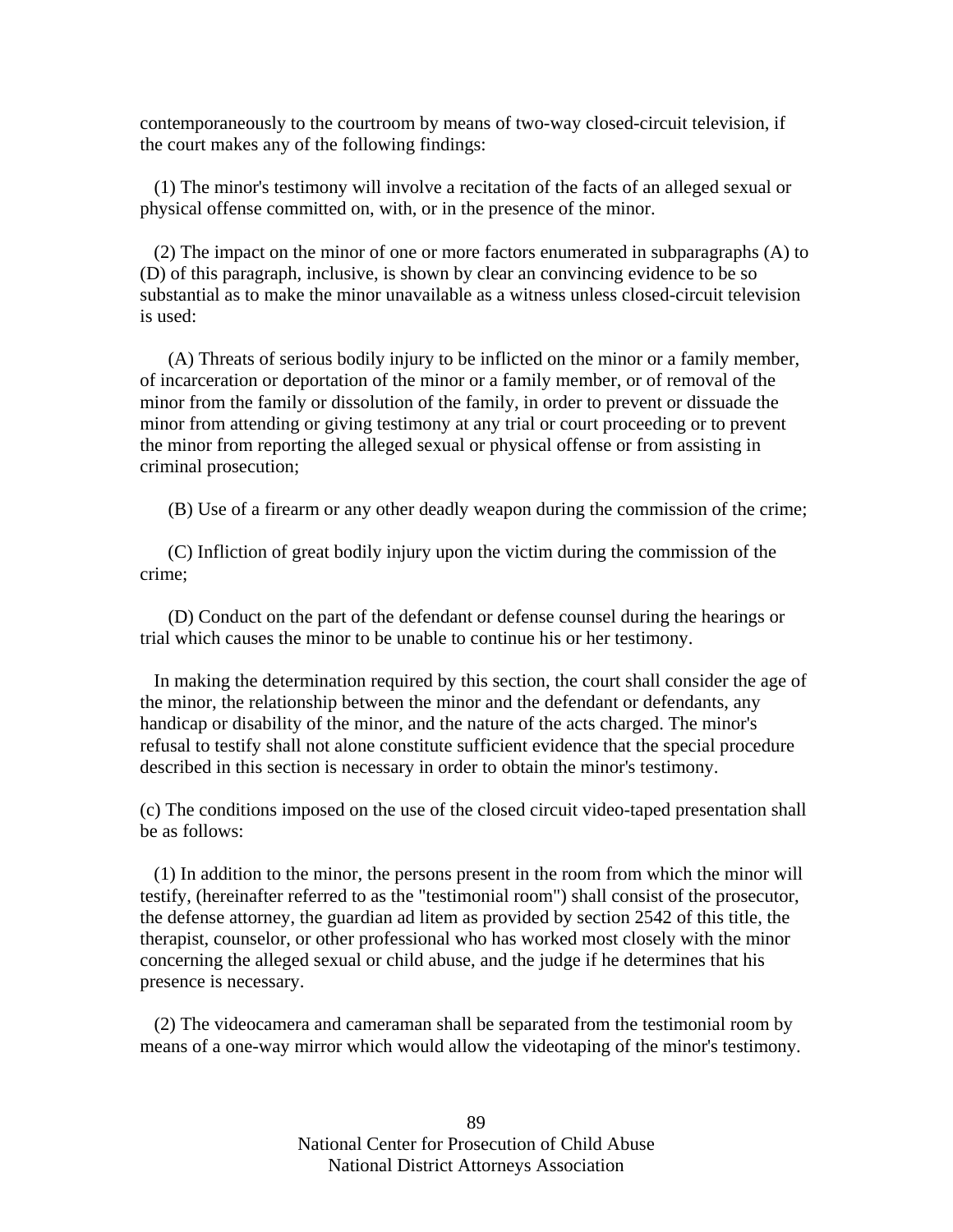(3) The courtroom shall be equipped with monitors having the capacity to present images and sound with clarity, in order that the jury, defendant, and judge shall be able to see and hear the testimony of the minor.

(4) No bright lights shall be employed in the testimonial room.

(5) Color images may be projected to the courtroom by the videocamera.

 (6) The videocamera may be equipped with zoom lens to be used only on notice to counsel who may have an opportunity to object.

 (7) The videocamera, the witness and counsel shall be so arranged that the witness and counsel in the testimonial room can be seen on the courtroom monitors simultaneously. The face of the witness shall be visible on the monitors at all times, except on agreement by counsel or direction by the court for some other arrangement. The placement of counsel in the testimonial room shall be at the discretion of each counsel.

 (8) The defendant and his attorney shall be provided by the Government with a video system which will permit constant private communication between them during the testimony of the minor.

 (9) If the judge determines that his presence is not necessary in the testimonial room, an audio system may be provided connecting the judge with the testimonial room in order that he may be able to rule on objections and otherwise control the proceedings from the bench.

 (10) The testimony of the minor may be interrupted at reasonable intervals to provide the defendant with an opportunity for consultation with his counsel.

(d) (1) The hearing on a motion to videotape the minor witness, pursuant to this section, shall be conducted out of the presence of the jury.

 (2) Notwithstanding any other provision of law to the contrary, the court, in determining the merits of the motion, shall not compel the minor to testify at the hearing nor shall the court deny the motion on the ground that the minor has not testified.

 (3) In determining whether the impact on an individual child of one or more of the four factors enumerated in subsection  $(b)(2)$  of this section, is so substantial that the minor is unavailable as a witness unless closed-circuit television is used, the court may question the minor in chambers, or at some other comfortable place other than the courtroom, on the record for a reasonable period of time with the guardian ad litem, the prosecutor, and defense counsel present. The defendant or defendants shall not be present. The court shall conduct the questioning of the minor and shall not permit the prosecutor or defense counsel to examine the minor. The prosecutor and the defense counsel shall be permitted to submit proposed questions to the court prior to the session in chambers. Defense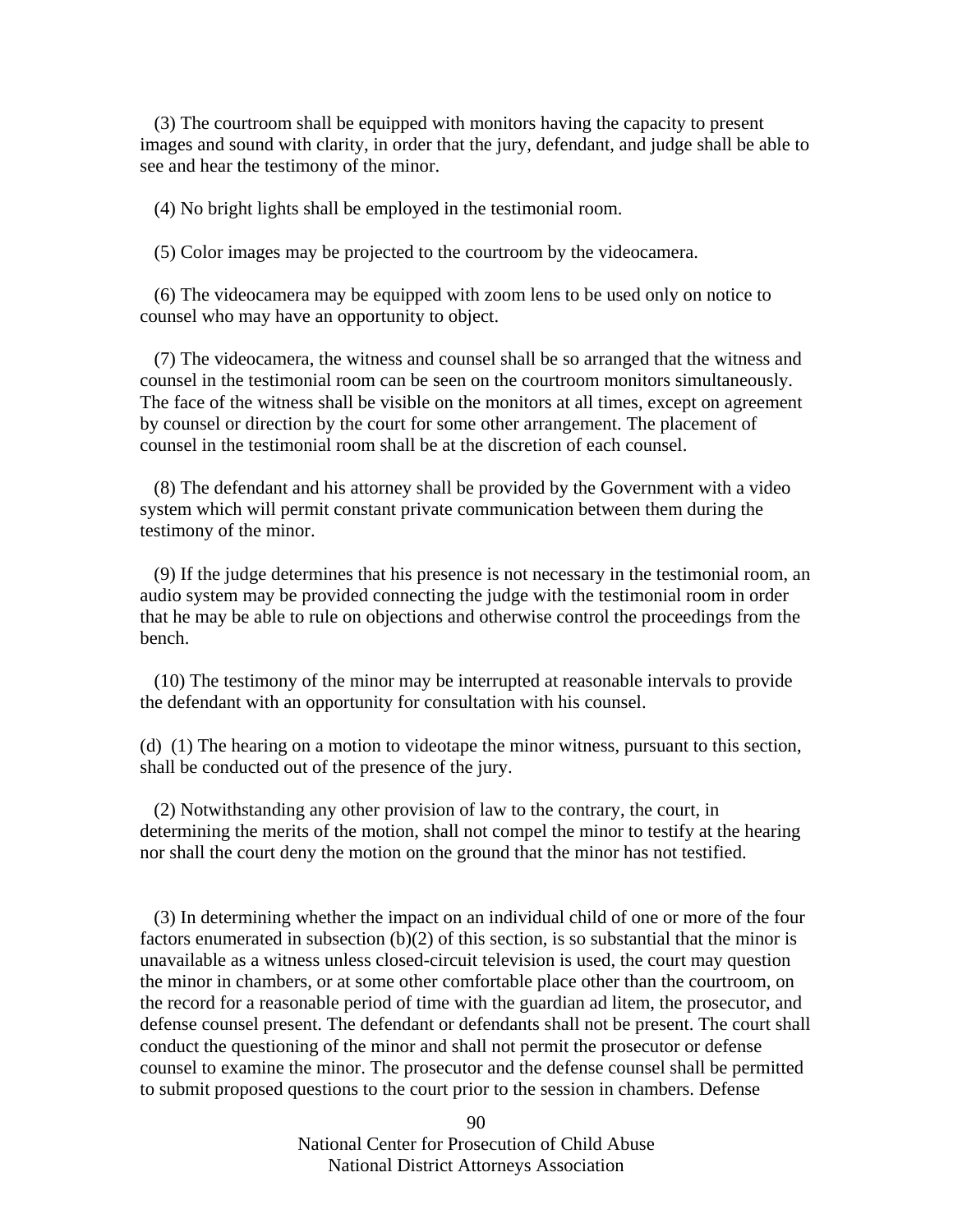counsel shall be afforded a reasonable opportunity to consult with the defendant or defendants prior to the conclusion of the session in chambers.

(e) When the court orders the testimony of a minor to be taken in the testimonial room, the court shall:

 (1) Make a brief statement on the record, outside of the presence of the jury, of the reasons in support of its order and the reasons in support of the exclusion of the defendant from the testimonial room. While the statement need not include traditional findings of fact, the reasons shall be set forth with sufficient specificity to permit meaningful review and to demonstrate that discretion was exercised in a careful, reasonable, and equitable manner.

 (2) Instruct the members of the jury that they are to draw no inferences from the use of two-way closed-circuit television as a means of facilitating the testimony of the minor.

 (3) Instruct respective counsel, outside of the presence of the jury, that they are to make no comment during the course of the hearing or trial on the use of two-way closed-circuit television procedures.

 (4) Instruct the guardian ad litem, outside of the presence of the jury, that he is not to coach, cue, or in any way, influence or attempt to influence the testimony of the minor.

 (5) Order that a complete record of the examination of the minor, including the images and voices of all persons who in any way participated in the examination, be made and preserved on videotape in addition to being stenographically recorded. The videotape shall be transmitted to the clerk of the court in which the action is pending and shall be made available for viewing to the prosecuting attorney, the defendant, and his attorney during ordinary business hours. The videotape shall be destroyed after five years have elapsed from the date of entry of judgment. If an appeal is filed, the videotape shall not be destroyed until a final judgment on appeal has been ordered. Any videotape which is taken pursuant to this section is subject to a protective order of the court for the purpose of protecting the privacy of the witness.

(f) When the court orders the testimony of a minor to be taken in a room near the courtroom, the minor shall be brought into the judge's chambers prior to the taking of his testimony to meet for a reasonable period of time with the judge, the prosecutor, defense counsel and the guardian ad litem. The purpose of the meeting shall be to explain the court process to the child and to allow the attorneys an opportunity to establish a rapport with the minor to facilitate later questioning by closed-circuit television. No participant shall discuss the defendant or any of the facts of the case with the minor during the meeting.

(g) When the court orders that the testimony of a minor may be taken in the testimonial room, nothing in this section shall prohibit the court from ordering the minor to be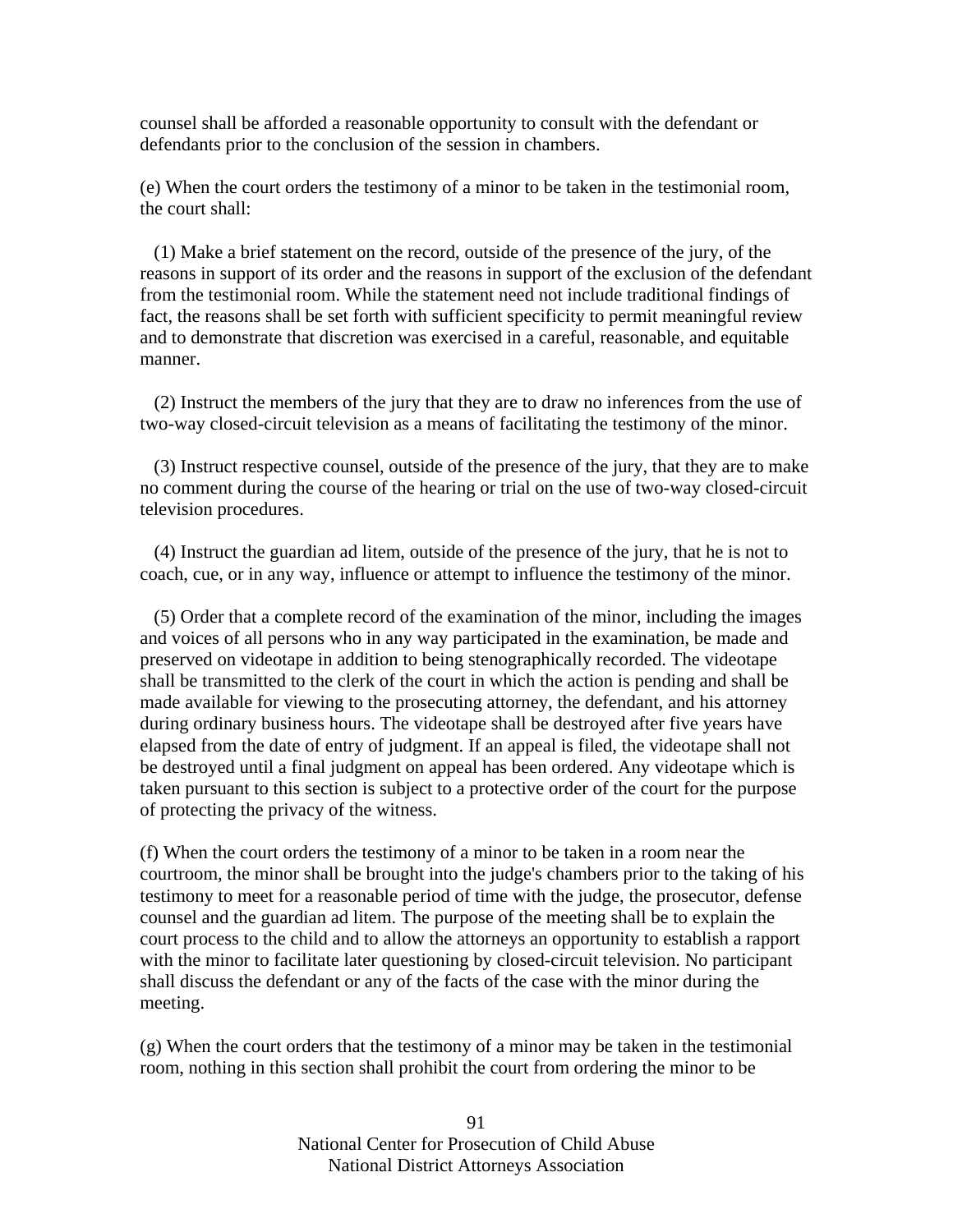brought into the courtroom for a limited purpose, including the identification of the defendant or defendants, as the court deems necessary.

(h) The examination of the minor shall be under oath.

(i) Nothing in this section shall affect the requirements of section 831 of this title.

# **VIRGINIA**

### **VA. CODE ANN. § 63.2-1522 (2010). Admission of evidence of sexual acts with children**

A. In any civil proceeding involving alleged abuse or neglect of a child pursuant to this chapter or pursuant to §§ 16.1-241, 16.1-251, 16.1-252, 16.1-253, 16.1-283 or § 20- 107.2, an out-of-court statement made by a child the age of twelve or under at the time the statement is offered into evidence, describing any act of a sexual nature performed with or on the child by another, not otherwise admissible by statute or rule, may be admissible in evidence if the requirements of subsection B are met.

B. An out-of-court statement may be admitted into evidence as provided in subsection A if:

 1. The child testifies at the proceeding, or testifies by means of a videotaped deposition or closed-circuit television, and at the time of such testimony is subject to cross examination concerning the out-of-court statement or the child is found by the court to be unavailable to testify on any of these grounds:

a. The child's death;

 b. The child's absence from the jurisdiction, provided such absence is not for the purpose of preventing the availability of the child to testify;

c. The child's total failure of memory;

d. The child's physical or mental disability;

e. The existence of a privilege involving the child;

 f. The child's incompetency, including the child's inability to communicate about the offense because of fear or a similar reason; and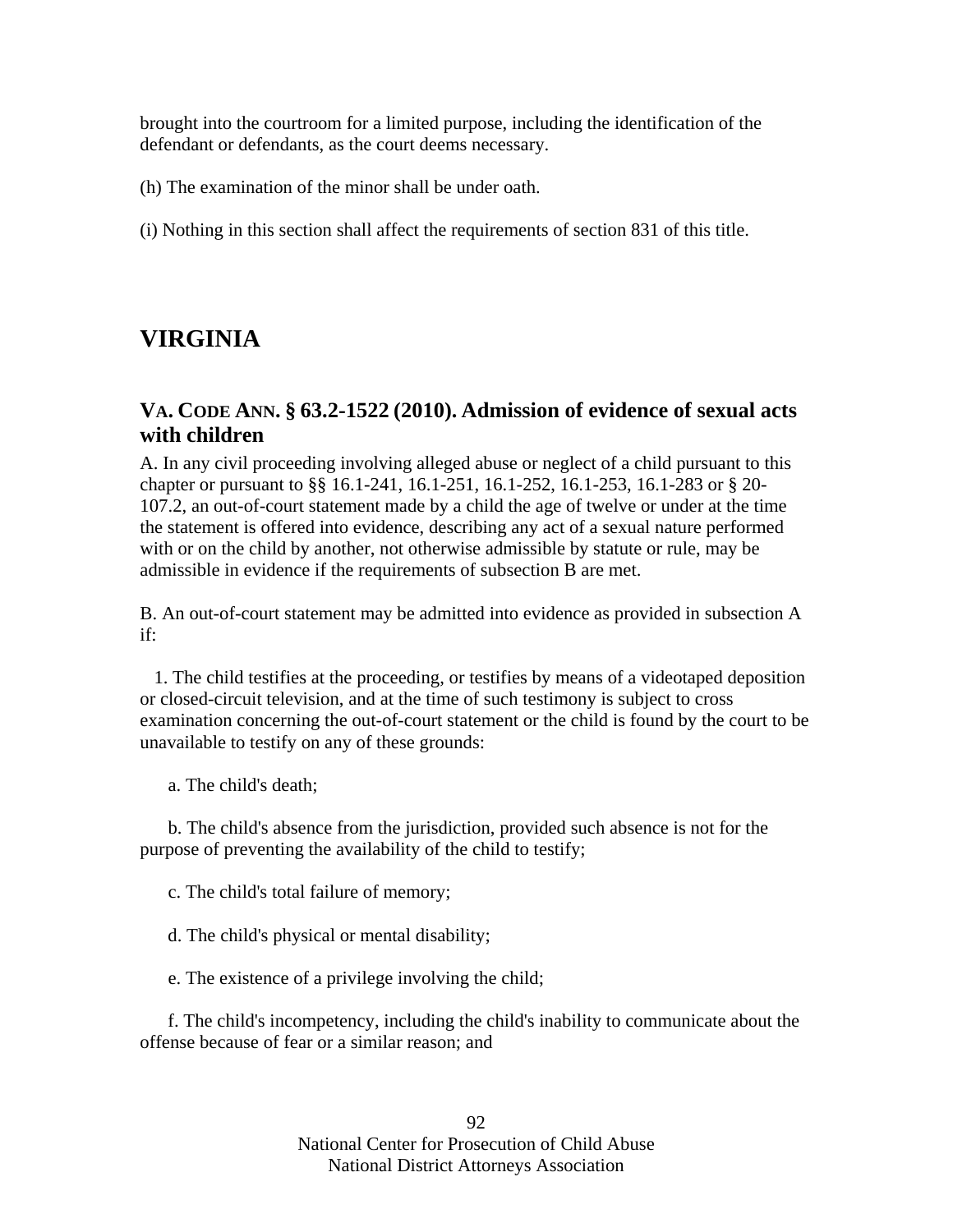g. The substantial likelihood, based upon expert opinion testimony, that the child would suffer severe emotional trauma from testifying at the proceeding or by means of a videotaped deposition or closed-circuit television.

 2. The child's out-of-court statement is shown to possess particularized guarantees of trustworthiness and reliability.

C. A statement may not be admitted under this section unless the proponent of the statement notifies the adverse party of his intention to offer the statement and the substance of the statement sufficiently in advance of the proceedings to provide the adverse party with a reasonable opportunity to prepare to meet the statement, including the opportunity to subpoena witnesses.

D. In determining whether a statement possesses particularized guarantees of trustworthiness and reliability under subdivision B 2, the court shall consider, but is not limited to, the following factors:

1. The child's personal knowledge of the event;

2. The age and maturity of the child;

 3. Certainty that the statement was made, including the credibility of the person testifying about the statement and any apparent motive such person may have to falsify or distort the event including bias, corruption or coercion;

 4. Any apparent motive the child may have to falsify or distort the event, including bias, corruption, or coercion;

5. The timing of the child's statement;

6. Whether more than one person heard the statement;

7. Whether the child was suffering pain or distress when making the statement;

 8. Whether the child's age makes it unlikely that the child fabricated a statement that represents a graphic, detailed account beyond the child's knowledge and experience;

 9. Whether the statement has internal consistency or coherence, and uses terminology appropriate to the child's age;

10. Whether the statement is spontaneous or directly responsive to questions;

11. Whether the statement is responsive to suggestive or leading questions; and

 12. Whether extrinsic evidence exists to show the defendant's opportunity to commit the act complained of in the child's statement.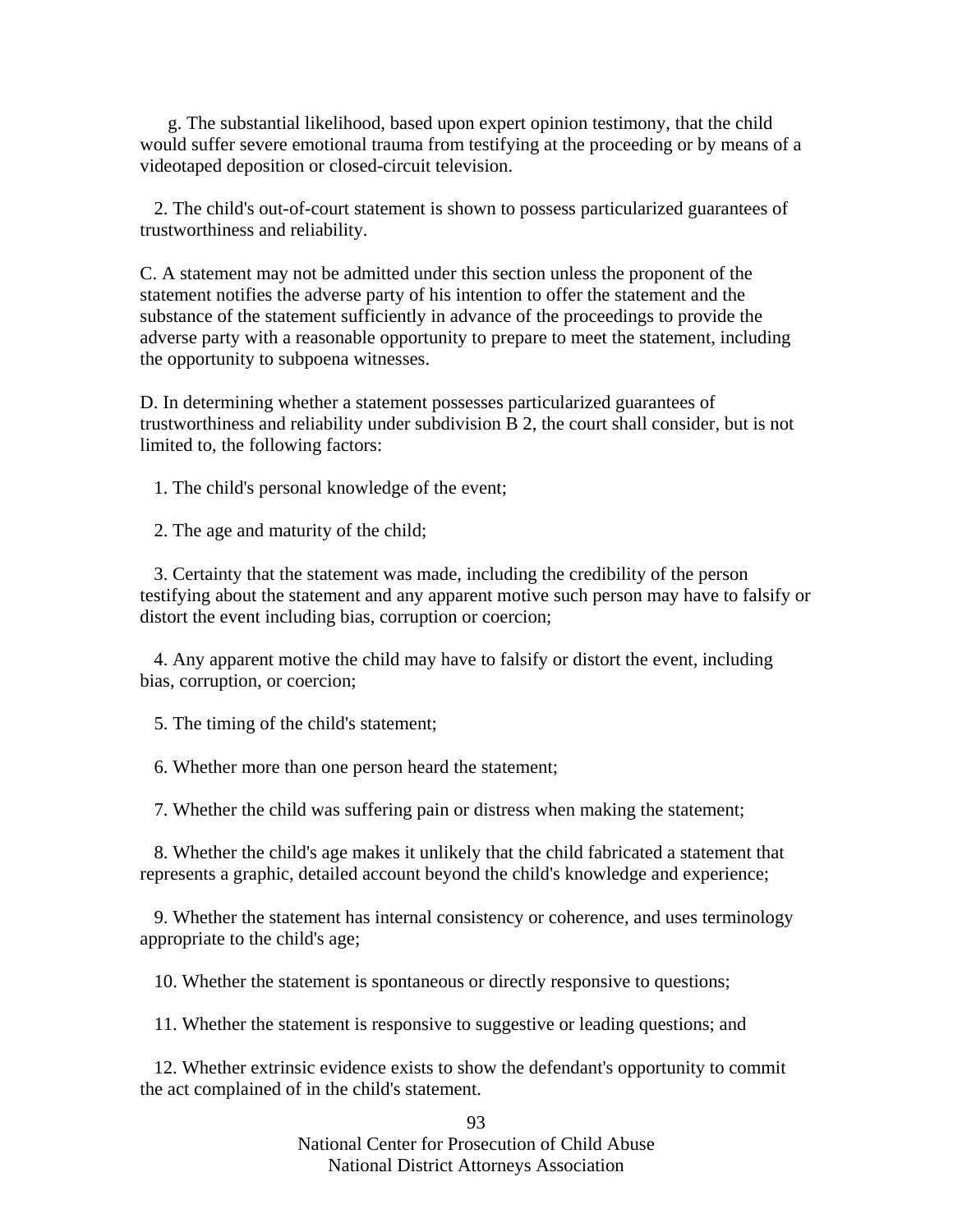E. The court shall support with findings on the record, or with written findings in a court not of record, any rulings pertaining to the child's unavailability and the trustworthiness and reliability of the out-of-court statement.

### **VA. CODE ANN. § 63.2-1523 (2010). Use of videotaped statements of complaining witnesses as evidence**

A. In any civil proceeding involving alleged abuse or neglect of a child pursuant to this chapter or pursuant to §§ 16.1-241, 16.1-251, 16.1-252, 16.1-253, 16.1-283 or § 20- 107.2, a recording of a statement of the alleged victim of the offense, made prior to the proceeding, may be admissible as evidence if the requirements of subsection B are met and the court determines that:

 1. The alleged victim is the age of twelve or under at the time the statement is offered into evidence;

 2. The recording is both visual and oral, and every person appearing in, and every voice recorded on, the tape is identified;

 3. The recording is on videotape or was recorded by other electronic means capable of making an accurate recording;

4. The recording has not been altered;

 5. No attorney for any party to the proceeding was present when the statement was made;

 6. The person conducting the interview of the alleged victim was authorized to do so by the child-protective services coordinator of the local department;

 7. All persons present at the time the statement was taken, including the alleged victim, are present and available to testify or be cross examined at the proceeding when the recording is offered; and

 8. The parties or their attorneys were provided with a list of all persons present at the recording and were afforded an opportunity to view the recording at least ten days prior to the scheduled proceedings.

B. A recorded statement may be admitted into evidence as provided in subsection A if:

 1. The child testifies at the proceeding, or testifies by means of closed-circuit television, and at the time of such testimony is subject to cross examination concerning the recorded statement or the child is found by the court to be unavailable to testify on any of these grounds:

a. The child's death;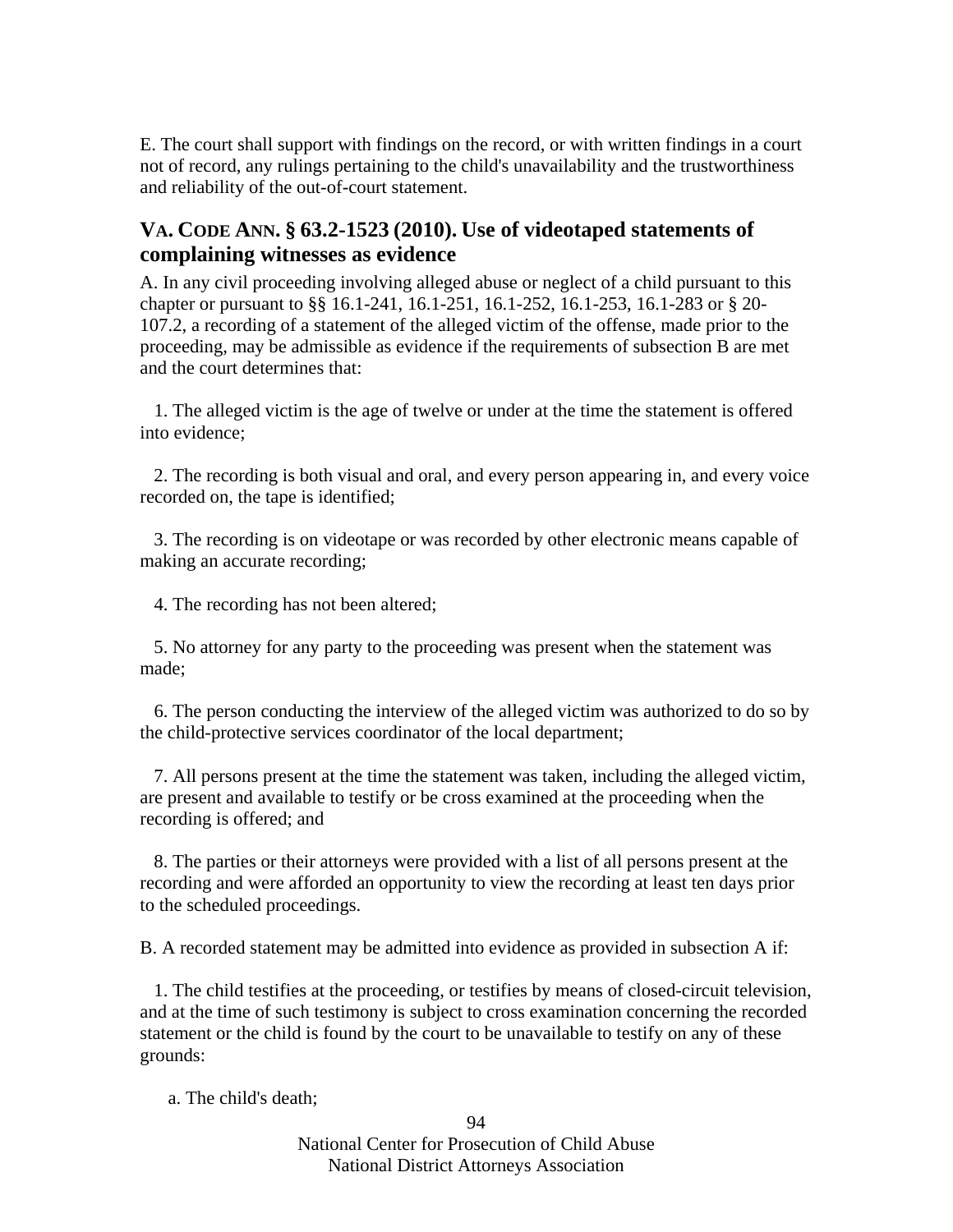b. The child's absence from the jurisdiction, provided such absence is not for the purpose of preventing the availability of the child to testify;

c. The child's total failure of memory;

d. The child's physical or mental disability;

e. The existence of a privilege involving the child;

 f. The child's incompetency, including the child's inability to communicate about the offense because of fear or a similar reason;

 g. The substantial likelihood, based upon expert opinion testimony, that the child would suffer severe emotional trauma from testifying at the proceeding or by means of closed-circuit television; and

 2. The child's recorded statement is shown to possess particularized guarantees of trustworthiness and reliability.

C. A recorded statement may not be admitted under this section unless the proponent of the statement notifies the adverse party of his intention to offer the statement and the substance of the statement sufficiently in advance of the proceedings to provide the adverse party with a reasonable opportunity to prepare to meet the statement, including the opportunity to subpoena witnesses.

D. In determining whether a recorded statement possesses particularized guarantees of trustworthiness and reliability under subdivision B 2, the court shall consider, but is not limited to, the following factors:

1. The child's personal knowledge of the event;

2. The age and maturity of the child;

 3. Any apparent motive the child may have to falsify or distort the event, including bias, corruption, or coercion;

4. The timing of the child's statement;

5. Whether the child was suffering pain or distress when making the statement;

 6. Whether the child's age makes it unlikely that the child fabricated a statement that represents a graphic, detailed account beyond the child's knowledge and experience;

 7. Whether the statement has a "ring of verity," has internal consistency or coherence, and uses terminology appropriate to the child's age;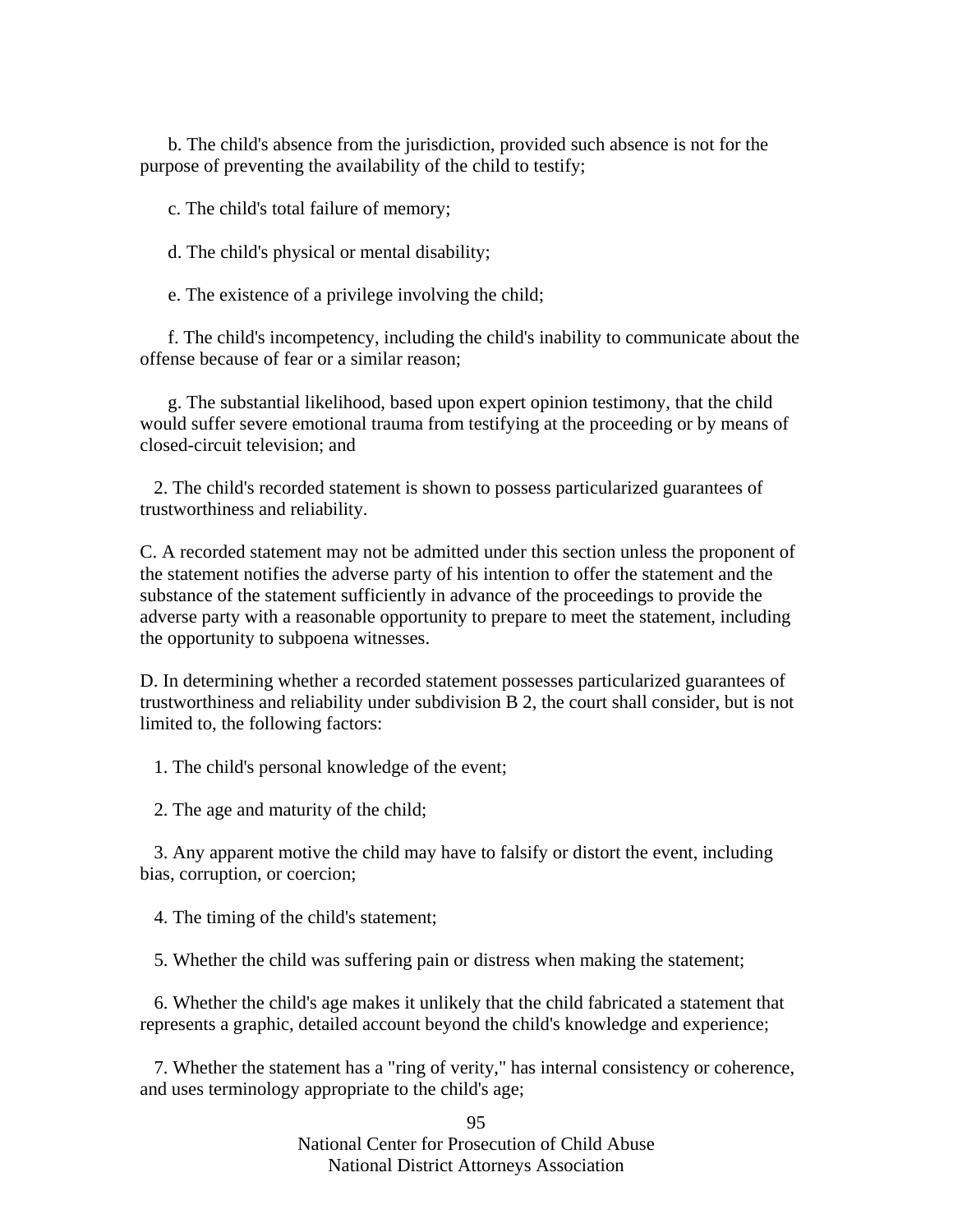8. Whether the statement is spontaneous or directly responsive to questions;

9. Whether the statement is responsive to suggestive or leading questions; and

 10. Whether extrinsic evidence exists to show the defendant's opportunity to commit the act complained of in the child's statement.

E. The court shall support with findings on the record, or with written findings in a court not of record, any rulings pertaining to the child's unavailability and the trustworthiness and reliability of the recorded statement.

# **WEST VIRGINIA**

#### **W. VA. CODE § 62-6B-5 (2010). Memorialization of statements of certain child witnesses; admissibility, hearing.**

(a) After the effective date of this section, whenever any law-enforcement officer, physician, psychologist, social worker or investigator, in the course of his or her employment or profession or while engaged in an active criminal investigation as a lawenforcement officer or an agent of a prosecuting attorney, obtains a statement from a child thirteen years of age or younger who is an alleged victim in an investigation or prosecution alleging a violation of the provisions of section three [§ 61-8B-3], four [§ 61- 8B-4], five [§ 61-8B-5] or seven [§ 61-8B-7], article eight-b, chapter sixty-one of this code, he or she shall forthwith make a contemporaneous written notation and recitation of the statement received or obtained. An audio recording or video recording with sound capability of the statement may be used in lieu of the written recitation required by the provisions of this section. Failure to comply with the provisions of this section creates a presumption that the statement is inadmissible. The statement may be admitted if, after a hearing on the matter, the court finds by clear and convincing evidence that the failure to comply with the provisions of this section was a good faith omission and that the content of the proffered statement is an accurate recital of the information provided by the child and is otherwise admissible.

(b) The provisions of this section shall not apply to:

 (1) Persons engaged in investigation pursuant to the provisions of article six [§§ 49-6-1 et seq.] or seven [§§ 49-7-1 et seq.], chapter forty-nine of this code;

 (2) Medical personnel and other persons performing a forensic medical examination of a child who is an alleged victim; and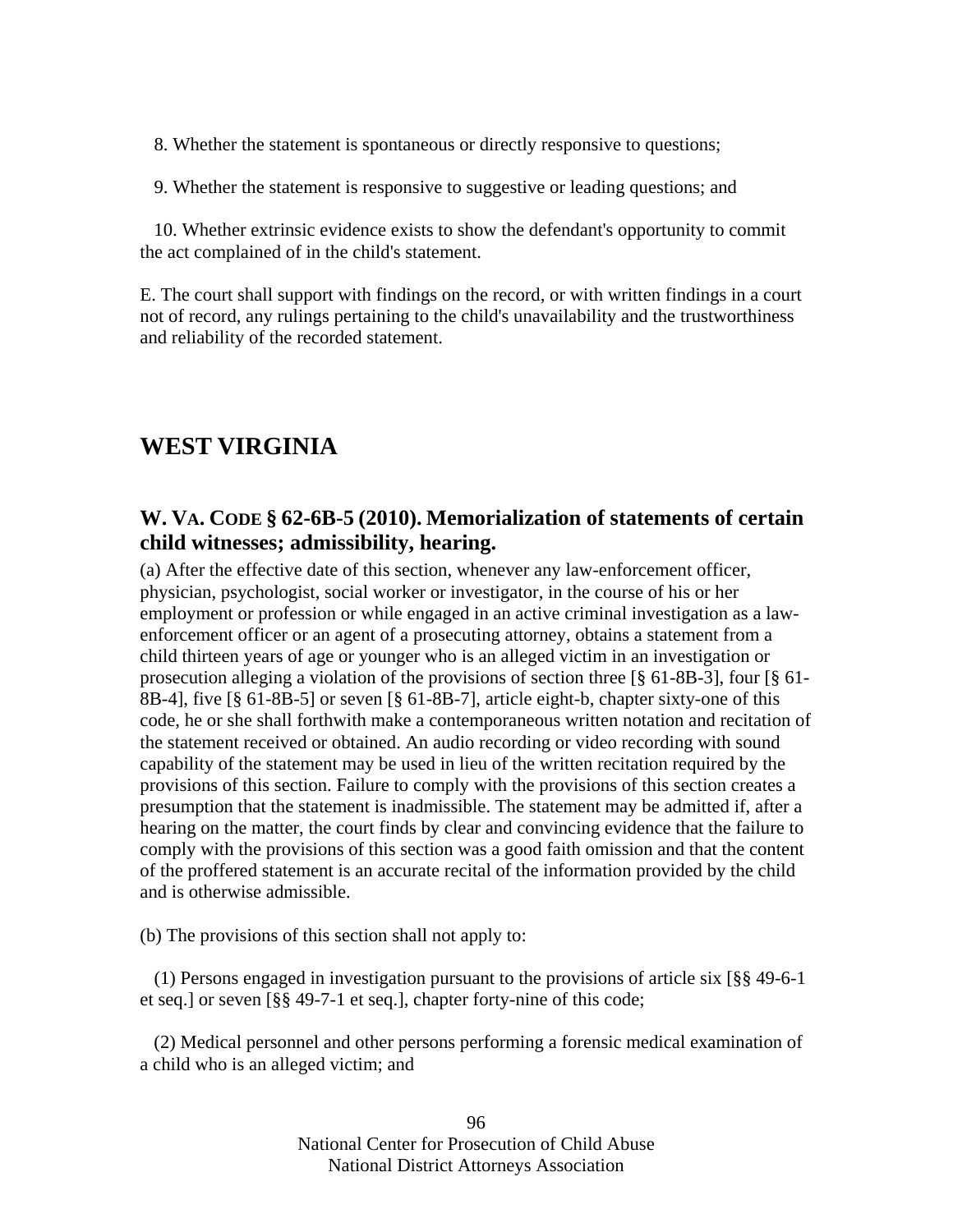(3) Prosecuting attorneys when counseling with a child in preparation for eliciting the child's testimony in court.

# **WISCONSIN**

#### **WIS. STAT. ANN. § 967.04 (2010). Depositions in criminal proceedings.**

(1) If it appears that a prospective witness may be unable to attend or prevented from attending a criminal trial or hearing, that the prospective witnesss testimony is material and that it is necessary to take the prospective witnesss deposition in order to prevent a failure of justice, the court at any time after the filing of an indictment or information may upon motion and notice to the parties order that the prospective witnesss testimony be taken by deposition and that any designated books, papers, documents or tangible objects, not privileged, be produced at the same time and place. If a witness is committed pursuant to s. 969.01 (3), the court shall direct that the witnesss deposition be taken upon notice to the parties. After the deposition has been subscribed, the court shall discharge the witness.

(2) The party at whose instance a deposition is to be taken shall give to every other party reasonable written notice of the time and place for taking the deposition. The notice shall state the name and address of each person to be examined. On motion of a party upon whom the notice is served, the court for cause shown may extend or shorten the time. Upon request of all defendants, unless good cause to the contrary is shown, the court may order that a deposition under this section be taken on the record by telephone or live audiovisual means.

(3) A deposition shall be taken as provided in civil actions. At the request of a party, the court may direct that a deposition be taken on written interrogatories as provided in civil actions.

(4) (a) If the state or a witness procures such an order, the notice shall inform the defendant that the defendant is required to personally attend at the taking of the deposition and that the defendants failure so to do is a waiver of the defendants right to face the witness whose deposition is to be taken. Failure to attend shall constitute a waiver unless the defendant was physically unable to attend.

(b) If the defendant is not in custody, the defendant shall be paid witness fees for travel and attendance. If the defendant is in custody, the defendants custodian shall, at county expense, produce the defendant at the taking of the deposition. If the defendant is in custody, leave to take a deposition on motion of the state shall not be granted unless all states which the custodian will enter with the defendant in going to the place the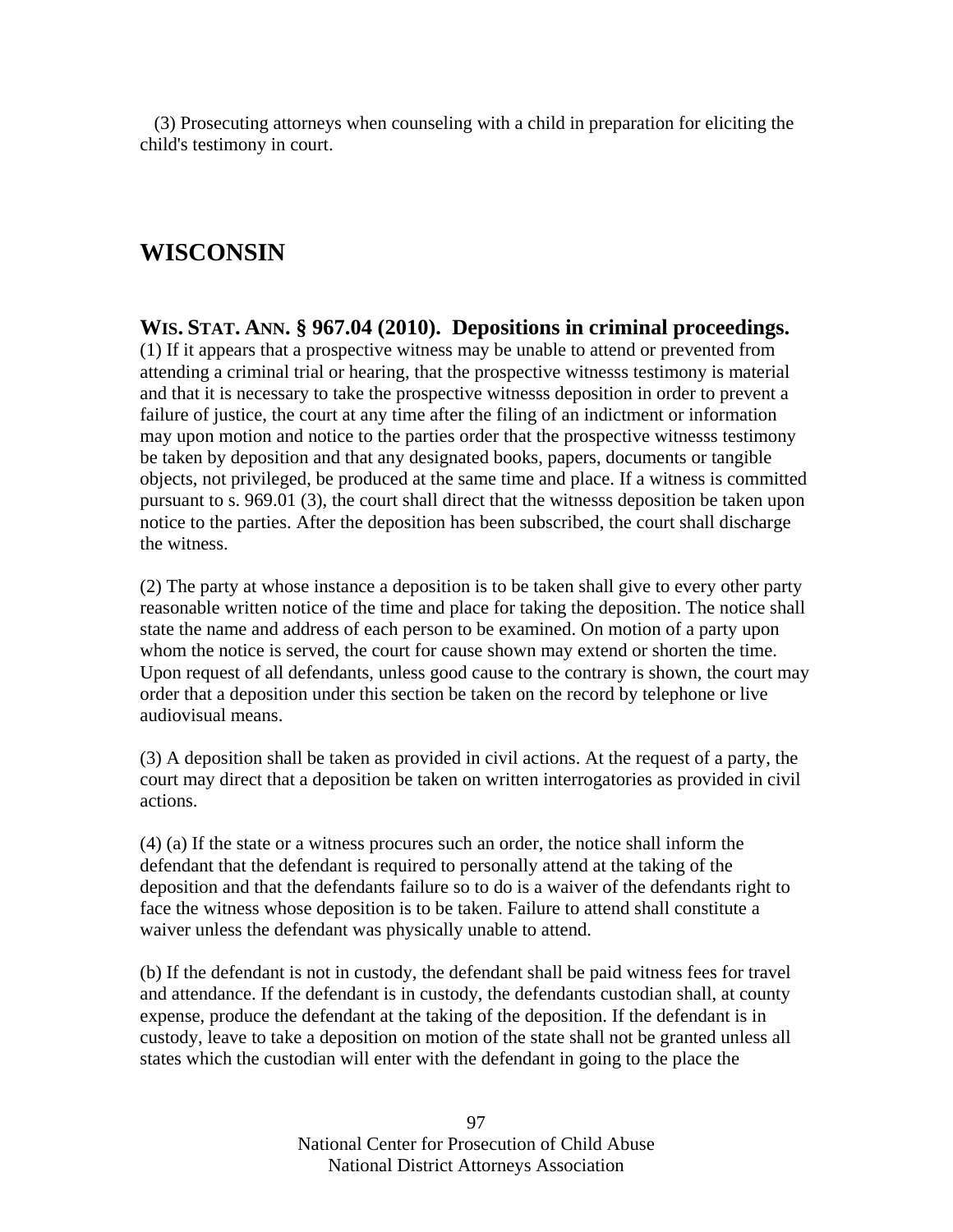deposition is to be taken have conferred upon the officers of this state the right to convey prisoners in and through them.

(5) (a) At the trial or upon any hearing, a part or all of a deposition, so far as it is otherwise admissible under the rules of evidence, may be used if any of the following conditions appears to have been met:

1. The witness is dead.

2. The witness is out of state, unless it appears that the absence of the witness was procured by the party offering the deposition.

3. The witness is unable to attend or testify because of sickness or infirmity.

4. The party offering the deposition has been unable to procure the attendance of the witness by subpoena.

(b) Any deposition may also be used by any party for the purpose of contradicting or impeaching the testimony of the deponent as a witness. If only part of a deposition is offered in evidence by a party, an adverse party may require the offering party to offer all of it which is relevant to the part offered and any party may offer other parts.

(6) Objections to receiving in evidence a deposition may be made as in civil actions.

(7) (a) In any criminal prosecution or any proceeding under ch. 48 or 938, any party may move the court to order that a deposition of a child who has been or is likely to be called as a witness be taken by audiovisual means. Upon notice and hearing, the court may issue an order for such a deposition if the trial or hearing in which the child may be called will commence:

1. Prior to the childs 12th birthday; or

2. Prior to the childs 16th birthday and the court finds that the interests of justice warrant that the childs testimony be prerecorded for use at the trial or hearing under par. (b) (b) Among the factors which the court may consider in determining the interests of justice are any of the following:

1. The childs chronological age, level of development and capacity to comprehend the significance of the events and to verbalize about them.

2. The childs general physical and mental health.

3. Whether the events about which the child will testify constituted criminal or antisocial conduct against the child or a person with whom the child had a close emotional relationship and, if the conduct constituted a battery or a sexual assault, its duration and the extent of physical or emotional injury thereby caused.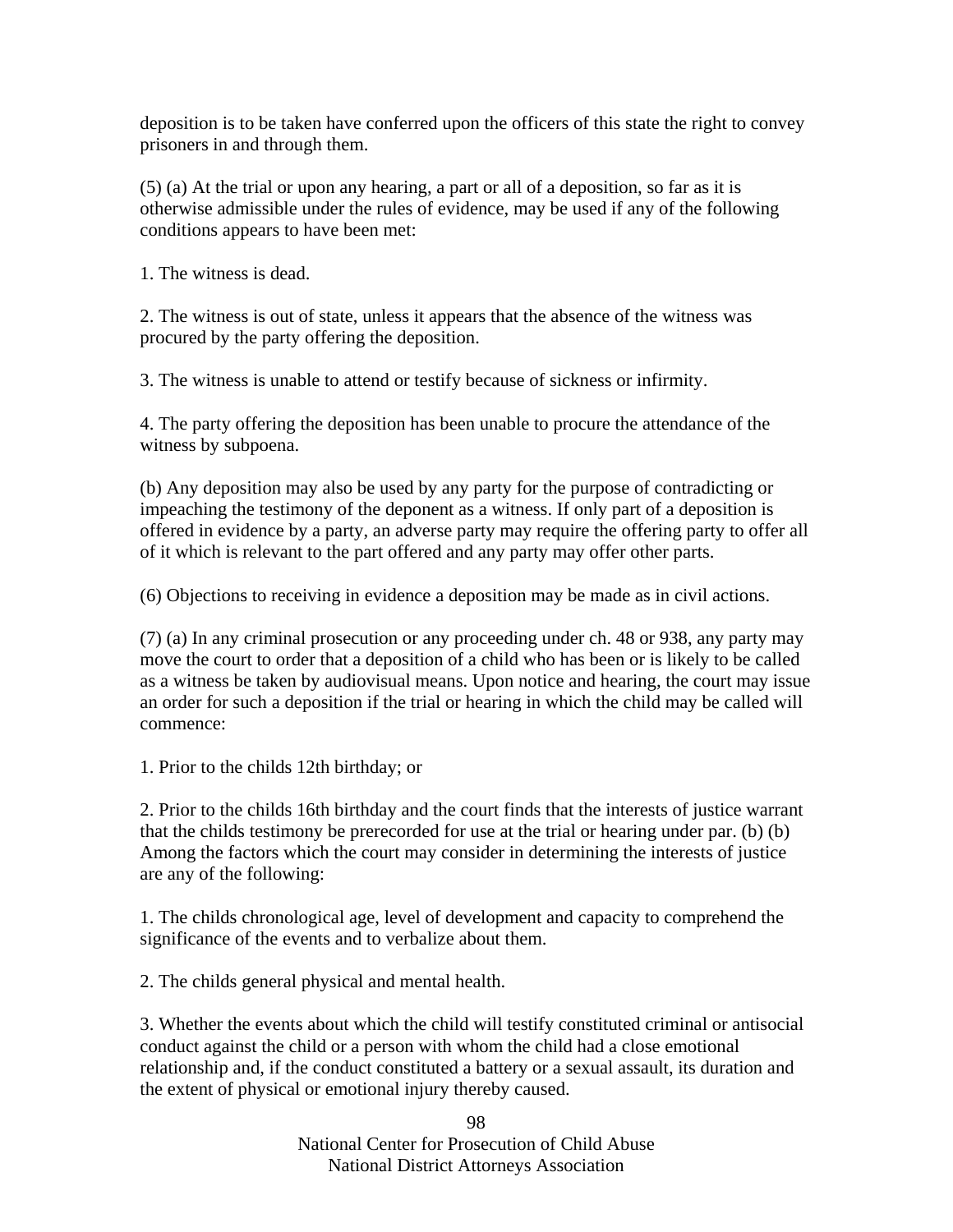4. The childs custodial situation and the attitude of other household members to the events about which the child will testify and to the underlying proceeding.

5. The childs familial or emotional relationship to those involved in the underlying proceeding.

6. The childs behavior at or reaction to previous interviews concerning the events involved.

7. Whether the child blames himself or herself for the events involved or has ever been told by any person not to disclose them; whether the childs prior reports to associates or authorities of the events have been disbelieved or not acted upon; and the childs subjective belief regarding what consequences to himself or herself, or persons with whom the child has a close emotional relationship, will ensue from providing testimony.

8. Whether the child manifests or has manifested symptoms associated with posttraumatic stress disorder or other mental disorders, including, without limitation, reexperiencing the events, fear of their repetition, withdrawal, regression, guilt, anxiety, stress, nightmares, enuresis, lack of self-esteem, mood changes, compulsive behaviors, school problems, delinquent or antisocial behavior, phobias or changes in interpersonal relationships.

9. The number of separate investigative, administrative and judicial proceedings at which the childs testimony may be required, the likely length of time until the last such proceeding, and the mental or emotional strain associated with keeping the childs recollection of the events witnessed fresh for that period of time.

10. Whether the use of a recorded deposition would reduce the mental or emotional strain of testifying and whether the deposition could be used to reduce the number of times the child will be required to testify.

(8) (a) If the court orders a deposition under sub. (7), the judge shall preside at the taking of the deposition and enforce compliance with the applicable provisions of ss. 885.44 to 885.47 Notwithstanding s. 885.44 (5), counsel may make objections and the judge shall make rulings thereon as at trial. The clerk of court shall keep the certified original recording of a deposition taken under sub. (7) in a secure place. No person may inspect or copy the deposition except by order of the court upon a showing that inspection or copying is required for editing under s. 885.44 (12) or for the investigation, prosecution or defense of the action in which it was authorized or the provision of services to the child.

(b) If the court orders that a deposition be taken by audiovisual means under sub. (7), the court shall do all of the following:

1. Schedule the deposition on a date when the childs recollection is likely to be fresh and at a time of day when the childs energy and attention span are likely to be greatest.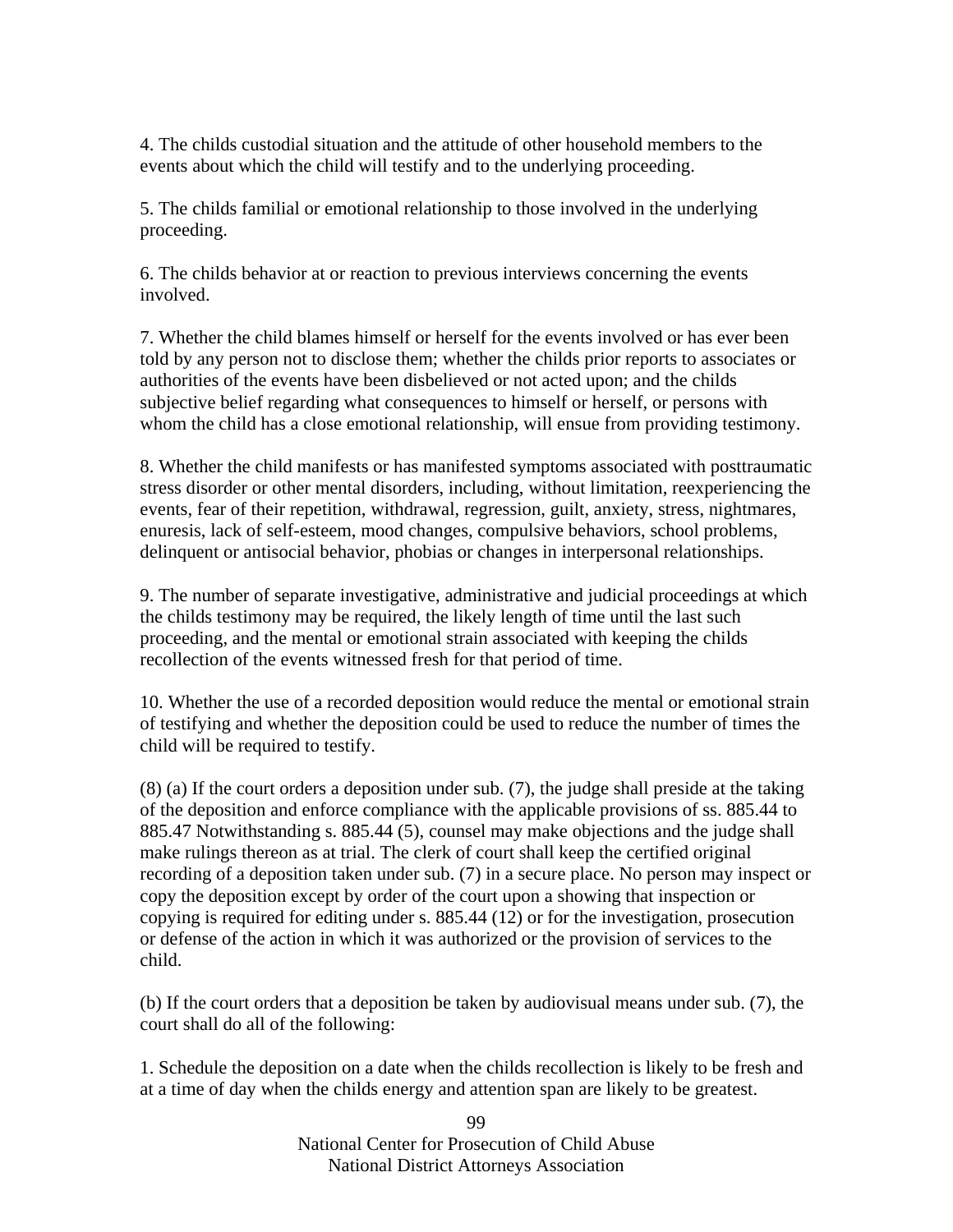2. Schedule the deposition in a room which provides adequate privacy, freedom from distractions, informality and comfort appropriate to the childs developmental level.

3. Order a recess whenever the energy, comfort or attention span of the child or other circumstances so warrant.

4. Determine that the child understands that it is wrong to tell a lie and will testify truthfully if the childs developmental level or verbal skills are such that administration of an oath or affirmation in the usual form would be inappropriate.

5. Before questioning by the parties begins, attempt to place the child at ease, explain to the child the purpose of the deposition and identify all persons attending.

6. Allow any questioner to have an adviser to assist the questioner, and upon permission of the judge, to conduct the questioning.

7. Supervise the spatial arrangements of the room and the location, movement, and deportment of all persons in attendance.

8. Allow the child to testify while sitting on the floor, on a platform, on an appropriately sized chair, or on the lap of a trusted adult, or while moving about the room within range of the visual and audio recording equipment.

9. Permit the defendant to be in a position from which the defendant can communicate privately and conveniently with counsel.

10. Upon request, make appropriate orders for the discovery and examination by the defendant of documents and other evidence in the possession of the state which are relevant to the issues to be covered at the deposition at a reasonable time prior thereto.

11. Bar or terminate the attendance of any person whose presence is not necessary to the taking of the deposition, or whose behavior is disruptive of the deposition or unduly stressful to the child. A reasonable number of persons deemed by the court supportive of the child or any defendant may be considered necessary to the taking of the deposition under this paragraph.

(9) In any criminal prosecution or juvenile fact-finding hearing under s. 48.31 or 938.31, the court may admit into evidence a recorded deposition taken under subs. (7) and (8) without an additional hearing under s. 908.08 In any proceeding under s. 302.113 (9) (am), 302.114 (9) (am), 304.06 (3), or 973.10 (2), the hearing examiner may order that a deposition be taken by audiovisual means and preside at the taking of the deposition using the procedure provided in subs. (7) and (8) and may admit the recorded deposition into evidence without an additional hearing under s. 908.08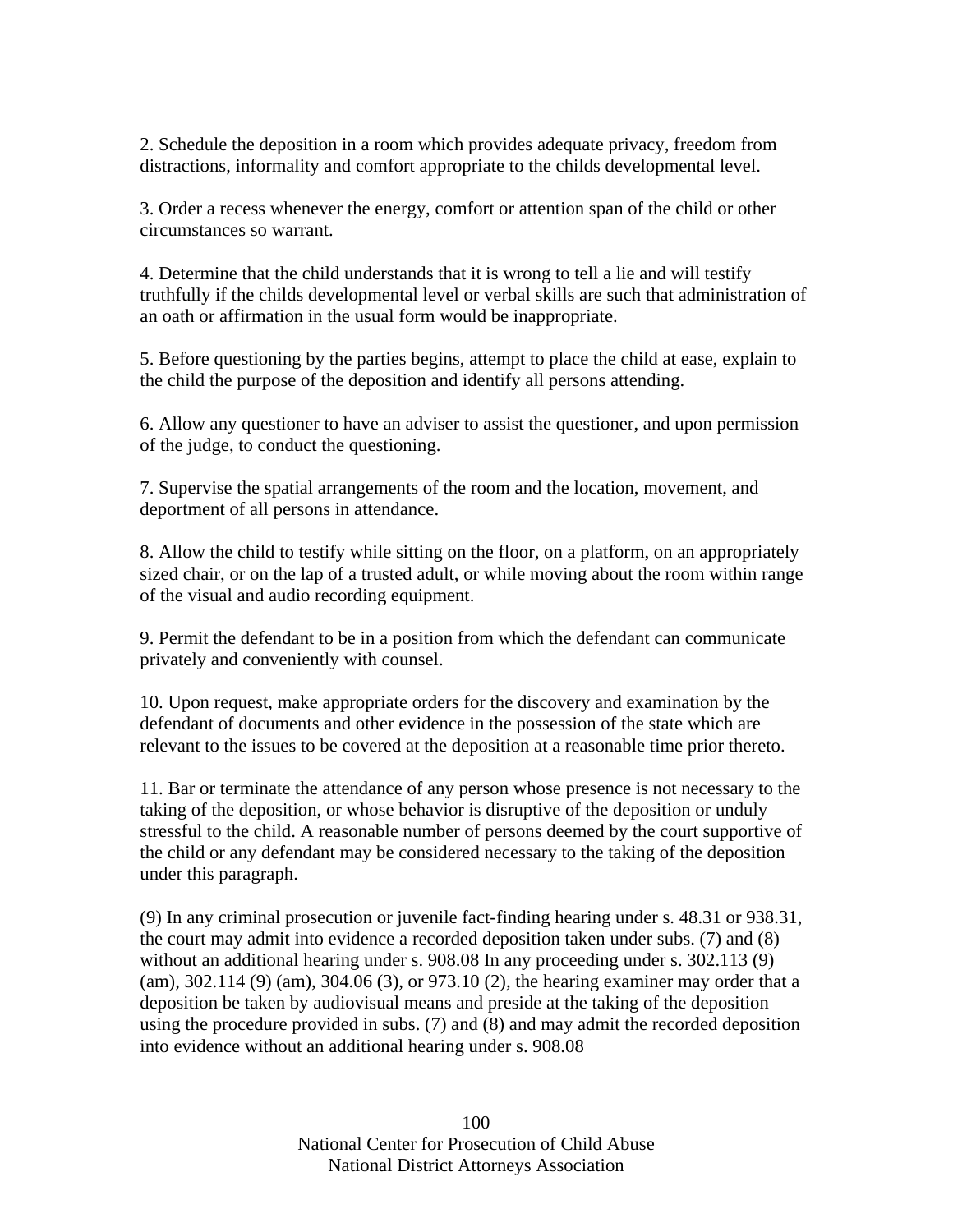(10) If a court or hearing examiner admits a recorded deposition into evidence under sub. (9), the child may not be called as a witness at the proceeding in which it was admitted unless the court or hearing examiner so orders upon a showing that additional testimony by the child is required in the interest of fairness for reasons neither known nor with reasonable diligence discoverable at the time of the deposition by the party seeking to call the child. The testimony of a child who is required to testify under this subsection may be taken in accordance with s. 972.11 (2m), if applicable.

#### **WIS. STAT. ANN. § 908.08 (2010). Audiovisual recordings of statements of children.**

(1) In any criminal trial or hearing, juvenile fact-finding hearing under s. 48.31 or 938.31 or revocation hearing under s. 302.113 (9) (am), 302.114 (9) (am), 304.06 (3), or 973.10 (2), the court or hearing examiner may admit into evidence the audiovisual recording of an oral statement of a child who is available to testify, as provided in this section.

(2) (a) Not less than 10 days before the trial or hearing, or such later time as the court or hearing examiner permits upon cause shown, the party offering the statement shall file with the court or hearing officer an offer of proof showing the caption of the case, the name and present age of the child who has given the statement, the date, time and place of the statement and the name and business address of the camera operator. That party shall give notice of the offer of proof to all other parties, including notice of reasonable opportunity for them to view the statement before the hearing under par. (b) (b) Before the trial or hearing in which the statement is offered and upon notice to all parties, the court or hearing examiner shall conduct a hearing on the statements admissibility. At or before the hearing, the court shall view the statement. At the hearing, the court or hearing examiner shall rule on objections to the statements admissibility in whole or in part. If the trial is to be tried by a jury, the court shall enter an order for editing as provided in s. 885.44 (12)

(3) The court or hearing examiner shall admit the recording upon finding all of the following:

(a) That the trial or hearing in which the recording is offered will commence:

1. Before the childs 12th birthday; or

2. Before the childs 16th birthday and the interests of justice warrant its admission under sub. (4) (b) That the recording is accurate and free from excision, alteration and visual or audio distortion.

(c) That the childs statement was made upon oath or affirmation or, if the childs developmental level is inappropriate for the administration of an oath or affirmation in the usual form, upon the childs understanding that false statements are punishable and of the importance of telling the truth.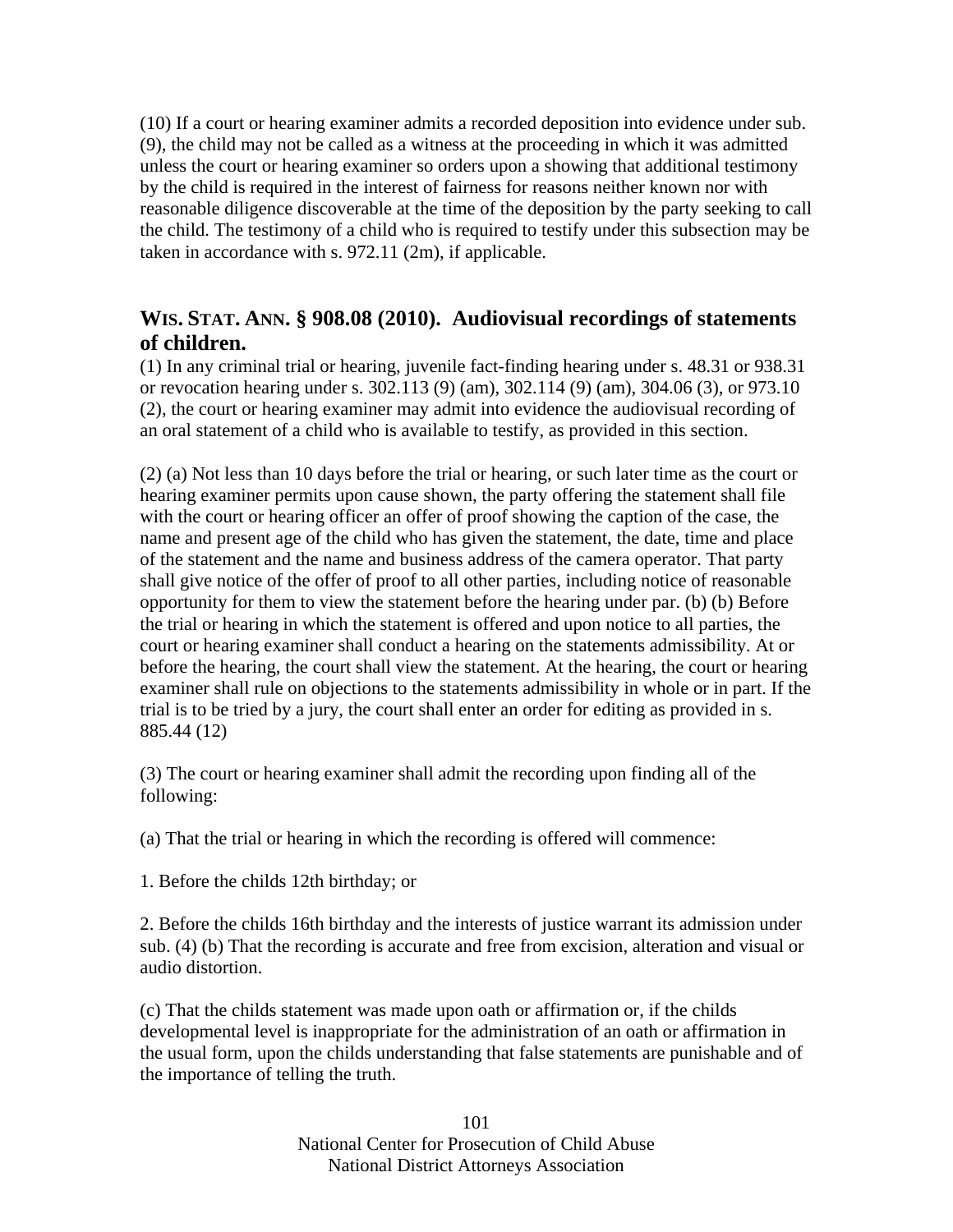(d) That the time, content and circumstances of the statement provide indicia of its trustworthiness.

(e) That admission of the statement will not unfairly surprise any party or deprive any party of a fair opportunity to meet allegations made in the statement.

(4) In determining whether the interests of justice warrant the admission of an audiovisual recording of a statement of a child who is at least 12 years of age but younger than 16 years of age, among the factors which the court or hearing examiner may consider are any of the following:

(a) The childs chronological age, level of development and capacity to comprehend the significance of the events and to verbalize about them.

(b) The childs general physical and mental health.

(c) Whether the events about which the childs statement is made constituted criminal or antisocial conduct against the child or a person with whom the child had a close emotional relationship and, if the conduct constituted a battery or a sexual assault, its duration and the extent of physical or emotional injury thereby caused.

(d) The childs custodial situation and the attitude of other household members to the events about which the childs statement is made and to the underlying proceeding.

(e) The childs familial or emotional relationship to those involved in the underlying proceeding.

(f) The childs behavior at or reaction to previous interviews concerning the events involved.

(g) Whether the child blames himself or herself for the events involved or has ever been told by any person not to disclose them; whether the childs prior reports to associates or authorities of the events have been disbelieved or not acted upon; and the childs subjective belief regarding what consequences to himself or herself, or persons with whom the child has a close emotional relationship, will ensue from providing testimony.

(h) Whether the child manifests or has manifested symptoms associated with posttraumatic stress disorder or other mental disorders, including, without limitation, reexperiencing the events, fear of their repetition, withdrawal, regression, guilt, anxiety, stress, nightmares, enuresis, lack of self-esteem, mood changes, compulsive behaviors, school problems, delinquent or antisocial behavior, phobias or changes in interpersonal relationships.

(i) Whether admission of the recording would reduce the mental or emotional strain of testifying or reduce the number of times the child will be required to testify.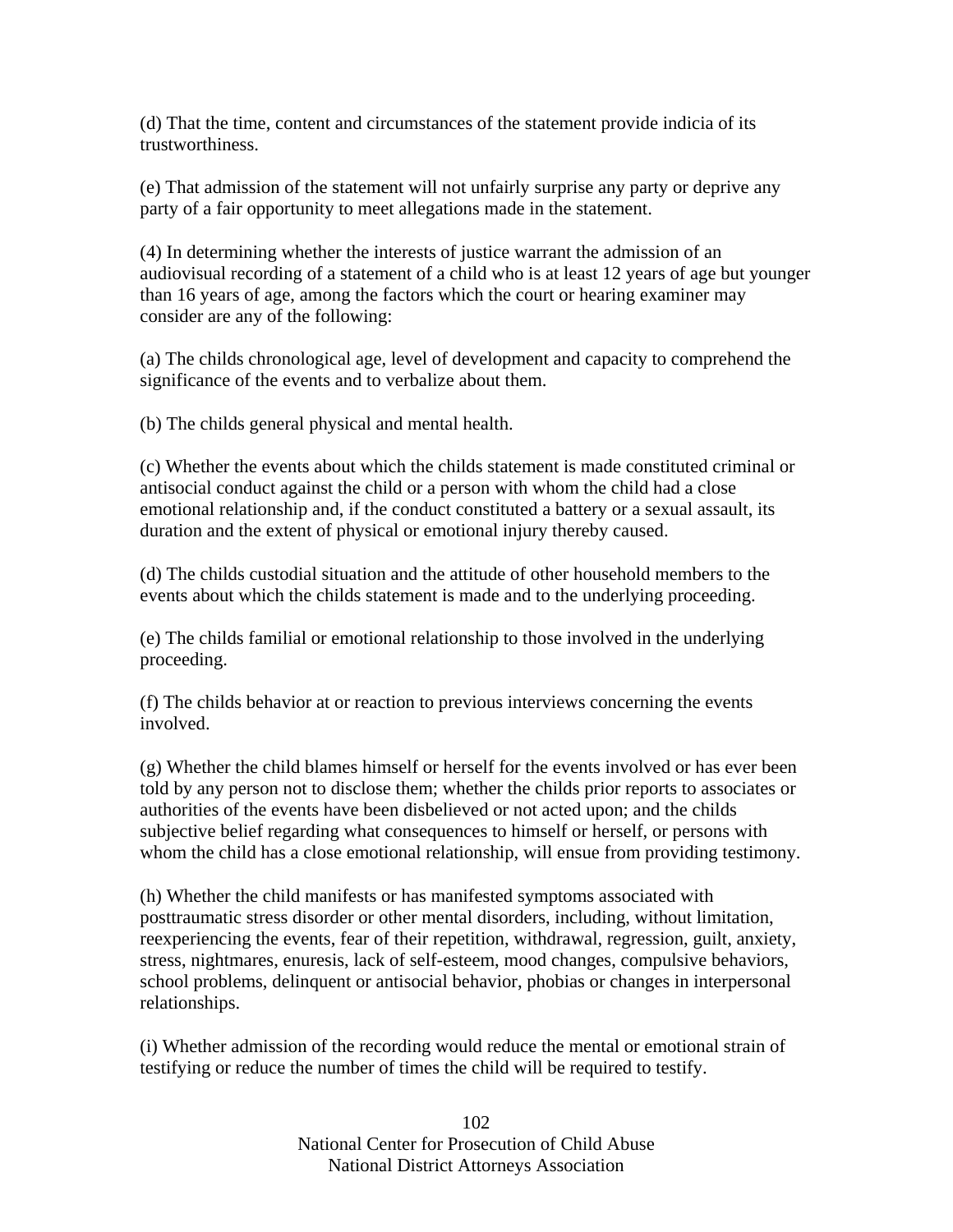(5) (a) If the court or hearing examiner admits a recorded statement under this section, the party who has offered the statement into evidence may nonetheless call the child to testify immediately after the statement is shown to the trier of fact. Except as provided in par. (b), if that party does not call the child, the court or hearing examiner, upon request by any other party, shall order that the child be produced immediately following the showing of the statement to the trier of fact for cross-examination.

(am) The testimony of a child under par. (a) may be taken in accordance with s. 972.11 (2m), if applicable.

(b) If a recorded statement under this section is shown at a preliminary examination under s. 970.03 and the party who offers the statement does not call the child to testify, the court may not order under par. (a) that the child be produced for cross-examination at the preliminary examination.

(6) Recorded oral statements of children under this section in the possession, custody or control of the state are discoverable under ss. 48.293 (3), 304.06 (3d), 971.23 (1) (e) and 973.10 (2g)

(7) At a trial or hearing under sub. (1), a court or a hearing examiner may also admit into evidence an audiovisual recording of an oral statement of a child that is hearsay and is admissible under this chapter as an exception to the hearsay rule.

# **WYOMING**

### **WYO. STAT. ANN. § 7-11-408 (2010). Videotape depositions.**

(a) In any case in which the defendant is charged with incest as defined in W.S. 6-4-  $402(a)$  or sexual assault as defined in W.S. 6-2-302 through 6-2-304 and 6-2-314 through 6-2-317 and a child less than twelve (12) years of age is the victim, the judge may order the taking of a videotape deposition of the child. The videotaping shall be done under the supervision of the court.

(b) Persons allowed to be present at the videotaping of the deposition are the child, the judge, prosecutor, defendant and defense counsel, a family member who was not a witness to the offense or a support person for the child and any technicians required to operate the equipment.

(c) Before ordering the deposition, the judge shall find that:

(i) The child's testimony would be relevant and material;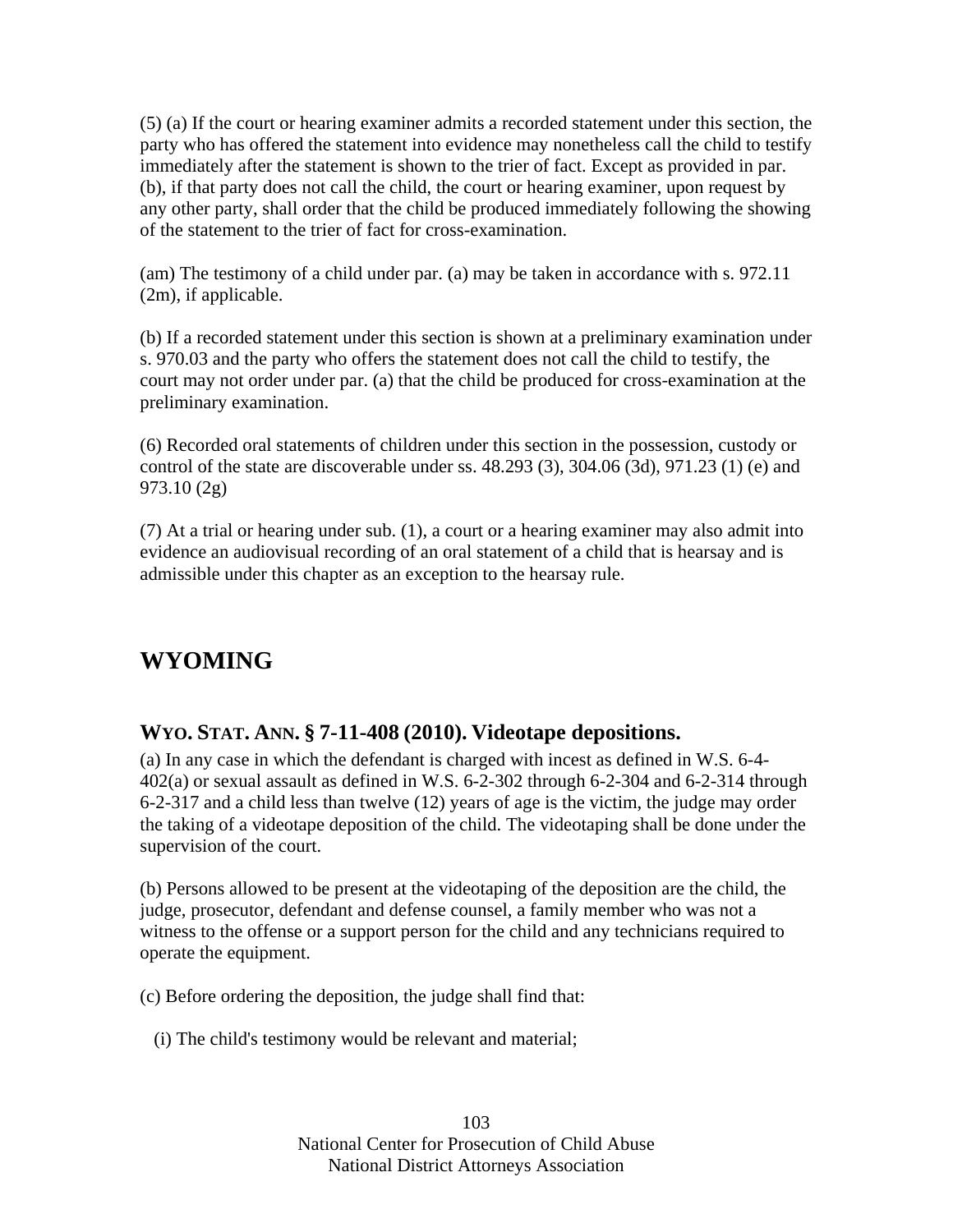(ii) The best interests of the child would be served by permitting the videotape deposition;

 (iii) A potential physical or psychological harm to the child is likely to occur if the child is required to testify which would effectively render the child incapable to testify at the trial; and

 (iv) The defendant or his legal counsel has the opportunity to be present and to crossexamine the child at the videotape deposition.

(d) The judge may deny the defendant's face-to-face confrontation of the child at the videotape deposition if:

 (i) The defendant is alleged to have inflicted physical harm or is alleged to have threatened to inflict physical harm upon the child, and physical or psychological harm to the child is likely to occur if there is a face-to-face confrontation of the child by defendant;

 (ii) The defendant's legal counsel will have reasonable opportunity to confer with his client before and at any time during the videotape deposition; and

 (iii) The defendant will have opportunity to view and hear the proceedings while being taken.

(e) A videotape deposition may be admitted at trial in lieu of the direct testimony of the child, if the judge finds, after hearing, that:

(i) The visual and sound qualities of the videotape are satisfactory;

(ii) The videotape is not misleading;

 (iii) All portions of the videotape that have been ruled inadmissible have been deleted; and

 (iv) A potential physical or psychological harm to the child is likely to occur if the child is required to testify which would effectively render the child incapable to testify at the trial.

(f) Children unable to articulate what was done to them will be permitted to demonstrate the sexual act or acts committed against them with the aid of anatomically correct dolls. Such demonstrations will be under the supervision of the court and shall be videotaped to be viewed at trial, and shall be received into evidence as demonstrative evidence.

(g) Videotapes which are part of the court record are subject to a protective order to preserve the privacy of the child.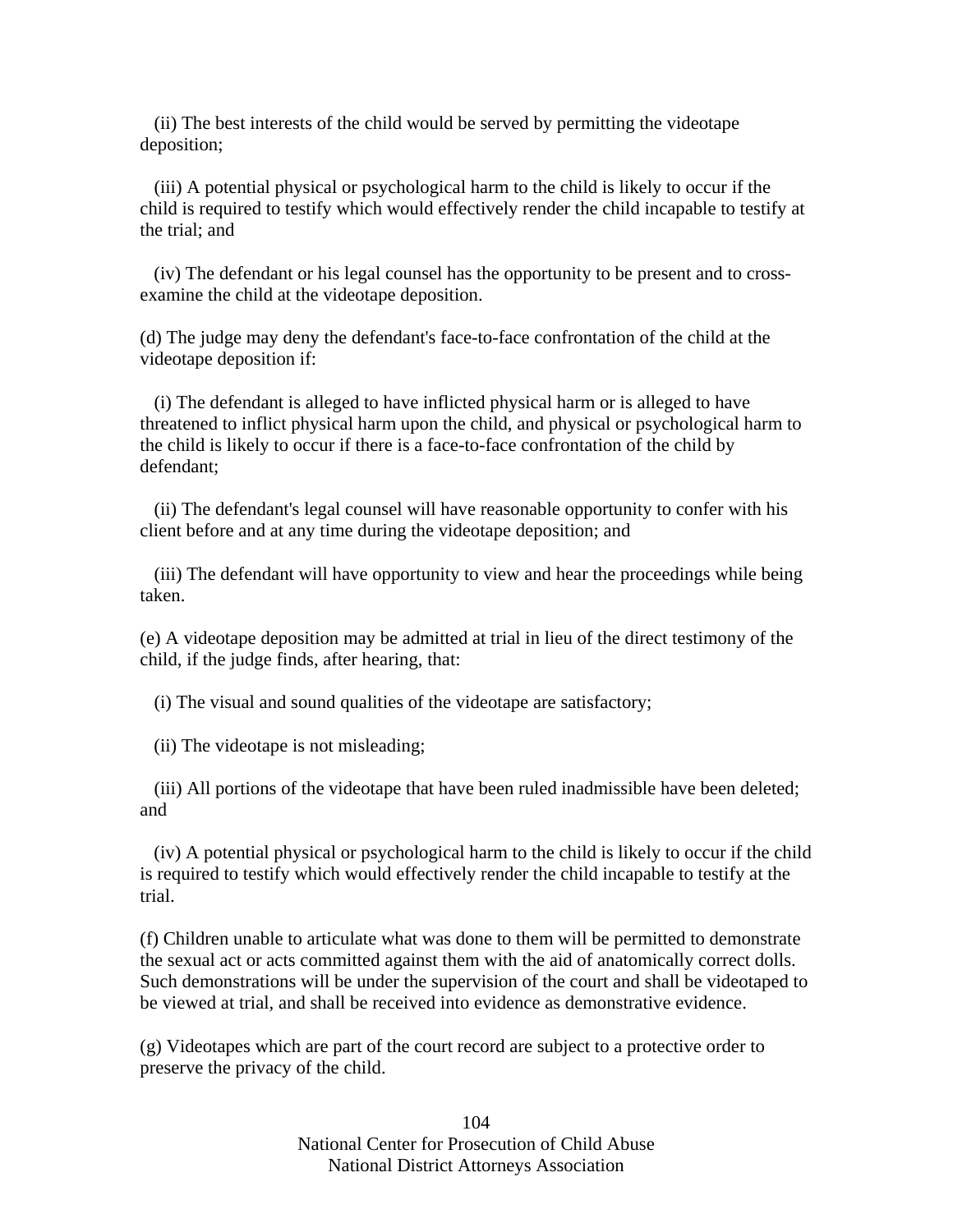(h) If the prosecutor elects to utilize a videotaped deposition pursuant to this section and the videotape has been taken and is admissible, the child may not testify in court without the consent of the defendant.

#### **Federal Legislation**

#### **18 U.S.C.S. § 3509 (2010). Child victims' and child witnesses' rights**

(a) Definitions. For purposes of this section--

 (1) the term "adult attendant" means an adult described in subsection (i) who accompanies a child throughout the judicial process for the purpose of providing emotional support;

 (2) the term "child" means a person who is under the age of 18, who is or is alleged to be--

(A) a victim of a crime of physical abuse, sexual abuse, or exploitation; or

(B) a witness to a crime committed against another person;

 (3) the term "child abuse" means the physical or mental injury, sexual abuse or exploitation, or negligent treatment of a child;

 (4) the term "physical injury" includes lacerations, fractured bones, burns, internal injuries, severe bruising or serious bodily harm;

 (5) the term "mental injury" means harm to a child's psychological or intellectual functioning which may be exhibited by severe anxiety, depression, withdrawal or outward aggressive behavior, or a combination of those behaviors, which may be demonstrated by a change in behavior, emotional response, or cognition;

(6) the term "exploitation" means child pornography or child prostitution;

 (7) the term "multidisciplinary child abuse team" means a professional unit composed of representatives from health, social service, law enforcement, and legal service agencies to coordinate the assistance needed to handle cases of child abuse;

 (8) the term "sexual abuse" includes the employment, use, persuasion, inducement, enticement, or coercion of a child to engage in, or assist another person to engage in, sexually explicit conduct or the rape, molestation, prostitution, or other form of sexual exploitation of children, or incest with children;

(9) the term "sexually explicit conduct" means actual or simulated--

 (A) sexual intercourse, including sexual contact in the manner of genital-genital, oralgenital, anal-genital, or oral-anal contact, whether between persons of the same or of opposite sex; sexual contact means the intentional touching, either directly or through clothing, of the genitalia, anus, groin, breast, inner thigh, or buttocks of any person with an intent to abuse, humiliate, harass, degrade, or arouse or gratify sexual desire of any person;

(B) bestiality;

(C) masturbation;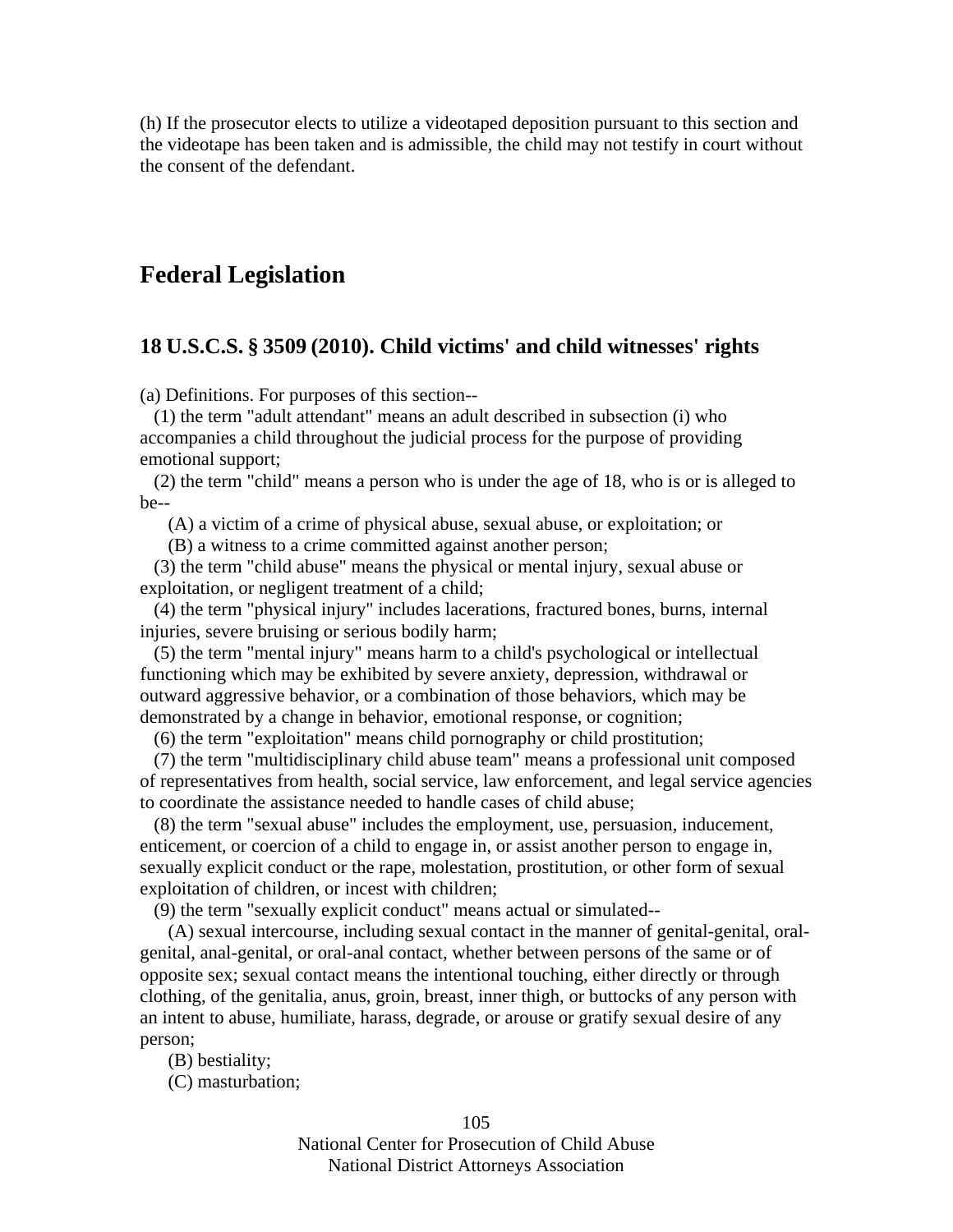(D) lascivious exhibition of the genitals or pubic area of a person or animal; or

(E) sadistic or masochistic abuse;

(10) the term "sex crime" means an act of sexual abuse that is a criminal act;

 (11) the term "negligent treatment" means the failure to provide, for reasons other than poverty, adequate food, clothing, shelter, or medical care so as to seriously endanger the physical health of the child; and

 (12) the term "child abuse" does not include discipline administered by a parent or legal guardian to his or her child provided it is reasonable in manner and moderate in degree and otherwise does not constitute cruelty.

(13) [Redesignated]

(b) Alternatives to live in-court testimony.

(1) Child's live testimony by 2-way closed circuit television.

 (A) In a proceeding involving an alleged offense against a child, the attorney for the Government, the child's attorney, or a guardian ad litem appointed under subsection (h) may apply for an order that the child's testimony be taken in a room outside the courtroom and be televised by 2-way closed circuit television. The person seeking such an order shall apply for such an order at least 7 days before the trial date, unless the court finds on the record that the need for such an order was not reasonably foreseeable.

 (B) The court may order that the testimony of the child be taken by closed-circuit television as provided in subparagraph (A) if the court finds that the child is unable to testify in open court in the presence of the defendant, for any of the following reasons:

(i) The child is unable to testify because of fear.

 (ii) There is a substantial likelihood, established by expert testimony, that the child would suffer emotional trauma from testifying.

(iii) The child suffers a mental or other infirmity.

 (iv) Conduct by defendant or defense counsel causes the child to be unable to continue testifying.

 (C) The court shall support a ruling on the child's inability to testify with findings on the record. In determining whether the impact on an individual child of one or more of the factors described in subparagraph (B) is so substantial as to justify an order under subparagraph (A), the court may question the minor in chambers, or at some other comfortable place other than the courtroom, on the record for a reasonable period of time with the child attendant, the prosecutor, the child's attorney, the guardian ad litem, and the defense counsel present.

 (D) If the court orders the taking of testimony by television, the attorney for the Government and the attorney for the defendant not including an attorney pro se for a party shall be present in a room outside the courtroom with the child and the child shall be subjected to direct and cross-examination. The only other persons who may be permitted in the room with the child during the child's testimony are--

(i) the child's attorney or guardian ad litem appointed under subsection (h);

(ii) persons necessary to operate the closed-circuit television equipment;

(iii) a judicial officer, appointed by the court; and

 (iv) other persons whose presence is determined by the court to be necessary to the welfare and well-being of the child, including an adult attendant.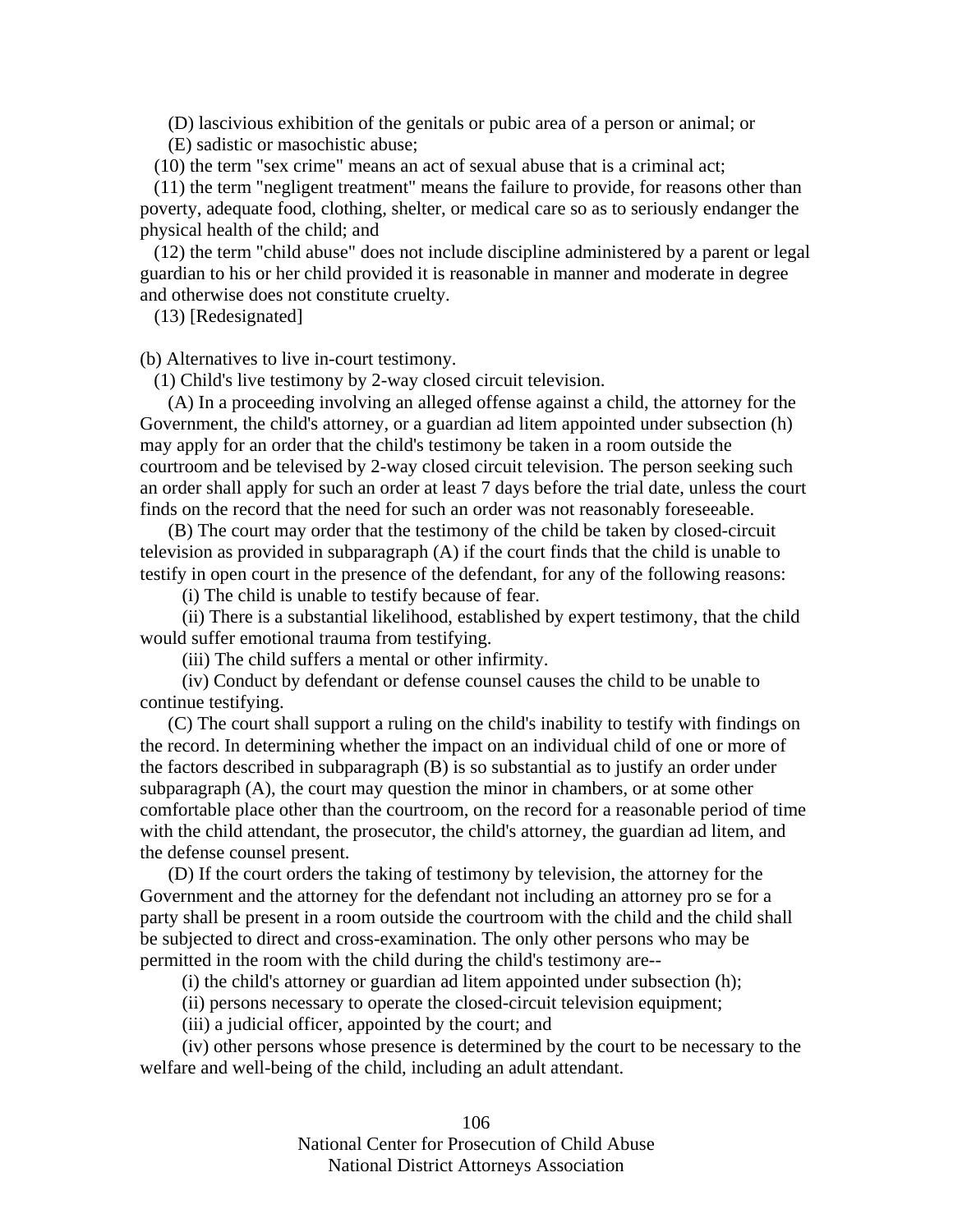The child's testimony shall be transmitted by closed circuit television into the courtroom for viewing and hearing by the defendant, jury, judge, and public. The defendant shall be provided with the means of private, contemporaneous communication with the defendant's attorney during the testimony. The closed circuit television transmission shall relay into the room in which the child is testifying the defendant's image, and the voice of the judge.

(2) Videotaped deposition of child.

 (A) In a proceeding involving an alleged offense against a child, the attorney for the Government, the child's attorney, the child's parent or legal guardian, or the guardian ad litem appointed under subsection (h) may apply for an order that a deposition be taken of the child's testimony and that the deposition be recorded and preserved on videotape.

 (B) (i) Upon timely receipt of an application described in subparagraph (A), the court shall make a preliminary finding regarding whether at the time of trial the child is likely to be unable to testify in open court in the physical presence of the defendant, jury, judge, and public for any of the following reasons:

(I) The child will be unable to testify because of fear.

 (II) There is a substantial likelihood, established by expert testimony, that the child would suffer emotional trauma from testifying in open court.

(III) The child suffers a mental or other infirmity.

 (IV) Conduct by defendant or defense counsel causes the child to be unable to continue testifying.

 (ii) If the court finds that the child is likely to be unable to testify in open court for any of the reasons stated in clause (i), the court shall order that the child's deposition be taken and preserved by videotape.

 (iii) The trial judge shall preside at the videotape deposition of a child and shall rule on all questions as if at trial. The only other persons who may be permitted to be present at the proceeding are--

(I) the attorney for the Government;

(II) the attorney for the defendant;

(III) the child's attorney or guardian ad litem appointed under subsection (h);

(IV) persons necessary to operate the videotape equipment;

(V) subject to clause (iv), the defendant; and

 (VI) other persons whose presence is determined by the court to be necessary to the welfare and well-being of the child.

 The defendant shall be afforded the rights applicable to defendants during trial, including the right to an attorney, the right to be confronted with the witness against the defendant, and the right to cross-examine the child.

 (iv) If the preliminary finding of inability under clause (i) is based on evidence that the child is unable to testify in the physical presence of the defendant, the court may order that the defendant, including a defendant represented pro se, be excluded from the room in which the deposition is conducted. If the court orders that the defendant be excluded from the deposition room, the court shall order that 2-way closed circuit television equipment relay the defendant's image into the room in which the child is testifying, and the child's testimony into the room in which the defendant is viewing the proceeding, and that the defendant be provided with a means of private, contemporaneous communication with the defendant's attorney during the deposition.

107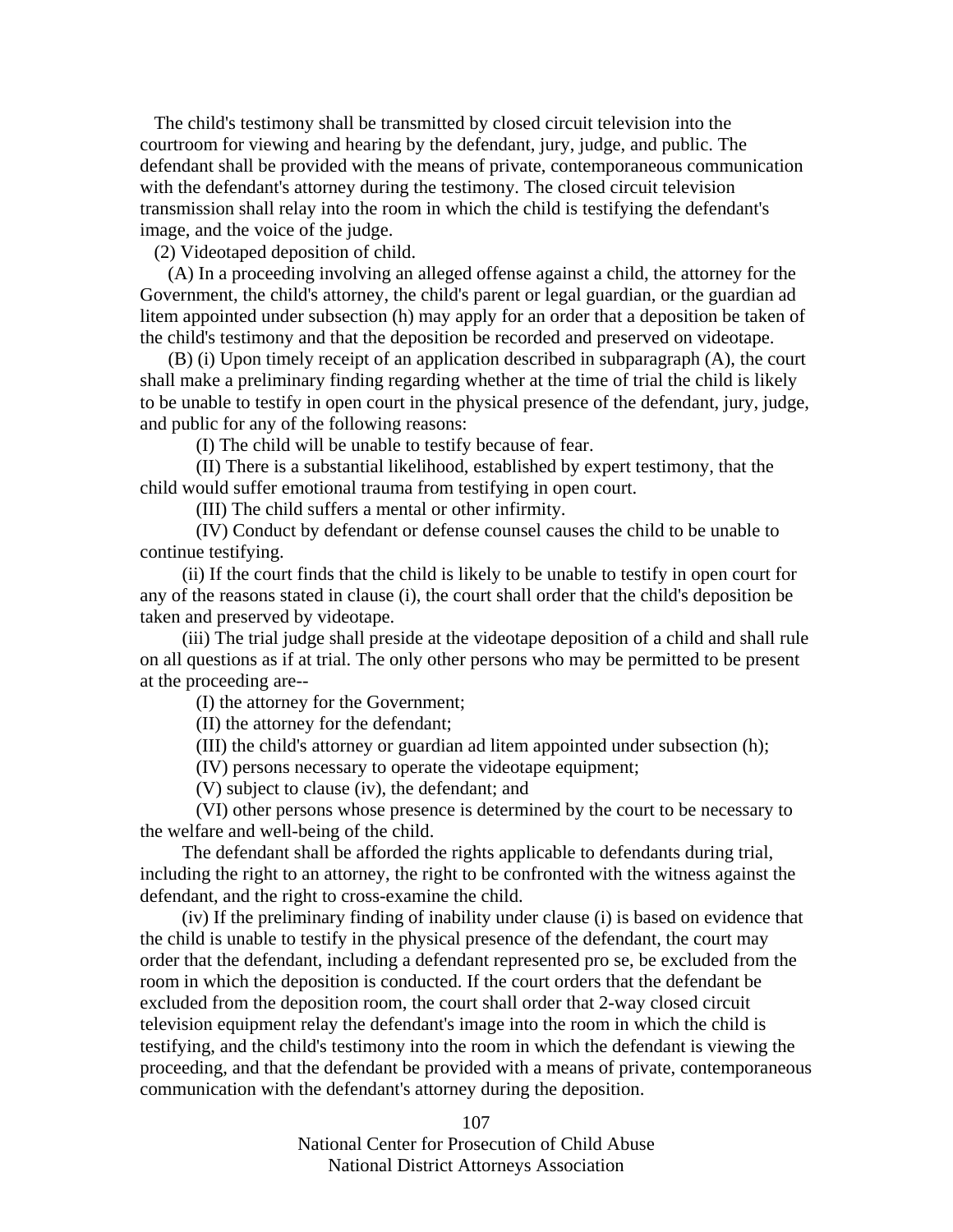(v) Handling of videotape. The complete record of the examination of the child, including the image and voices of all persons who in any way participate in the examination, shall be made and preserved on video tape in addition to being stenographically recorded. The videotape shall be transmitted to the clerk of the court in which the action is pending and shall be made available for viewing to the prosecuting attorney, the defendant, and the defendant's attorney during ordinary business hours.

 (C) If at the time of trial the court finds that the child is unable to testify as for a reason described in subparagraph (B)(i), the court may admit into evidence the child's videotaped deposition in lieu of the child's testifying at the trial. The court shall support a ruling under this subparagraph with findings on the record.

 (D) Upon timely receipt of notice that new evidence has been discovered after the original videotaping and before or during trial, the court, for good cause shown, may order an additional videotaped deposition. The testimony of the child shall be restricted to the matters specified by the court as the basis for granting the order.

 (E) In connection with the taking of a videotaped deposition under this paragraph, the court may enter a protective order for the purpose of protecting the privacy of the child.

 (F) The videotape of a deposition taken under this paragraph shall be destroyed 5 years after the date on which the trial court entered its judgment, but not before a final judgment is entered on appeal including Supreme Court review. The videotape shall become part of the court record and be kept by the court until it is destroyed.

(c) Competency examinations.

 (1) Effect of Federal Rules of Evidence. Nothing in this subsection shall be construed to abrogate rule 601 of the Federal Rules of Evidence.

(2) Presumption. A child is presumed to be competent.

 (3) Requirement of written motion. A competency examination regarding a child witness may be conducted by the court only upon written motion and offer of proof of incompetency by a party.

 (4) Requirement of compelling reasons. A competency examination regarding a child may be conducted only if the court determines, on the record, that compelling reasons exist. A child's age alone is not a compelling reason.

 (5) Persons permitted to be present. The only persons who may be permitted to be present at a competency examination are--

(A) the judge;

(B) the attorney for the Government;

(C) the attorney for the defendant;

(D) a court reporter; and

 (E) persons whose presence, in the opinion of the court, is necessary to the welfare and well-being of the child, including the child's attorney, guardian ad litem, or adult attendant.

 (6) Not before jury. A competency examination regarding a child witness shall be conducted out of the sight and hearing of a jury.

 (7) Direct examination of child. Examination of a child related to competency shall normally be conducted by the court on the basis of questions submitted by the attorney for the Government and the attorney for the defendant including a party acting as an attorney pro se. The court may permit an attorney but not a party acting as an attorney pro

108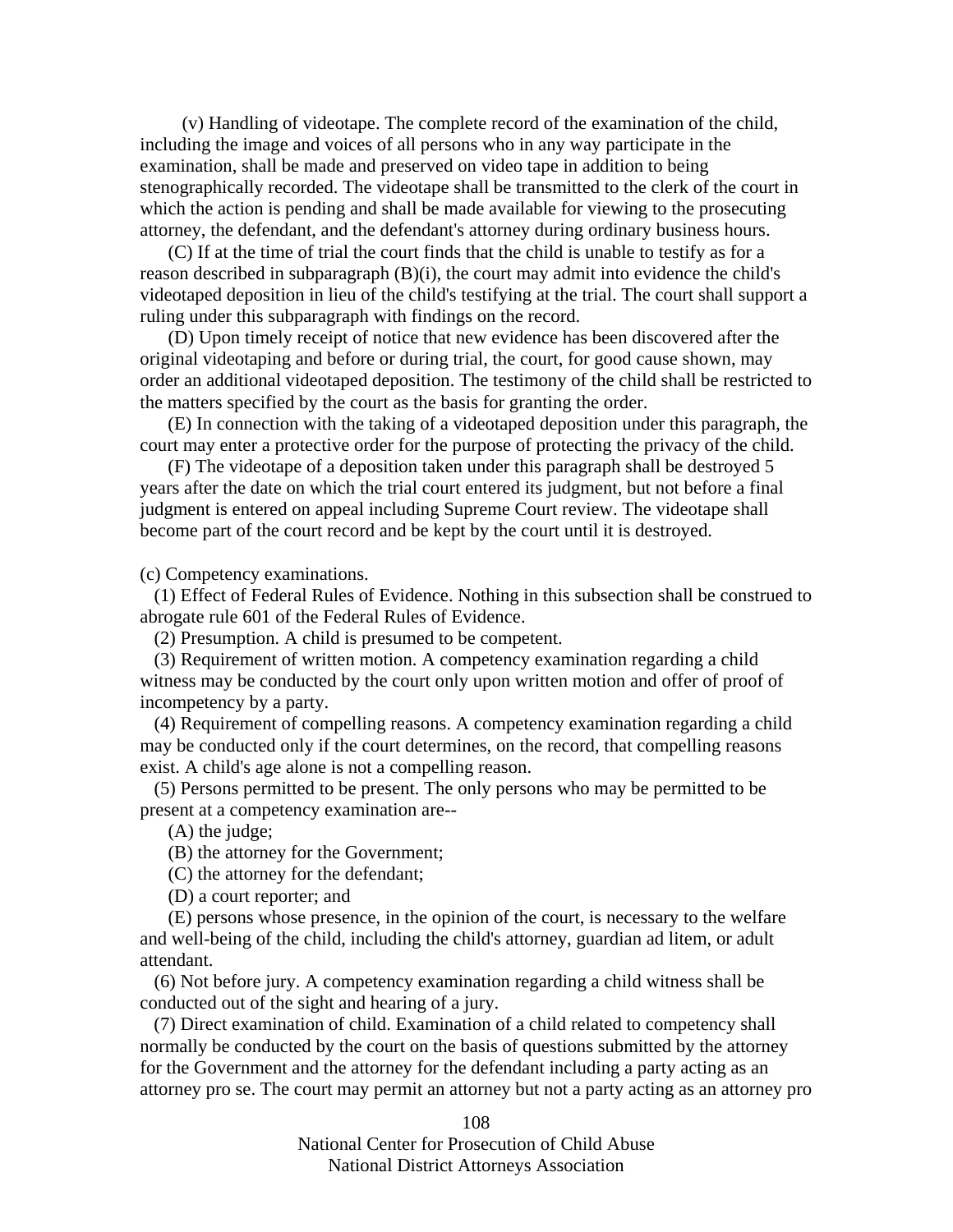se to examine a child directly on competency if the court is satisfied that the child will not suffer emotional trauma as a result of the examination.

 (8) Appropriate questions. The questions asked at the competency examination of a child shall be appropriate to the age and developmental level of the child, shall not be related to the issues at trial, and shall focus on determining the child's ability to understand and answer simple questions.

 (9) Psychological and psychiatric examinations. Psychological and psychiatric examinations to assess the competency of a child witness shall not be ordered without a showing of compelling need.

(d) Privacy protection.

(1) Confidentiality of information.

 (A) A person acting in a capacity described in subparagraph (B) in connection with a criminal proceeding shall--

 (i) keep all documents that disclose the name or any other information concerning a child in a secure place to which no person who does not have reason to know their contents has access; and

 (ii) disclose documents described in clause (i) or the information in them that concerns a child only to persons who, by reason of their participation in the proceeding, have reason to know such information.

(B) Subparagraph (A) applies to--

 (i) all employees of the Government connected with the case, including employees of the Department of Justice, any law enforcement agency involved in the case, and any person hired by the Government to provide assistance in the proceeding;

(ii) employees of the court;

 (iii) the defendant and employees of the defendant, including the attorney for the defendant and persons hired by the defendant or the attorney for the defendant to provide assistance in the proceeding; and

(iv) members of the jury.

 (2) Filing under seal. All papers to be filed in court that disclose the name of or any other information concerning a child shall be filed under seal without necessity of obtaining a court order. The person who makes the filing shall submit to the clerk of the court--

(A) the complete paper to be kept under seal; and

 (B) the paper with the portions of it that disclose the name of or other information concerning a child redacted, to be placed in the public record.

(3) Protective orders.

 (A) On motion by any person the court may issue an order protecting a child from public disclosure of the name of or any other information concerning the child in the course of the proceedings, if the court determines that there is a significant possibility that such disclosure would be detrimental to the child.

(B) A protective order issued under subparagraph (A) may--

 (i) provide that the testimony of a child witness, and the testimony of any other witness, when the attorney who calls the witness has reason to anticipate that the name of or any other information concerning a child may be divulged in the testimony, be taken in a closed courtroom; and

109

National Center for Prosecution of Child Abuse National District Attorneys Association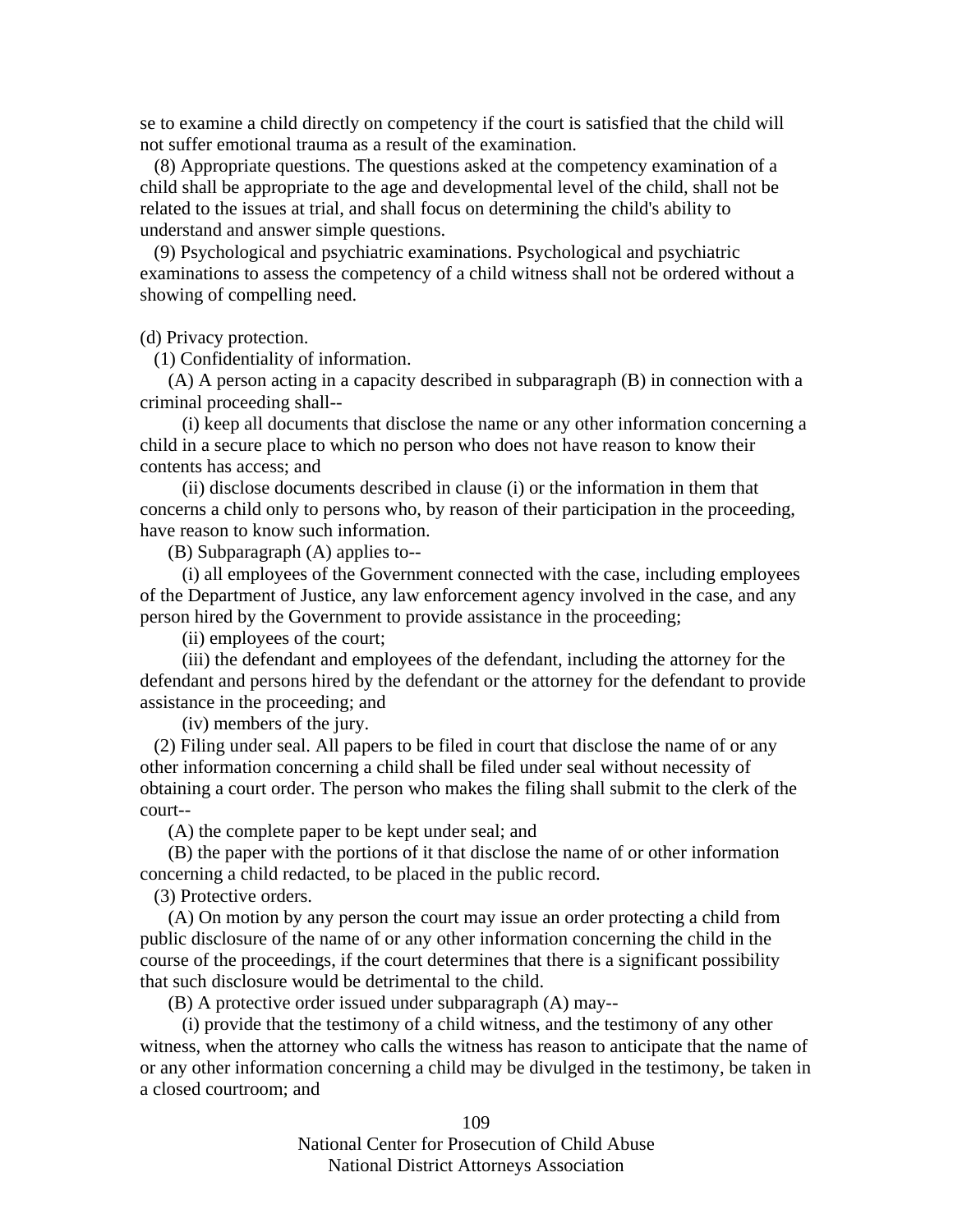(ii) provide for any other measures that may be necessary to protect the privacy of the child.

 (4) Disclosure of information. This subsection does not prohibit disclosure of the name of or other information concerning a child to the defendant, the attorney for the defendant, a multidisciplinary child abuse team, a guardian ad litem, or an adult attendant, or to anyone to whom, in the opinion of the court, disclosure is necessary to the welfare and well-being of the child.

(e) Closing the courtroom. When a child testifies the court may order the exclusion from the courtroom of all persons, including members of the press, who do not have a direct interest in the case. Such an order may be made if the court determines on the record that requiring the child to testify in open court would cause substantial psychological harm to the child or would result in the child's inability to effectively communicate. Such an order shall be narrowly tailored to serve the Government's specific compelling interest.

(f) Victim impact statement. In preparing the presentence report pursuant to rule 32(c) of the Federal Rules of Criminal Procedure, the probation officer shall request information from the multidisciplinary child abuse team and other appropriate sources to determine the impact of the offense on the child victim and any other children who may have been affected. A guardian ad litem appointed under subsection (h) shall make every effort to obtain and report information that accurately expresses the child's and the family's views concerning the child's victimization. A guardian ad litem shall use forms that permit the child to express the child's views concerning the personal consequences of the child's victimization, at a level and in a form of communication commensurate with the child's age and ability.

(g) Use of multidisciplinary child abuse teams.

 (1) In general. A multidisciplinary child abuse team shall be used when it is feasible to do so. The court shall work with State and local governments that have established multidisciplinary child abuse teams designed to assist child victims and child witnesses, and the court and the attorney for the Government shall consult with the multidisciplinary child abuse team as appropriate.

 (2) Role of multidisciplinary child abuse teams. The role of the multidisciplinary child abuse team shall be to provide for a child services that the members of the team in their professional roles are capable of providing, including--

 (A) medical diagnoses and evaluation services, including provision or interpretation of x-rays, laboratory tests, and related services, as needed, and documentation of findings;

(B) telephone consultation services in emergencies and in other situations;

(C) medical evaluations related to abuse or neglect;

 (D) psychological and psychiatric diagnoses and evaluation services for the child, parent or parents, guardian or guardians, or other caregivers, or any other individual involved in a child victim or child witness case;

(E) expert medical, psychological, and related professional testimony;

 (F) case service coordination and assistance, including the location of services available from public and private agencies in the community; and

110

National Center for Prosecution of Child Abuse National District Attorneys Association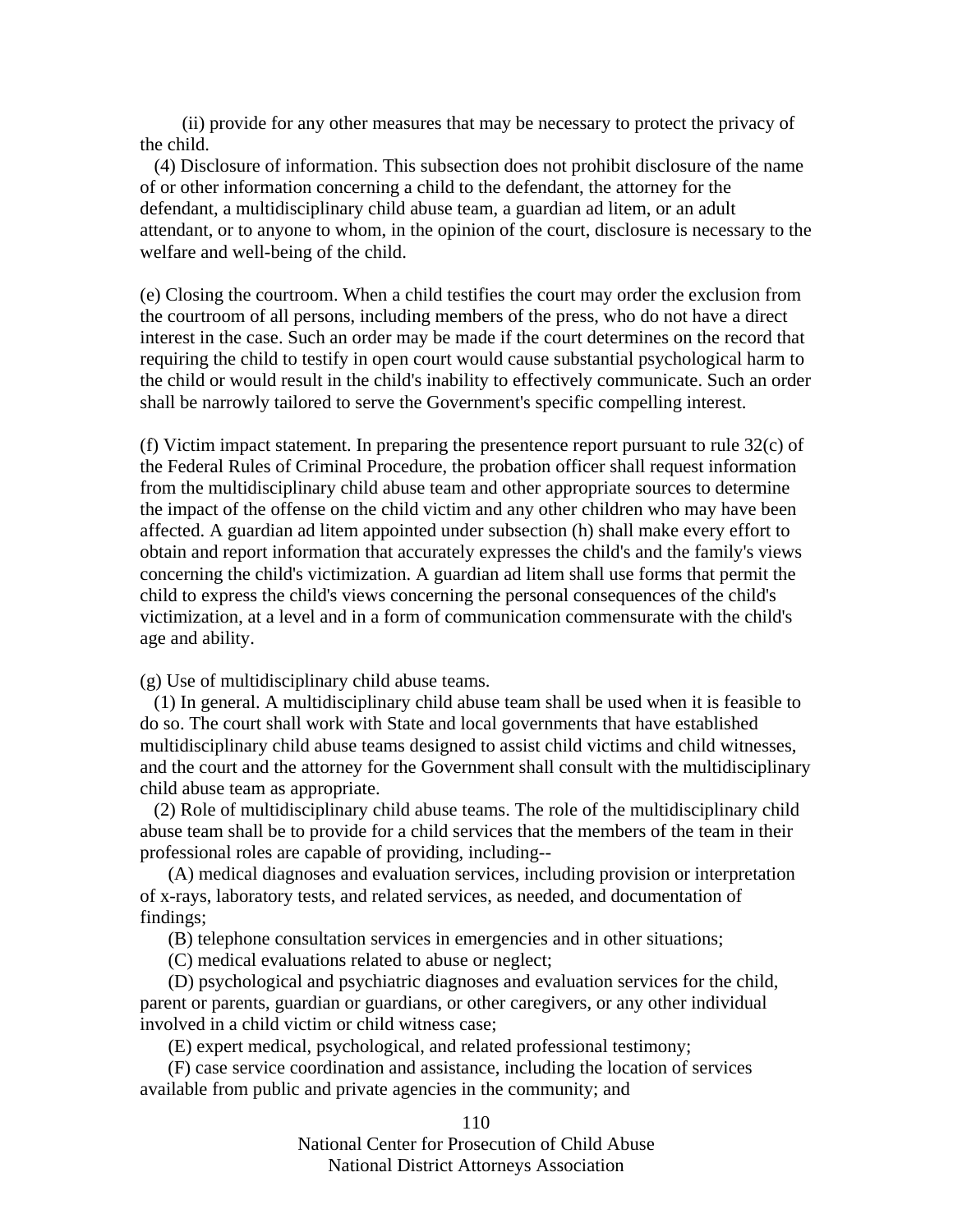(G) training services for judges, litigators, court officers and others that are involved in child victim and child witness cases, in handling child victims and child witnesses.

(h) Guardian ad litem.

 (1) In general. The court may appoint, and provide reasonable compensation and payment of expenses for, a guardian ad litem for a child who was a victim of, or a witness to, a crime involving abuse or exploitation to protect the best interests of the child. In making the appointment, the court shall consider a prospective guardian's background in, and familiarity with, the judicial process, social service programs, and child abuse issues. The guardian ad litem shall not be a person who is or may be a witness in a proceeding involving the child for whom the guardian is appointed.

 (2) Duties of guardian ad litem. A guardian ad litem may attend all the depositions, hearings, and trial proceedings in which a child participates, and make recommendations to the court concerning the welfare of the child. The guardian ad litem may have access to all reports, evaluations and records, except attorney's work product, necessary to effectively advocate for the child. (The extent of access to grand jury materials is limited to the access routinely provided to victims and their representatives.) A guardian ad litem shall marshal and coordinate the delivery of resources and special services to the child. A guardian ad litem shall not be compelled to testify in any court action or proceeding concerning any information or opinion received from the child in the course of serving as a guardian ad litem.

 (3) Immunities. A guardian ad litem shall be presumed to be acting in good faith and shall be immune from civil and criminal liability for complying with the guardian's lawful duties described in paragraph (2).

(i) Adult attendant. A child testifying at or attending a judicial proceeding shall have the right to be accompanied by an adult attendant to provide emotional support to the child. The court, at its discretion, may allow the adult attendant to remain in close physical proximity to or in contact with the child while the child testifies. The court may allow the adult attendant to hold the child's hand or allow the child to sit on the adult attendant's lap throughout the course of the proceeding. An adult attendant shall not provide the child with an answer to any question directed to the child during the course of the child's testimony or otherwise prompt the child. The image of the child attendant, for the time the child is testifying or being deposed, shall be recorded on videotape.

(j) Speedy trial. In a proceeding in which a child is called to give testimony, on motion by the attorney for the Government or a guardian ad litem, or on its own motion, the court may designate the case as being of special public importance. In cases so designated, the court shall, consistent with these rules, expedite the proceeding and ensure that it takes precedence over any other. The court shall ensure a speedy trial in order to minimize the length of time the child must endure the stress of involvement with the criminal process. When deciding whether to grant a continuance, the court shall take into consideration the age of the child and the potential adverse impact the delay may have on the child's wellbeing. The court shall make written findings of fact and conclusions of law when granting a continuance in cases involving a child.